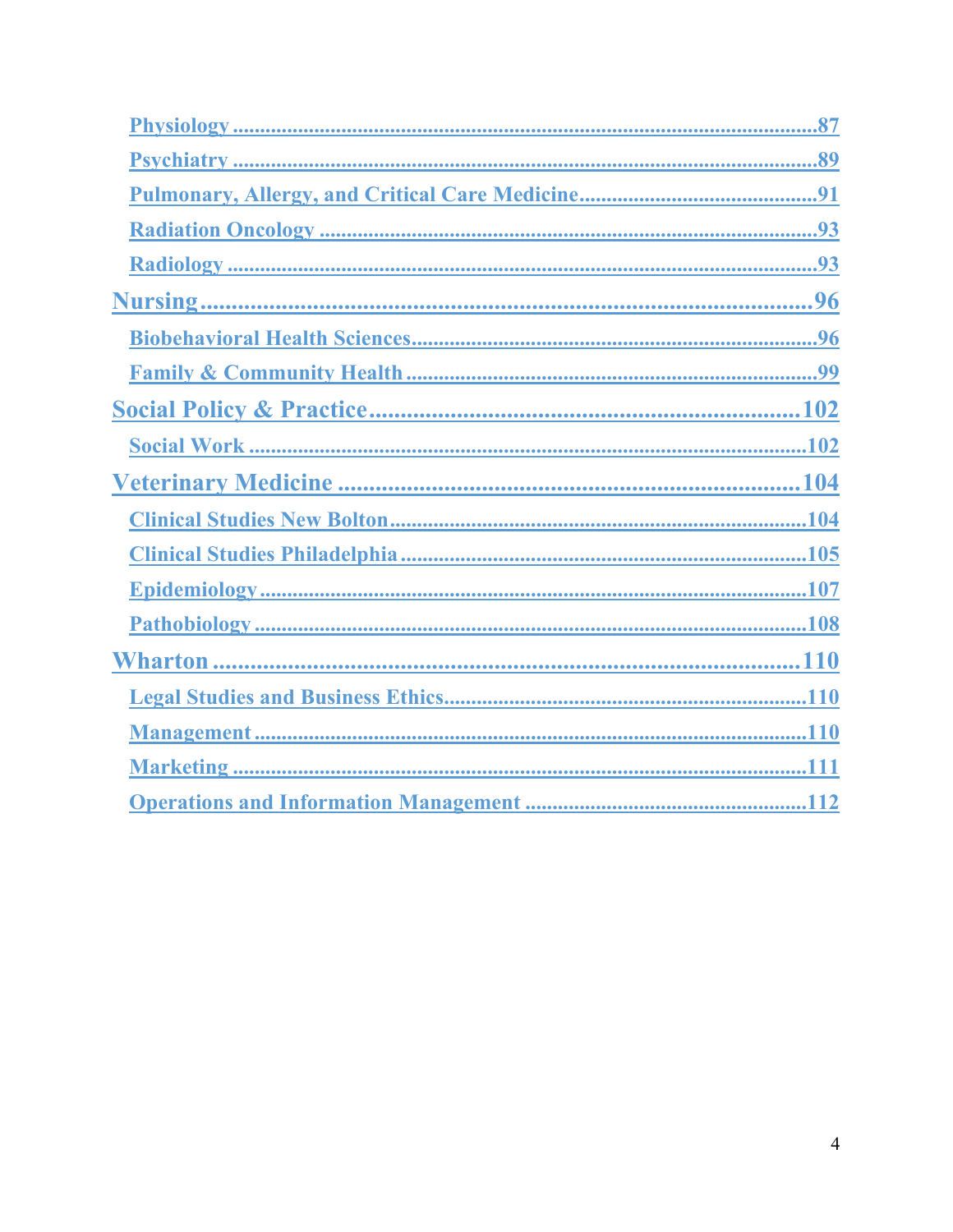## <span id="page-4-0"></span>**Annenberg**

## **COMMUNICATIONS**

### <span id="page-4-1"></span>*Andy Tan*

### **Project SMART - Social Media Anti-Vaping Messages to Reduce ENDS Use among Sexual and Gender Minority Teens**

*\*My project can be modified to accommodate remote activities if made necessary by University policy.*

The Health Communication and Equity Lab seeks two student research assistants for an NIHfunded study to evaluate the effectiveness of an SGM-tailored social media intervention to prevent vaping initiation among SGM youth ages 13-18 years. The current phase of this study will focus on exploring salient beliefs and cultural tailoring preferences related to vaping initiation among SGM youth, development of social media anti-vaping messages, and identify promising anti-vaping messages and cultural tailoring strategies to reduce vaping initiation among SGM youth. Under the supervision of the faculty member, responsibilities may include assisting with:

- Analyzing survey responses from 240 youth to compare vaping-related beliefs between SGM and non-SGM youth participants.
- Coding and summarizing qualitative focus group transcripts among 48-64 SGM youth on their beliefs that are related to vaping initiation that are salient to SGM youth, social contexts of their vaping behavior, and their cultural tailoring preferences.
- Develop and pretest a variety of SGM-tailored anti-vaping messages on social media.
- Drafting and programming an online survey questionnaire for a discrete choice experiment to inform selection of the optimal messages for SGM youth.
- Conducting literature reviews, data extraction, and summarize reviews.
- Data management, developing codebooks, and data analysis.
- Developing conference abstracts, posters, PowerPoint presentations to summarize study findings and methods.

Students will learn qualitative data analysis skills, survey programming, training in data cleaning and coding, use of mixed-methods research designs in health communication research, basic quantitative analyses, and approaches used to measure health message effects among health disparity populations. Students with a keen interest in health communication, health behavior change, and addressing health disparities are welcome to apply.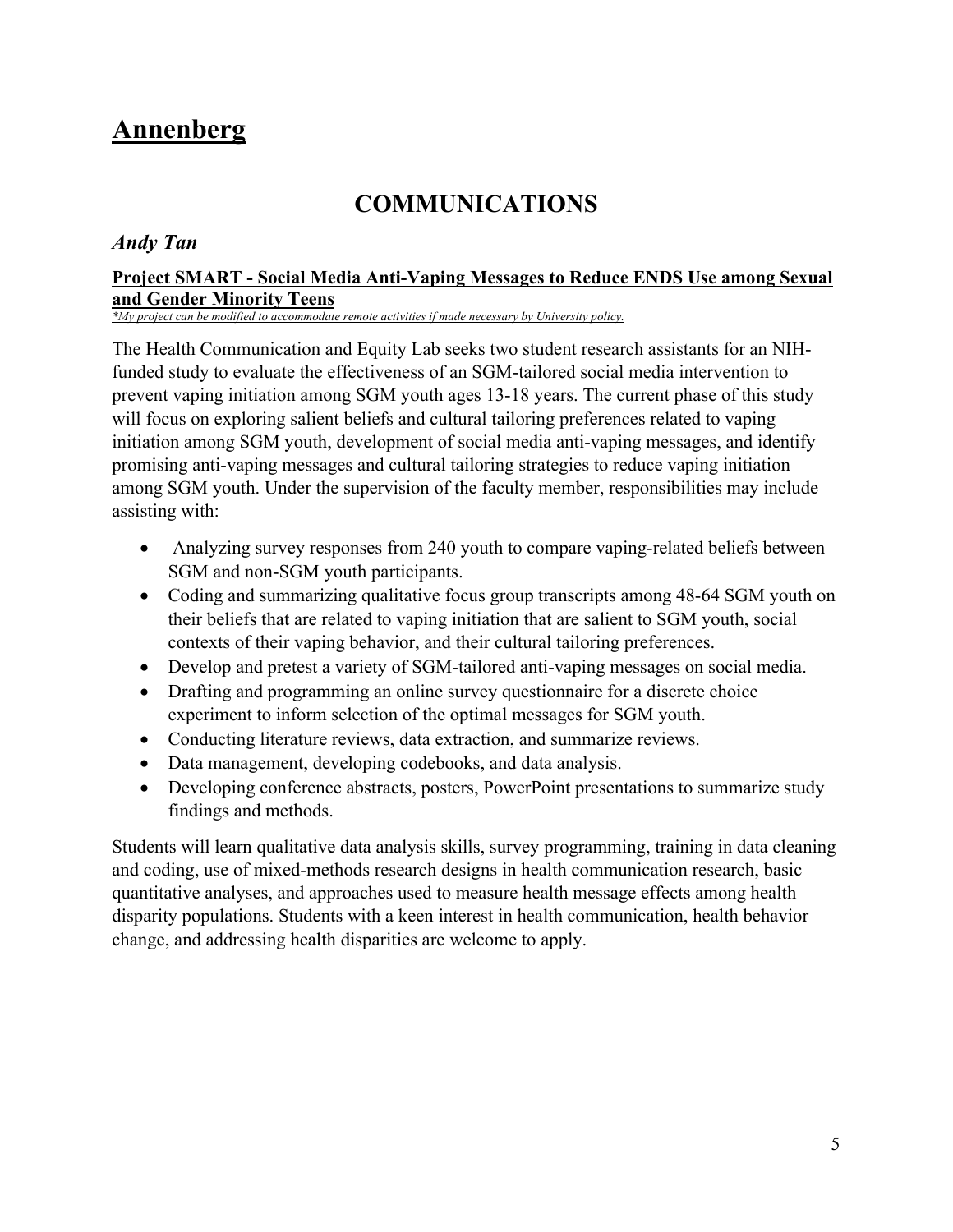## <span id="page-5-0"></span>**Arts & Sciences**

## **ANTHROPOLOGY**

## <span id="page-5-1"></span>*Lauren Ristvet*

### **Excavations in Azerbaijan from ca. 1200-800 BCE**

*\*My project can be modified to accommodate remote activities if made necessary by University policy.*

During summer 2022, we are planning to excavate an Iron Age settlement in Naxcivan. This site, Sederek settlement, is located on the valley floor below a large Iron Age fortress, Sederekqala, which may represent the eastern edge of Urartu-- an empire that was Assyria's main rival in the first millennium BCE. Artifacts from Urartu were part of a large cultural sphere-- stretching from Etruscan Italy to Iran. Almost no settlements from this period are known in the South Caucasus (Armenia, Georgia, Azerbaijan) and Eastern Turkey, making this site extremely important. Work on a midden here has shown that it was occupied for 600 years (1300 BCE to 750 BCE). Jason Herrmann (CAAM) conducted a geophysical survey that found several houses lying underneath the surface. In 2019, we excavated part of a small house wall here-- and found pottery, obsidian, and animal bones.

The 2022 excavation will investigate both how ordinary people lived before the rise of Urartu- and how this empire's conquest of Sederek affected (or did not affect) daily life. This bottom-up approach to empire-- which investigates colonialism on the frontiers as an always evolving process-- has the potential to provide new insights into this age of empire in the Middle East and Mediterranean. This period-- the Early Iron Age-- is an important research frontier from Italy to the Caucasus. The excavation would be interesting to anyone who wants to learn more about ancient history, Mediterranean archaeology, Near Eastern archaeology or just archaeology and anthropology in general.

The excavation will take part over 4 weeks in late May-early June. Students will excavate (supervised by professional archaeologists and graduate students) small houses and the midden. They will be introduced to a range of scientific and archaeological techniques and also have a chance to formulate their own research questions. Following the excavation, students will work on further analysis of digital materials and write reports-- either in Philadelphia or remotely, with regular zoom conferences. They will have a chance to turn this work into a larger research project, present it at conferences, and publish it.

If COVID means that the excavations cannot take place, students will work remotely on the vast unpublished material that we have amassed during excavations and surveys from 2006-2019- which covers a period from ca. 3500 BCE to 1200 CE.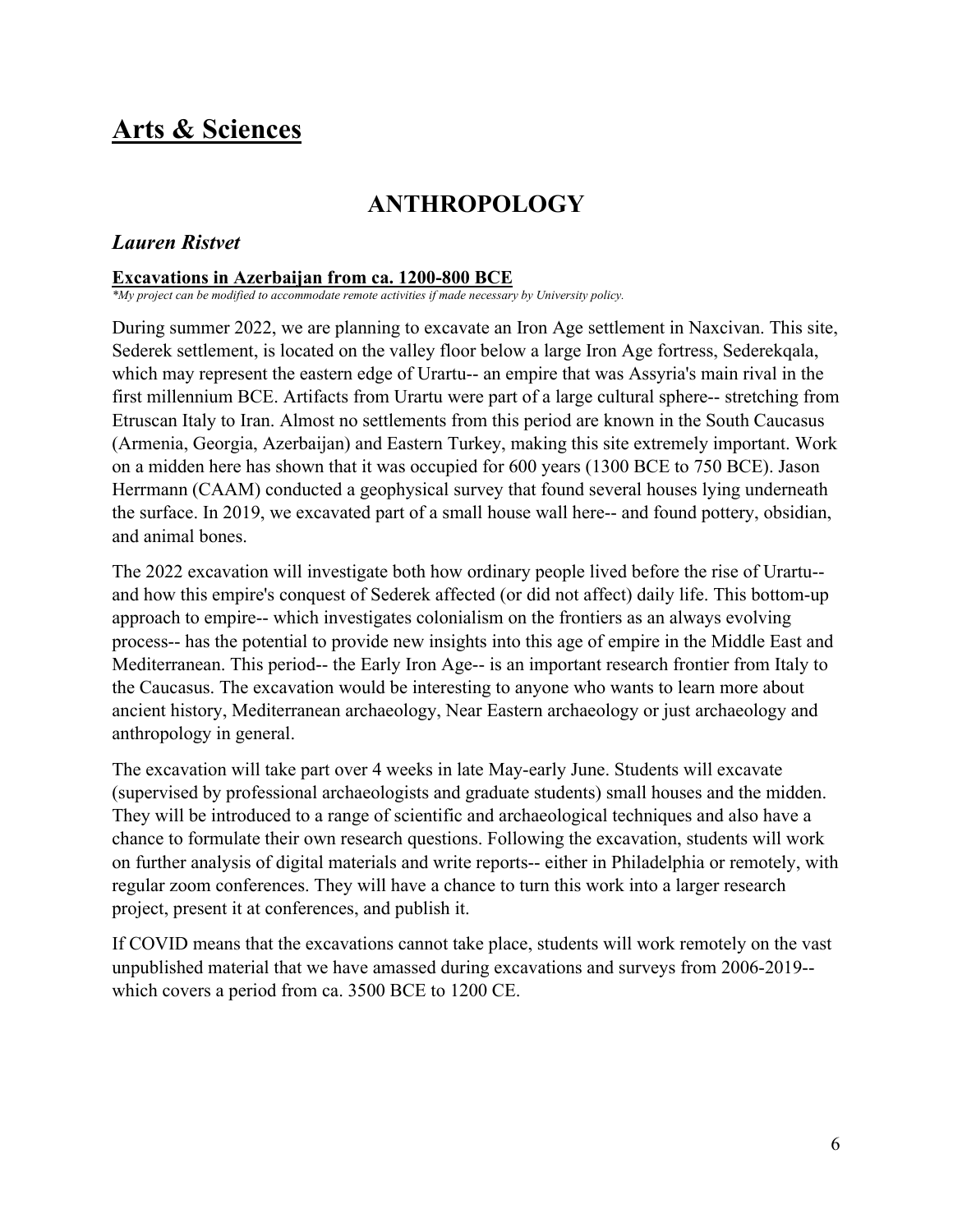## **ASTRONOMY**

## <span id="page-6-0"></span>*Gary Bernstein*

## **Analysing Astronomical Images from the Dark Energy Survey**

*\*My project can be modified to accommodate remote activities if made necessary by University policy.*

Undergraduates will participate in analysis and/or visualization of images from the night sky taken by the Dark Energy Survey. Many uses of these images are possible and a project will be defined based on the interests and skills of each individual student. Professor Bernstein's research includes using these images to measure gravitational lensing---which is the subtle distortion of the galaxy shapes in these images caused by the gravitational pull of dark matter on the light rays---and using them to discover and measure small planets orbiting beyond Neptune. A typical student project will involve writing programs in Python that make new measurements on these images that will improve our knowledge of either the dark matter or of the distant reaches of the solar system. Students will learn data analysis and visualization skills in the Python context, as well as the astronomical background for their project. Students will be most successful if they already have completed a year of physics and calculus, taken an astronomy course, and have some experience with programming. Applications from first-generation/lowincome students are particularly encouraged.

## *Masao* **Sako**

#### **Data Analysis in Astrophysics and Cosmology**

*\*My project can be completed entirely remotely.*

Measuring Cosmological Redshifts of Supernovae Using the Earth's Atmosphere

As light from the sky passes through the Earth's atmosphere, refraction bends the light in a way that depends on the spectral properties of the source. Although these astrometric shifts are typically treated as a nuisance and corrected for in most astronomical image analyses, precise measurements of the source locations and modeling of differential chromatic refraction (DCR) can in turn be used to study the spectral properties of the sources that are otherwise inaccessible. In this project, the student will investigate to what degree DCR can be used to improve redshift measurements of cosmic supernovae. This is a high-risk/high-reward project that might lead to either a null result or potentially a high-impact result with deep implications for future supernova surveys. The student will work closely with the faculty and 2nd-year graduate student Jason Lee in Physics and Astronomy. Applicants should have taken at least a year of introductory physics. Basic coding skills in Python would be beneficial, but not necessary.

Data Mining Transient Astrophysical Phenomena from TESS

The Transiting Exoplanet Survey Satellite (TESS) is a NASA mission that is currently collecting data. Although the primary goal of the mission is to search for planets around other stars, the rich dataset is useful for studying various kinds of transient and variable astrophysical phenomena including supernova, supermassive black holes, variable stars, and other rare catastrophic events.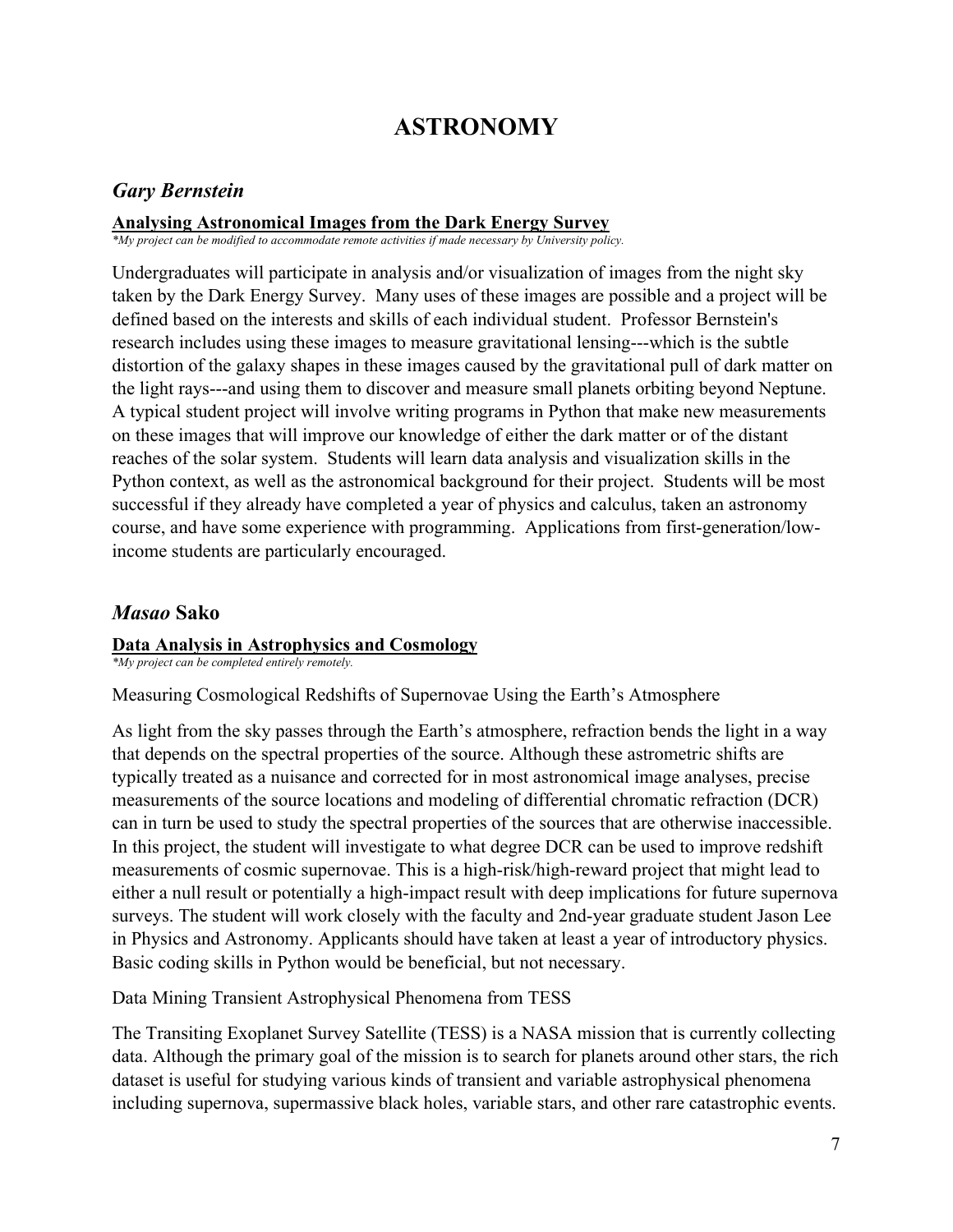In this project, the student will develop Python code to analyze the light curves (brightness vs time) of sources observed by TESS. We have supervised machine-learning classifiers that can be adapted to classify some types of light curves. These light curves will then be used to simulate future observations with the upcoming Rubin Observatory Legacy Survey of Space and time. If time allows, the student will also help develop an unsupervised classifier for identifying rare and previously-unseen events. The student will work closely with the faculty and 3rd-year graduate student Helen Qu in Physics and Astronomy. Basic coding skills in Python are required for this project. Some background in basic machine learning would be beneficial, but not necessary.

## **BIOLOGY**

#### <span id="page-7-0"></span>*Nick Betley*

#### **Neural Circuits Regulating Hunger and Exercise**

*\*My project can be modified to accommodate remote activities if made necessary by University policy.*

The lab is interested in understanding how the brain processes information from the external world to facilitate appropriate behavioral responses that are necessary for survival. We study robust and essential behaviors such as feeding and drinking that are necessary for survival since the neural circuits that influence these behaviors are likely to be conserved. Dysfunction in these networks leads to improper decisions and has consequences for human health. In our current projects, we are beginning to explore how the brain changes following exercise and trying to understand how that influences our metabolism, food choices and overall health. We are currently seeking students interested in learning how to manipulate neural circuits in awake behaving animals and record neural activity in living mice. The research will focus on how food intake is regulated and how exercise changes that regulation.

#### *Marc Schmidt*

#### **Neural Bases of Courtship Display in a Songbird**

*\*My project can be modified to accommodate remote activities if made necessary by University policy.*

My laboratory is broadly interested in how the brain controls behavior and specifically the complex behaviors that are produced during courtship interactions. To study this question, we investigate singing behavior in brown-headed cowbirds, a highly gregarious songbird where males have a pronounced courtship display that contains both an elaborate song as well as a complex postural component. Interestingly, females also play a role in courtship exchange producing subtle wing displays in response to song.

We study this suite of behaviors from the neural circuit level all the way how it is produced in a natural social context. Summer students will be able to choose at what level they wish to be involved in the project.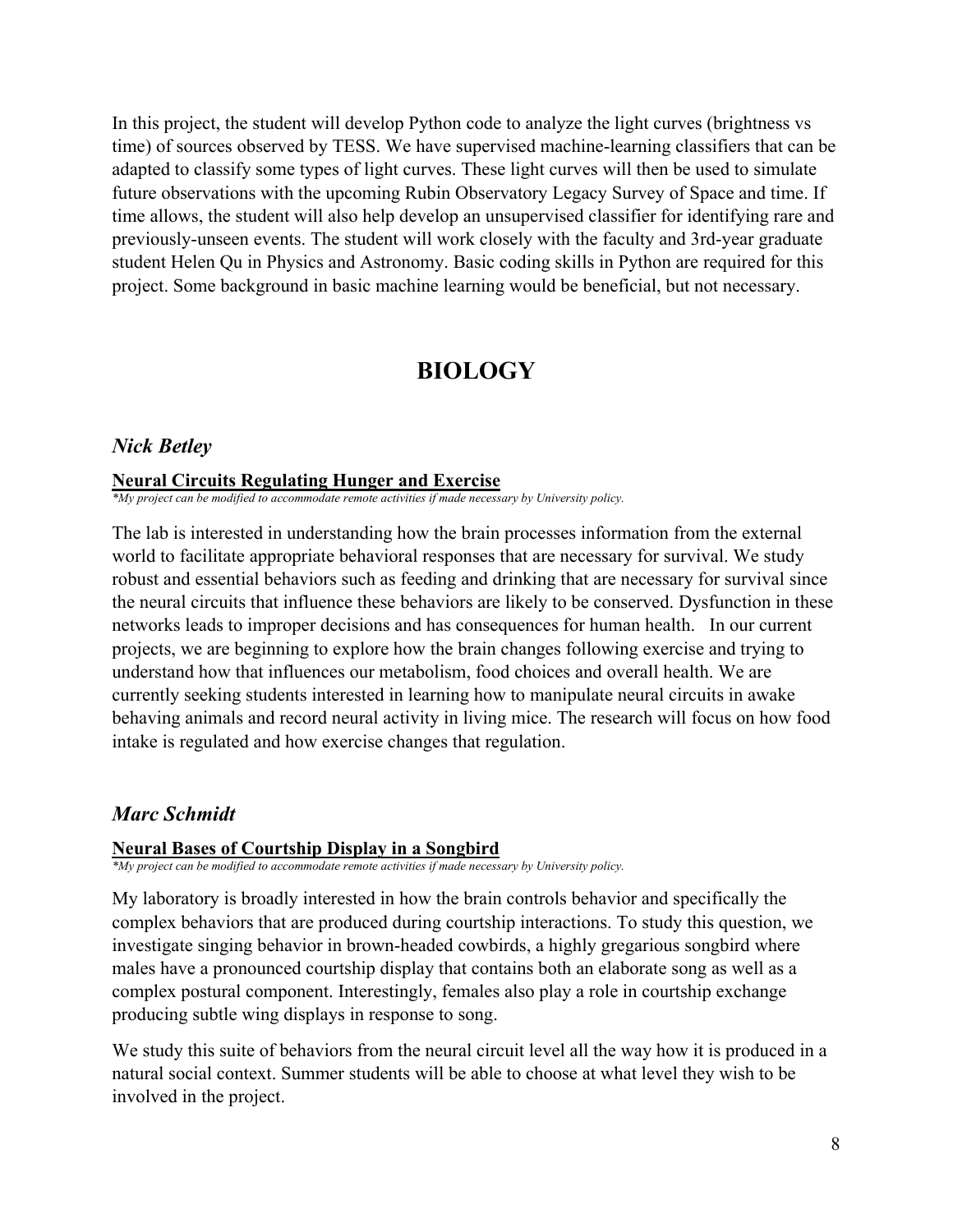At the circuit level, we perform neural recordings in the brainstem, trying to map out connectivity between areas involved in reproductive behavior and those that form party of a specialized neural circuit involved in song production. We are particularly interested in examining parallels between this circuit in males (which sing) and females (which do not sing but respond selectively to song with their wing displays). Part of the mapping process involves fluorescent imaging of brain slices and tracing connectivity between targeted brain areas.

At the more behavioral level, we have a large aviary equipped with 10 computer-vision cameras and 24 microphones where we can monitor moment-to-moment behavior in all birds (8 male and 8 female) during the entire breeding season. We are particularly interested in quantifying the dynamics between males and females during the breeding season and evaluating the types of signals used by males when courting females and the how females respond to these signals. Our long term goals are to eventually record neural activity during these interactions. This project is in collaboration with an engineering lab.

## *Corlett Wood*

### **Ecological Genetics of Plant-Microbe Interactions**

*\*My project is entirely in-person.*

Plants and animals rely on beneficial partnerships with microbes to survive. However, because hosts often suppress their immune systems when forming these mutualistic relationships, it can make them vulnerable to parasite infection. The Wood Lab studies how hosts navigate this tradeoff between forming mutualisms and fighting infection. Our goal is to understand the genetic basis of species interactions—especially between hosts, mutualists, and parasites—and how it affects ecology and evolution.

We study these questions in alfalfa and its relatives (the plant genus Medicago), a group of plants in the bean family. These plants rely on mutualistic bacteria for nitrogen, an essential nutrient. Our lab infects Medicago plants with a parasitic nematode—a widespread agricultural pest—to test how hosts balance mutualism and fighting parasite infection. The next phase of our research is to determine whether any of the plant genes that are required to recruit mutualistic bacteria are involved in parasite resistance. We will experimentally infect plants with bacteria and nematodes and search for regions of the genome that affect both interactions.

This project offers an opportunity for two undergraduates to learn the fundamentals of ecological genetics, host-symbiont interactions, and disease ecology. Students will collaborate with Dr. Wood, PhD students Mac Calvert and Addison Martin, and lab manager Nuri Yi on all aspects of this project, gaining experience in experimental design, plant and microbiology, data collection, and statistical analysis. No prior research experience is needed! Students with an interest in species interactions, evolutionary and ecological genetics, disease ecology, or plant biology are encouraged to apply.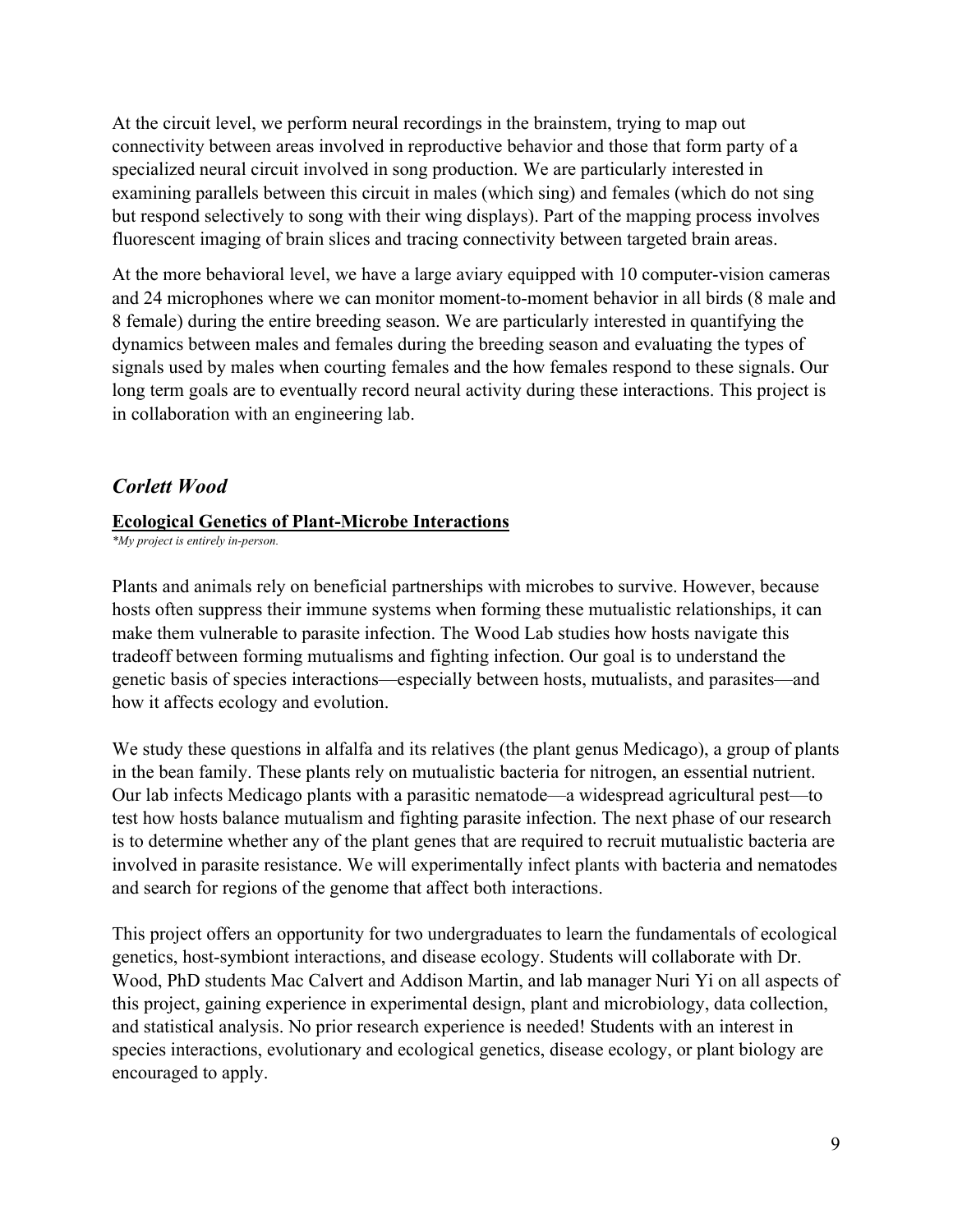## **CHEMISTRY**

#### <span id="page-9-0"></span>*Tobias Baumgart*

#### **The Role of Protein/Protein Liquid Phase Separation in Interactions with Lipid Bilayer Membranes in Health and Disease**

*\*My project can be modified to accommodate remote activities if made necessary by University policy.*

Our lab is intensely interested in how lipid / protein interactions contribute to the function of biological membranes. To be able to elucidate molecular mechanisms behind important processes involved in membrane function, we work with in-vitro systems and purified (ordered as well as intrinsically disordered) proteins. It has been recently discovered that the phase separation of protein solutions into a dense, protein-enriched, liquid phase coexisting with a more dilute phase, underlies a multitude of phenomena related to the function of biological cells. Some of these phenomena, such as the plasma membrane invagination process called endocytosis, occur on the surface of lipid bilayer membranes.

A recently discovered endocytic pathway called Fast Endophilin Mediated Endocytosis appears to involve liquid phase separation of the protein endophilin, an adaptor protein called lamellipodin, as well as a G-protein coupled receptor - the beta 1 adrenergic receptor. Interactions of the receptor with all other molecular key players: the lipid bilayer, endophilin, and lamellipodin, depend on local molecular properties of certain regions of the receptor, such as its electrostatic charge. This property can be modulated through post-translational modifications (PTMs) such as phosphorylation. This project will examine how such PTMs affect molecular interactions. We will be asking how PTMs affect mixing / demixing phase transitions, and how the resulting protein droplets interact with lipid bilayer membranes.

In this project, the participating undergraduate student will learn a significant spectrum of fundamental biochemistry and biophysical techniques, including molecular cloning, DNA and protein gel electrophoresis, protein and DNA purification and manipulation, as well as a multitude of additional characterization techniques, including both experimental and computational approaches. Mentoring will include the PI, as well as graduate students and postdocs currently affiliated with the lab. We have a significant amount of experience working with undergraduate students where our lab is their first research experience. Numerous of our peer reviewed publications have been co-authored by undergraduate students, with several featuring undergraduate students as first authors.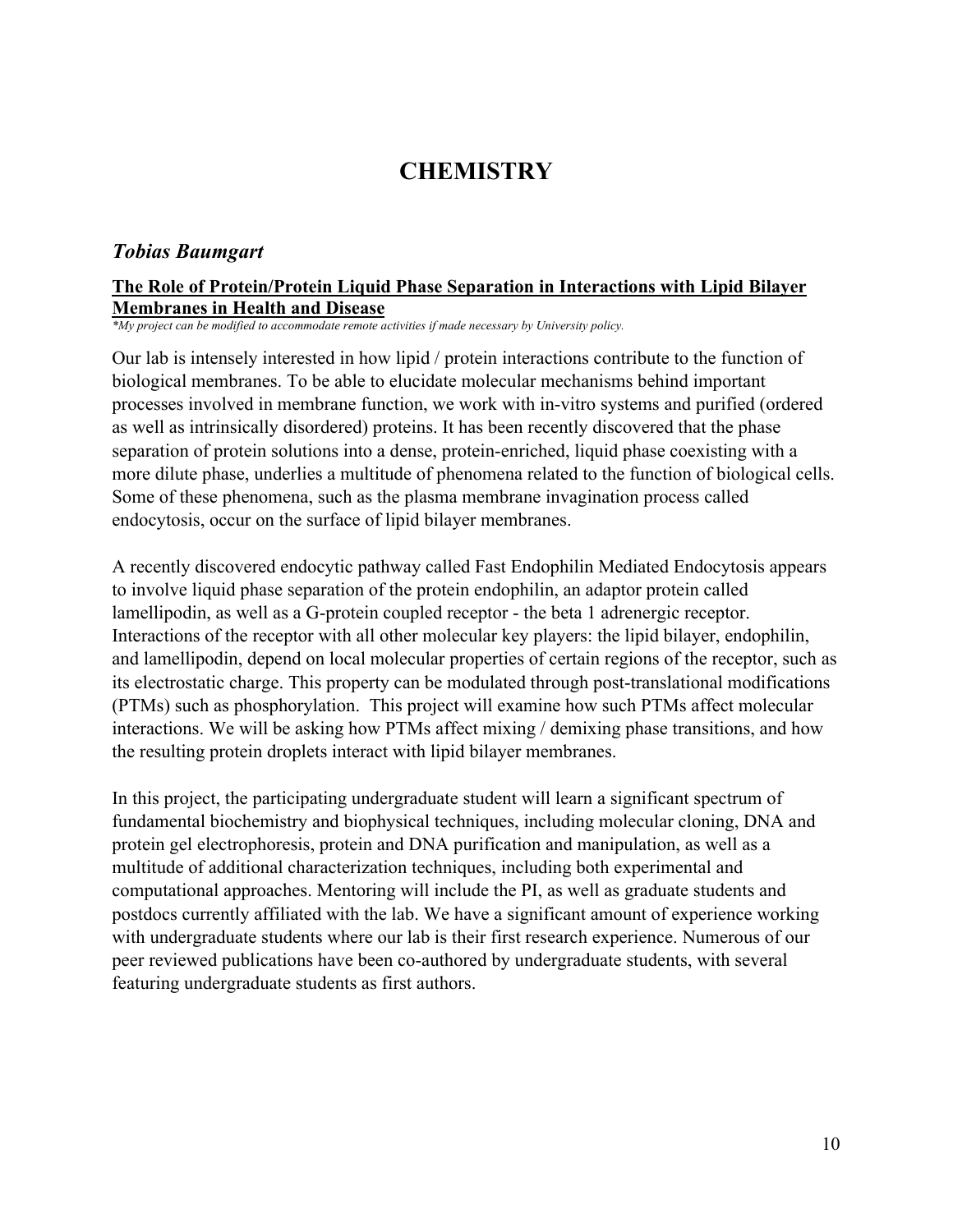### *Ivan Dmochowski*

#### **Xenon-Based Contrast Agents for Molecular Imaging**

*\*My project can be modified to accommodate remote activities if made necessary by University policy.*

The successful student applicant will join my laboratory as part of Team Xenon, which currently involves 1 postdoc, 4 graduate students, and 1 undergraduate, all of whom have experience mentoring undergraduates. Projects can be tuned based on student background and interest. Members of the group are designing proteins and small molecules that have good affinity for xenon and can serve as contrast agents for NMR/MRI. Why xenon? It turns out that Xe-129 has a spin-1/2 nucleus and is an excellent isotope for NMR/MRI studies. Through a process called hyperpolarization, a collection of Xe-129 spins can give a very large NMR signal, which is normally a limitation of this technique. Some group members express and purify proteins and others synthesize organic molecules that have high xenon affinity. Other commonly employed techniques in the laboratory include molecular dynamics (MD) simulations to learn about sites that xenon adopts within these structures, perform spectroscopic measurements including Xe-129 NMR spectroscopy and fluorescence quenching, and sometimes grow crystals for highresolution analysis by X-ray crystallography. Over the past few years, significant breakthroughs have been made in the identification of proteins such as beta-lactamase, maltose binding protein and ribose binding protein, which yield considerable Xe-129 NMR signal. New small molecules generated in the lab are being tested for detection in live animals.

## *Karen Goldberg*

## **Design and Synthesis of Organometallic Catalysts for Global Energy Solutions**

*\*Second-year applicants only\* \*My project is entirely in-person.*

We are looking for motivated undergraduates who want to make an impact in energy science! Students will gain hands-on laboratory research experience synthesizing novel transition metal catalysts for energy applications. The focus of the Goldberg lab is on the chemistry of the late transition metals (e.g. rhodium, iridium, palladium, and platinum). We are learning how to use these late transition metal compounds as catalysts to make fuels and chemicals from more sustainable resources. Mentored training will be provided in air-free chemical synthesis techniques (e.g. vacuum line and glovebox). Day-to-day tasks will involve the synthesis, characterization, and purification of organic and inorganic compounds. Students will collect and critically interpret data obtained from a variety of analytical techniques. They will be trained to read the primary scientific literature, as well as prepare publication-quality data. Students will learn how to communicate science through formal poster and Powerpoint presentations as well as informal discussion in the research lab.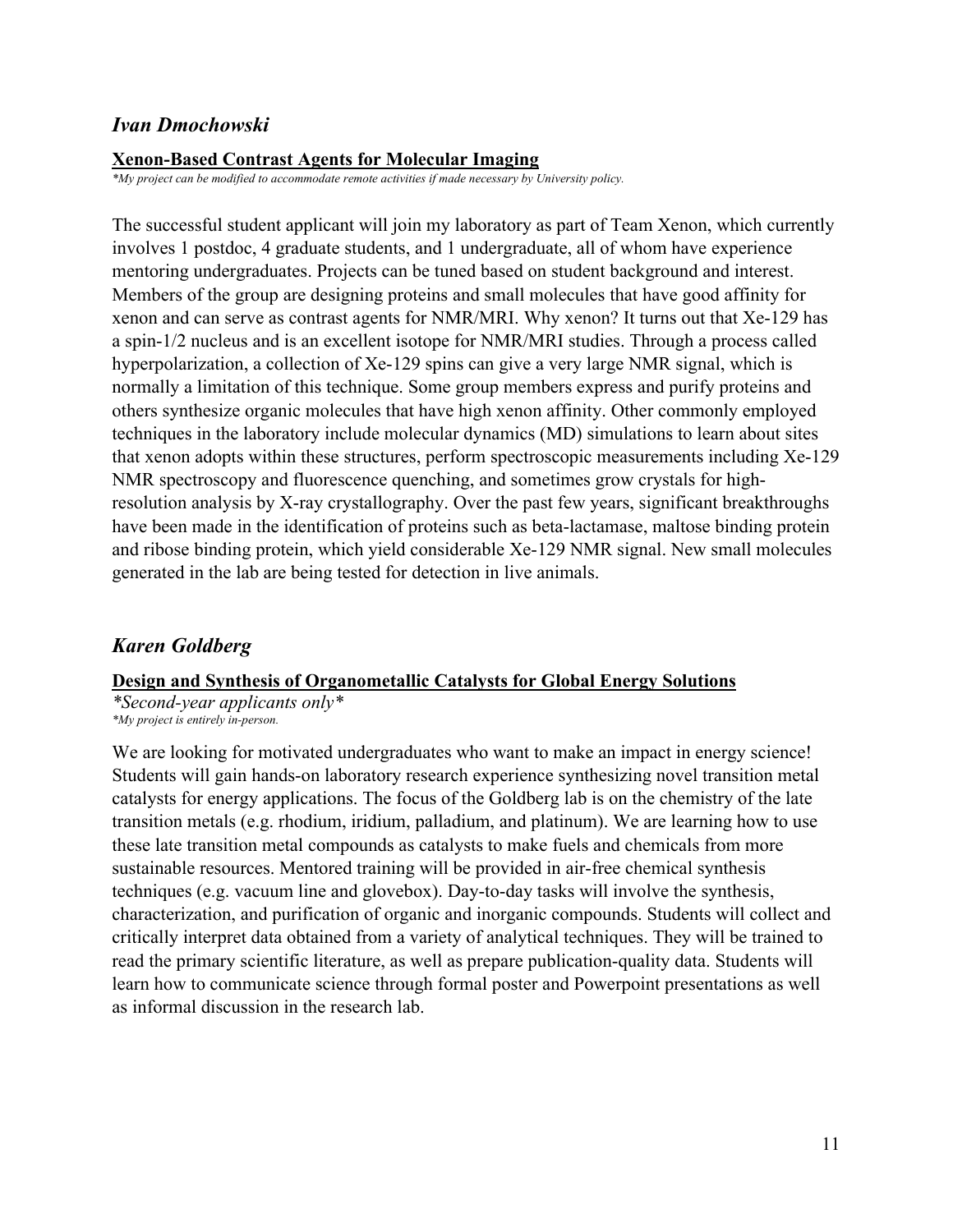## *Monica McCallum*

### **Exploring Microbial Chemistry**

*\*My project can be modified to accommodate remote activities if made necessary by University policy.*

The McCallum laboratory seeks two undergraduate students interested in understanding the origins and functions of the small molecules (natural products) produced by microorganisms. The interdisciplinary research projects available will provide the successful applicants with the opportunity to experience modern laboratory techniques in synthetic organic chemistry, microbiology, molecular biology, mass spectrometry, and biocatalysis. Our lab is particularly interested in studying the complex microbial chemistry within living sponges, which are known to produce natural products used to combat human diseases.

[Basic Qualifications] We seek candidates who are curious, conscientious, careful, and kind, with a demonstrated capability to work collaboratively in a team setting, problem-solve, organize information, and work diligently. Previous experience in the service sector (e.g. restaurant, retail, etc.) is a plus. No previous lab experience required.

[Skills, Experience, and Opportunities Available] Mentored introduction to the items listed under basic responsibilities, and a subset of the available skills to learn with each project (to be determined by student's interest).

[Basic Responsibilities] Strict adherence to laboratory safety protocols and regulations. Maintenance of a laboratory notebook in keeping with lab standards. Regular reporting to supervisor (both to Dr. McCallum and designated graduate student in the lab). Participation in laboratory events, including weekly lab meetings. Assistance with basic laboratory maintenance (cleaning and maintaining laboratory equipment, organizing supplies, preparation of common supplies, etc.). Carrying out approved experiments under the direct mentorship of Dr. McCallum and a current graduate student in the lab.

[Project 1] "Development of a novel biocatalyst." Working with a current graduate student to discover and characterize a microbial enzyme that is hypothesized to carry out an interesting chemical reaction. Available skills to learn: basic molecular biology (PCR, molecular cloning, gel electrophoresis), protein expression, protein purification, biochemical assays, synthetic organic chemistry, microbiology.

[Project 2] "Comparative metabolomics." Working with a current graduate student and/or Dr. McCallum to study the metabolites produced by different microorganisms and potentially discover new bioactive compounds. Available skills to learn: microbiology, natural products isolation, liquid chromatography, mass spectrometry.

[Project 3] "Functional metagenomics of a sponge." Interrogate the biochemical capacity of a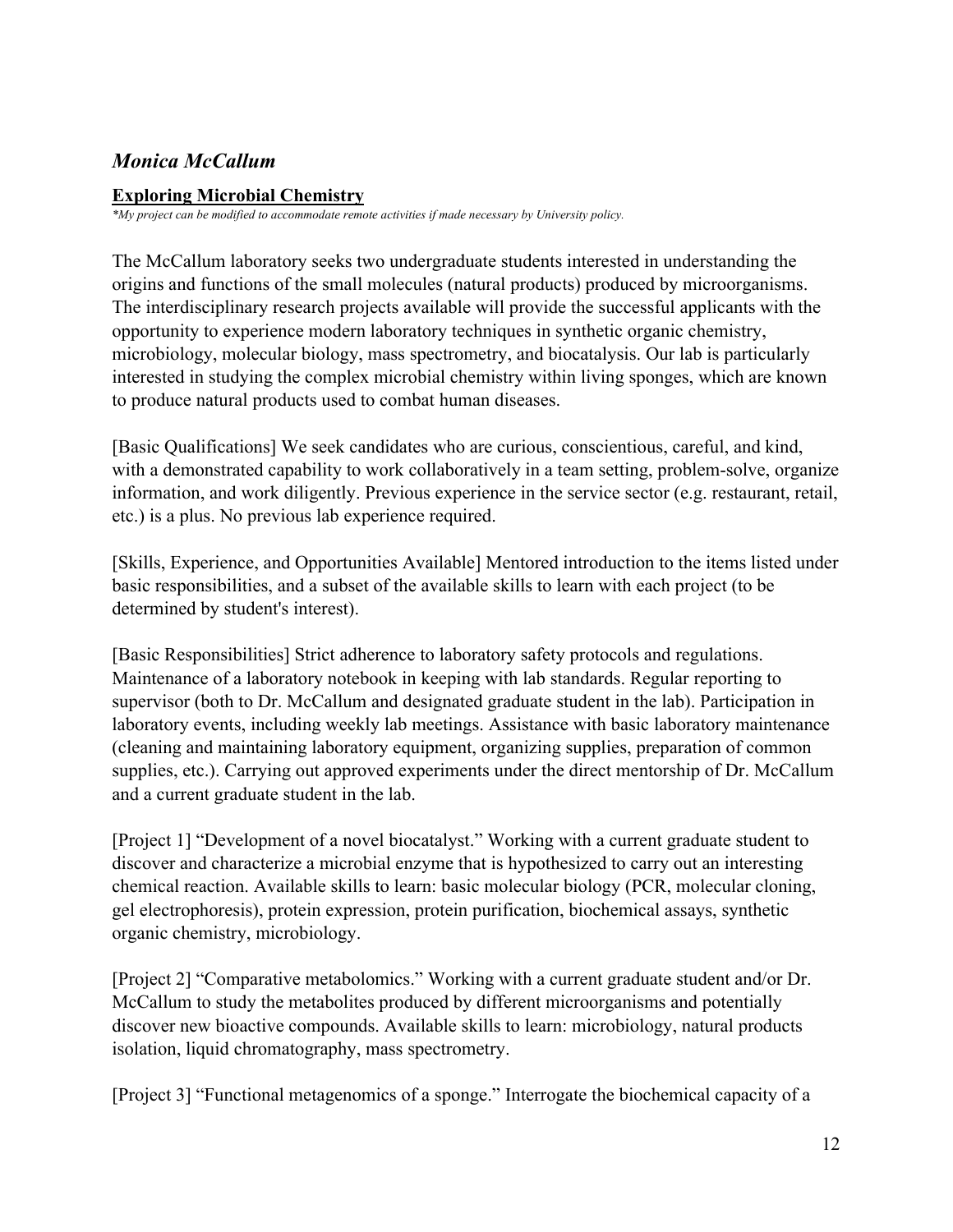marine sponge using modern biochemical techniques. Available skills to learn: basic bioinformatics, microbiology, molecular cloning, phenotypic screening, isolation of genomic DNA, creation and maintenance of a metagenomic library.

## **CLASSICAL STUDIES**

### <span id="page-12-0"></span>*James Ker*

#### **Methodologies for Latin Language Teaching in Philadelphia**

*\*My project can be modified to accommodate remote activities if made necessary by University policy.*

One or more student-researchers will investigate the past, present, and future of Latin language education and select at least one specific method to explore in detail.

The geographic focus on Philadelphia reflects, first, the persistent influence of the city's schools, universities (including Penn), and publishing houses in the history of US classicism. The Philadelphia-focus is also motivated by the fact that new methods in educational linguistics can only be properly developed and evaluated with reference to a specific local community.

The student-researcher(s) will meet regularly with the advisor throughout the project, and will move through a structured process from exploration to proposal to deeper research to writing or presentation of new resources.

They may develop their own specific focus or choose from a range of possible topics already identified, including: classical themes in Black literary societies in nineteenth-century Philadelphia; the innovative mid-20th century textbook \*The Road to Latin\* published in Philadelphia and co-authored by an African American teacher, Helen Chestnutt; the widely influential \*Using Latin\* textbook published by Philadelphia school principal John Gummere; Rudolph Masciantonio's pioneering Latin-language program in Philadelphia elementary schools in the 1980s; the past and present activities of the Philadelphia Classical Society; the recently founded Boys Latin charter school in West Philadelphia; neo-Latin writings about Philadelphia and/or local inscriptions in Latin; opportunities for Latin-language enrichment in the Mediterranean Section of the Penn Museum; game-based, imaginative, or creative learning activities in which Latin language use is responsive to the learner's social context. The choice of topic may be informed by the student-researcher's specific interests or background. If two students are involved, they will have the option of working together on a shared topic or independently.

First-hand prior experience in learning Latin for at least one year is required.

The student-researcher will gain extensive content-expertise in the chosen topic and will also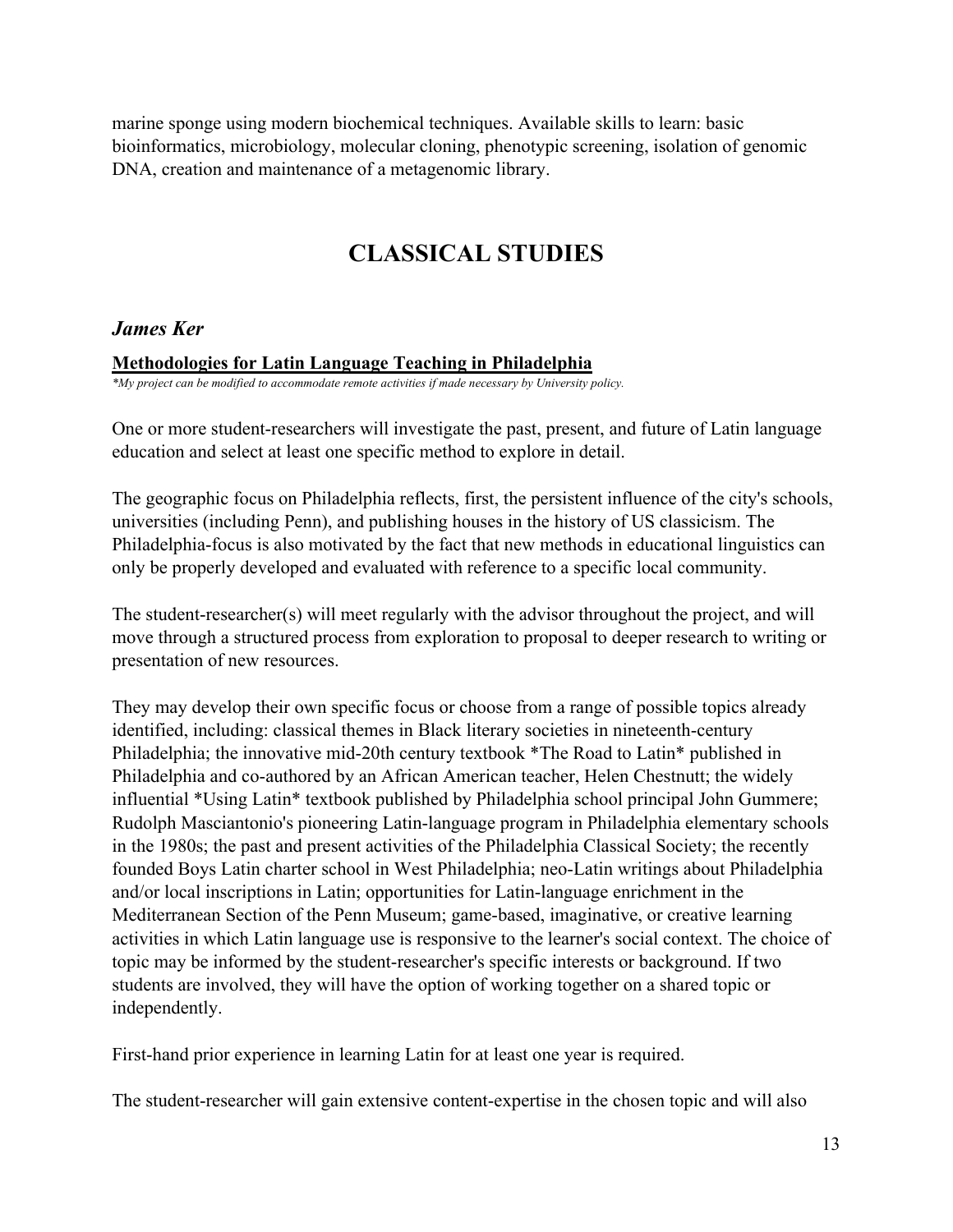further their skills in project-design, research practice, written and oral communication, and collaboration. The resulting project could be the basis for future for-credit work (such as a Senior Research Paper in Classical Studies) and/or specific resources used in future school-oriented programs.

## **EARTH AND ENVIRONMENTAL SCIENCE**

## <span id="page-13-0"></span>*Hugo Ulloa*

**Escaping from Light — A Circadian Migration of Active Matter in the Aquatic System** *\*My project can be modified to accommodate remote activities if made necessary by University policy.*

The collective migration of suspended microorganisms in natural aquatic environments is one of Earth's most mysterious and massive planetary-scale diurnal processes. Microorganisms, such as plankton, can move vertically over long distances (up to  $\sim$ 1km), from the near-surface euphotic region to deep dark zones to feed and avoid predators. They perform this extraordinary diurnal journey by swimming or controlling their relative buoyancy to the surrounding fluid. The inherent driver of this diel vertical migration (DVM) is the spatiotemporal light distribution across the water column of aquatic systems, such as oceans and lakes, known as phototaxis, that sets the light-oriented swimming direction.

The DVM process has been extensively investigated on zooplankton, where Daphnia had been the emblematic study subject on a lab scale. Mechanistic models have reproduced general features of the DVM. At the same time, numerically-based ecological models can resolve complex prey-predator dynamics. However, little is known on how fluid flow physics, such as background turbulence, affects microorganisms' strategy or ability to escape from the light.

This project builds on a current deterministic model to investigate the macroscopic behaviour of plankton for performing DVM by expanding the physics affecting vertical transport and mixing in aquatic systems. The project has two work packages; one student will lead each. In the first work package, a student will numerically resolve a one-dimensional, determinist model for DVM, incorporating new parameterizations for the plankton dispersion and the plankton-flow interaction. In the second (parallel) work package, a student will perform laboratory-scale experiments in Prof Arnold Mathijssen Lab facilities. Experiments will be performed on a slender plexiglass aquarium filled with water populated by Daphnia. The aquarium has an external illumination system that allows controlling the light intensity in the waterbody both vertically and temporally. Different flow fields will be induced by mechanic stirring to examine the response of Daphnia to light and fluid motions. We will use a camera system to track the spatiotemporal distribution of Daphnia. Both numerical and experimental methods will allow examining the response of the active organisms to light intensity and externally forced flows.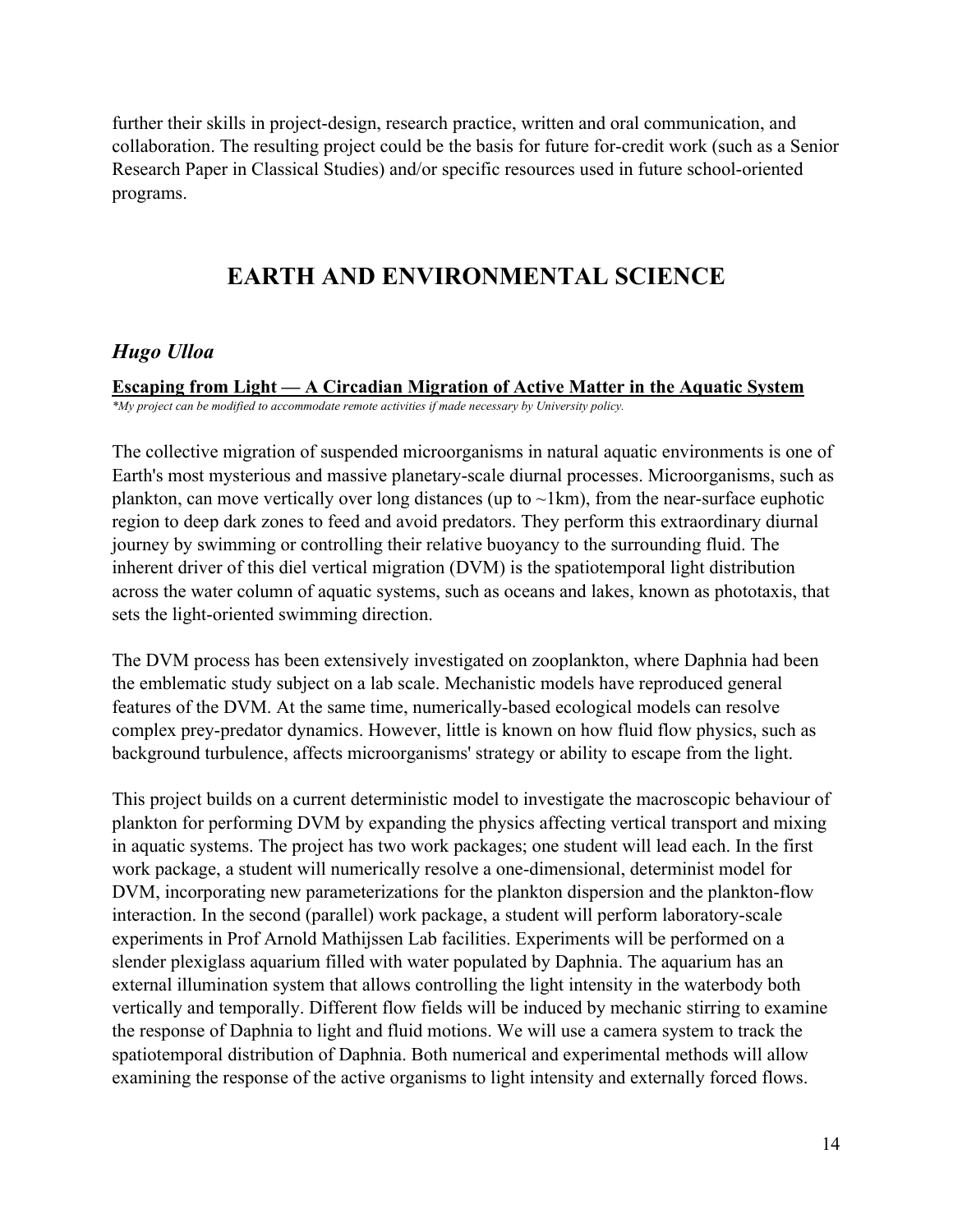In summary, the study will explore a new deterministic model for DVM and the response of zooplankton to light and mechanical forcing experimentally. Therefore, we expect students to actively shed light on the scarcely explored biophysical processes linked to DVM and boost collaborations between Prof Mathijssen and Prof Ulloa. Both numerical and laboratorydeveloped settings will serve teaching purposes.

## <span id="page-14-0"></span>**EAST ASIAN LANGUAGES AND CIVILIZATIONS**

## *Ayako Kano*

#### **Adaptations of Japanese Fiction to Film**

*\*My project can be modified to accommodate remote activities if made necessary by University policy.*

This project examines significant novels and short stories from modern Japan that have been adapted to film. The project will be ideal for students majoring in, or interested in pursuing, Cinema and Media Studies, Comparative Literature, East Asian Languages and Civilizations, Visual Studies, Gender, Sexuality and Women's Studies. The student will learn how to conduct basic research and fact-checking, how to deal with literary and cinematic materials such as document scanning and extracting film clips, and different citation formats for publishing. The project will consist of case studies that engage with some of the most important authors and film directors of modern Japan, such as Kenzaburo Oe, Haruki Murakami, Akira Kurosawa, and Juzo Itami. Knowledge of Japanese language is very helpful but not required.

## **ENGLISH**

## <span id="page-14-1"></span>*Emily Steiner*

#### **Animals in Medieval Literature and Culture**

*\*My project can be modified to accommodate remote activities if made necessary by University policy.*

I am looking for research assistance for a book I'm commissioned to write for Reaktion Press. It will be a profoundly interdisciplinary book, and I welcome students interested in literature, history of art, religious studies, environmental humanities, classics, archaeology, and law. Competence in reading Latin, French, Hebrew, or Arabic is a plus.

Here's a description of the book:

This book surveys animals in medieval literature, art, and thought between c.800-c.1450. Primary sources will range from scientific and philosophical texts, such as Albertus Magnus's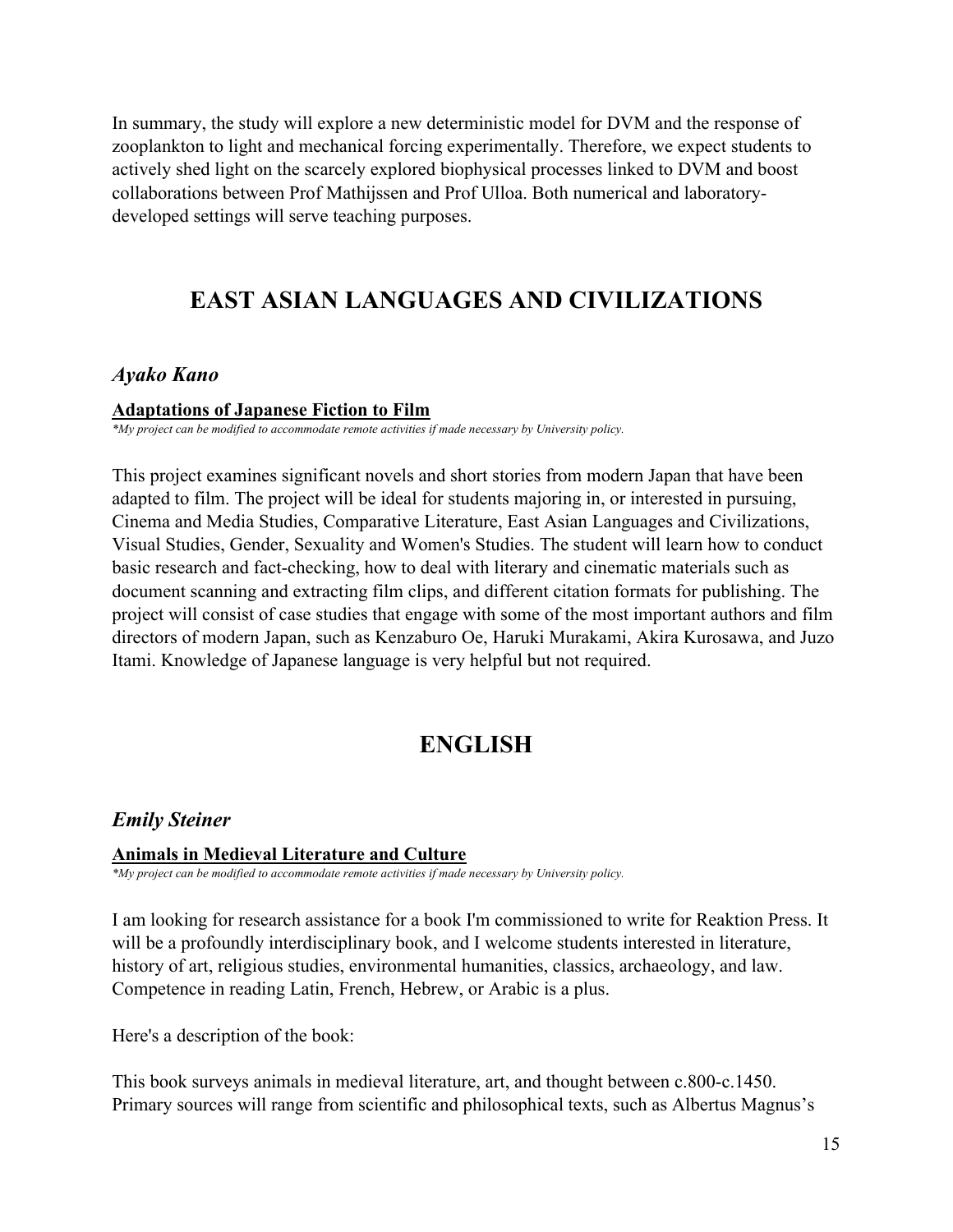On Animals, to Arthurian romances, satire, fables, riddles, bestiaries, and saints' lives. Although the book will be focused primarily on the Western Middle Ages, it will make connections between Western and Eastern traditions, as well as comparisons across religious traditions, principally Christianity, Judaism, and Islam. In the broadest view, this book argues not only that the Middle Ages can teach us something about animals, but also that our symbolic, imaginative, and emotional investments in animals have been shaped by the Middle Ages.

Chapter titles:

- 1. Pecking Orders
- 2. A Walk in the Ark
- 3. The Whole Animal
- 4. Animals, in Part
- 5. Political Animals
- 6. Creature Comforts
- <span id="page-15-0"></span>7. Where the Wild Things Were

## **LINGUISTICS**

## *Jianjing Kuang*

### **Vowel Modification in Singing Voice**

*\*My project is entirely in-person.*

Singing is a special instance of speech production. Speaking requires the minimum effort of voice production, but singing asks for more careful control of articulation to reach a much wider range of voice production. Moreover, unlike speaking, singing needs to achieve certain artistic goals (e.g., deeper and richer voice), which are essentially shaped by our human auditory and perception system. Because of these reasons, singing serves as an important venue to explore the mechanism and principles of speech production and perception. As a crucial part of the singing techniques, competent singers often modify their vowel space to facilitate their singing voice.

In this project, we will explore how singers' vocal tract gestures map onto the acoustic (audio) output in singing, and how the tongue and the vocal folds work together to achieve a better singing voice. A production experiment will take place over the summer, where singers of different voice types will be recruited to the lab to complete audio and articulatory recordings.

Students will gain substantive experience in data collection and analysis using (1) the ultrasound machine, to track the singer's tongue movement during singing and (2) the electroglottograph, which monitors the contact patterns of the vocal folds during singing. This project has important implications not just to phonetics and cognitive science, but more broadly to various related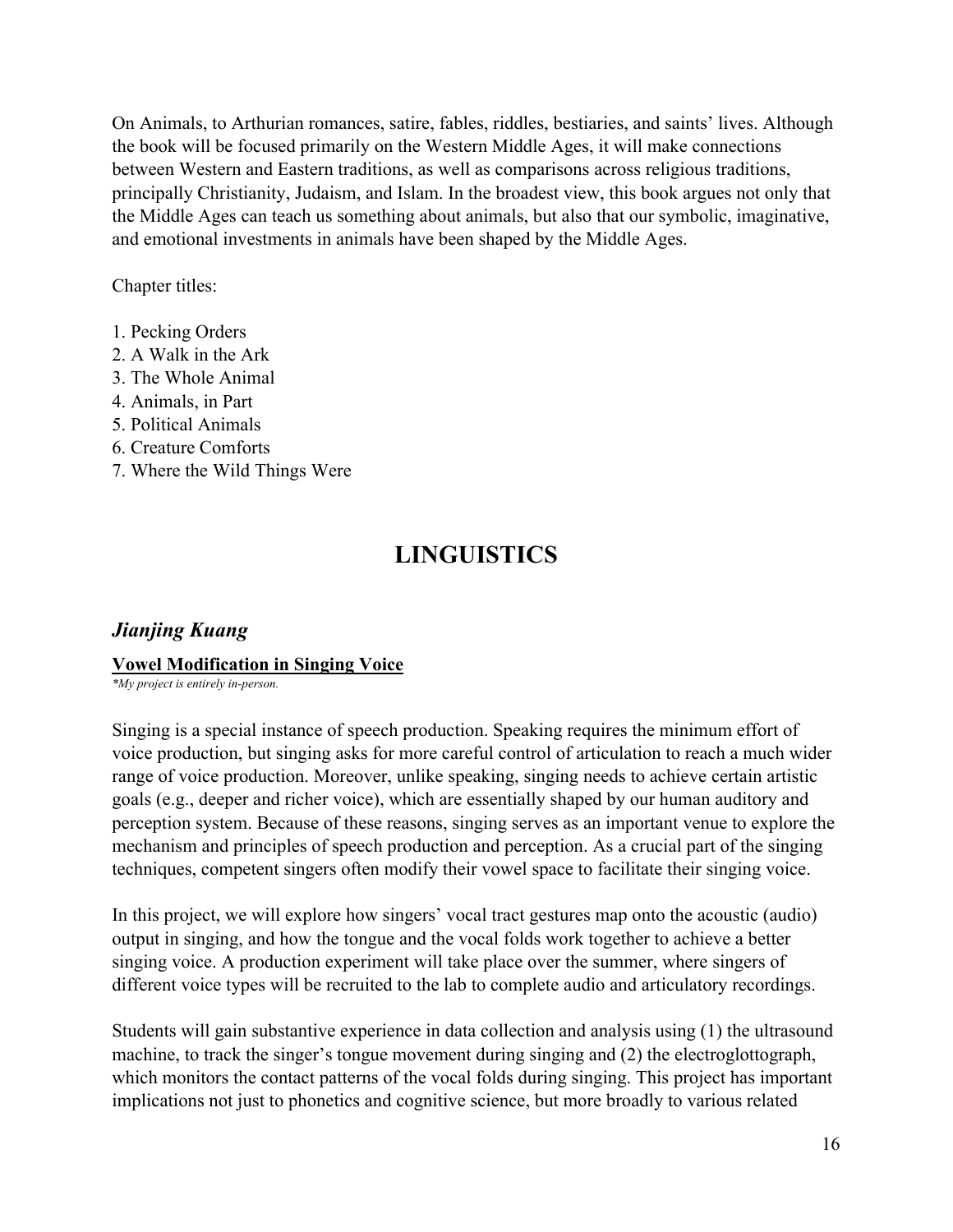fields, such as speech technology, treatment for pathological voice, singing pedagogy, and so on.

Studying singing voice requires very broad interdisciplinary knowledge such as linguistics, engineering, computer science, psychology, physiology, and musicology. Students with relevant backgrounds are encouraged to apply.

The study will take place at the phonetics sound booth in the linguistics department at UPenn. The experiment procedure will comply with the COVID safety protocol of the university.

## *Gareth Roberts*

#### **Experimental Communication Games**

*\*My project can be modified to accommodate remote activities if made necessary by University policy.*

The Cultural Evolution of Language Lab studies language change and variation through innovative experiments in which participants learn artificial languages and play communication games with them. Sometimes they play communication games with no language at all, but have to construct a novel communication system as part of the task. The purpose of this is to understand language better by stripping it back to its fundamentals.

There is more than one project students could become involved in, including an ongoing NSFfunded project in which participants communicate with each other by sending color signals, and other communicative projects currently under development. Students can be involved at all levels of these projects, and a goal will be to match students to tasks that suit their abilities and interests. There may also be an opportunity to be involved in designing completely new experiments. Participation can be remote if necessary, and students will get hands-on experience not only in how experiments are conducted in general, but also about the particular innovative approach used in this lab. A genuine interest in language and communication is essential, but it is recognized that few students will have a strong background in linguistics, so such a background is not required.

## **PHILOSOPHY**

## <span id="page-16-0"></span>*Quayshawn Spencer*

#### **A Pluralist Solution to the Race Problem**

*\*My project can be completed entirely remotely.*

"A Pluralist Solution to the Race Problem" is the name of a book I'm working on that attempts to advance and defend a radically new metaphysical view of what race is and whether race is real in the USA. The arguments for the book have all been created. However, there are multiple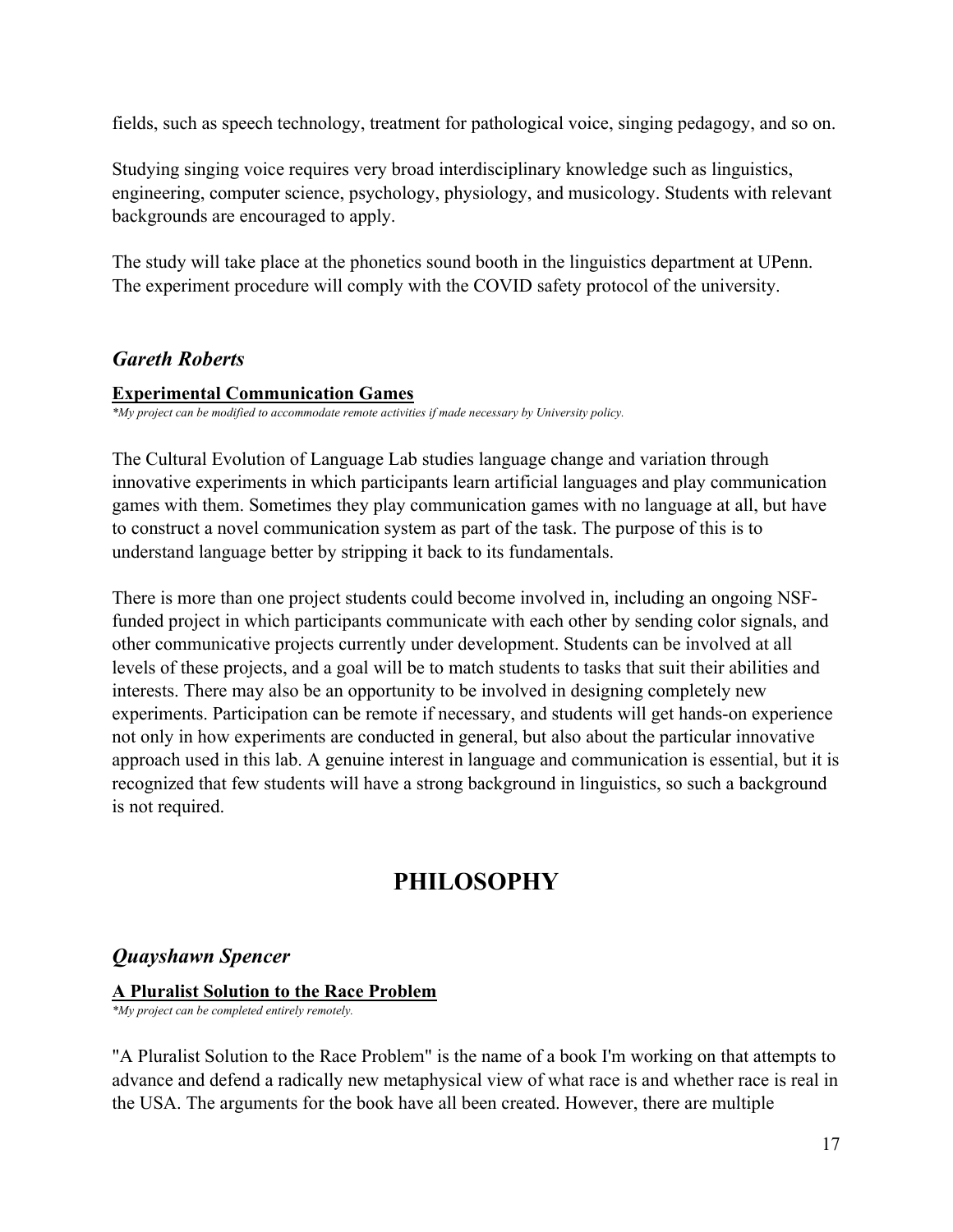premises that still need to be thoroughly defended, and there's several objections to premises that need to be addressed. The remaining work is both empirical and conceptual. It's empirical because it requires finding relevant literature, reading that literature, collecting data from that literature, and analyzing the data. It's conceptual because it requires thinking about how best to collect and analyze the data, as well as how best to defend premises and respond to objections. The research assistant will learn how to write a book in the analytic philosophy tradition from start to finish, and will learn transferrable skills such as logical reasoning, critical thinking, creative thinking, and critical reading. The assistant will also learn a lot about philosophy of race, philosophy of biology, analytic metaphysics, and philosophy of science.

## **PHYSICS**

#### <span id="page-17-0"></span>*Marija Drndic*

#### **Studies of Atomically-Thin 2D Materials and Devices**

*\*My project is entirely in-person.*

This is a 10-week project involving growth, transfer and studies of new 2D materials in the Drndic lab. The focus of this project is on the growth, stacking, and atomic resolution characterization of atomically-thin ("2D") materials. Over the last several years, our lab has focused on the advancement of 2D materials growth, efficient techniques for transferring the 2D flakes from one substrate to the other, and the basic characterization including atomic force microscopy and state-of-the-art instrumentation (JEOL NEOARM at 30 kV, in collaboration with other Drndic lab members). The project will be carried out in the Drndic lab in DRL and also in the Singh Center for Nanotechnology, where we use the cleanroom and other fabrication tools and microscopy.

In collaboration with mentors, the student will learn about Raman and photoluminescence spectroscopy characterization of the 2D materials to study the bulk electronic, optical, and phononic details of the atomic lattice (single-layer and bilayer) and Moire superlattices (which are stacks of two or more layers of 2D materials, which we call 2D heterostructures).

In the first one-two weeks, the student will be trained to grow and transfer the 2D materials using microscopy and chemistry techniques, and characterize them with optical microscopy. Once the student shows that they have mastered these techniques, the student will assist in making devices for physical measurements ongoing in the lab, including electrical measurements and transmission electron microscopy measurements in the Singh Center.

We will consider a successful outcome of the project if the student develops a good grasp on the practical aspects of working with 2D materials as well as a decent understanding on what 2D materials are and how they fit within the larger picture of materials that physicist's study, why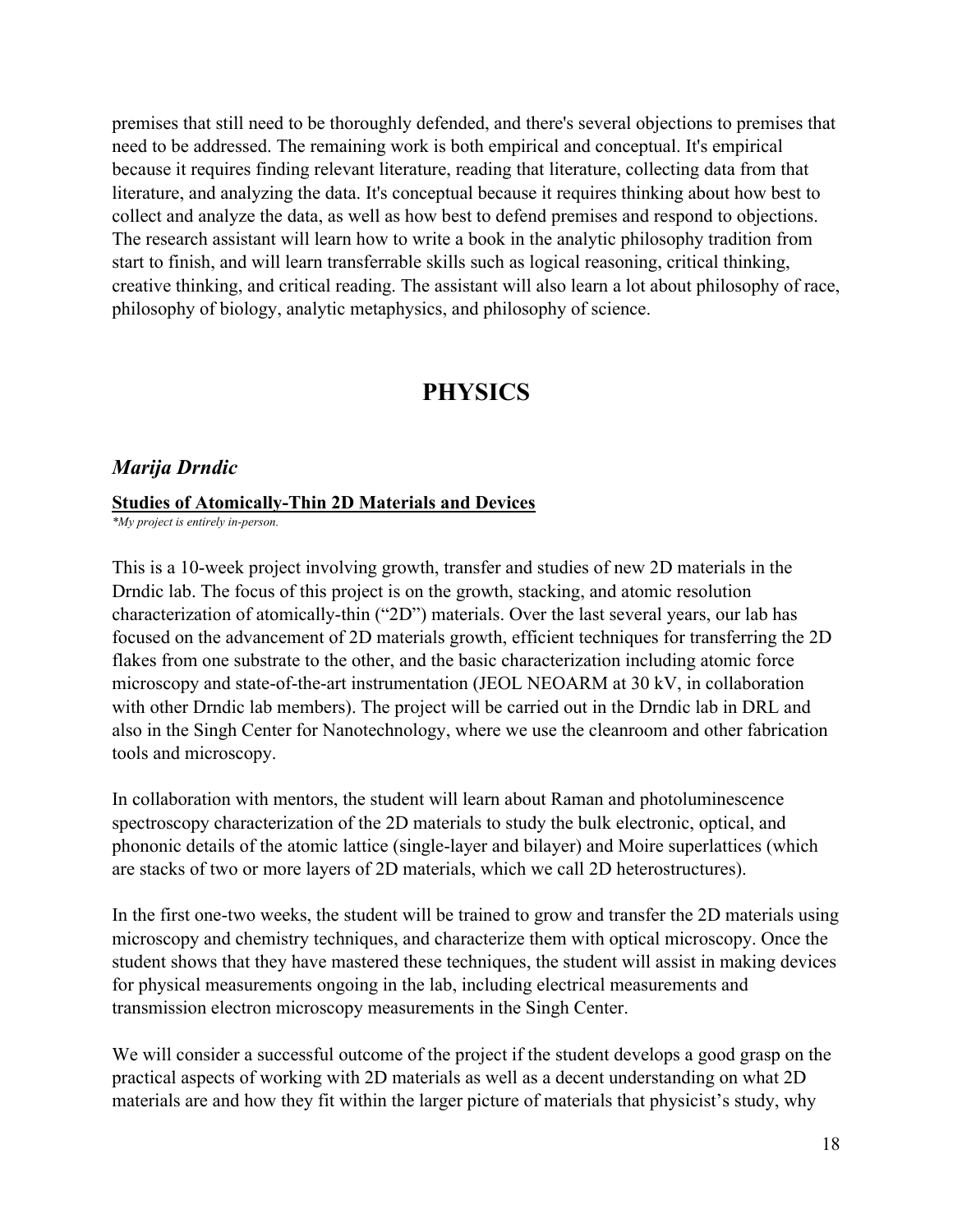they are interesting for basic physics studies and what is the range of their possible applications, as envisioned by the physics community at this point. The student will have a chance to participate in a world-class research, have a chance to contribute to new scientific results, be an author on new papers and also interact with other labs and collaborators at Penn with whom our lab collaborates. Finally, the student will have a chance to continue contributing to research in the Drndic lab beyond the summer and the PURM project.

Mentors will include: Postdoc Parisa Yasini, Graduate students: Jesse Elliott, Rachael Keneipp and Killian Chou.

## *I. Joseph Kroll*

**Automatic Recognition of Beaked-Whale Clicks across Acoustic Receivers in the Ocean** *\*My project can be modified to accommodate remote activities if made necessary by University policy.*

Quantifying the numbers and locations of beaked whales in the ocean is important for their conservation because they may be harmed from US Navy sonars during training operations. These whales emit patterns of clicks with varying intervals lasting tens of seconds. Locations of the whales are derived by measuring the time differences of arrival (TDOA) of a single click among a plurality of bottom-mounted receivers. Automatically identifying with a computer the same click at each receiver is the crux of this research opportunity.

You will work with real acoustic data and develop software to correctly associate the clicks, and you will learn about sound in the ocean, the behavior of these whales, techniques in signal processing, such as cross-correlation, and the writing of well-documented software routines. You will write a short final report and present the results to a small group of fellow researchers. It is anticipated the software will later be used with experimental data from the Marianas region of the western Pacific so the whales can be located and counted. Familiarity with the Matlab or Julia programming language would be helpful (not a prerequisite).

This project will be supervised by Dr. John Spiesberger (Dept. Earth and Environmental Science) and Professor Joseph Kroll (Dept. Physics and Astronomy). For more information, please contact Dr. Spiesberger at  $\overline{\text{ohnsr}(a)}$  as upenn.edu and prospective students may wish to look at [www.scientificinnov.com.](http://www.scientificinnov.com/)

Students from any of the Penn undergraduate schools with particular interests in the crossovers between physics/engineering/math/environmental science are encouraged to apply.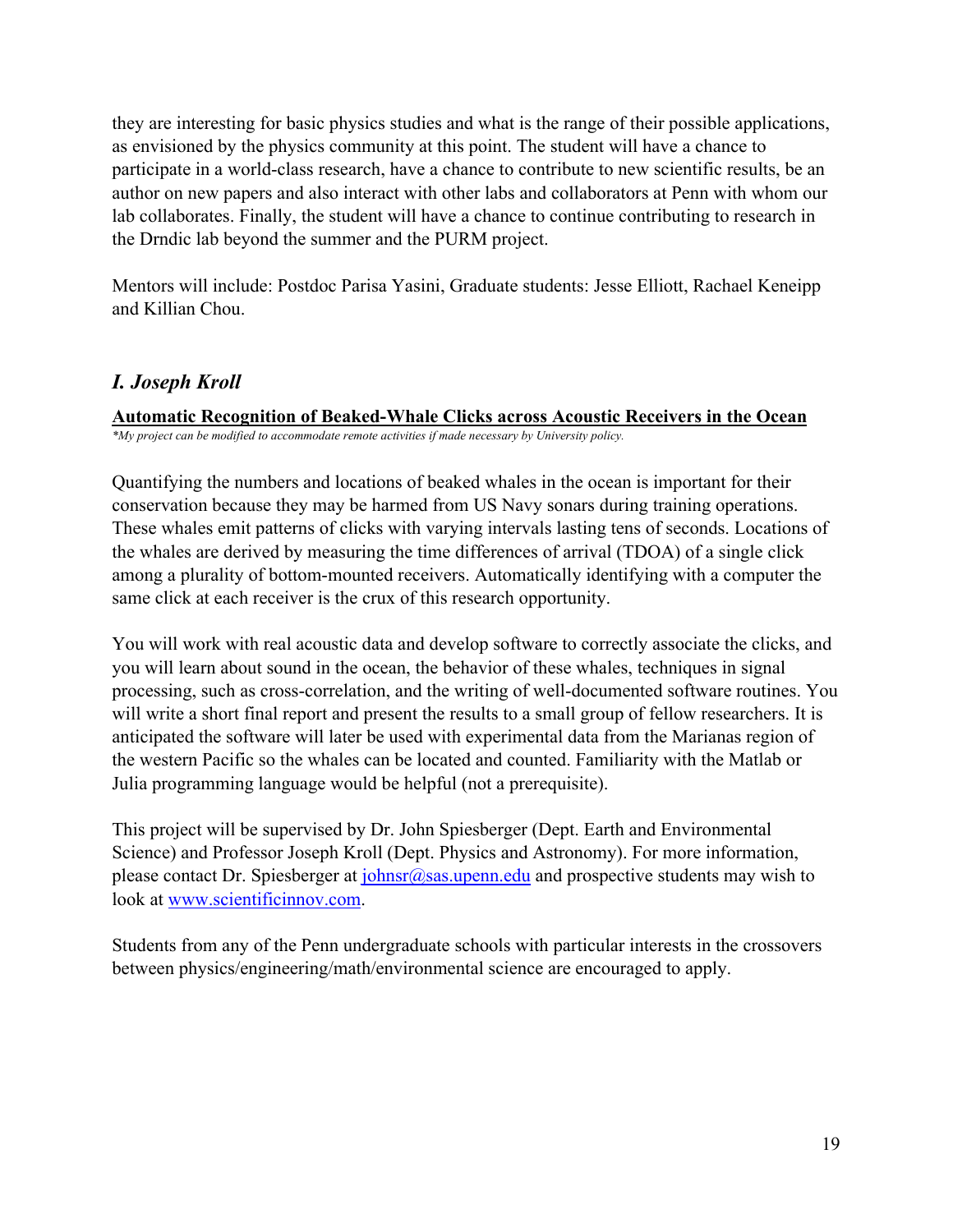## *Robyn Sanderson*

### **Dark Matter and Galaxy Formation: The Two-Headed Monster**

*\*My project can be completed entirely remotely.*

Galaxies like our Milky Way form and grow in a complex ecosystem, shaped by influences from dark matter physics to the birth and death of stars. In our group we study this process from multiple angles: applying machine-learning tools to surveys of the Milky Way to uncover the origins and properties of its stars, using supercomputers to simulate the growth of galaxies under different physics assumptions, and using stellar orbits to map our Galaxy's invisible dark matter component. Our group tackles a broad range of questions using these approaches, tailored to the individual interests and background. Two possible projects:

1. Charting the death throes of massive stars: The evolution of massive stars---up to 100 times the mass of our Sun---strongly influences the evolution of galaxies, yet is very poorly understood. Understanding how these stars end their lives before exploding as supernovae has long been limited by the small number we have discovered. Because they are so rare, finding new massive stars requires searching other galaxies besides our own. With the recent successful launch of the James Webb Space Telescope, which is ideal for observing them, we urgently need to find more massive stars. Participating students will work with Dr. Adrien Thob, a postdoc in our group, to identify and characterize massive stars still hidden by the dust clouds in which they formed, by applying a recently completed, state-of-the-art analysis pipeline to observations from Spitzer, the precursor to JWST.

2. Probing dark matter with dynamics: For decades, we had limited information about the orbits of individual stars in the Milky Way. Then the Gaia mission measured positions and motions for more than a billion stars (about 1% of the total!), allowing us to infer the distribution of mass in our Galaxy by applying the laws of gravity. Most of that mass is dark matter, so changing the type of dark matter can affect stellar orbits. Participating students will work with Mr. Arpit Arora, a PhD candidate in our group, to construct models of the mass distribution of a Milky-Way-like galaxy formed with different types of dark matter, and explore the effect on stellar orbits.

Depending on their specific project, students will gain skills in: coding in Python and Jupyter, reading and analyzing simulated and real astronomical data, using the Linux operating system, the bash shell, or a computing cluster, making and interpreting plots and images, and characterizing data using machine learning.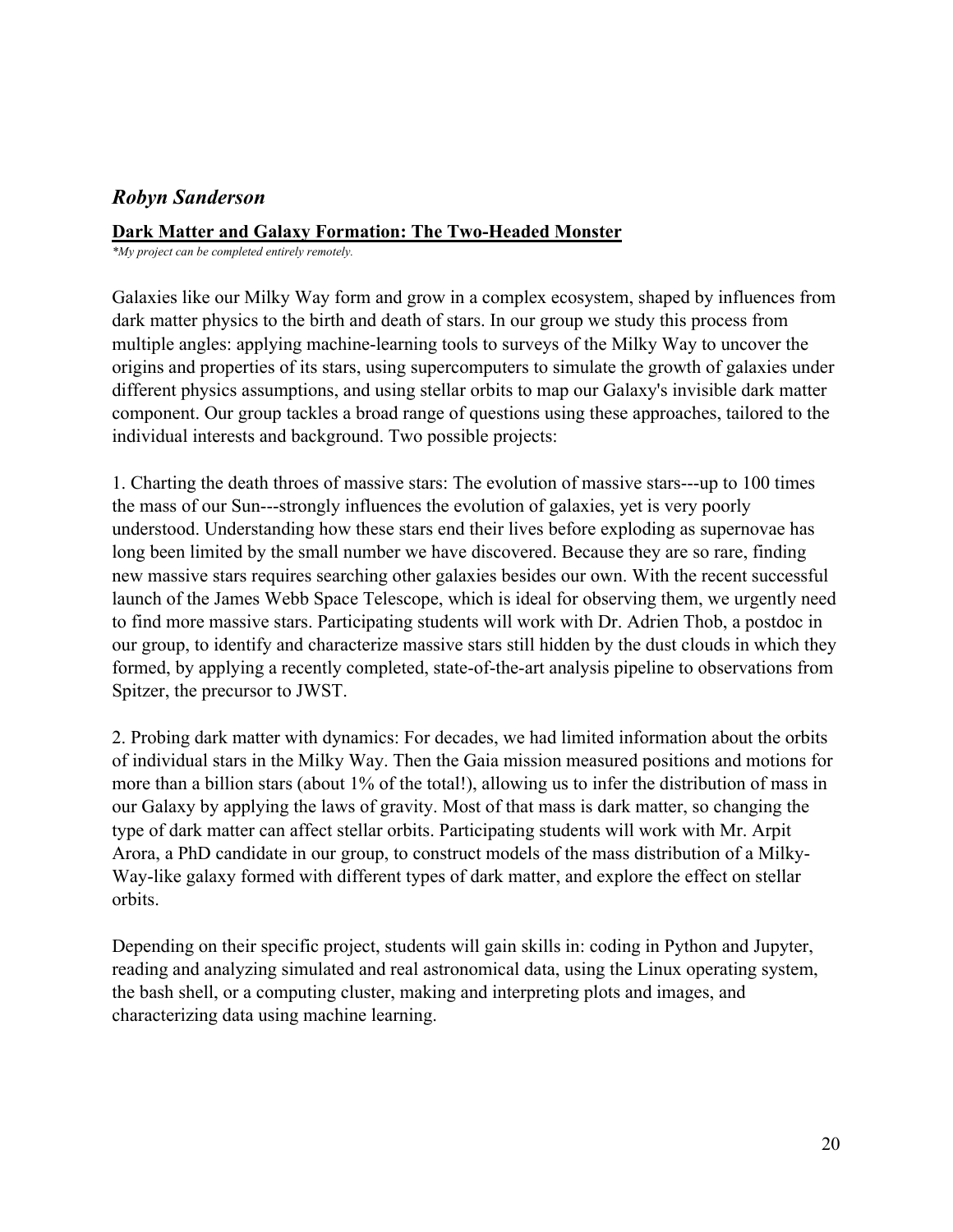## *Evelyn Thomson*

### **Experimental Particle Physics at the High Energy Frontier**

*\*My project can be modified to accommodate remote activities if made necessary by University policy.*

Experimental particle physics seeks to understand the fundamental particles and forces in the Universe. With the ATLAS experiment at CERN, a huge amount of data is available for analysis to search for new particles. Possible projects based at Penn include designing new searches for particles, applying machine learning to improve the sensitivity of searches, and developing outreach materials for local high schools and science festivals. More information about the Penn ATLAS group can be found here [https://web.sas.upenn.edu/pennatlas/.](https://web.sas.upenn.edu/pennatlas/) See in particular the post on the US ATLAS SUPER symposium for a sense of the wide range of possible projects using ATLAS data.

Skills: Python, C++, Unix, presentations, particle physics. Mentors: Professor Evelyn Thomson and graduate students James Heinlein, Lauren Osojnak, and Bobby McGovern.

## **POLITICAL SCIENCE**

## <span id="page-20-0"></span>*Marie Gottschalk*

## **Race, Power and Punishment: Crime in the Streets and Crime in the Suites**

*\*My project can be modified to accommodate remote activities if made necessary by University policy.*

I am writing a new book titled, "Race, Power, and Punishment" and developing a new class based on the book. This project compares and contrasts the politics of "street crime" and the politics of corporate crime. The similarities and differences between how "crime in the streets" and "crime in the suites" are punished is a central theme of the project.

Key questions include: Why are certain people and groups disproportionately subjected to criminal penalties and to state, interpersonal, and political violence? Why did the United States start punishing street crime more harshly while lightening up on the prosecution and punishment of corporate crime? What should be the main goals of criminal justice reform? What are the primary political obstacles to achieving those goals?

Key topics include the causes and consequences of mass incarceration and the rise of the carceral state; racial, economic, ethnic, geographic, and gender disparities in punishment; and state, corporate, political, and interpersonal violence. The three case studies for the analysis of "crime in the suites" are: the Great Recession and financial crisis; the opioid crisis; and the climate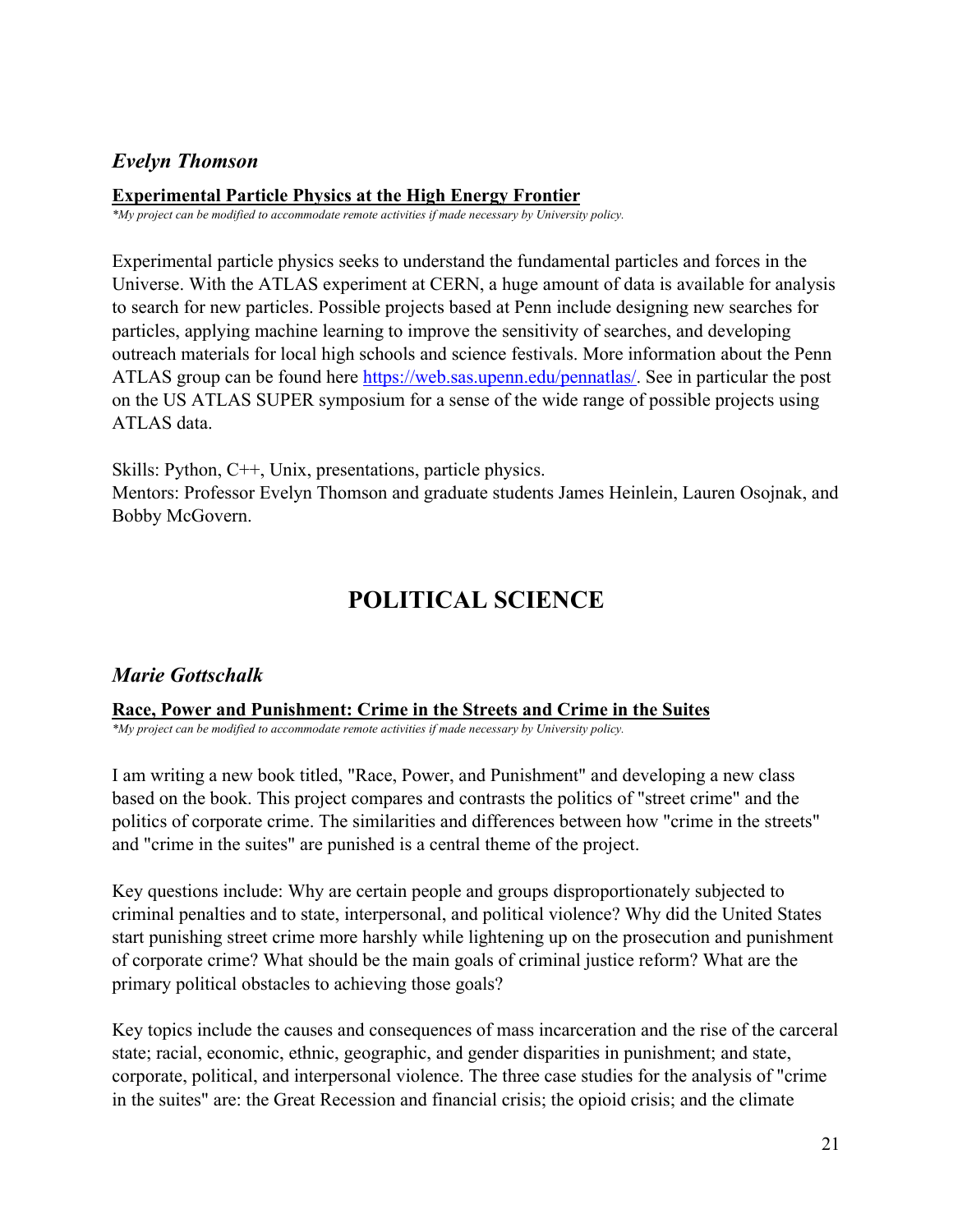emergency.

While I expect the book will break new scholarly ground, I am aiming to make it widely accessible to undergraduates. For this reason, I would especially welcome assistance from undergraduates in how to frame the arguments and present the data and evidence in ways that are clear and engaging to students.

This is an opportunity for students to develop research skills in several key areas, including: how to compile annotated bibliographies on a given topic; how to use key databases related to this topic; how to present data using graphs, tables, and other graphics; how to summarize books and articles; how to track down citations and put them in proper bibliographic form; how to track down requested information/data; and how to edit, copyedit, and proofread. It also is an opportunity for students to develop their organizational skills; to learn how to prioritize tasks and meet deadlines; to take initiatives in conducting research; and to become better at focused reading, including when to skim and when to read line by line.

This project is also an opportunity to learn more about race and the criminal justice system, as well as the relationship between reform of the criminal justice system and reform of the U.S. political economy.

## *Julia Gray*

## **International Cooperation in Times of Global Crisis**

*\*My project can be completed entirely remotely.*

How does the world cooperate on dire global problems -- public health, the climate, trade, finance, migration, and security? Can international organizations (IOs) promote peace, prosperity, and international cooperation? In the last 100 years, countries have formed and joined IOs to tackle these problems, but we know surprisingly little about what exactly makes international cooperation effective, and when and why it fails. In this project, students will examine several IOs from a variety of aspects: their day-to-day operations, how they are perceived in the press, and their legal obligations, to name a few. Because IOs operate on so many dimensions, this project should be of interest to students with a passion for international law, international political economy, inequality in the global economy, and domestic politics. Depending on their level of skill and their substantive interests, students will have the opportunity to conduct in-depth research on a particular IO or region of the world, or work with data that quantifies the comparative advances of IOs. As such, language skills (particularly Arabic, French, or Spanish) and/or data science skills (R or Python) are a plus, as are organization and patience. I am particularly interested in mentoring highly aided, first generation, and BIPOC students.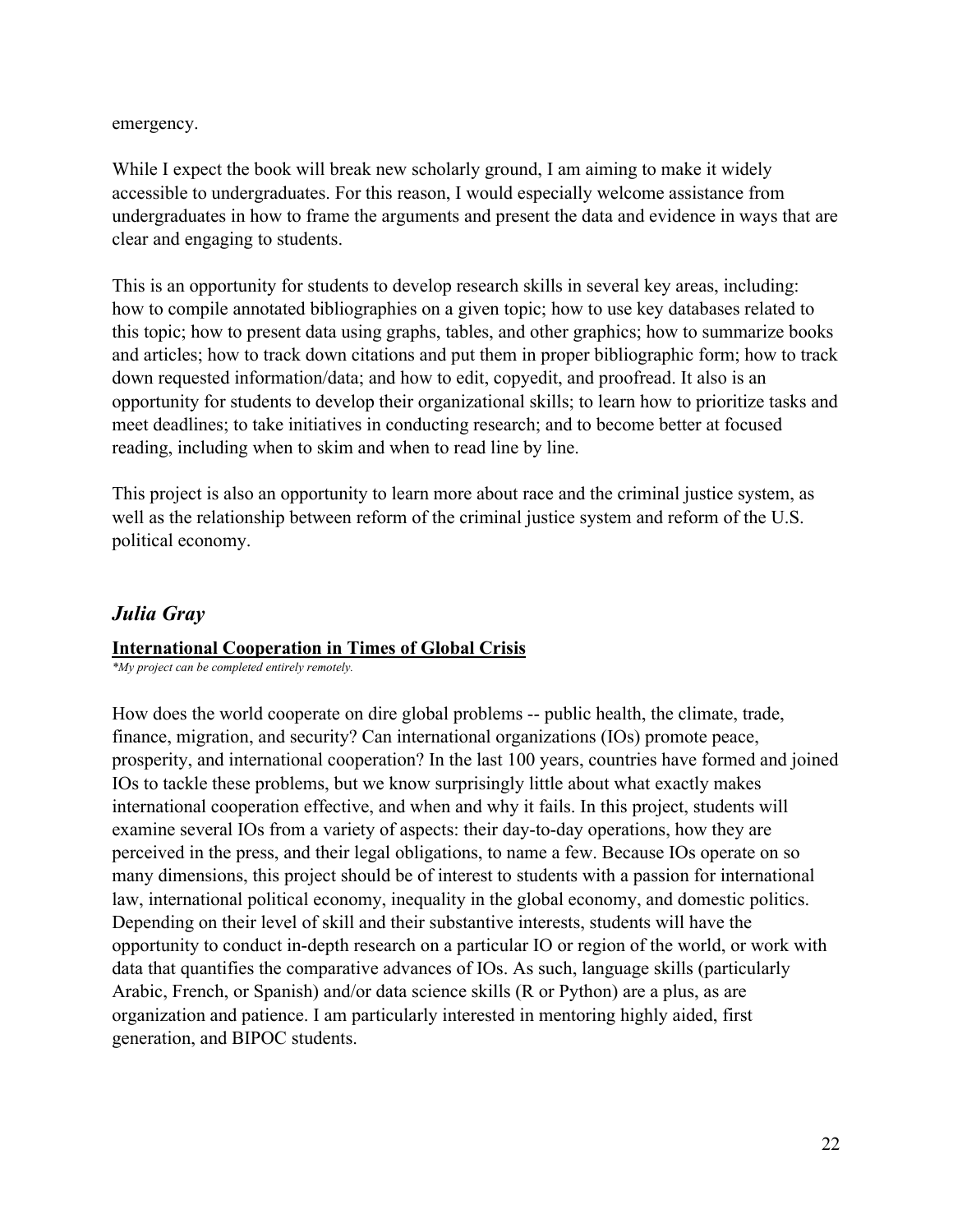## **PSYCHOLOGY**

## <span id="page-22-0"></span>*Sara Jaffee*

## **Identifying Academic Outcome Data from the Philadelphia School District**

*\*My project can be completed entirely remotely.*

The student will work with a team that is preparing an application to obtain data from the Philadelphia School District related to child and adolescent school outcomes. This will involve reviewing data that are available from the District, meeting with the team to discuss which outcomes are most relevant for study, becoming familiar with the District's requirements for the proposal, and helping to write the proposal. It may also involve designing an interview that can be administered to teachers or administrators to better understand the strengths and limitations of those data. If data become available during the summer, the student will also be involved in helping to clean and process variables for use in analyses. The student may also be asked to help with data cleaning and processing related to a different project about the experiences of students at Penn who are the first in their families to go to college. As part of working with data, the student will be introduced to Stata statistical software. The student will also be introduced to the Web of Science search engine for conducting literature reviews relevant to the Philadelphia School District application.

## *Martin Seligman*

**Understanding Stably Happy People and Exploring the Role of Agency in World History** *\*My project can be modified to accommodate remote activities if made necessary by University policy.*

Our lab is currently conducting two major lines of inquiry, side-by-side, "Understanding Stably Happy People" and "Exploring the Role of Agency in Human History." One undergraduate researcher would be assigned to each line of inquiry.

Understanding Stably Happy People: Some people are not only happy in their lives, but their happiness barely changes throughout the day, no matter what they are doing or what has happened to them. Our project attempts to understand this kind of happiness and how it differs from other kinds of happiness and from clinical presentations of high positive affect. The undergraduate researcher on this project would be involved in data collection, data extraction, and literature reviews to determine some of these candidate differences to validate the existence of this phenomenon. The researcher may also assist in explanatory and theoretical components of this research: how does this situation arise? The undergraduate researcher working on this project will work closely with Max Genecov, a doctoral student in clinical psychology, with oversight from Martin Seligman.

Exploring the Role of Agency in Human History: The sweep of human history has been viewed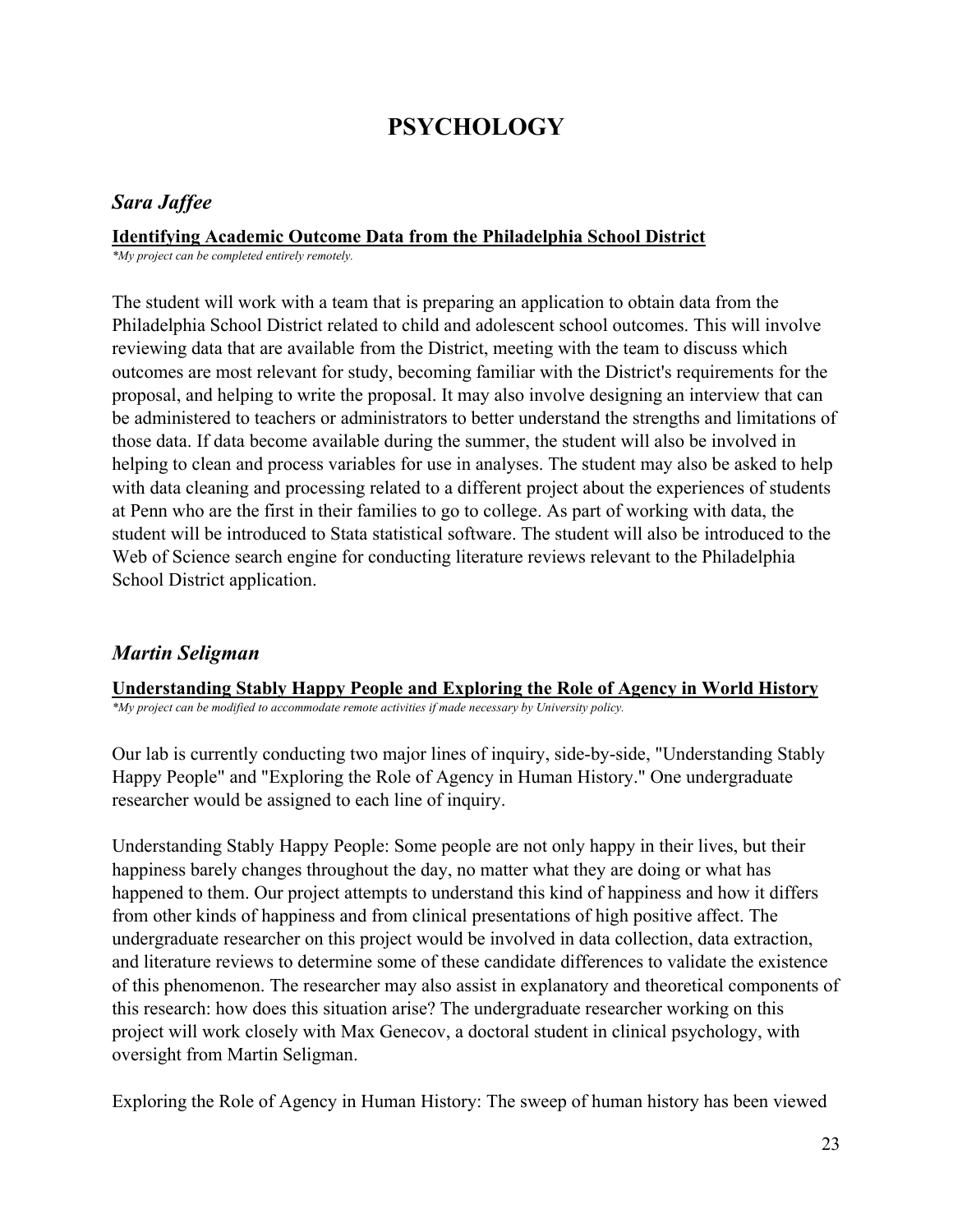through the disciplines of economics, ecology, religion, "great man" biography, and "social force" history, but rarely through psychology. Our research team is positing that human psychology is the central force in human history, and exploring the role of agency as it pertains to human progress. Research is focused on assessing the frequency of beliefs in the power of human agency (i.e., efficacy, optimism, and imagination) across history, particularly American History over the last 300 years, with a special focus on gender and race, and to examine the relationship between these beliefs and societal progress. European, Islamic, Indian, and Chinese history may also be examined in parallel. The undergraduate researcher on this project would be involved in operationalizing variables (i.e., progress and agency) for different historical groups/periods, data collection, and literature reviews focused on lexical analysis and human progress. The undergraduate researcher working on this project will work closely with Noah Love, Martin Seligman's research coordinator, with oversight from Martin Seligman and Lyle Ungar.

## *Larry Silver*

#### **Art Museum Core Well-Being Survey**

*\*My project is entirely in-person.*

Increasingly, communities and nations are turning to art museums to address well-being needs. But how do art museums support well-being in visitors? It's difficult to answer this question with confidence since art museum well-being research is just beginning and currently relies on disparate measurement strategies, limiting the ability to reach consensus. This research project involves the testing and validation of a new survey instrument to assess visitor well-being in art museums. Working with three partner museums—the Carnegie Museum of Art, the Andy Warhol Museum, and the Westmoreland Museum of American Art—this project will recruit art museum visitors to take part in a survey of their experiences within the art museum and their well-being.

The newly developed survey instrument will capture why visitors chose to come to the museum, their emotional experiences within the museum, and their personal well-being related to their museum visit. The project will culminate in a peer-reviewed publication, a non-technical report for art museum professionals, and free distribution of the tested survey instrument.

Students will have the opportunity to gain expertise in the science of well-being, take part in participant recruitment and data collection as part of art museum field research based in Pittsburgh, and develop generalizable professional skills, including data literacy (through assisting in statistical analyses) and scientific communication (through assisting in writing about the project's findings). Student mentorship will be provided by a team of interdisciplinary researchers with expertise in both the arts and humanities and psychology, including Humanities and Human Flourishing Project Director, Dr. James Pawelski, and Postdoctoral Fellow, Dr. Katherine Cotter.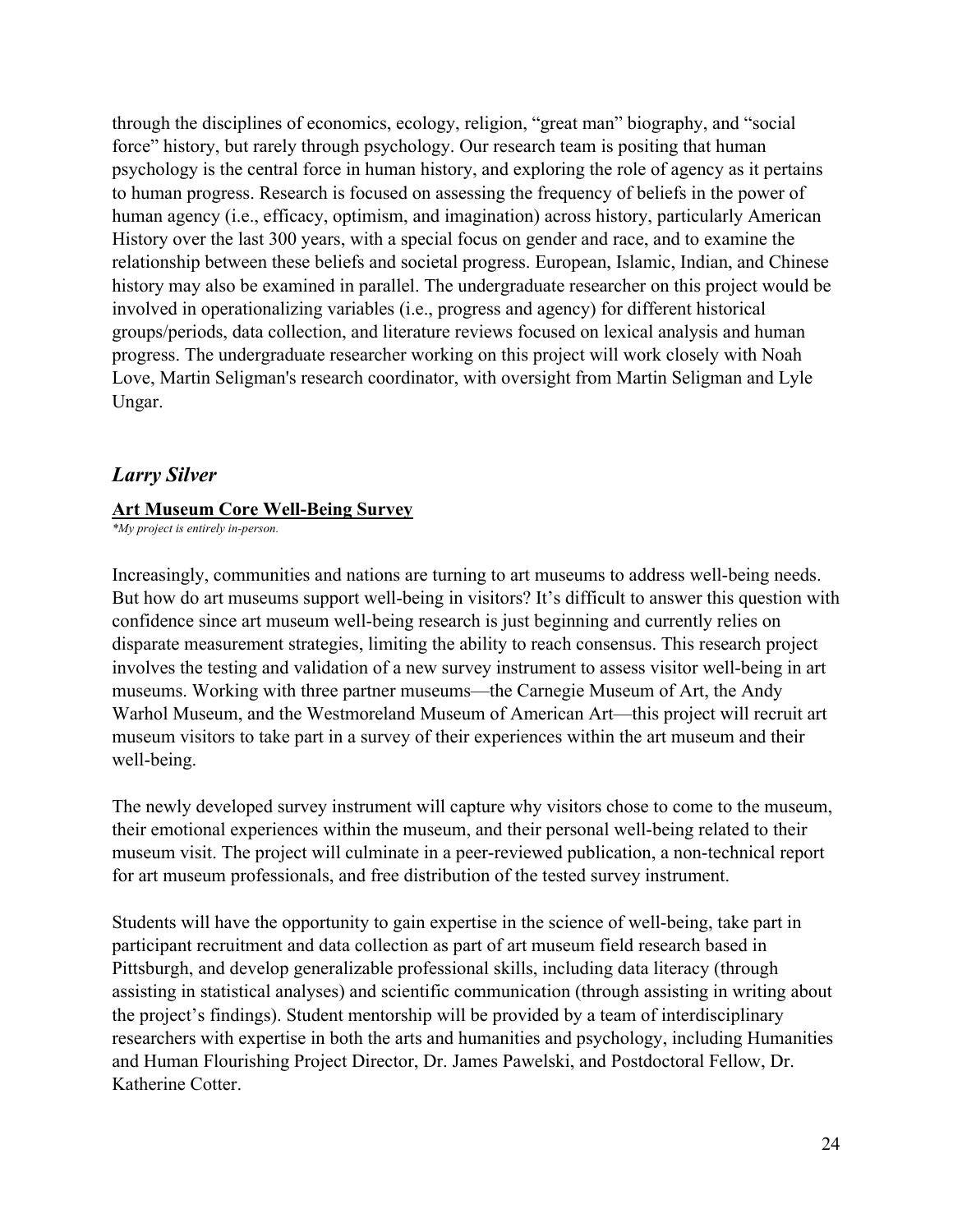## **RELIGIOUS STUDIES**

## <span id="page-24-0"></span>*Donovan Schaefer*

#### **Hard Feelings: Historic Black Perspectives on Confederate Monuments**

*\*My project can be completed entirely remotely.*

Monuments and memorials—obelisks, statues, plaques, street names—commemorating the history and key figures of the Confederate States of America began to appear shortly after the end of the US Civil War in 1865, mostly (though not exclusively) in former CSA territory. But as many historians have noted, significant spurts of commemoration occurred during periods in which white supremacism was being reasserted, especially during the post-Reconstruction, Jim Crow, and Civil Rights eras. These artifacts have been contentious for decades, but the Black Lives Matter movement has amplified calls for their removal, with an increasing number of monuments and memorials taken down over the past five years. Meanwhile, monuments like the now-removed Robert E. Lee statue in Charlottesville, VA and Silent Sam in Chapel Hill, NC have become flashpoints for protest and white supremacist violence.

Defenders of these artifacts often characterize controversy around them as a new development, a symptom of an oversensitive, less historically conscious society. But in fact, there have been challenges to these artifacts for as long as they have been in existence. Writing in 1931, for instance, W.E.B. Du Bois stated that all Confederate monuments should be affixed with a plaque reading "Sacred to the memory of those who fought to Perpetuate Human Slavery." Such statements demonstrate that criticism of Confederate statues has long been linked to a sophisticated analysis of race, politics, and public culture.

This project will draw out early voices—especially Black voices—theorizing the malignant political effects of CSA commemoration. The focus will be the dozens of Black-owned newspapers (like the Pittsburgh Courier, the Richmond Planet, and the New York Amsterdam News) as well as magazines (like Du Bois' Crisis) digitally available through ProQuest, Penn Libraries, and the Library of Congress' "Chronicling America" database. Student researchers will target specific publications and explore their digital archives, building a broad collection of perspectives, commentaries, images, and analysis.

Student researchers will gain hands-on experience investigating digital archives, knowledge of the history of public material culture in the US, and expertise in how Black commentators understood race in the post-Civil War and Jim Crow eras. Students will also help arrange the materials for presentation in a digital format (to be carried out at a subsequent phase of the project), developing their design and curatorial skills.

No specific background or experience is necessary, though previous coursework in the humanities will be beneficial.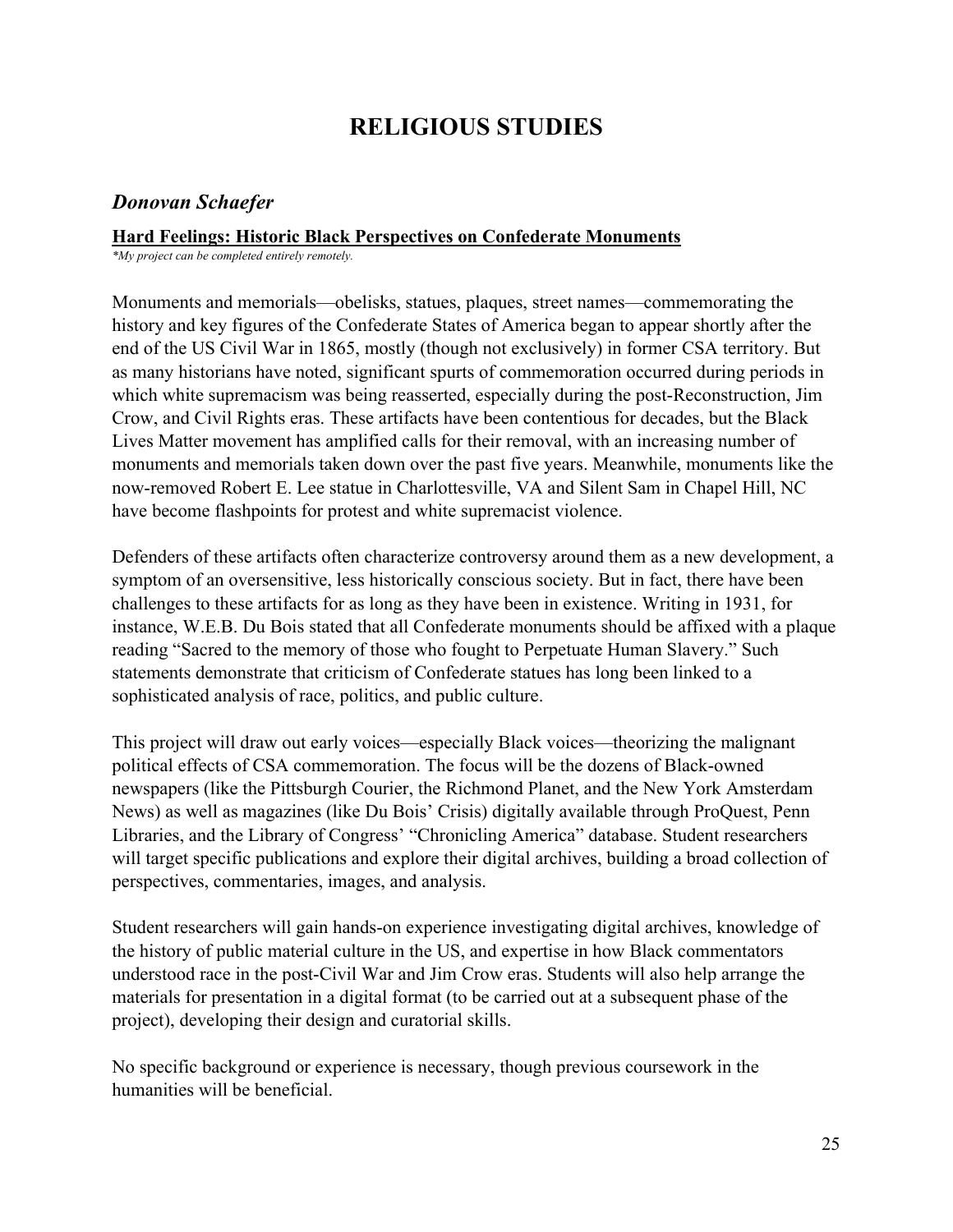## **SOCIOLOGY**

## <span id="page-25-0"></span>*Xi Song*

### **The Long-Term Evolution of Occupations Using Occupational Outlook Handbooks**

*\*My project can be modified to accommodate remote activities if made necessary by University policy.*

The research team will digitize historical government publications of the Occupational Outlook Handbook (OOH, hereafter) on career guidance featuring hundreds of occupations biennially from 1949 to 2020 and harmonize the OOH occupational codes with Census Standard Occupational Classification (SOC). Drawing on cutting-edge natural language processing and machine learning methods, we will convert unstructured text descriptions of occupations into structured variables. Analyses using these occupation-level characteristics will offer new insights into changing occupations, jobs, and the workforce in the United States, particularly the growth and decline of different occupations and inequality in changing occupational opportunities for different social, economic, and demographic groups. Undergraduate RAs will be given crash courses in Python and R programming languages in general and regular expressions for text processing in both languages in particular.

Michael Lachanski, PhD student in Sociology Sukie Yang, PhD student in Sociology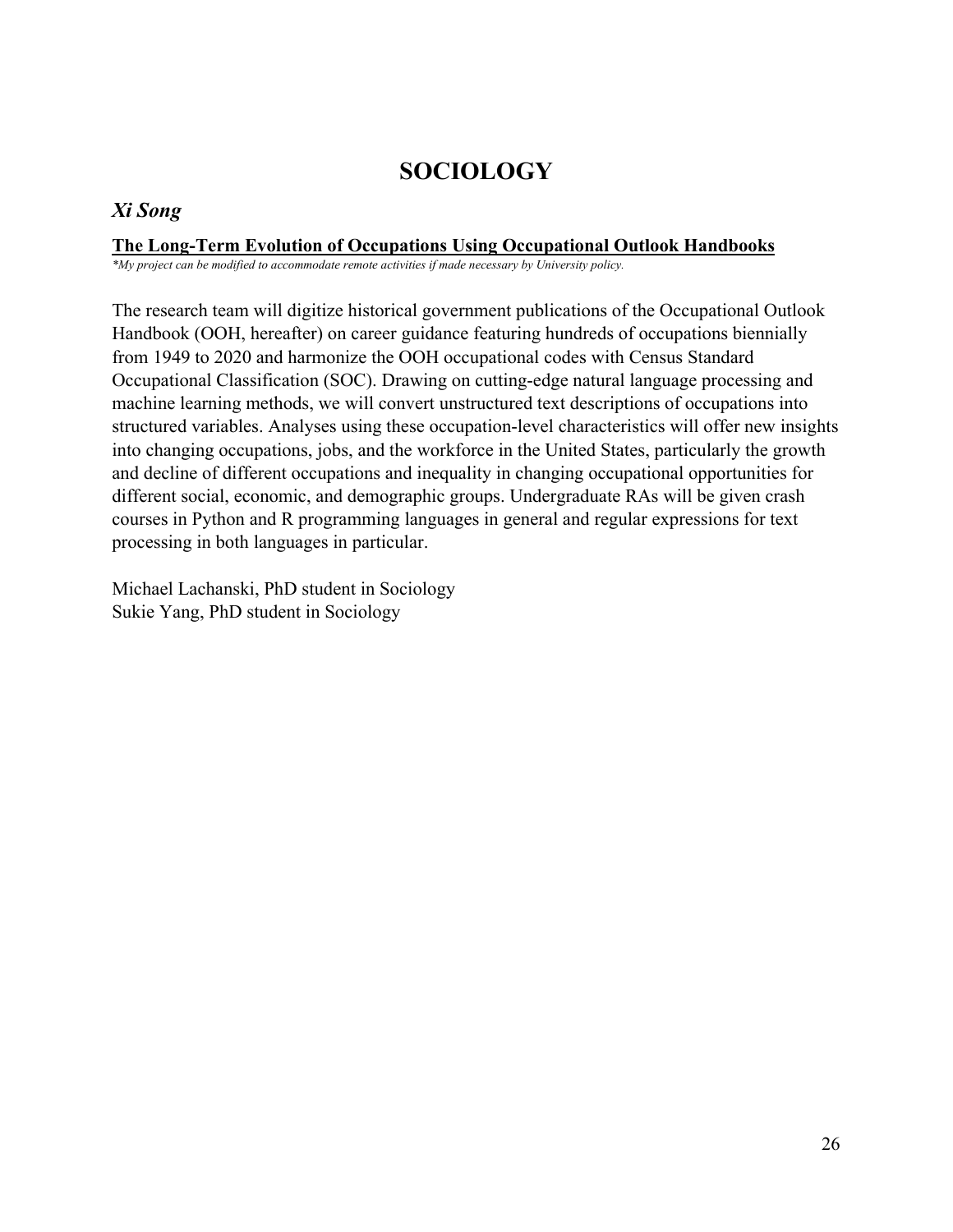## <span id="page-26-0"></span>**Dental Medicine**

## **ORAL MEDICINE**

### <span id="page-26-1"></span>*Katherine France*

### **Patient Attitudes Regarding the Role of the Dentist in Vaccination for Coronavirus Disease 2019 (COVID-19) and Human Papillomavirus (HPV)**

*\*My project can be modified to accommodate remote activities if made necessary by University policy.*

The primary objective of this study is to better understand patients' attitudes toward the role of dental professionals in provision of preventive health care, specifically in the distribution of vaccines for COVID-19 and HPV.

This is an extension of a pilot study completed in 2021. A previously published questionnaire regarding patient acceptance of HPV vaccination by dental providers was adjusted and distributed. Survey questions addressed patients' attitudes and acceptance of HPV and COVID-19 vaccination, their perceptions of dental care providers' role in HPV and COVID-19 vaccination, and their comfort in having a dental provider administer HPV and COVID-19 vaccines both in general and on the day of the survey as well as comments and demographic information. The proposed continuation of this study will include validation of the survey using a focus group of eligible patients and expanded data collection.

Content validation will be completed in partnership with Tamara Cadet, PhD, Associate Professor at Penn Social Policy and Practice. This phase will allow for adjustment of the survey instrument to align questions with a health belief model. We will first distribute the adjusted survey to content experts in the field to determine the appropriateness and applicability of the questions. The survey will then be distributed to a focus group of patients to determine the construct validity, appropriateness of wording, clarity of scoring, and meaning of the questions. These results will then be recorded, transcribed, coded according to the health belief model, and analyzed for themes to determine appropriate changes. Based on this feedback, the study team will revise the survey instrument.

After validation, the adjusted study instrument will be distributed to a convenience sample of 600 young adult (18-45) patients attending appointments at Penn Dental Medicine community sites that serve this population (Dr. Bernett L. Johnson Sayre Health Center, Spectrum Health Services, Philadelphia FIGHT, and others as available). This data collection will take place in person.

The appropriate student partner for this project has an interest in health equity, health beliefs, and access to care, the ability to work with both faculty and patients, and a strong work ethic and warm personality. They will learn how to analyze health beliefs and survey instruments as well as fundamental skills of survey-based research and public health data collection. Depending on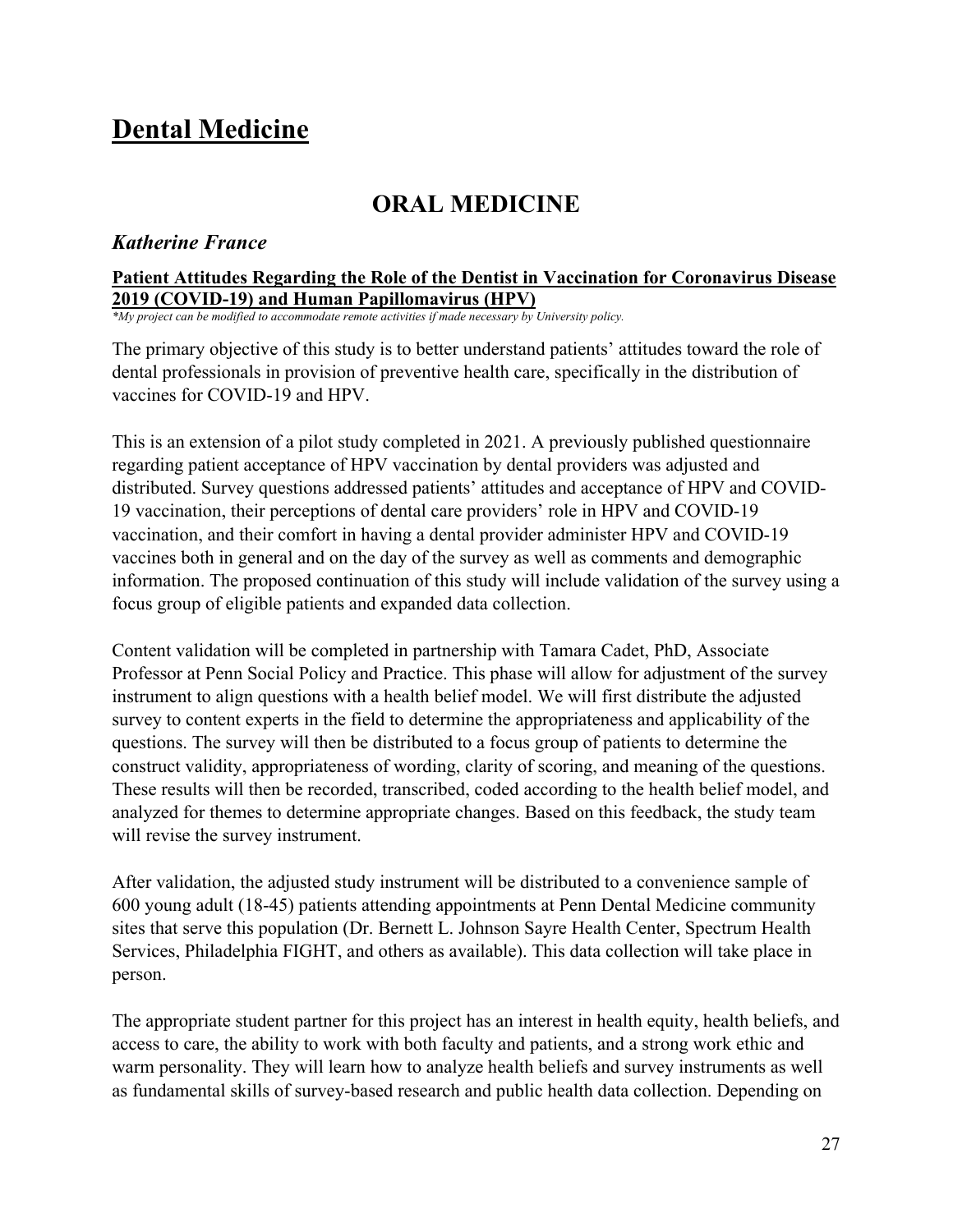the student and in accordance with University policies, the project may include both phases above or may be limited according to necessity.

## **ORAL SURGERY AND PHARMACOLOGY**

## <span id="page-27-0"></span>*Katherine Theken*

#### **Identifying Biomarkers of Analgesic Response to Ibuprofen Following Wisdom Tooth Extraction**

*\*My project can be modified to accommodate remote activities if made necessary by University policy.*

The current opioid crisis has highlighted the need to optimize pain management with nonaddictive analgesics, such as non-steroidal anti-inflammatory drugs (NSAIDs). NSAIDs are recommended as first-line analgesics for the majority of patients undergoing third molar (wisdom tooth) extraction. However, there is considerable variability in the degree of pain relief that patients experience, with 20-30% of patients requiring supplemental opioid medication for adequate pain control within 6 hours of the initial NSAID dose. In order to avoid undertreating patients who will not respond adequately to NSAIDs, oral surgeons routinely prescribe opioids to all patients to be taken if needed, resulting in unused opioids for many patients who do not require them which are subject to misuse and diversion. The use of precision medicine approaches to tailor analgesic therapy would enable oral surgeons to prescribe opioids only to those patients who require them and avoid unnecessary opioid prescriptions in those patients who can achieve adequate pain relief with NSAIDs alone. This project focuses on identifying the factors that contribute to inter-individual variability in the analgesic response to ibuprofen and need for opioids after third molar (wisdom tooth) extraction. The ultimate goal of this work is to identify biomarkers that are predictive of analgesic response to NSAIDs and facilitate a precision medicine approach to pain management.

The student researcher will be jointly mentored by Drs. Katherine Theken and Elliot Hersh. Through this project, the student researcher will gain experience with several key molecular biology techniques, including RNA extraction, the use of polymerase chain reaction for quantification of gene expression, and measurement of inflammatory mediators by immunoassay. The project will also provide exposure to the use of mass spectrometry to quantify prostaglandins and NSAIDs in biological fluids. The student researcher will shadow our clinical research coordinator to gain hands-on experience with clinical research. Finally, the project will allow the student researcher to analyze and interpret data and convey the results of the study clearly in a scientific presentation.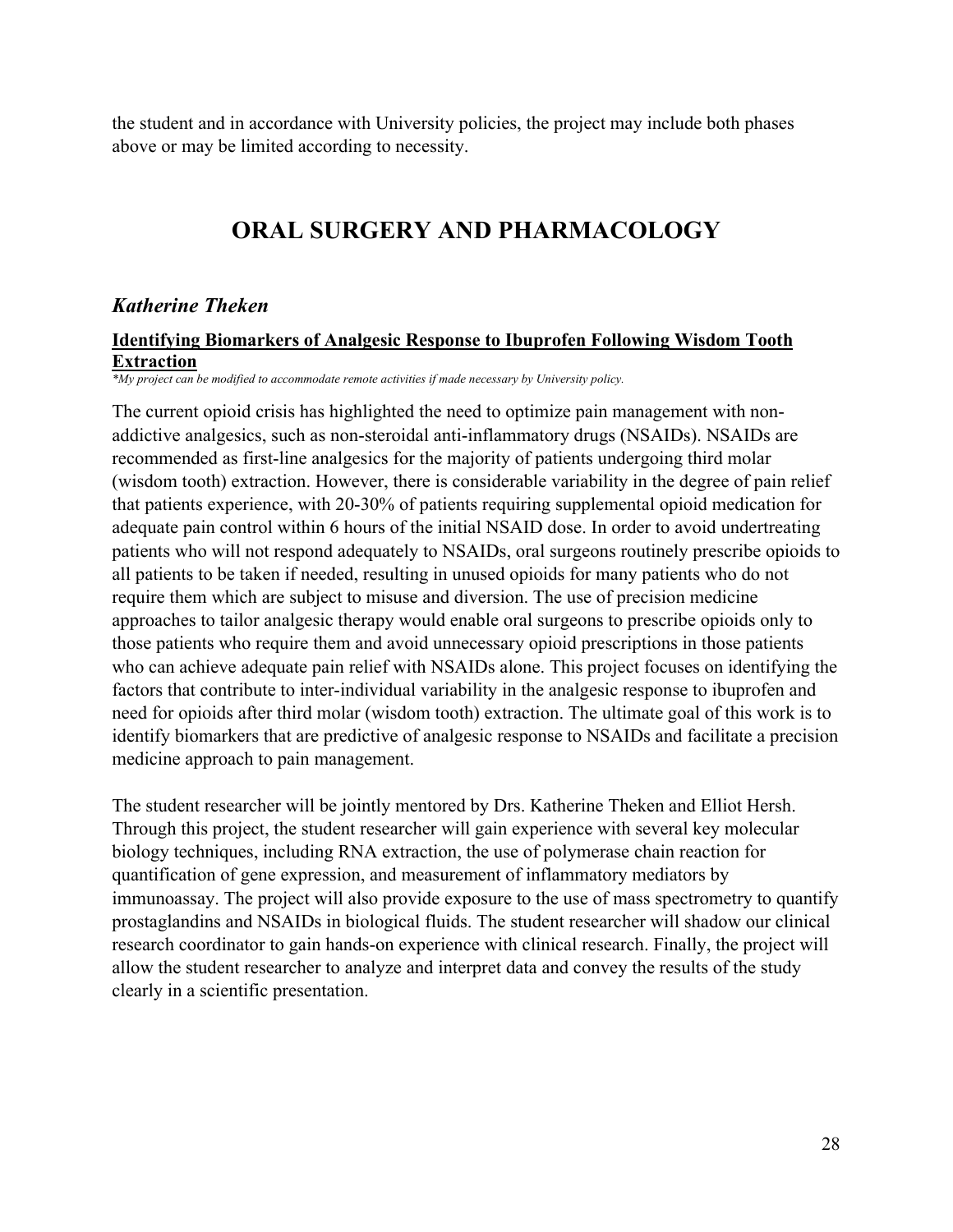## <span id="page-28-0"></span>**Design**

## **ARCHITECTURE**

## <span id="page-28-1"></span>*Laia Mogas Soldevila*

#### **Biomaterial Pavilion Prototyping**

*\*My project is entirely in-person.*

In this project a team of interdisciplinary undergraduate researchers will fabricate and assemble a prototype structure for an architectural pavilion entirely made of new biomaterial composites.

#### -- Background:

I am an interdisciplinary Designer and for the last decade I have interfaced with Materials Science and Biomedical Engineering to transform material systems proven by life sciences to be benign to the human body, into at-scale Architecture that is benign to the Earth. Specifically, I develop ultra-sustainable blends and objects from shrimp, fungi, wood, algae or silk materials that outperform some technical composites and ceramics, and ultimately biodegrade without toxicity unlike their man-made counterparts.

#### -- Completed Research:

In the last 5 years, with colleagues at MIT and Tufts Biomedical, this PI has developed a largescale additive manufacturing platform to make biodegradable structured surfaces using biomaterial blends. Since September 2021 at Penn I am extending this platform to scale the work into pavilion-size to demonstrate, not only mechanical performance and new aesthetics of biomaterial skins, but also self-supporting structural assemblies towards their adoption into sustainable architecture systems. The project presented here directly contributes to this endeavor.

#### -- Project Steps:

By Summer 2022 STEP 1 & 2 will be completed:

STEP 1 - BLENDS: We are developing a catalogue of biomaterial blends for the improved additive manufacturing platform mentioned above.

STEP 2 - TESTS: Promising blends will be printed in Spring 2022 forming complex geometries at 1:1 scale.

During Summer 2022 we will focus on STEP 3:

\*STEP 3\* – PAVILION PROTOTYPE: From the tests, a final system will be chosen for completing a prototype for a large-scale pavilion that will be shared at a conference venue or as part of a museum exhibit.

## \*DETAILED SUB-STEPS\*

3.1- use 3D CAD software to design a structural shape from which select a chunk to prototype

3.2- generate tool paths for material extrusion using our custom computational tools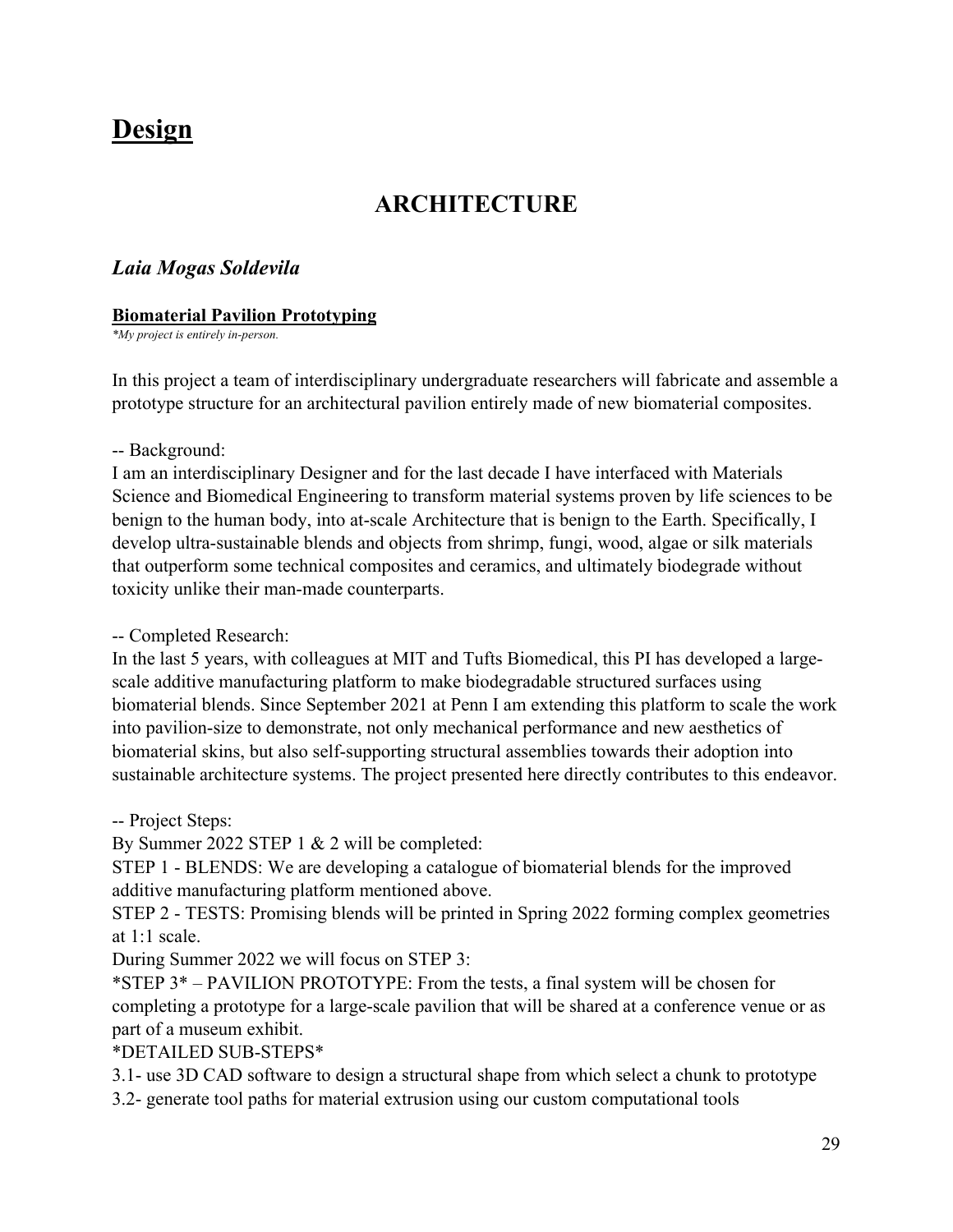3.3- extrude biomaterials on tool paths layer by layer in our custom 2.5D printing platform 3.4- fabricate the chunk skeleton using CNC-machining of plywood or 3D-printing of plastics 3.5- assemble the prototype chunk and test its durability, stability and aesthetics concluding recommendations for further development

-- Direct Mentorship:

On top of my direct mentorship in lab, students will learn from:

— Liam Lasting, our projects director and graduate Architecture student developing innovative soil construction methods.

— Vlasta Kubusoba, our synthetic biology lead and visiting PhD student developing scentencapsulating biomaterial objects.

## **FINE ARTS**

### <span id="page-29-0"></span>*Joshua Mosley*

### **Using Animation to Explain Accelerated Sea Level Rise Scenarios and Adaptation Pathways for the Netherlands**

*\*My project can be modified to accommodate remote activities if made necessary by University policy.*

The goal of the project is to produce a series of animated videos that will inform both the Dutch water sector and the public at large about the impact of accelerated sea level rise on the Netherlands and to contribute to public debate about the best adaptive approach. Although 26% of the Netherlands is below sea level and a further 34% is vulnerable to flooding, the Dutch are convinced that their water defense systems will continue to protect them as they have since the last major flood in 1953. The climate emergency changes all that. A core group of Dutch climate scientists, adaptation specialists, and climate activists have been trying to inform policy makers and the public about the need for radical adaptive action, to little avail. Because half the population resides in vulnerable areas where 70% of GDP is earned, there is a tendency to downplay the seriousness of the threat. Our goal is to develop approaches with animation that deliver the message in a manner that gets past defenses.

We call our effort Project Poldergeist. The project was initiated in the summer of 2021 by Professor Simon Richter, who remains as my co-mentor, and three PURM interns, who have also continued. They produced a first video with the title "How Much of the Netherlands is Below Sea Level?" that had over 4,400 views on YouTube. Analysis of viewership and circulation on social media shows that the video has been seen by many members of the professional water sector and in other countries that turn to the Dutch for water expertise.

As a collaborator in this research project, you will dig into the policy and adaptation dilemmas posed by accelerated sea level rise. You will have the opportunity to engage with experts in the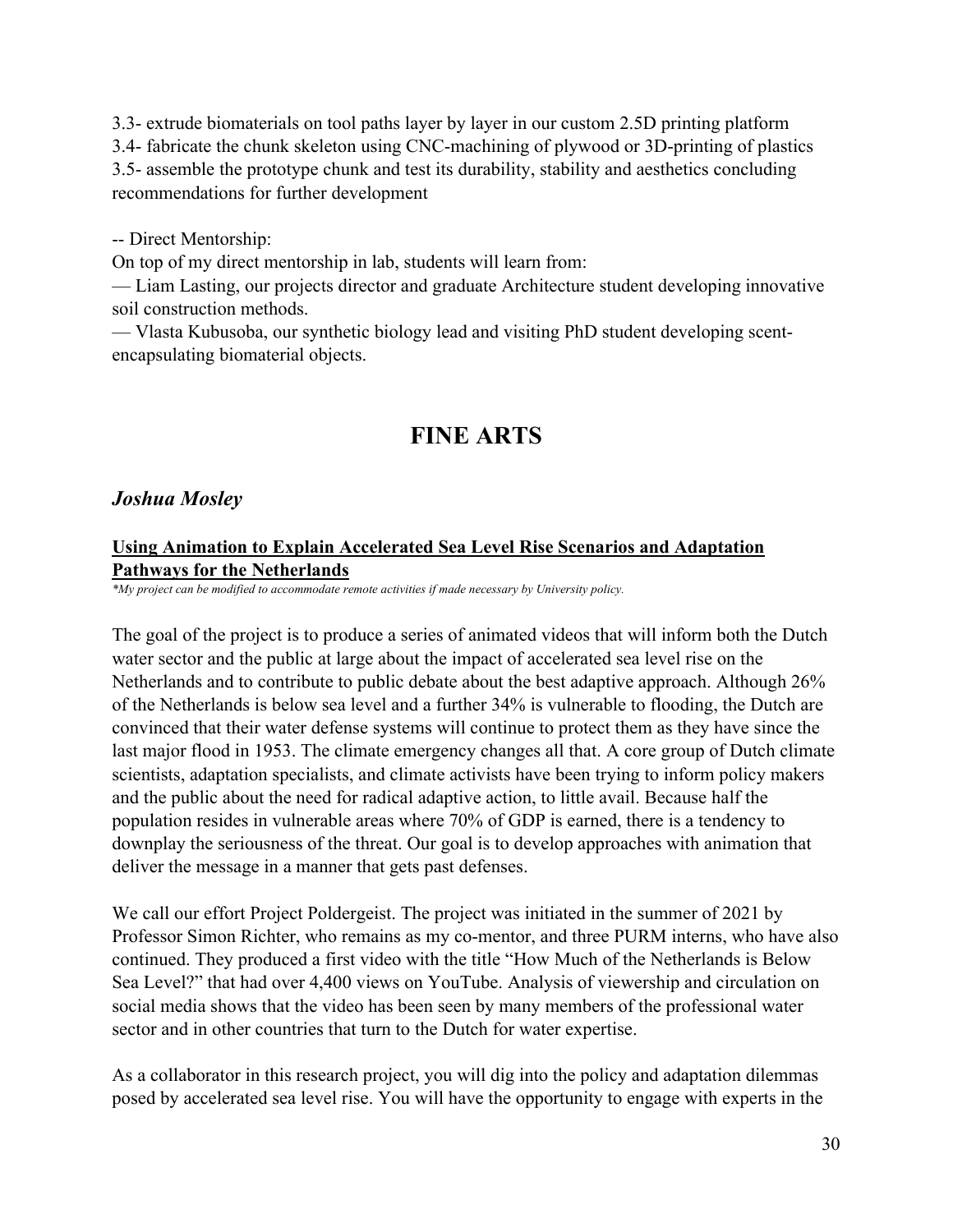fields of climate science, water management, adaptation, engineering, city planning, and policy. Following the research phase, you will be involved in the video production process with the goal of bringing unacknowledged aspects of climate adaptation into public view in a manner that has a positive influence on public opinion and policy making. Storyboarding and video production will consist of collaborative and individual components. In contrast to last year's iteration of the Poldergeist Project, there will be a greater focus on the development of effective animation strategies that have the potential to convey knowledge, reframe issues and change behavior.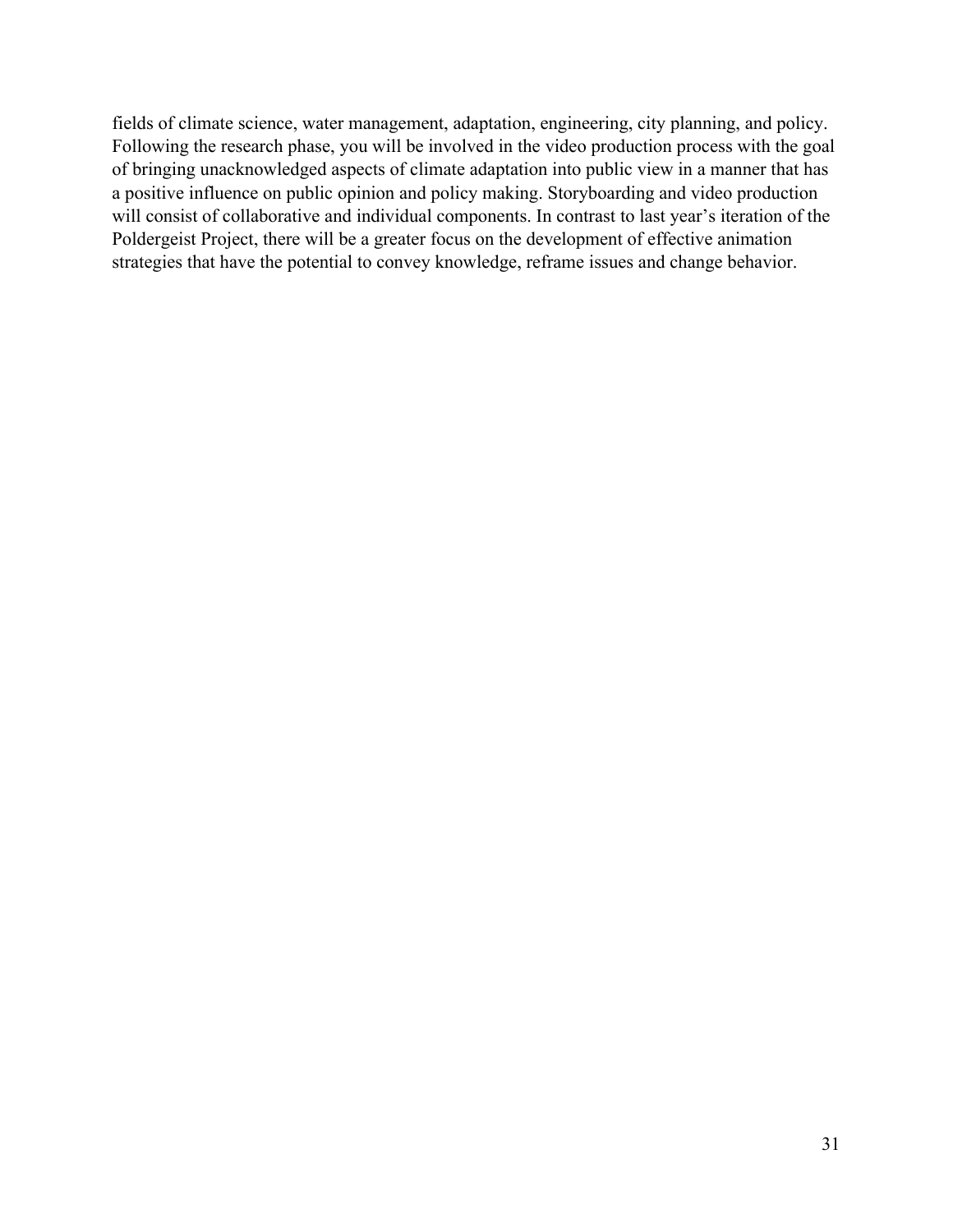## <span id="page-31-0"></span>**Education**

## **EDUCATION, CULTURE, & SOCIETY**

## <span id="page-31-1"></span>*Krystal Strong*

### **The MOVE Activist Archive**

*\*My project can be modified to accommodate remote activities if made necessary by University policy.*

On May 13, 1985, the city of Philadelphia–with the help of the U.S. federal government–dropped a military-grade bomb on the home of the MOVE organization, a collective of Black naturalist revolutionaries founded in 1972 in West Philadelphia. Eleven children, women, and men of the MOVE organization were murdered and 61 Black-owned homes were destroyed after police and fire personnel intentionally allowed the fire produced by the bomb to burn. The MOVE bombing is a defining moment in the long and ongoing history of state repression of Black radicalism in Philadelphia and of the specific targeting of the MOVE organization. Years earlier, in 1978, police raided and razed MOVE's first communal home. During the raid, nine MOVE members– commonly known as The MOVE 9–were brutally arrested and subsequently incarcerated. Collective understandings of MOVE have been fundamentally shaped by both the criminalization and incarceration of its members and state and media control of the organization's narrative. However, the recent release of the 7 surviving members of The MOVE 9 after 40 years of political incarceration means that MOVE members are now able to share their history on their own terms.

The MOVE Activist Archive is a community archiving project, which preserves the history of MOVE's resistance to state violence and state repression of MOVE activism. Under the leadership and in collaboration with Mike Africa Jr. of The MOVE Organization, the MOVE Archive is a site of organizational history and collective memory, a catalyst for transformative justice, and a guide for social movements.

The MOVE Activist Archive works to (1) preserve MOVE organizational materials that are privately held and currently vulnerable; (2) launch a MOVE digital archive; and (3) curate a multimodal exhibition of MOVE history through a series of community programs and immersive experiences. Together, these activities will preserve and amplify the history, memory, and ongoing activism of the MOVE organization and increase public engagement with the historical record and collective memory of one of the most important organizations to the history of Black activism in Philadelphia and global Black freedom struggles.

Student researchers, who join the project team, will learn valuable skills in community archiving. Student archivists will receive training to help describe, create metadata, organize, and catalog a unique collection of MOVE organizational materials. Additionally, students will work directly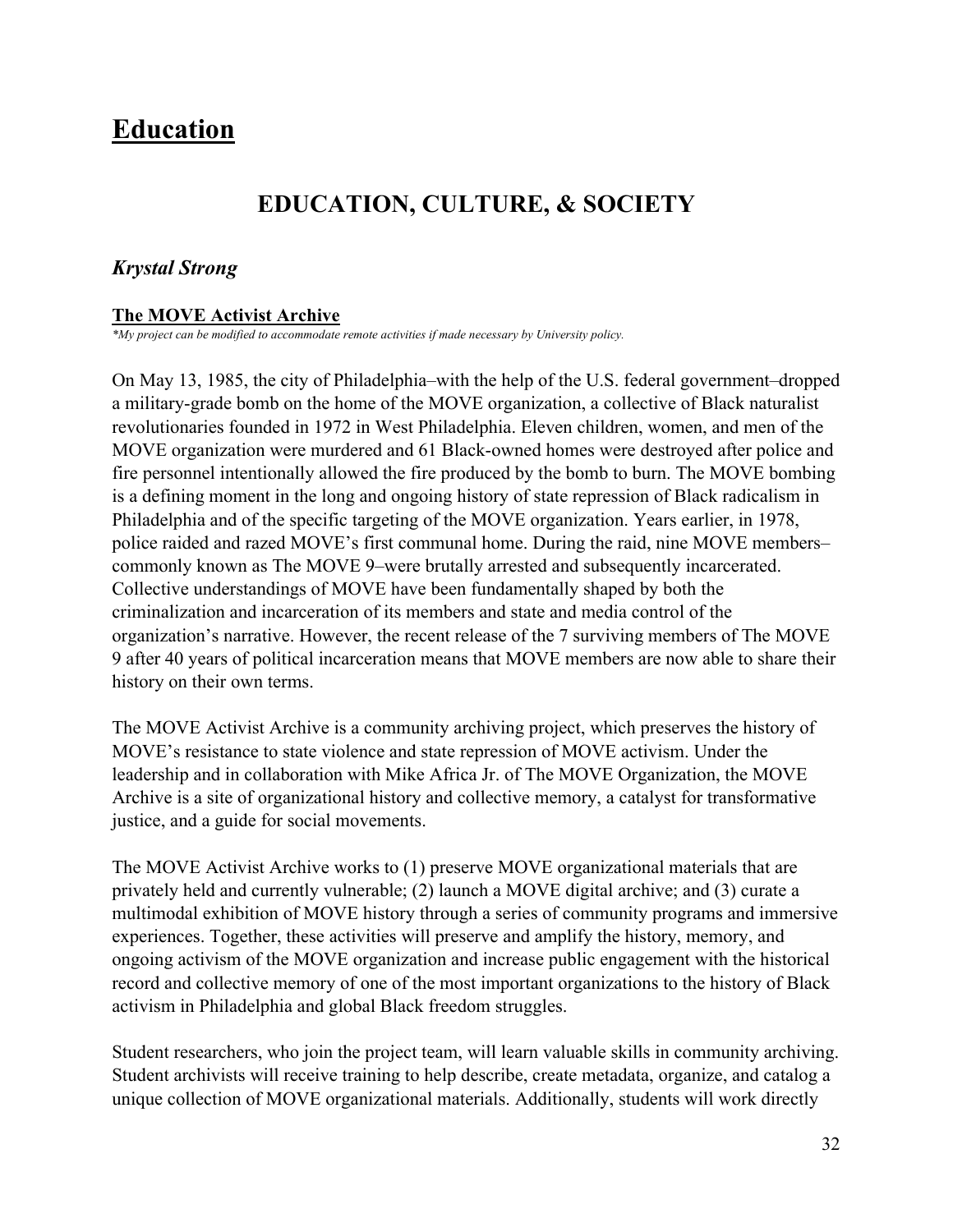with members of the MOVE organization and help collect oral histories about their lived experiences and political work.

## **TEACHING, LEARNING, & LEADERSHIP**

## <span id="page-32-0"></span>*Janine Remillard*

#### **Supporting Novice Teacher Development through Online Inquiry Groups**

*\*My project can be modified to accommodate remote activities if made necessary by University policy.*

This design-based research study seeks to explore ways that learning to teach might be extended beyond the boundaries of teacher education programs through online video-feedback inquiry groups. Our instructional focus for this study is a short, high-leverage, classroom activity, called a number sense routine. Using an approach developed through our previous research and an online video commenting platform (Torsh), novice teachers upload videos of brief number sense routines recorded in their classrooms and then comment on the videos of others in the group, over several cycles. Each inquiry group will participate in two cycles of inquiry in the spring of 2022 and another two in the fall of 2022.

Video and feedback data collected from participants during the inquiry group cycles, along with two focus group interviews, comprise the corpus of data for the study. Data collected in Spring of 2022 will be analyzed during the summer. Findings from this analysis will guide redesign of inquiry group structures and supports for two additional cycles in Fall 2022. Through these cycles of inquiry and revision, we will develop, test, and refine a low-cost and sustainable model for supporting novice teachers as they enter the work force. Findings can also inform approaches used in the teacher education programs to develop novices' skills in implementing number sense routines.

The undergraduate researcher will work with a team of faculty and doctoral students from the Graduate School of Education to analyze qualitative data and synthesize preliminary findings. Through this work, the mentee will learn how to use coding schemes to code video and transcribed data, look for patterns, and generate preliminary assertions, in collaboration with other researchers. This project will be of particular interest to undergraduates interested in education, as working on the project will introduce them to current research on mathematics teaching, urban education, and teacher development.

The project is directed by two GSE researchers, Janine Remillard and Caroline Ebby. They will oversee the research. The team includes several GSE doctoral students, who are experienced teachers and researchers. The undergraduate will be trained and mentored by PhD student Lara Condon and will be supervised by Janine Remillard.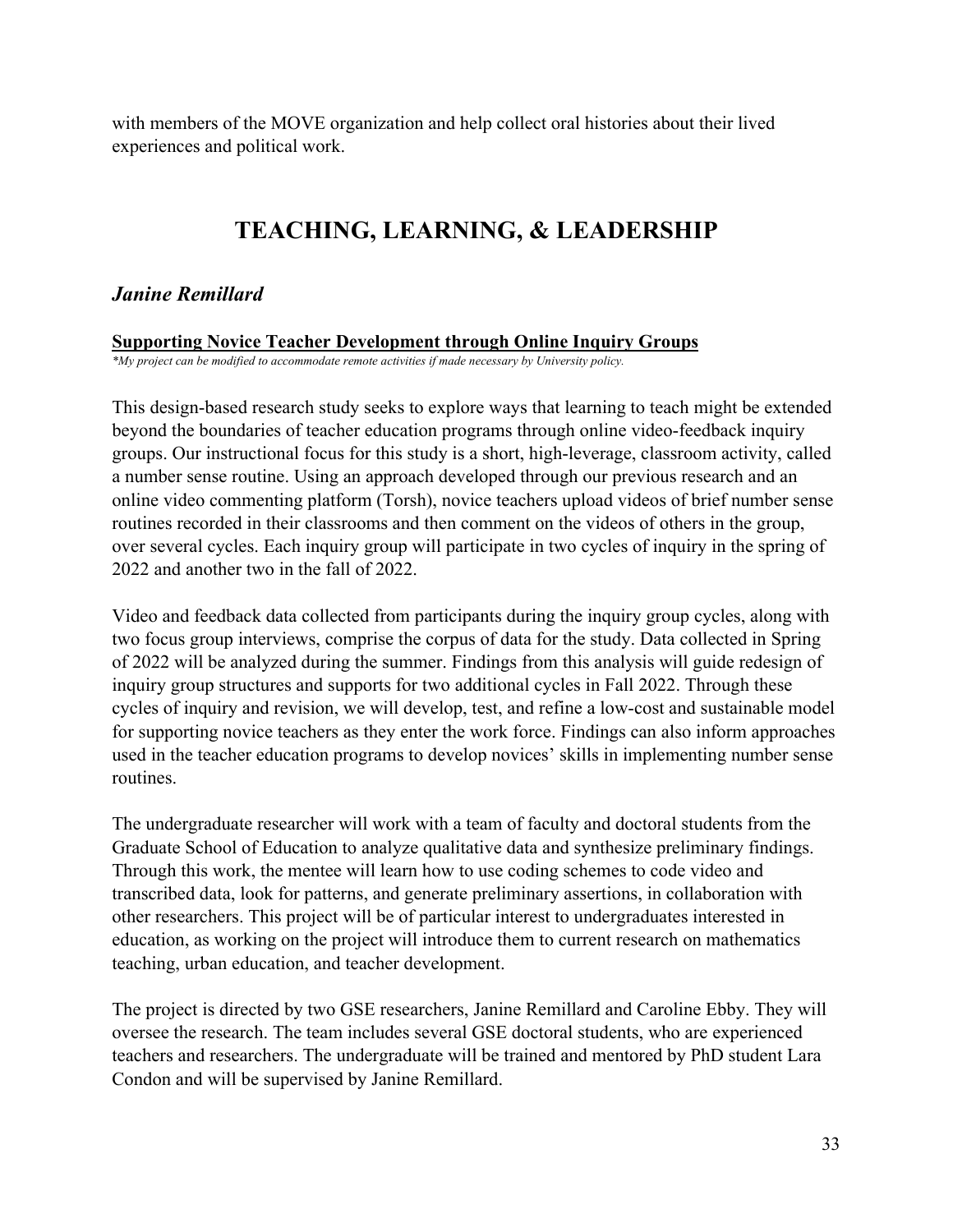## <span id="page-33-0"></span>**Engineering & Applied Sciences**

## **BIOENGINEERING**

## <span id="page-33-1"></span>*Lukasz Bugaj*

**Quantifying How the Cell Cycle Affects Cell Death during Targeted Cancer Therapy**

*\*My project can be modified to accommodate remote activities if made necessary by University policy.*

Many cancers can be treated with potent drugs that block specific oncogenic proteins. However, after some time on treatment, cancers often develop resistance to these drugs. Thus there is a critical need to understand how cancer cells respond and adapt to the drugs we use to target them. Our lab studies drug resistance in a class of lung cancer cells, the deadliest form of cancer in the US. Our work indicates that upon drug treatment, cells preferentially die in some phases of the cell cycle over others. By understanding this cell cycle dependence, we hope to identify cellular factors that might promote cancer cell death more efficiently. However, very little information exists about how cancer cell behavior varies as a function of cell cycle stage.

In this project, we will directly observe and quantify the cell cycle progression of cancer cells upon treatment with therapy. We have generated cancer cell lines that express fluorescent reporters that indicate all 4 cell cycle stages. Using these cell lines, we have begun to generate time lapse movies of these cells under drug treatment.

The goal of this summer PURM project will be to develop a method to extract, quantitate, and visualize how cell cycle progression changes during drug treatment. We will use a combination of published and custom MATLAB scripts to automate cell detection, tracking, and fluorescence quantitation. We will also import single-cell time lapse data into R and visualize the cell cycle and cell fate (eg, survival, death) data. Success in this work will generate new knowledge on the relationship of drug treatment to cell cycle progression, and will generate new hypotheses for effective drug treatments that leverage cell-cycle-specific mechanisms to promote cell death.

Through this process, the student will develop many important skills including programming in MATLAB and R, image analysis, cell tracking, data wrangling and analytics, data visualization, and cancer biology.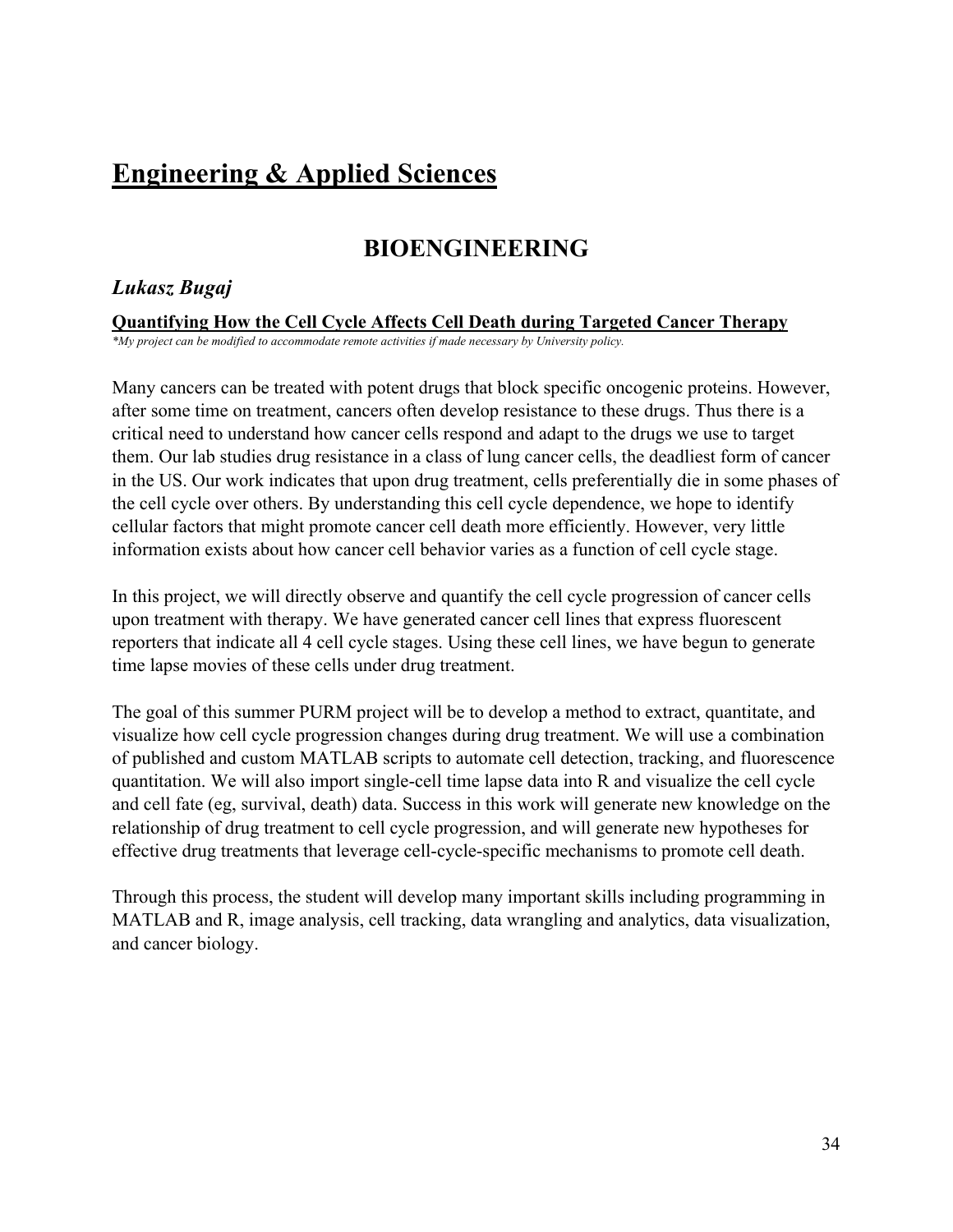## *Christopher Fang-Yen*

## **(1) Deciphering Neural Circuits in a Worm. (2) The Physics of the Violin**

*\*My project is entirely in-person.*

Our lab has positions available in two unrelated projects. Please indicate which is of interest to you.

1. Caenorhabditis elegans, a microscopic roundworm, is the only organism that boasts a complete connectome: a map of all neurons and their synaptic connections. However, it is still unclear how these synaptic and electrical interactions generate the worm's basic motor behaviors. To address this question, we will optogenetically stimulate a motor neuron in the worm and measure the corresponding activity in the nearby neurons and/or connected muscles. We will use an infrared laser system to kill specific cells or sever nerve fibers to test models of the function of these structures. This work paves the way for the functional interpretation of structural connectomes that will eventually become available in more complex species. The student will learn to operate a microscope that supplies laser illumination to a targeted neuron while simultaneously recording fluorescence images of all nearby neurons or muscles. Other potential projects in the laboratory involve behavioral assays in microfluidic devices and developing methods for robotic manipulation of worms. Depending on the specific interests of the student, tasks may include data analysis, interpretation of results, and programming. Excellent fine motor skills, ability to keep organized, and strong attention to detail are required.

2. How do violins work? Despite more than a century of study, many important unsolved problems remain. In particular, different bows have different tonal qualities, but how these qualities are related to the bow's physical properties is poorly understood. A new project in our laboratory focuses on understanding how the bow interacts with the body of a bowed string instrument to generate sound. During playing, the bow hair is drawn against the string, causing the string to repeatedly stick to and be suddenly released by the hair, in a process known as stickslip oscillation. These string movements then create vibrations in the body of the instrument, which radiate sound to the air. We are developing a novel device for modulating the bow's properties and measuring its vibrations and the resulting sound generation during bowing. The student will help construct this device and use it to test models of coupling between the bow and instrument. Tasks may include mechanical construction, circuit design, computer programming and modeling, data acquisition, data analysis, and interpretation of results. Prior experience in electronics, computer programming, and/or 3D printing is helpful but not required.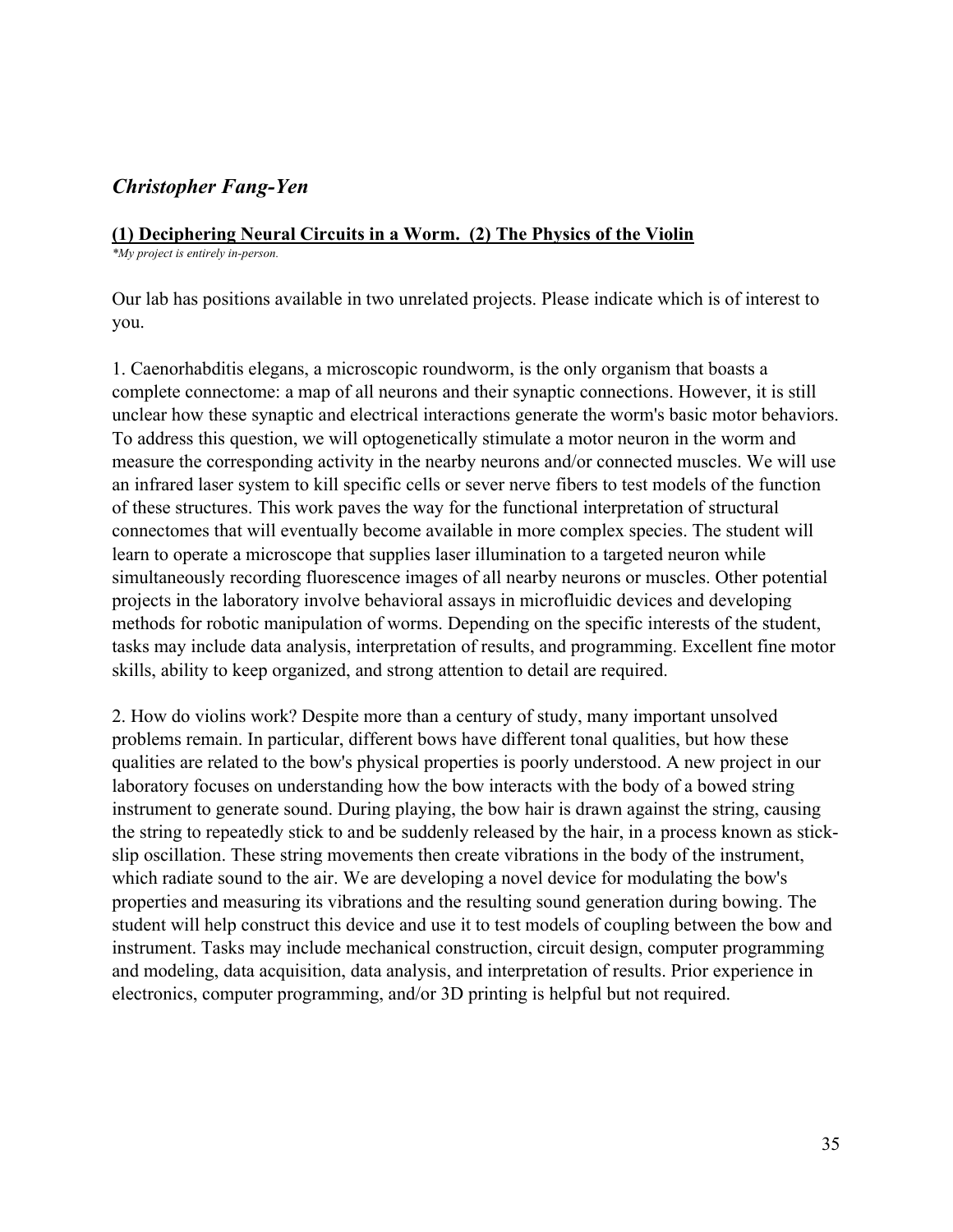## *Brian Litt*

## **Continuous Seizure Risk Assessment in Focal Epilepsy Patients**

*\*My project can be modified to accommodate remote activities if made necessary by University policy.*

### Mentored by Brian Litt, M.D., and PhD students Akash Pattnaik, Nina Ghosn

### Motivation

The motivations of this project are to monitor epilepsy monitoring unit patients with a continuous measure for seizure risk. Epilepsy patients are monitored for 7-10 days with a minimal understanding of how likely a patient is to have a seizure at various points. Rather, clinicians anticipate seizures using vocal cues from patients and physical cues indicative of incoming seizures. A computational model for seizure risk would inform the dynamics of a person's seizures and how external inputs modulate incoming seizures.

### Methods

A recent Kaggle competition challenged participants to forecast seizures from long-duration continuous iEEG and the winning algorithm was published. The first step will be to calculate the set of winning features from this algorithm, which include normalized band power, crossfrequency coherence, and signal mean and variance. We will select 16 channels per patient and calculate features on 20 second segments per the Kaggle competition. The training set will consist of pre-ictal and inter-ictal clips from the first n seizures and the testing set will consist of iEEG from consecutive seizures. Then, we will apply XGBoost to classify between pre-ictal and inter-ictal clips. Since the original model was developed for multi-month recordings, the primary challenge with this project will be to identify a model that works on our multi-day recordings. We can use the probability of classification as a metric for seizure risk, and consequent analysis will include change in risk following medications, at circadian cycles, and changes before seizures.

## Skills

Proficient coding ability in either Python (preferable) or Matlab At least one semester of an undergraduate machine learning course or one semester of an undergraduate signal processing course

One semester of an undergraduate neuroscience course is beneficial but not necessary

## *Michael Mitchell*

## **Polymer-Lipid Nanoparticles for In Vivo mRNA Delivery to Immune Cells for Potent Cancer Immunotherapy**

*\*My project is entirely in-person.*

The induction of a strong cytotoxic T cell response is an important prerequisite for successful immunotherapy against many viral diseases and tumors. Nucleotide vaccines, including mRNA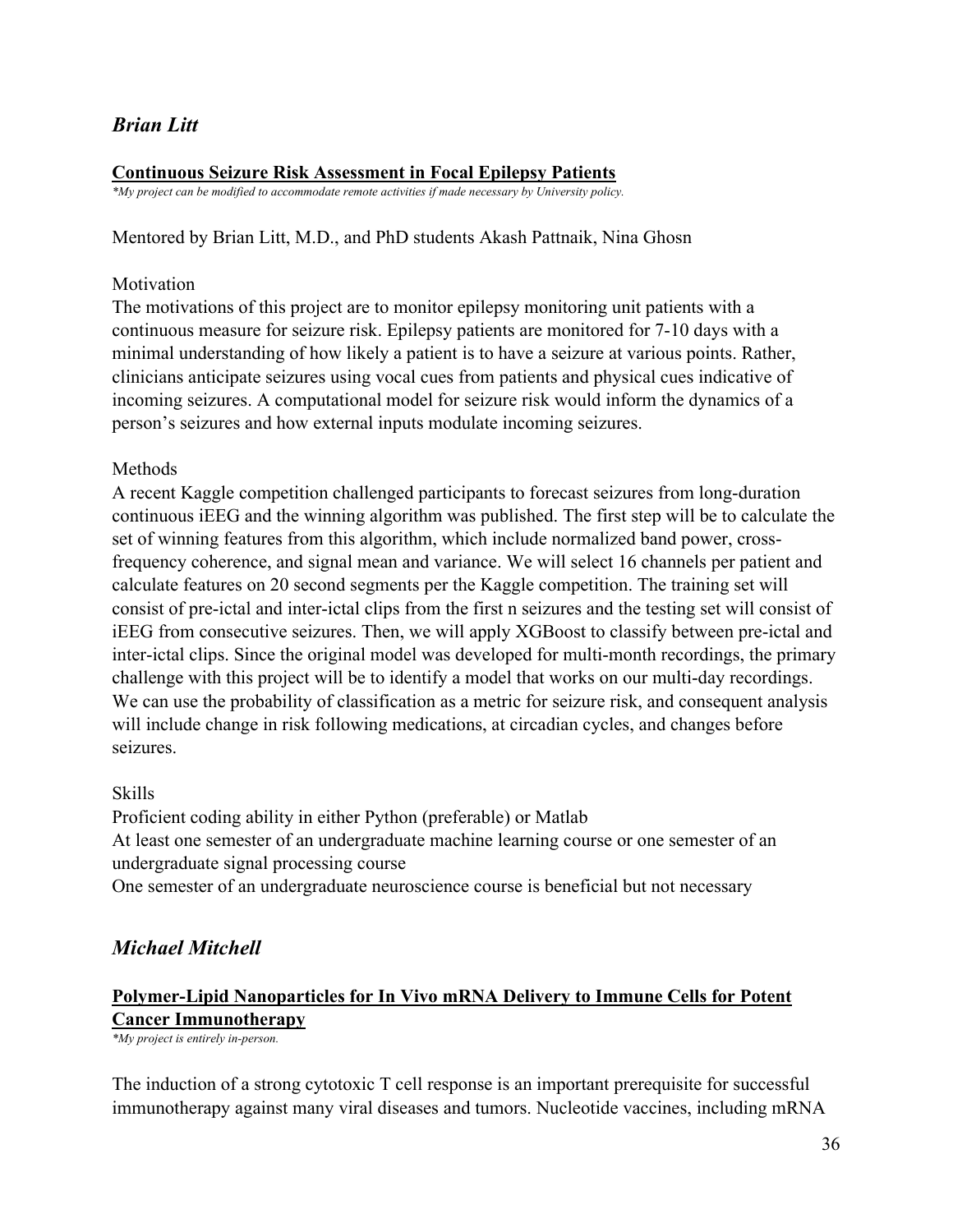vaccines with their intracellular antigen synthesis, have been shown to be potent activators of a cytotoxic immune response. The intracellular delivery of mRNA vaccines to the cytosol of antigen presenting immune cells is still not sufficiently well understood. In this project, we will engineer and implement a polymer-lipid nanoparticle formulation for the delivery of mRNA vaccines to induce a cytotoxic T-cell response. We will develop nanoparticles encapsulating mRNA coding for various tumor-associated antigens for the transfection of immune cells in vitro and in vivo. The efficacy of the vaccine will be tested in an aggressive mouse model of melanoma. We will also investigate if the immune response can be further increased by the incorporation of various adjuvants. The resulting polymer-lipid nanoparticle formulations developed in this study will serve as promising vectors for mRNA delivery, ones that are capable of inducing a strong cytotoxic T-cell response required for cancer immunotherapy. Prerequisites: coursework in molecular/cell biology and organic chemistry lecture and labs are highly recommended but not required. Prior research experience in cell culture, molecular biology, and organic chemistry are highly recommended but not required. Students will be mentored by the PI as well as postdoctoral fellows and PhD students within the lab.

#### *Andrew Tsourkas*

# **Generation of Antibody-Drug Conjugates by Proximity-Based Sortase Mediated Ligation**

*\*My project is entirely in-person.*

There has been growing interest in the use of antibody drug conjugates (ADCs) for the treatment of cancer as mounting data suggests an increase in anti-tumor effectiveness and reduced toxicity, compared with the administration of unlabeled antibodies either alone or in combination with chemotherapy. To date, all of the FDA approved ADCs are heterogeneous formulations in terms of both the location of the drug and the number of drugs per antibody, i.e. immunoglobulin G (IgG). Recent evidence has shown that differentially labeled antibodies, i.e. labeled at different locations and with different numbers, can have distinct therapeutic and pharmacokinetic properties and some subpopulations can show little, if any, therapeutic activity yet account for most of the toxicity. Therefore, there has been a movement towards the development of sitespecific ADCs, which are precisely labeled with drugs at pre-defined locations.

Leveraging our experience with engineering antibody binding domains and sortase enzyme activity, we have recently developed two new approaches for the preparation of highly uniform ADCs, one site-specific bioconjugation approach, Proximity-Based Sortase-mediated protein Ligation (PBS-PL), whereby sortase is used to ligate drugs to a peptide tag that has been introduced into the antibody backbone, and one region-specific bioconjugation approach, Proximity-based Sortase Isopeptide Ligation (PBS-IL), which allows for the labeling of native antibodies with reduced variability compared with current lysine/cysteine residue labeling approaches. Both methods produce ADCs in high yields, are compatible with glycosylated IgG, and offer vastly more flexibility in antibody-drug linker chemistry. Therefore, we believe that these technologies will provide new, favorable approaches for the production of ADCs that will be of interest to the pharmaceutical industry.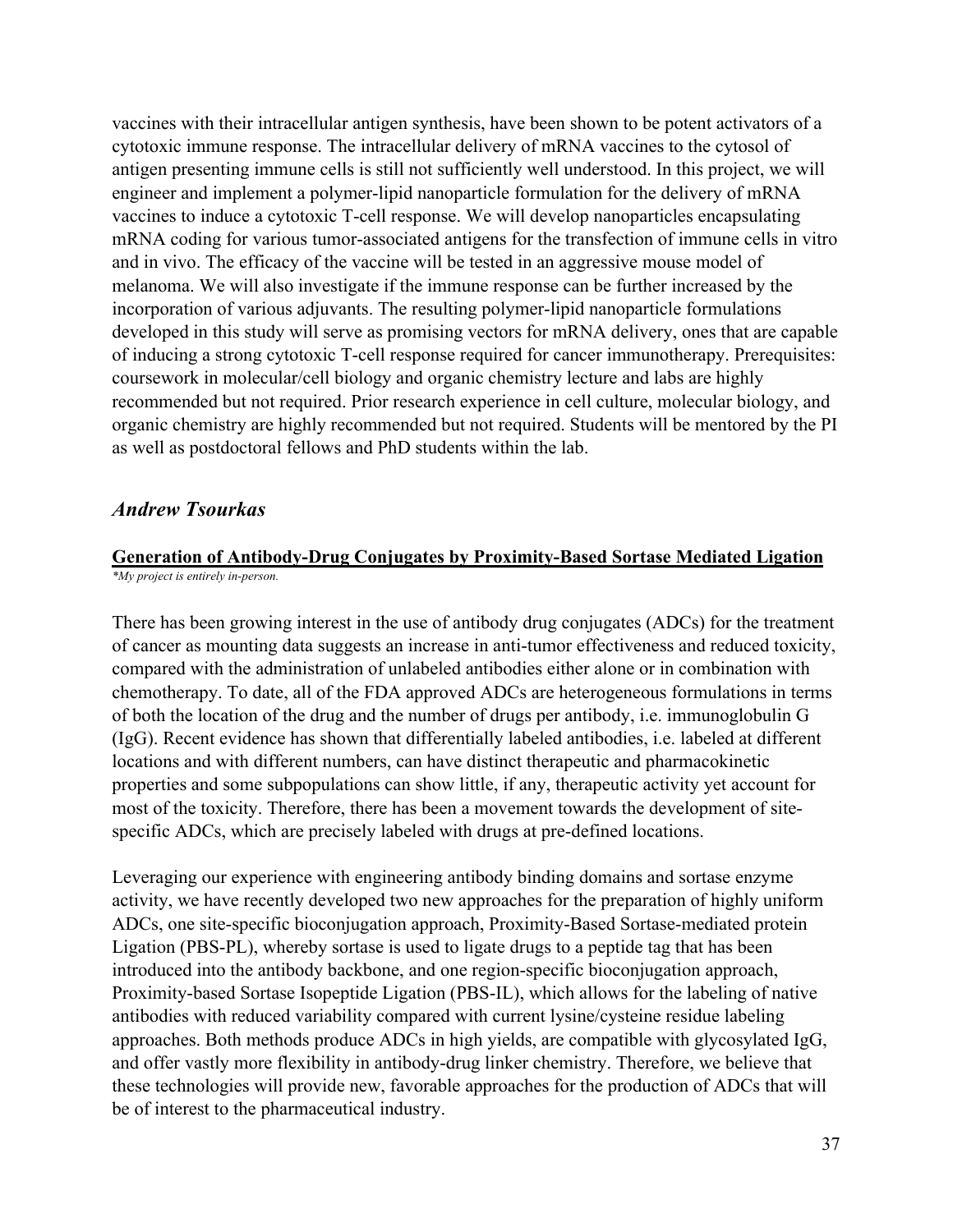Students working on this project will prepare various ADCs using PBS-PL and PBS-IL and characterize the physical chemical properties and efficacy of these agents against pancreatic cancer cell lines. Students will learn protein engineering skills, including the genetic modification of proteins, protein expression, and protein purification. Students will also analyze ADCs via electrophoresis, chromatography, and mass spectrometry. Finally, students will perform cell cytolysis assays to measure efficacy. Students will be trained on requisite techniques by graduate students and research associates in the lab.

# **CHEMICAL AND BIOMOLECULAR ENGINEERING**

#### *Bomyi Lim*

## **Generation of Live Cell Imaging System to Investigate X-linked mRNA Expression Dynamics during Immune Responses**

*\*My project is entirely in-person.*

X-chromosome Inactivation (XCI) is the dosage compensation mechanism utilized by female mammals to equalize the expression of X-linked genes between the sexes, by silencing one of the X alleles. We are collaborating with Dr. Montserrat Anguera's lab at Penn Vet, who discovered that lymphocytes have a unique "dynamic" mechanism to maintain XCI, where naïve T and B cells' cytological enrichment of Xist RNA at the inactive X allele return to the chromosome during discrete phases of development. We hypothesize that the repressive chromatin along the inactive X chromosome is more relaxed in immune cells, allowing some genes on the inactive X chromosome to be activated in response to immune stimulation from pathogens. We will test this hypothesis using CRISPR genome editing to generate mouse models capable of allele-specific live imaging of X-linked gene expression during lymphocyte development and also for mature cells responding to pathogen infection. We believe that such transcriptional escape from the inactive X can account for the more robust immune response observed in females vs. males and pathologically contribute to female bias observed in several autoimmune diseases.

Undergraduate researchers will work closely with a PhD student to ensure successful training and mentoring while learning important protocols involved with conducting research projects. They will learn to perform CRISPR/Cas9-mediated genome editing, mammalian cell culture, confocal microscopy, and image analysis using custom-built Matlab scripts for quantitative analysis. The PI will meet regularly with the students to provide guidance and feedback as well. Since the project involves both traditional biological experiments and quantitative analysis, students will obtain insights from multiple disciplines.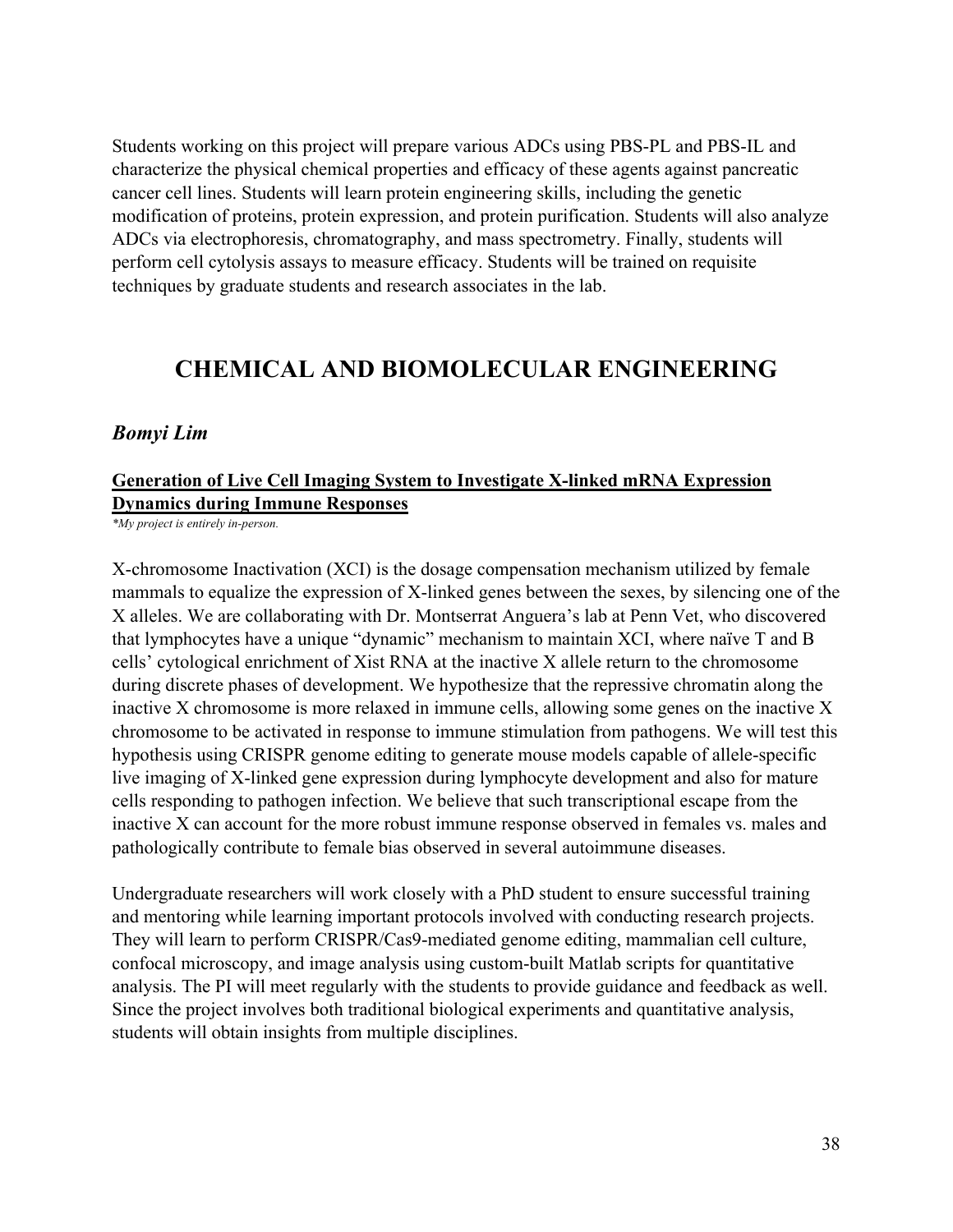# *Lu Lu*

## **Physics-Informed Neural Networks for Solving Differential Equations**

*\*My project can be completed entirely remotely.*

Deep learning has achieved remarkable success in diverse applications; however, its use in scientific computing under the name of scientific machine learning (SciML) or AI for Science has emerged only recently. In this project, we will focus on the use of deep learning in solving partial differential equations (PDEs). Physics-informed neural networks (PINNs) solve a PDE via embedding the PDE into the loss of the neural network using automatic differentiation. The PINN algorithm is simple, and it can be applied to different types of PDEs, including integrodifferential equations, fractional PDEs, and stochastic PDEs. Moreover, from the implementation point of view, PINNs solve inverse problems as easily as forward problems.

Despite promising early results, there are still some issues in PINNs to be addressed. One open problem is how to effectively sample the residual points for the training of the PDE. The residual points are usually randomly distributed in the domain or grid points on a lattice. However, this may be not efficient in certain cases. Very recently, there are some works along this line. In this project, we will develop different methods to generate residual points and improve the training efficiency of PINNs, including employing different quasi-Monte Carlo methods and proposing new active-learning methods.

In order to incorporate undergraduate students into my project, the students will be mentored as follows.

(1) Accessible beginning: As a start, undergraduate students will learn fundamentals of deep learning and programming using Python and TensorFlow/PyTorch. The student may also read the materials of my course "Data Science and Machine Learning in Chemical Engineering" in Spring 2022. I have developed a Python library, DeepXDE

[\(https://github.com/lululxvi/deepxde\)](https://github.com/lululxvi/deepxde), for PINNs. the student will learn how to use DeepXDE to solve PDEs.

(2) Data collection and analysis of computational tasks: This project focuses on a comprehensive comparison of different numerical algorithms, and thus it heavily relies on computers. The students will perform computational tasks by running existing algorithms, collect and analyze the output data, and compare the effects of different parameters and the performance of different algorithms.

(3) Improving current algorithms (optional): After the students have a good understanding of the current algorithms, the students are encouraged to modify the algorithms to improve the performance, but this is optional.

(4) The students will interact with our PhD students and have regular weekly meetings with the PI.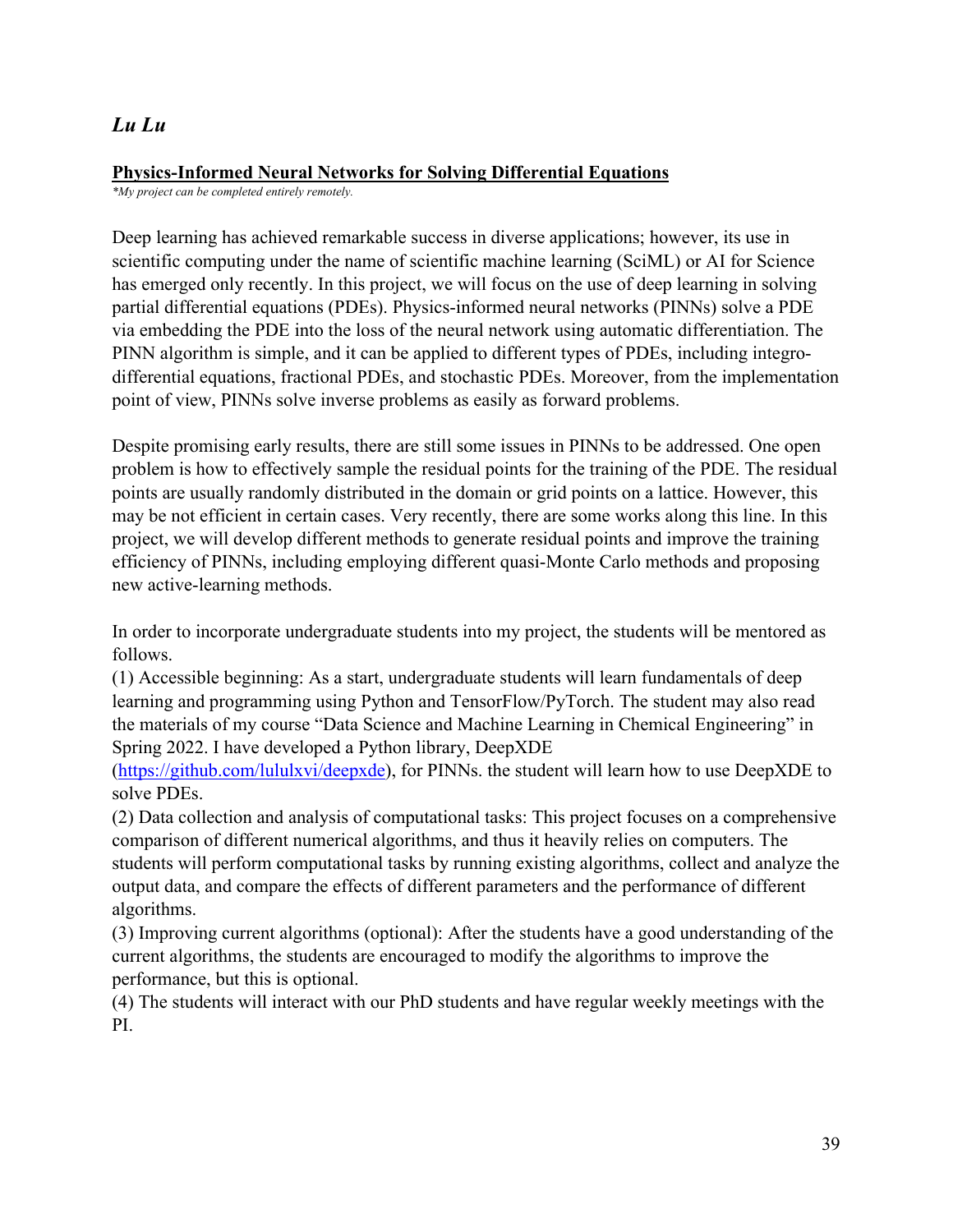# **COMPUTER AND INFORMATION SCIENCE**

## *Jianbo Shi*

#### **High Fidelity Human Behavior Modeling and Prediction**

*\*My project can be completed entirely remotely.*

We envision an AI agent as the missing cognitive link between humans and machines. The AI "brain" will use its multimodal sensing capabilities to understand the human: to model, explain, and predict human behaviors. Such understanding should not be limited to physical appearance or 3D body dynamics, but at the mental model level: recognizing intention, personality, the moment of confusion, etc.

While our past research has focused on universal models for human behavior, our current effort is focused on constructing a "personalized" prediction model tailored to individuals with different experiences and personalities.

We are studying this problem by constructing an escape-room experiment. The subjects' goal is to follow clues placed around the room to find multiple related objects and either conceptually relate or physically assemble the objects. We record from two egocentric cameras: a headmounted GoPro and Gaze-tracking Tobii glasses. We also record from up to four third-person cameras: a pair of synchronized Azure Kinects and insta360s. We have created a detailed 3D map of the room using a Matterport Scanner. With this dataset, we construct an AI model for modeling semantics of high-level/long-term subject decision-making and action-taking by correlating 1) gaze pattern, 2) attention, with 3) hand-object interaction and body movement.

Trainees in the project will learn computer vision and deep learning tools, and hands-on experience with data collection.

## *Duncan Watts*

## **Web-Based Experiments to Improve Deliberation and Reduce Polarization**

*\*Second-year applicants only\* \*My project can be completed entirely remotely.*

Polarization is a growing concern in online communities, and many proposals have been made for mitigating hostility in partisan deliberation. However, the efficacy of these proposals is uncertain, and before they are implemented at scale, they should be tested in controlled conditions. In this PURM project, students will join in the development and implementation of a human-subjects experiment designed to test techniques for reducing polarization in small-group deliberation. Experiments will take place online in a zoom-like interface, and experimental interventions will take the form of online training or real-time feedback during the process of deliberation.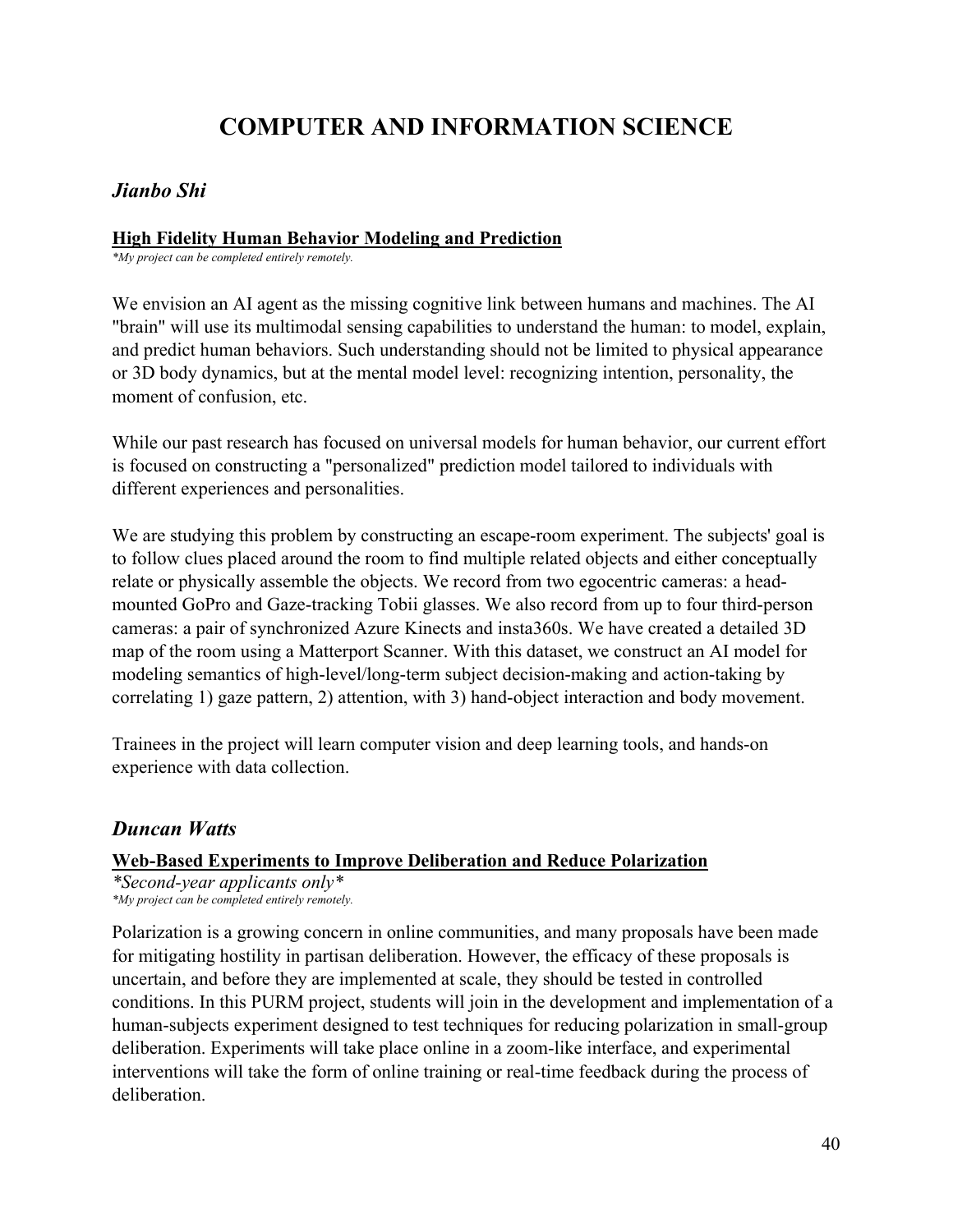This project will expose students to 1) social-psychological theories of group behavior 2) front and back end web development, and 3) cutting-edge methods for conducting high-throughput human-subjects experiments. Students may choose to focus their effort more on the technological or social-psychological aspects. Specific tasks could include identifying and implementing web-based surveys designed to measure particular behavioral outcomes, developing components of a website to coordinate outside groups participating in deliberative exercises, or analyzing audio/video data from experimental sessions. Students with experience working with javascript, react, and other web technologies would be a particularly good fit for this project, as would students with experience in natural language processing, or speech and video analysis.

Students will work under my direction along with members of the Computational Social Science Lab at Penn, including postdoctoral researcher Dr. James Houghton and research operations manager Eric Shapiro. This is an ongoing project, and successful students may be interested in participating further in the future.

# **ELECTRICAL & SYSTEMS ENGINEERING**

# *Pratik Chaudhari*

#### **Extreme-Scale Few-Shot Learning for Natural Taxonomies**

*\*My project can be completed entirely remotely.*

Few-shot learning refers to the problem where one is interested in training a deep network from very few labeled samples. If our desired dataset has very few samples, one approach is to train a model on data from a related dataset and adapt this model to our desired dataset, e.g, if our eventual goal is to classify cancer pathologies, then it might help to first pretrain on textured images of fruits to learn low-level features and then fine-tune this model to the actual dataset. Continual learning is a related problem where we would like to iteratively update learned models as they see more diverse data. As machine learning systems tackle an increasingly diverse set of problems, these techniques are increasingly becoming important because it is difficult to curate large amounts of training data for each problem.

Natural data (e.g., images of all species of birds, animals, and plants) can be organized into hierarchies (e.g., animals  $\rightarrow$  mammals  $\rightarrow$  carnivores  $\rightarrow$  dogs). There are large scale efforts such as iNaturalist [\(https://www.inaturalist.org/\)](https://www.inaturalist.org/) where citizen scientists have built such taxonomies for 1000s of categories. The goal of this project is to exploit such structure on the semantics of natural images to build new methods for few-shot learning and continual learning.

Skills you will learn: (a) basics of deep learning, (b) image classification, (c) algorithms for few-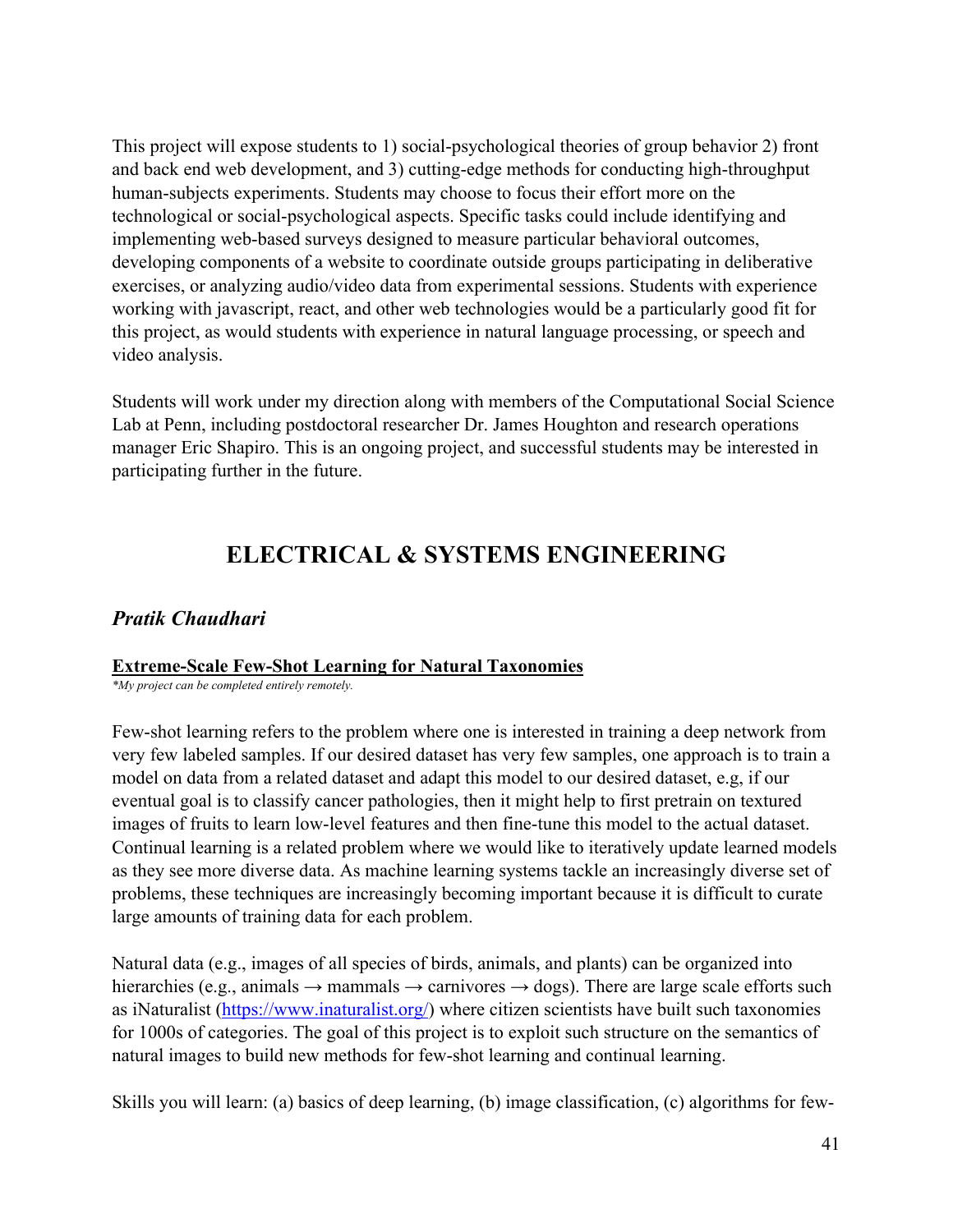shot learning, and (d) using cloud computing for large-scale experimentation.

Skills you should have: Proficiency in programming in Python at the level of CS 121.

This project could appeal to students in CIS and ESE with interests in deep learning. Scope of the project can be modified depending upon the student's interests, e.g., these ideas also apply to deep learning using multiomics data in clinical neuroscience.

# *Deep Jariwala*

## **High Temperature and Low-Power Memory Devices**

*\*Second-year applicants only\* \*My project can be modified to accommodate remote activities if made necessary by University policy.*

Memory devices present key bottleneck in most modern computations. The development of lowpower, fast and highly scalable memory is therefore critical. This project comprises of developing memory devices in the extreme performance range (low power, low voltage etc) or operation in extreme conditions e.g. high temperatures.

The lab has expertise in novel nanomaterials as well as fabrication and characterization of such memory devices. An undergraduate student will be expected to do some simulations followed by assistance in fabrication or characterization of the memory devices.

The undergraduate will be mentored/paired with a graduate student or postdoctoral scholar in the lab.

# **MATERIALS SCIENCE AND ENGINEERING**

# *Russell Composto*

## **Technical, Societal and Behavioral Strategies for Reducing the Effects of Extreme Heat Events in Urban Environments**

*\*My project can be modified to accommodate remote activities if made necessary by University policy.*

The goal of this project is to organize and synthesize current research on the science and technical applications of the science around reducing the consequences of extreme heat events in cities. Heatwaves create non-trivial health and mortality risks for residents, especially for the most vulnerable populations, as well as produce negative effects on infrastructure and on the greater economy.\* Extreme heat days are being recorded, and potential changes are being predicted under climate change models, as part of strategies to understand and improve climate change resilience (e.g., [https://mappingresilience.onebillionresilient.org/\)](https://mappingresilience.onebillionresilient.org/). In particular, Philadelphia's most vulnerable citizens are experiencing heat-related health issues at an alarming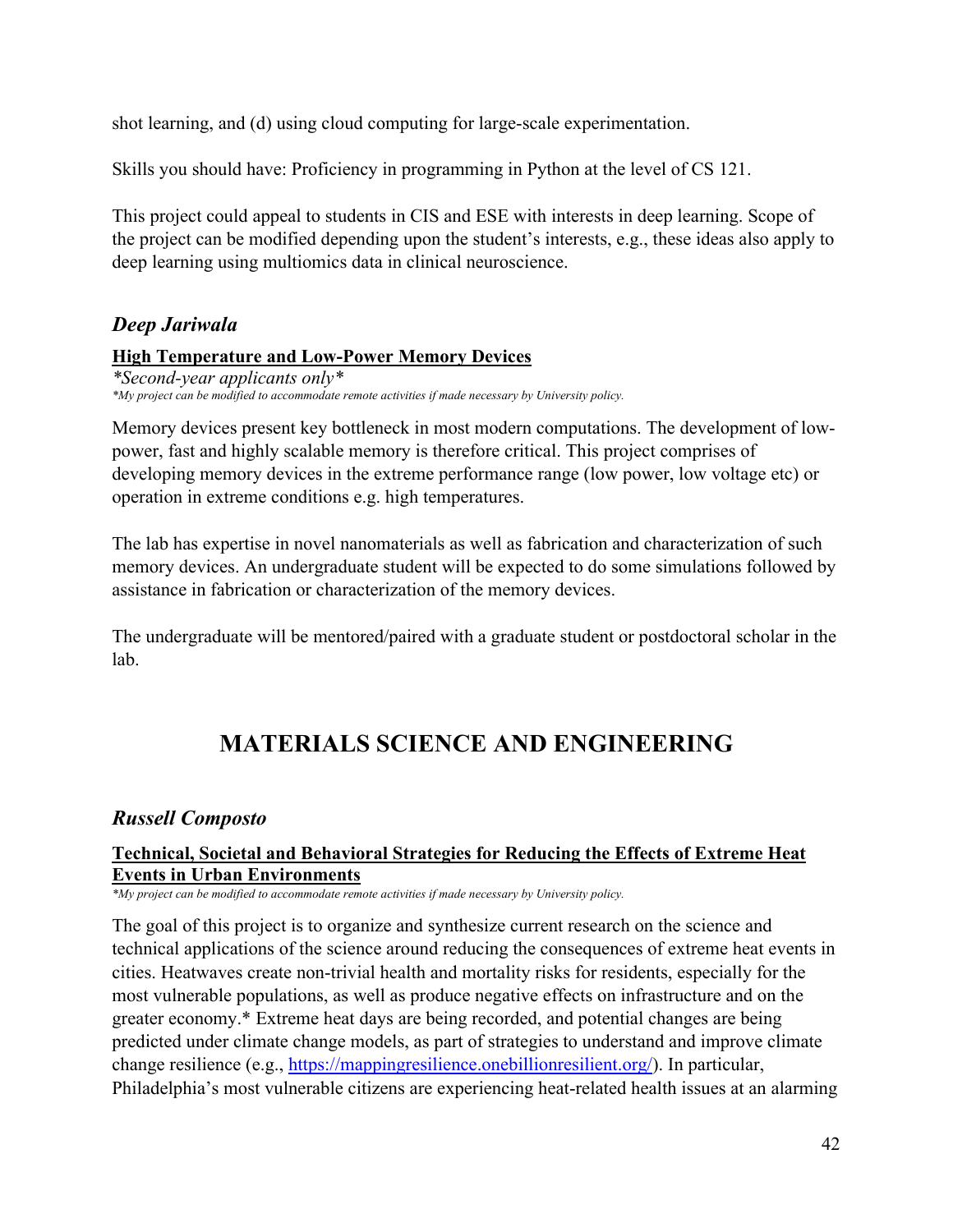rate.

This project would have multiple stages: a) collecting and understanding the current knowledge on heat events and their impacts; b) summarizing current research on heat-mitigation established technologies, as well as newer and emerging technologies and their readiness for application; and c) summarizing current research on societal/political/behavioral strategies of implementation of heat-mitigation strategies. Technologies to explore include immediate approaches such as "cool" roofs [\(https://coolroofs.org/\)](https://coolroofs.org/) as well as advanced strategies such as phase change materials to improve thermal performance of buildings Phase Change Materials. This project may also involve interviewing professionals who work in these areas (e.g., municipal leaders, experts at research or other organizations). Deliverables would include written reports and presentations, and potentially communications targeted for a general audience (e.g., web page content, video).

The project could be distributed between two students – one with a STEM background, who has had basic coursework in thermodynamics (required) and heat transfer, and one with a social or political science background. Students would gain experience with literature review and technical and general written and oral communication and presentation skills while investigating a grand challenge for today's (and the future's) global population. This project would help build the resource base for a larger 3-year project, which, if funded, would provide potential future opportunities for students to travel abroad to work on heat-event mitigation projects.

Additional Mentors: REACT Project co-PIs (Daeyeon Lee – CBE, Zahra Fakhraai – Chemistry, Kristin Field – Education/Prof Dev for REACT & the Singh Center for Nanotechnology, Penn Institute of Urban Research faculty/staff)

\*C40, Nov. 2021 (accessed 1/21/22: [https://www.c40knowledgehub.org/s/article/How-to-adapt](https://www.c40knowledgehub.org/s/article/How-to-adapt-your-city-to-extreme-heat?language=en_US)[your-city-to-extreme-heat?language=en\\_US\)](https://www.c40knowledgehub.org/s/article/How-to-adapt-your-city-to-extreme-heat?language=en_US)

# **MECHANICAL ENGINEERING AND APPLIED MECHANICS**

# *Cynthia Sung*

## **Origami-Inspired Design and Fabrication**

*\*My project can be modified to accommodate remote activities if made necessary by University policy.*

We are interested in how origami structures can be used to create transformable and deployable mechanisms. Origami-inspired engineering produces cheap, lightweight, and highly customizable robotic designs. By manipulating a fold pattern, we can change the geometry and mechanical response of the pattern for a variety of applications, including ground locomotion, swimming, and medical.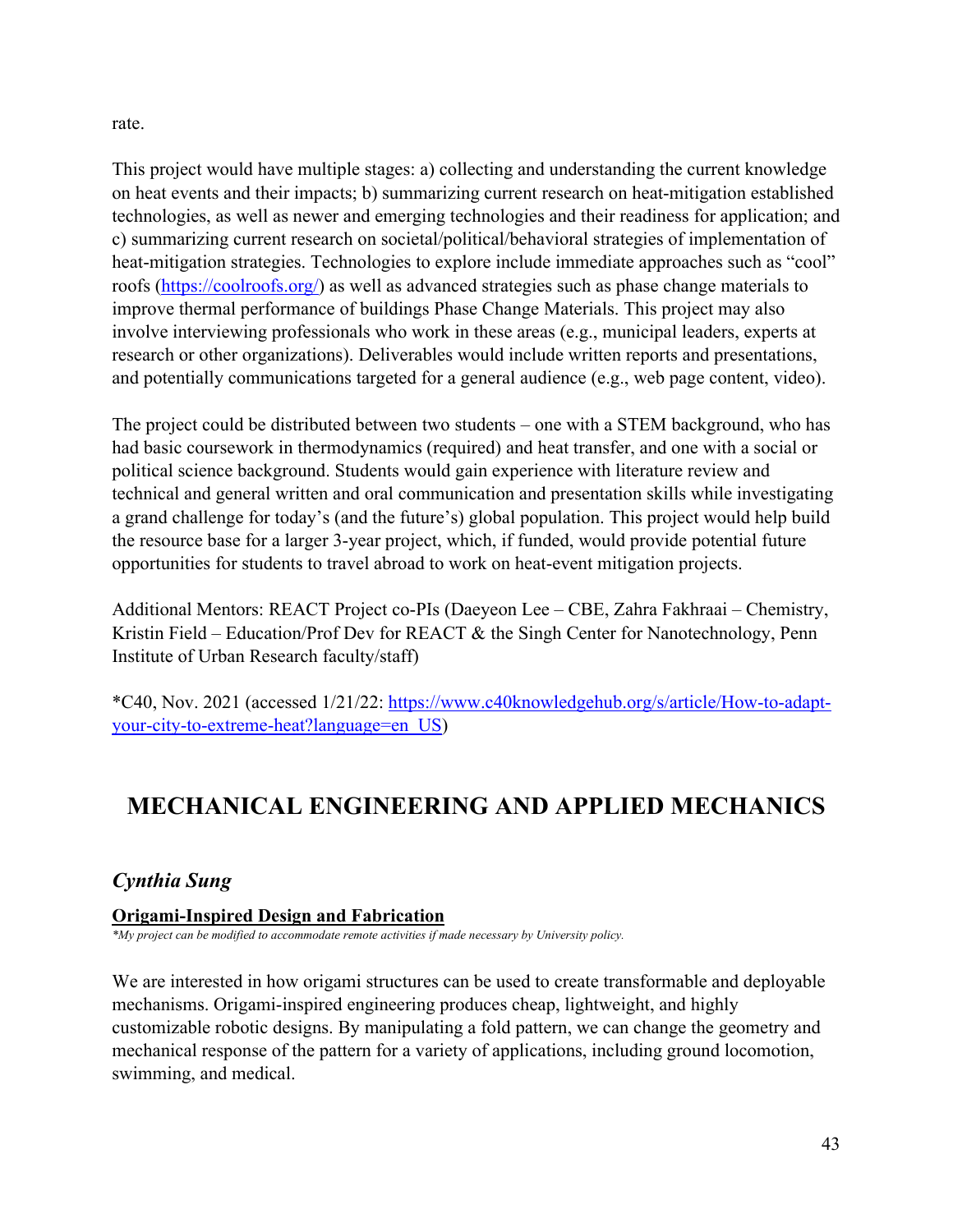In this project, the student will work with a graduate student in the lab to learn about origamiinspired engineering, design, and fabrication, as applied to a cm-scale robot. We will explore topics such as how curved creases can be used to reduce actuation requirements and simplify control. The work will involve computer aided design (Solidworks, DraftSight), rapid prototyping via laser cutting and 3D printing, electronics design, and Arduino programming. In addition, the student will learn how to design an experiment for measuring relevant metrics (e.g., reliability of folding, speed of locomotion, etc.) on the fabricated robot.

Further details about on-going projects in the lab can be found at:<https://sung.seas.upenn.edu/>

## *Ottman Tertuliano*

## **Mechanical Properties of Tissues under Dynamic Loading Conditions**

*\*My project is entirely in-person.*

Our understanding of tissue mechanics is primarily established in a steady state and macroscopic framework. For example, we understand what it takes to fracture a whole femur under very controlled, equilibrium loading conditions. Many tissue fractures start at the microscale and occur under conditions that are difficult to controllably replicate in the lab (e.g., accidents or falls). Developing a fundamental understanding of these dynamic failure processes in tissues is critical for developing better therapeutic and clinical practices for tissue repair.

We seek up to two undergraduates with general interests in mechanical engineering, bioengineering, and materials science. Students will help perform nanoindentation experiments on bone to characterize mechanical properties such as elastic modulus, strength, and fracture toughness under physiologically relevant conditions. At the end of the summer students will have 1) gained experience conducting experimental research, 2) learned the basics of nanoindentation, 3) developed data analysis and plotting skills using MATLAB or Python and 4) developed scientific presentation and communication skills. Our lab is new, excited to be at Penn and we seek students with similar excitement for doing research. We welcome students from all backgrounds and identities. Students will receive mentorship from Prof. Tertuliano.

## *Kevin Turner*

## **Variable Stiffness Contact Pads to Enhance Robotic Grasping**

*\*Second-year applicants only\* \*My project is entirely in-person.*

The stiffness of the surface of a robotic gripper has a significant effect on the ability to handle and grip different objects. For example, a compliant gripping surface leads to large contact areas and lower contact pressures and thus can facilitate the gripping of delicate or complex-shaped objects. In contrast, a stiff gripping surface leads to smaller contact areas that can enable grasps with high precision and dexterity. Traditionally, the stiffness of a gripping surface is set by the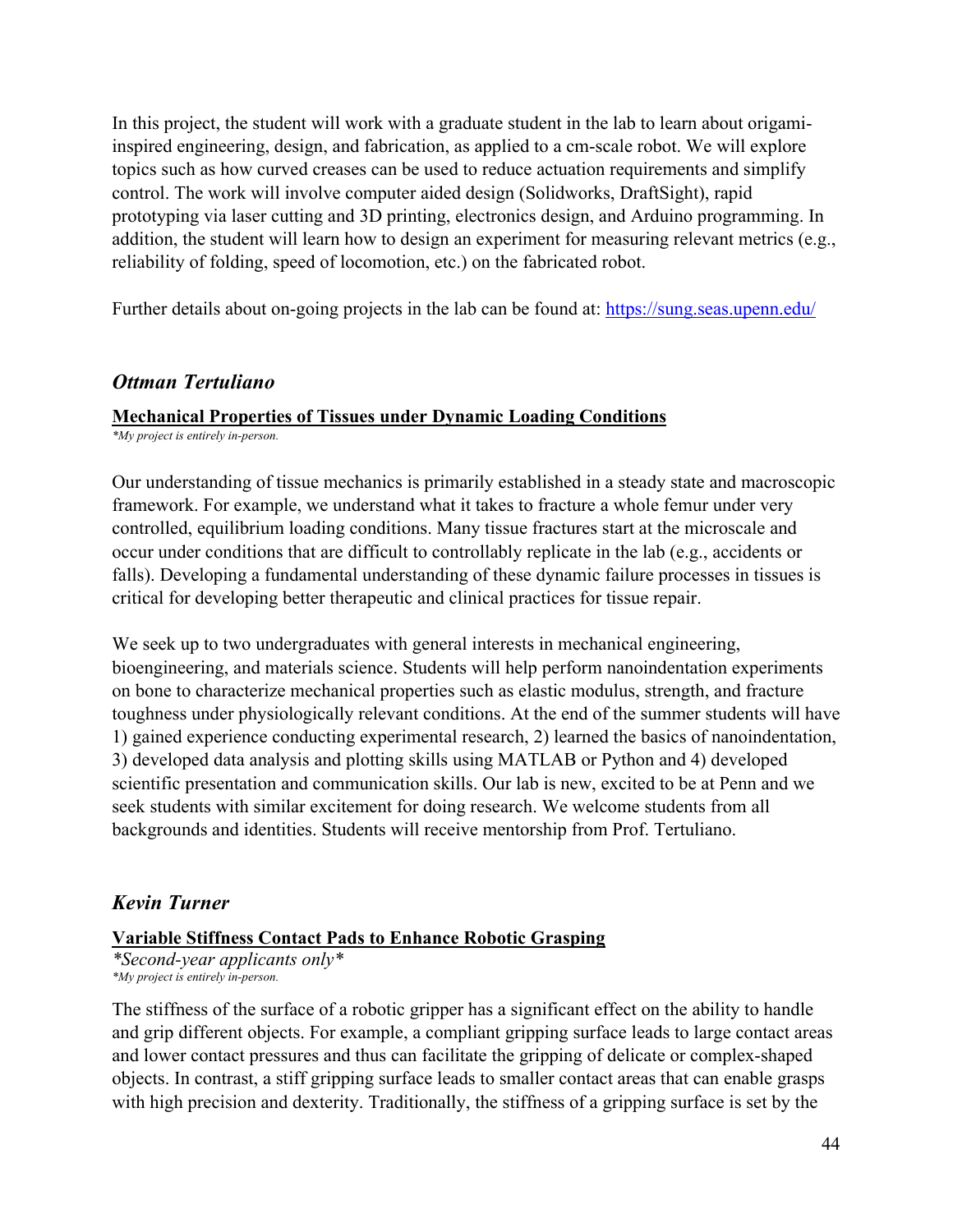material used in the gripper and cannot be changed on demand. The objective of this project is to develop and characterize contact pads with a stiffness that can be tuned through the application of an electrical signal. These pads will allow the stiffness of robot end-effectors to be dynamically changed, thus increasing the versatility and capability of grippers.

In this project, the student will develop a fabrication process for making variable stiffness contact pads, manufacture and characterize the stiffness tunability of the contact pads, and, if time permits integrate and test the contact pads in a simple robotic system. Through this project, the student will gain experience with polymers that have an elastic modulus that can be actively tuned, techniques for manufacturing printed electronics, mechanical characterization approaches and data analysis, and robotic gripping processes/hardware. This project is well-suited for students majoring in mechanical, electrical, bio-, or materials engineering and related disciplines.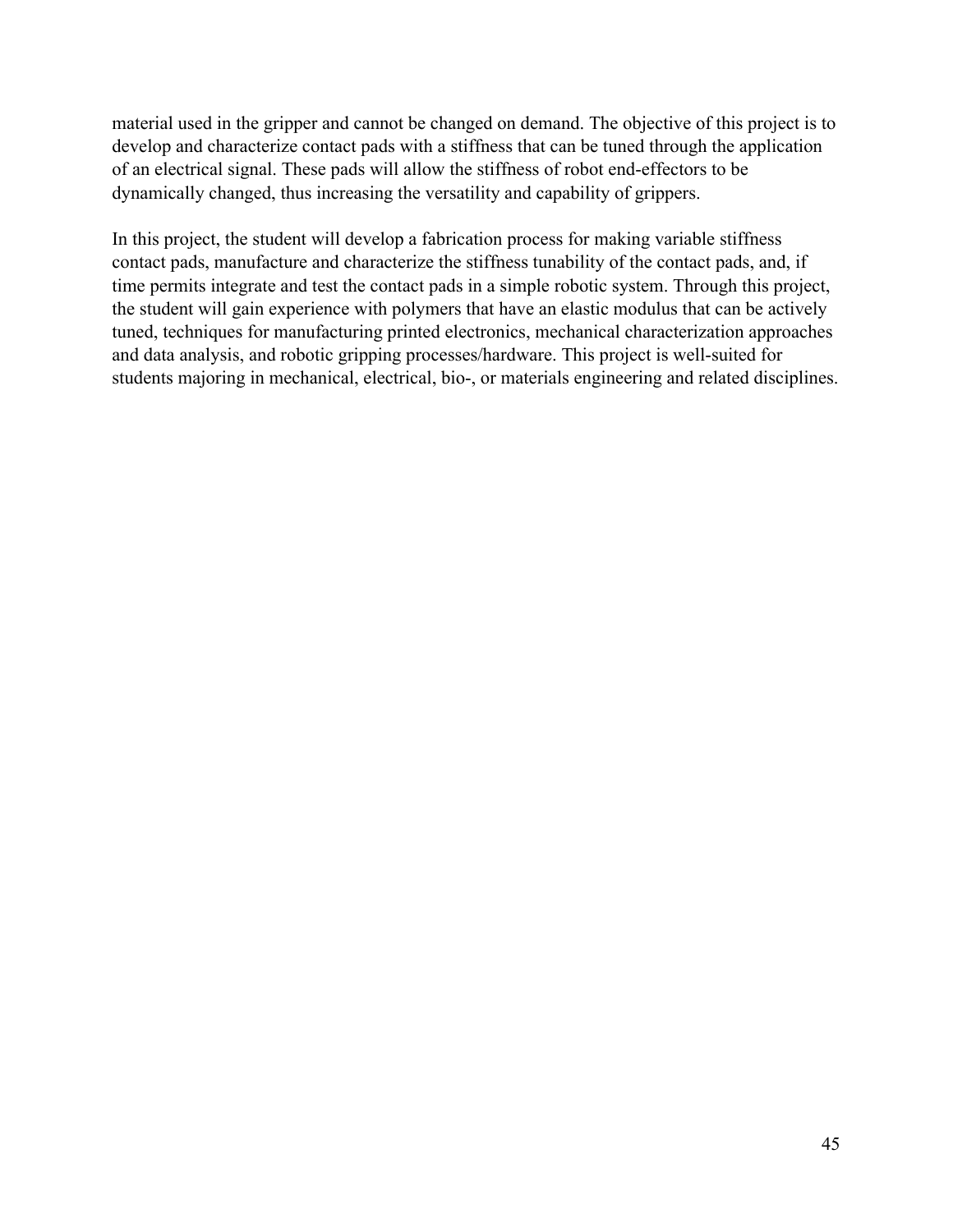# **Law**

# **LAW**

## *William Ewald*

#### **Writings of James Wilson**

*\*My project can be modified to accommodate remote activities if made necessary by University policy.*

James Wilson (1742-1798) is not well known. He was the first Professor of Law at the University of Pennsylvania. Before that, he signed both the Declaration of Independence and the US Constitution. He was appointed one of the first Justices of the Supreme Court--and then, when his land speculations collapsed, died in debtors' prison. (He is the only Supreme Court Justice to have been sent to prison.) That last fact caused his papers to be scattered and his name largely erased from the history books.

New archival discoveries make clear that his role in the drafting of the Constitution was far greater than has been commonly supposed. I am at work on a full-scale intellectual biography of Wilson. As part of that project, I am preparing a scholarly edition of his papers.

For that work, I need assistance in transcribing 18th-century manuscripts. Scans of the original documents exist, but they need to be converted into text, which requires an ability to read Wilson's handwriting. (Fortunately, it is mostly very good.) The job needs to be done with precision, and is best done with two people working together: one reading out the text, the other transcribing then reading back what has been transcribed.

That part of the task can be done (if necessary) entirely remotely. It could also be done in person. (The Law School would no doubt provide space.)

There are also various letters and other documents scattered in local archives. Tracking them down and photographing them could involve a treasure hunt for unknown documents, but whether that will be possible during the pandemic is not clear.

I would expect this project to teach undergraduates something about the drafting of the Constitution, the life of James Wilson, and the practical aspects of archival research and the editing of historical materials.

Some familiarity with US revolutionary-era history would be helpful, but is not required. The main prerequisite is a capacity for meticulous work and for looking after the details. Perhaps the principal thing to be learned is that, in work of this kind, precision matters greatly.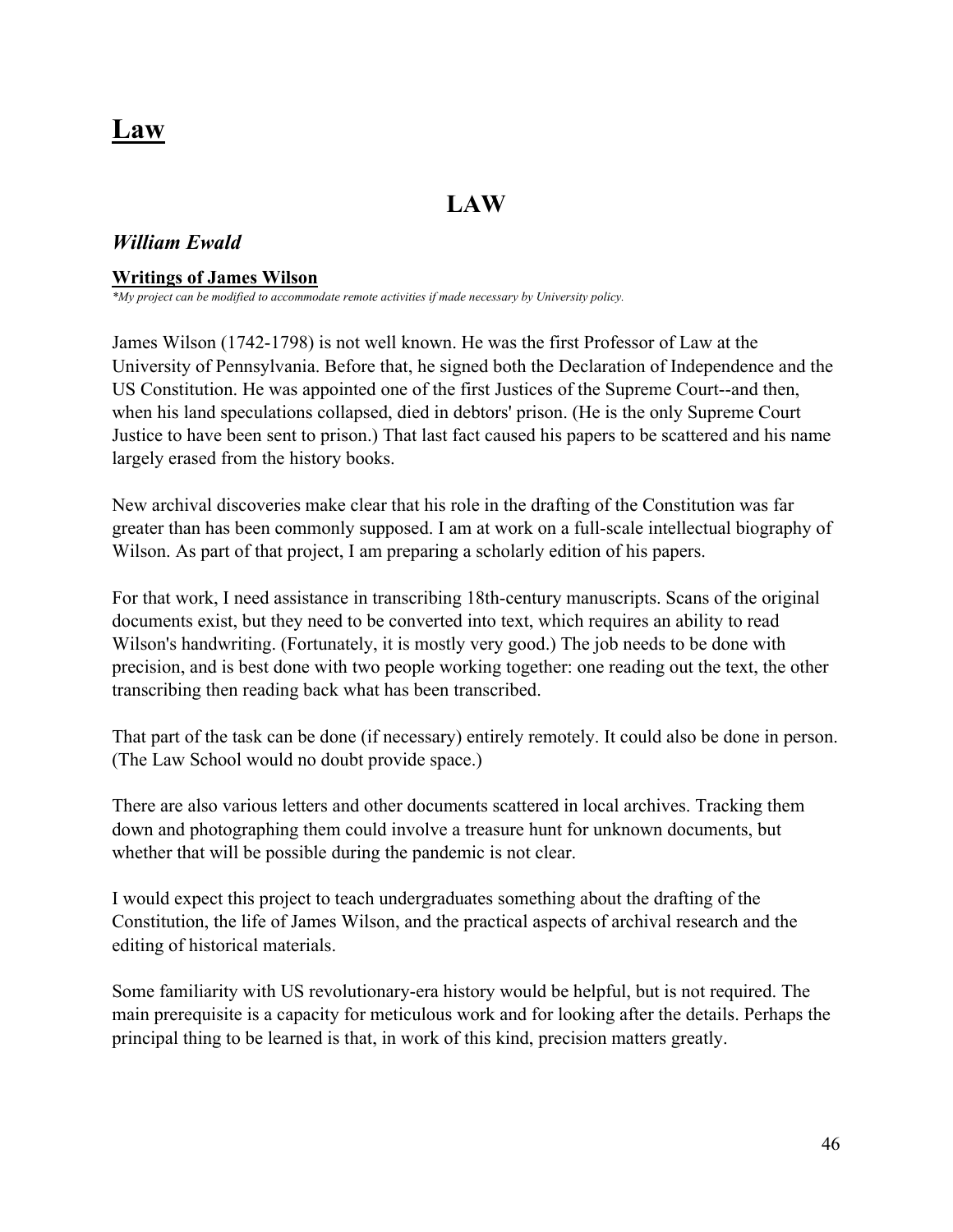## *Jacques Delisle*

#### **Law's Changing Roles in China; Two Faces of Sovereignty in China**

*\*My project can be completed entirely remotely.*

Students can choose to work on either of two overlapping projects:

#### 1. Law's Changing Roles in China

The Chinese Communist Party's approach to law has ranged from hostility to effusive declarations of support and substantial commitment. Three features have persisted while their content has shifted. The party's view of law has been instrumental, as means to party-defined ends. But those ends have changed repeatedly. The Party has retained control over the content of law and functioning of legal institutions. Yet, the length of the leash on which the Party leads the law has varied. The Party has relied on law as a means to govern the economy, society, and the party-state, and to preserve its own power. But law's "market share" in playing these roles has fluctuated.

This project focuses primarily on the Xi Jinping years (roughly the last decade), but also assesses the background of the post-1978 Reform Era, and the Mao Era (1949-1976).

#### 2. The Two Faces of Sovereignty in China

In many contexts, China's approach to sovereignty is Janus-faced. Sovereignty at international law and in international relations is conceived in "naturalist" terms. On this view, legal commitments cannot encroach upon China's sovereignty (with the view of "unequal treaties" from the 19th century being a principal illustration) or constrain the party-states exercise of sovereignty within Chinese territory. Sovereignty domestically is, complementarily, defined in highly "positivist" terms. On this view, the regime has unfettered discretion about how to govern its people and territory, constrained only by procedural requirements (and not substantive principles).

This pattern is evident in China's approach to several contested issues, including: the governance of Hong Kong, the Taiwan question, Xinjiang, and disputes in the South and East China Seas, as well as China's engagement with the World Trade Organization and the international human rights regime. In some of these areas, China's positions conflict with near mirror-image views of sovereignty held by its interlocutors and adversaries.

Students engaged in either part of this overlapping project will help collect and assess materials relevant to "testing" the theses sketched in the first paragraphs of each section above. Materials to be gathered and evaluated include primary legal sources, statements by regime leaders and organs, media reports, and scholarship and policy commentary by Chinese and non-Chinese sources. Chinese language skills preferred, but not required. Students will be encouraged to offer their own views and analyses, and will learn to work with legal materials.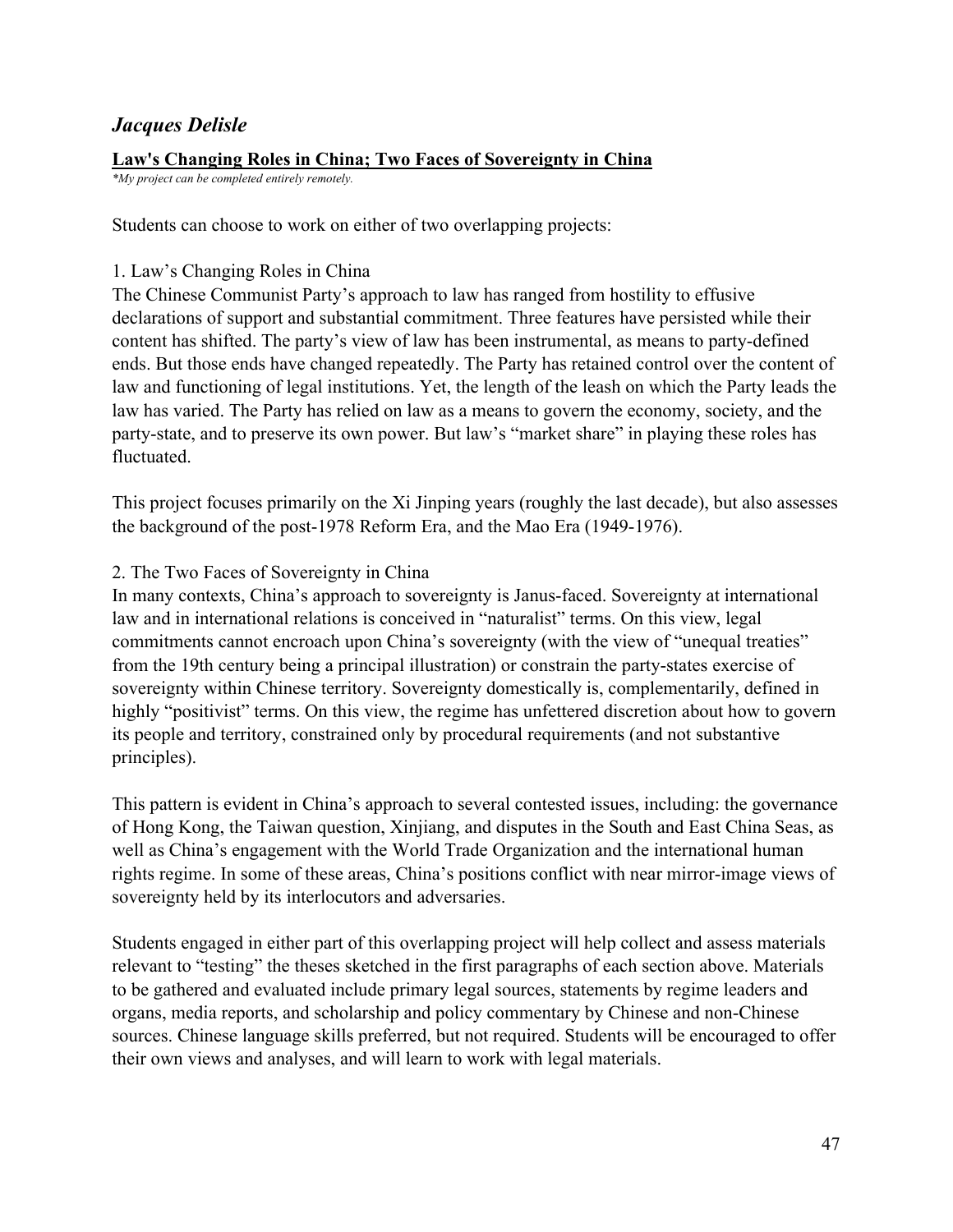## *Paul Robinson*

### **Getting Away with Murder and Rape: Examining the Criminal Justice System's Balance of Interests**

*\*My project can be completed entirely remotely.*

Failures of justice for serious offenses are common in the US. A majority of killers elude justice. For more than 18,000 homicides annually, at least 10,000 killers walk away without a homicide conviction. Perhaps more troubling, homicide has the best victimization-conviction ratio of any offense. Of more than 1,200,000 aggravated assaults annually, only 8.3% are convicted for their crime. Of 64,000 annual rapes, 99.3% end in no felony conviction.

Most criminal justice scholarship focuses on identifying and avoiding serious injustice, as perhaps it should. Commonly ignored by academics are the causes and societal costs of regular failures of justice, even for serious offenses like murder and rape.

This project investigates the causes of serious justice failures and reforms that might avoid them. In doing this, the project will examine, for example, formal legal rules that provide nonexculpatory defenses (such as statutes of limitation), common investigative errors by police, inadequate investigative financing, legal limitations on police investigative authority (including restraints on the use of technology), criminal procedures such as pretrial release, plea bargaining, early release on parole, and executive clemency, as well as the reasons for citizen noncooperation with investigators, recent police tendencies toward non-intervention (due perhaps to defunding, low morale, or concerns about liability), and the recent increase in antijustice ideological movements such as those pushing for abolition of punishment, decarceration, decriminalization, sanctuary cities, and progressive prosecutors. Part of the project will involve finding and examining real-world cases affected by justice failures stemming from these causes.

What may be most interesting about the project is that the rules and practices that regularly produce serious failures of justice are rarely irrational or accidental. In nearly every instance, the rule or practice exists because it promotes or protects some legitimate and even important societal interest. Thus, the real goal of the project is to examine the balance of conflicting interests in each of these areas. Some current balancing may seem appropriate while others may seem in need of adjustment.

The small group of people currently working on this project include two previous PURM students (including one who is now at Penn Law). The group typically has a daily zoom meeting in which tasks are assigned and yesterday's work discussed. The resulting materials will provide the basis for Professor Robinson's upcoming Seminar in Criminal Law Theory at the law school this fall and ultimately for publication of a scholarly book.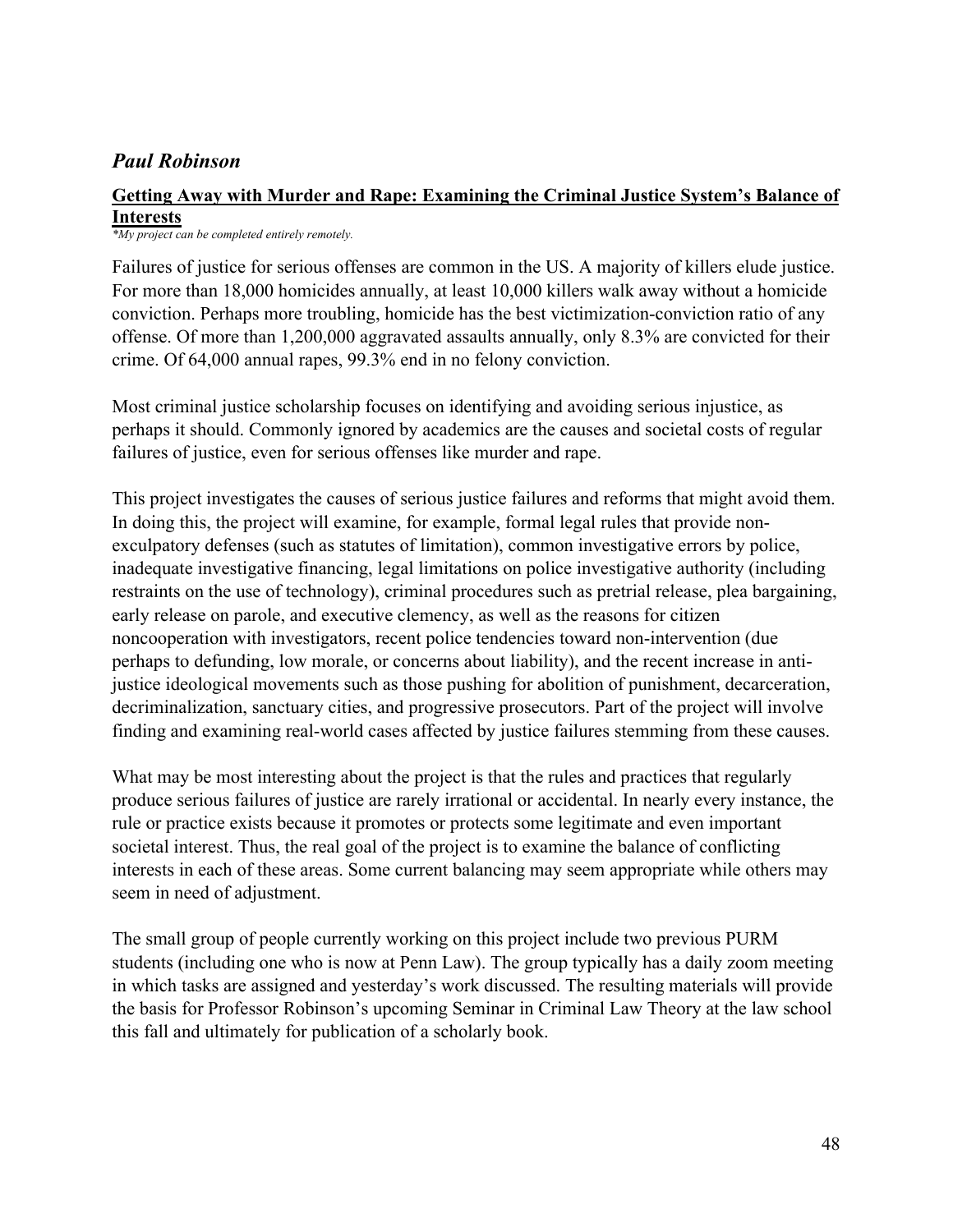## *Beth Ann Simmons*

#### **International Borders, Human Trafficking, and Human Rights**

*\*My project can be completed entirely remotely.*

How do hardening borders and enhanced border control affect international human rights of persons in, near, and transiting border zones? The first part of this project asks whether and how border security reduces credible reports of human trafficking between countries. Students will learn what human trafficking is, how to format data that can be analyzed systematically from qualitative US Trafficking in Persons Reports, and how to extract information on bilateral aid for border security and human trafficking from a large database.

The second part of this project will investigate whether and how border hardening and enforcement has affected human rights in unanticipated ways. We will use qualitative Amnesty International reports to code allegations of human rights violations in border regions by border control and immigration officials. In all cases, students will be working from established protocols and criteria for coding the information from the original sources. The research is global, but students may be asked to perform online research of specific cases for more detailed information. Toward the end of the project students can expect to come up with ideas for data visualization and interpretation.

Skills include strong attention to detail; excellent reading comprehension; and competent use of excel spreadsheets. Participants will work with a small core of researchers to achieve data consistency and develop informative and intuitive ways to visualize the data. Students may expect to learn some simple analytics and spatial mapping software to visualize where trafficking patterns have developed, persisted and diminished over time on a global basis, and to visualize patterns in border-enforcement related human rights violations in time and space. PURM researchers will present their findings to members of the Borders and Boundaries research group. Students interested in any major are welcome to apply.

Students will learn about human rights (and rights violations) in border zones around the world, and gain a grounded appreciation for the goals, dilemmas, successes and unanticipated consequences of strong attempts to "secure" international borders.

Student researchers will be supervised by Professor Beth Simmons, Penn Integrates Knowledge (PIK) Professor, Penn Law/Political Science/Wharton) assisted by her co-author, Dr. Lauren Pinson, University of Texas, Dallas. Student researchers will also have access to postdocs and graduate students of the Borders and Boundaries Team for advice on an ad hoc basis. Most of our work can be conducted virtually, but we aim to meet in person on campus periodically, as health and safety conditions permit.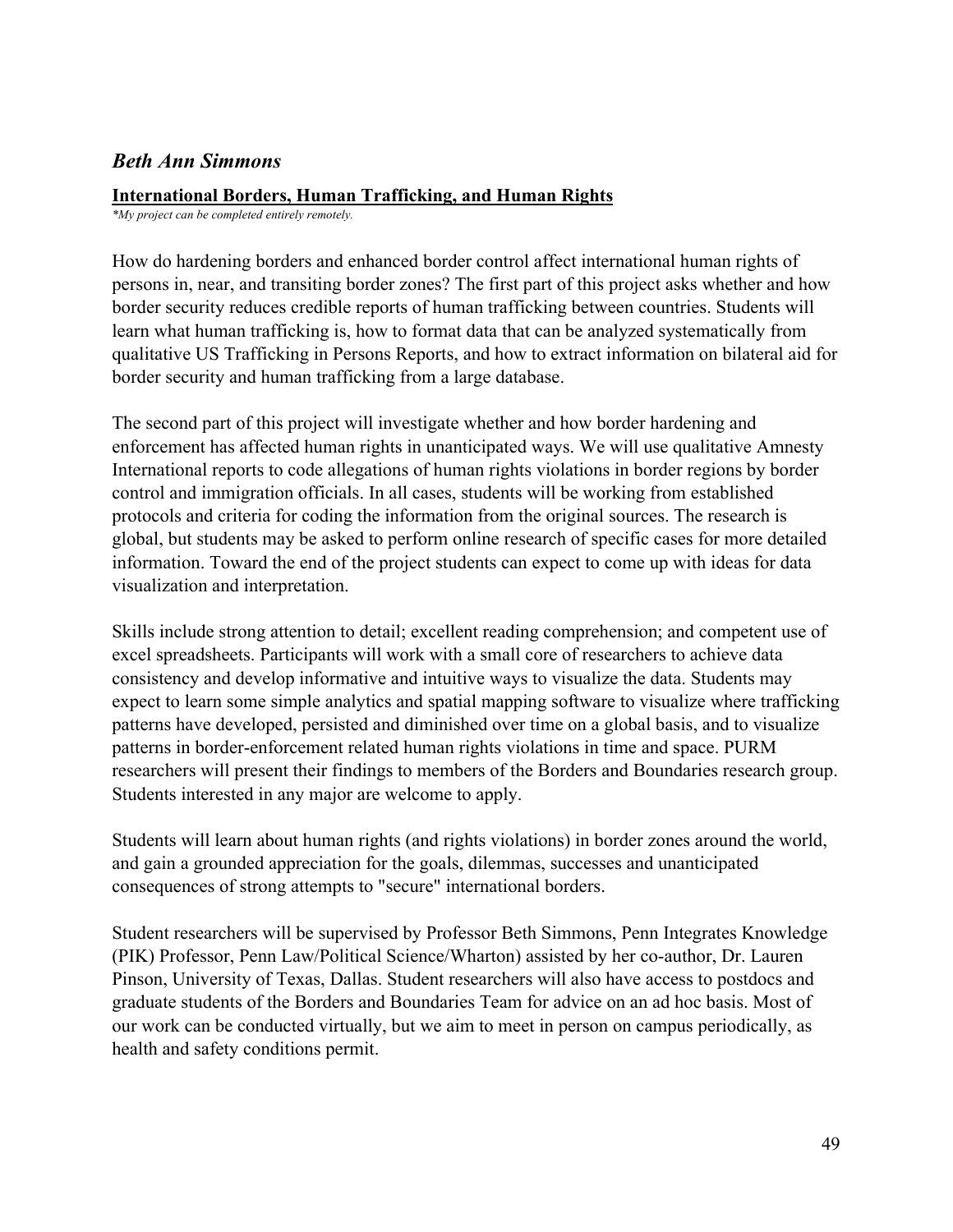# **Medicine**

# **ANESTHESIA**

## *Krzysztof Laudanski*

**Peristence of Inflammation after Elective Heart Surgery Leads to Unfavorable Outcomes** *\*My project can be modified to accommodate remote activities if made necessary by University policy.*

Coronary artery bypass surgery (CABG) is frequently performed (800,000 annually) in the USA. However, it has no clear advantage over diet, exercise, or per-cutaneous coronary intervention (PCI) interventions. This project examines if post-surgical changes of the immune system significantly accelerate atherosclerosis, thus reducing the benefit of surgery.

In the project, a student will study the expression of several genes involved in atherosclerosis and their potential to progress the disease in patients after heart surgery. Furthermore, we will link these findings to the emergence of neurodegeneration markers and other unfavorable surgery outcomes. We plan to use RT-PCR but other techniques (flow cytometry, western blot) may also be used as well.

We are looking for enthusiastic, engaging students who want to make a difference in the world. PI of this project is heavily involved in students' long-term to augment their future careers.

For this position, skills in basic lab technique is desired, with special emphasis on PCR techniques. We will provide cell cultures, flow cytometry, and protein analysis training. If necessary DNA/RNA techniques will be tough as well. In addition, students will be involved in data analysis. If they do not have experience, training will be provided. During the project, they will interact with staff from Dr Sullivan's lab (CHOP) as well as other students in the lab. My lab interacts with the cardiac surgery team (Dr Szeto), and students may be involved in these interactions in order to collect the clinical data. The project's ultimate goal is for a student to produce an abstract that will be a base for a published article as the durable statement of their participation.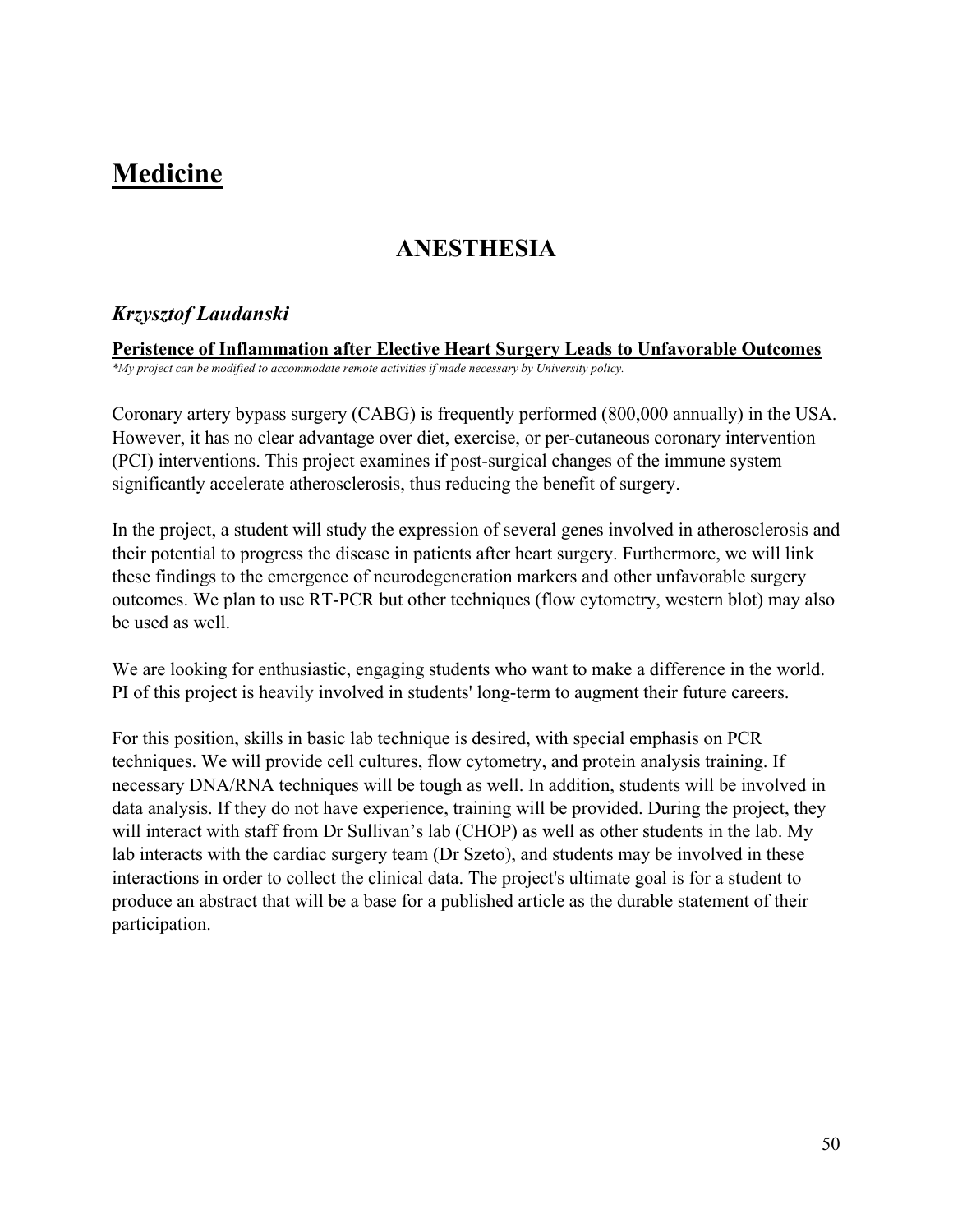# *Alexander Proekt*

## **Dynamics of Learning**

*\*My project can be modified to accommodate remote activities if made necessary by University policy.*

During learning, performance tends to increase in a stepwise fashion, with plateaus of consistent performance punctuated by sudden changes when a more effective strategy is adopted. Little is known about the specific neural correlates of these changes. We would specifically like to learn whether and how neural dynamics change in anticipation of a behavioral change.

In our lab, we have already developed tools to analyze the neural dynamics of a learned task. Given the firing rates of a population of neurons during several trials, we can determine when during a trial there are robust differences in joint firing patterns between different conditions. We can then compare this information about differences over time to what various task strategies would predict.

This project aims to characterize changes in neural dynamics and strategy during bouts of learning by applying this analysis to neural firing recorded during trials over the course of the learning period. Specifically, we will train each mouse over several weeks on a decision task. As it performs the task on a treadmill, we will record the activity of parietal cortex neurons using a two-photon microscope. Task performance and neural dynamics data will then be analyzed together.

The students will be mentored by both Dr. Proekt and PhD candidate Ethan Blackwood. There are opportunities to help with both the animal training and modeling/data analysis sides of the project. Students will also attend group lab meetings and develop general scientific skills, such as experimental design, interpretation of results, and troubleshooting.

# *Huafeng Wei*

## **Mechanisms of Dantrolene Neuroprotection in Alzheimer's Disease**

*\*My project can be modified to accommodate remote activities if made necessary by University policy.*

My lab is interested in studying the mechanisms of dantrolene neuroprotection in Alzheimer's disease. Dantrolene is the only drug to treat malignant hyperthermia (MH) in anesthesia practice. Our lab is the first to demonstrate that dantrolene significantly inhibited memory/learning impairment in various animal models. We also demonstrated that dantrolene is neuroprotective in AD by restoring intracellular calcium homeostasis. Under the supervision of Dr. Ge Liang or Mr. Robert Vera, the PURM students will join our team to study the effects of dantrolene on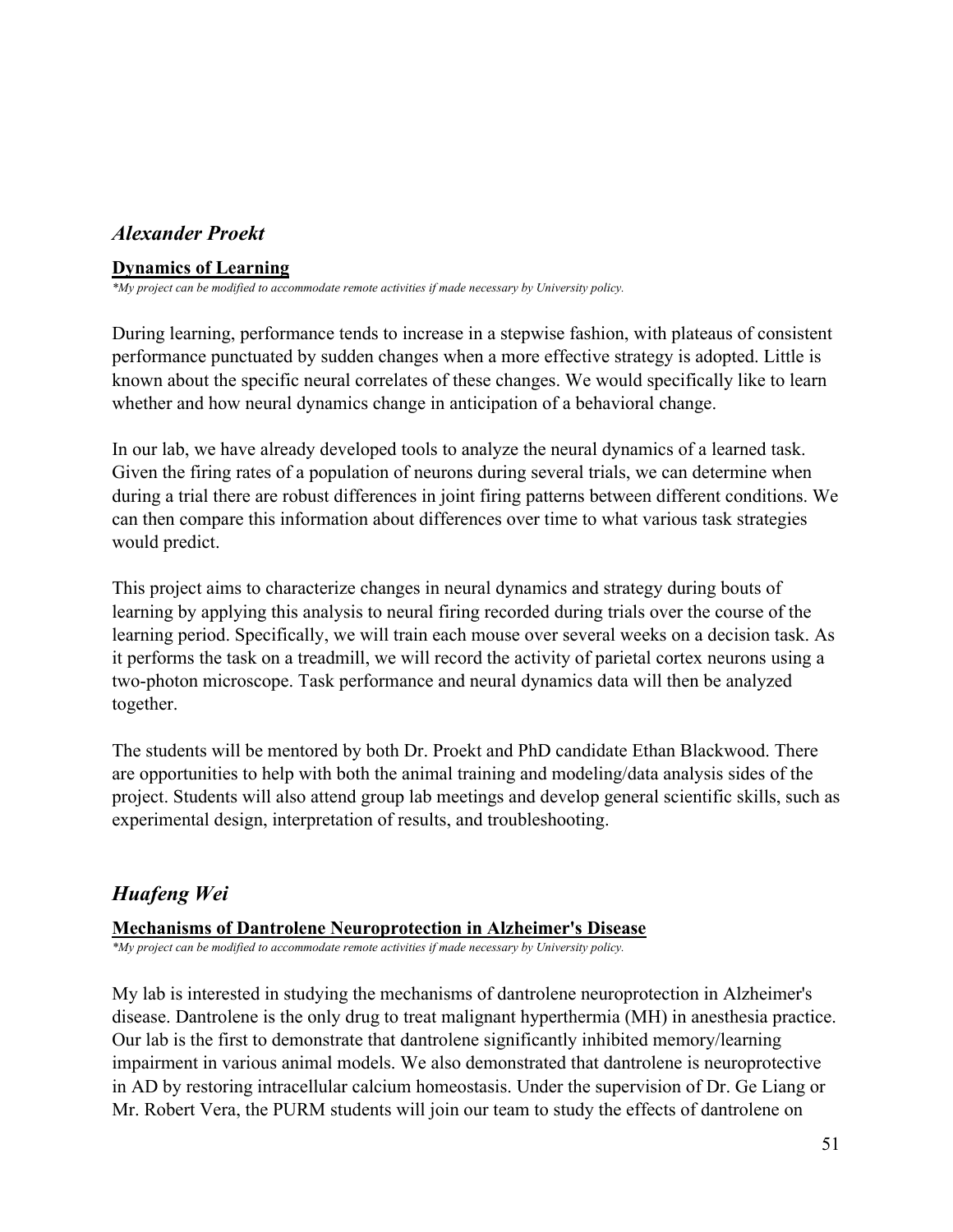calcium changes in cytosol and mitochondria and its relationship with amyloid/tau pathology, mitochondria function, oxidative stresses, inflammation and eventually the neurodegeneration and neurogenesis. The student will also assist the animal research work studying the effects and side effects of intranasal dantrolene administration in various AD animal models. We will also train students on initiation of research idea, designing of research work, data collection and abstract presentation and manuscript publication. Please see following web site for lab information and previous publication.

<https://www.med.upenn.edu/weilab/>

[https://www.pennmedicine.org/news/news-releases/2020/march/giving-commonly-muscle](https://www.pennmedicine.org/news/news-releases/2020/march/giving-commonly-muscle-relaxant-through-nose-potential-treat-neurodegenerative-diseases)[relaxant-through-nose-potential-treat-neurodegenerative-diseases](https://www.pennmedicine.org/news/news-releases/2020/march/giving-commonly-muscle-relaxant-through-nose-potential-treat-neurodegenerative-diseases)

[https://www.biospace.com/article/releases/eagle-pharmaceuticals-to-develop-dantrolene-sodium](https://www.biospace.com/article/releases/eagle-pharmaceuticals-to-develop-dantrolene-sodium-for-potential-treatment-of-alzheimer-s-disease-in-collaboration-with-university-of-pennsylvania/)[for-potential-treatment-of-alzheimer-s-disease-in-collaboration-with-university-of-pennsylvania/](https://www.biospace.com/article/releases/eagle-pharmaceuticals-to-develop-dantrolene-sodium-for-potential-treatment-of-alzheimer-s-disease-in-collaboration-with-university-of-pennsylvania/)

# *Ian Yuan*

## **Analysis of Anesthetic Depth with Processed EEG (Electroencephalography)**

*\*My project can be completed entirely remotely.*

Through this project the student will gain experience in signal processing and machine learning of clinical time-series data. The dataset consists of EEG (electroencephalography) and Nearinfrared spectroscopy (NIRS) collected from infants and children under anesthesia and sedation. The goal is to apply traditional signal processing techniques (fourier transform, power spectrum, etc...) and modern techniques (machine learning) to analyze these data to correlate with clinical endpoints.

Expectations: The student will be expected to conduct most of the data analysis in Matlab, read research papers to understand analysis techniques, and have bi-weekly meetings to discuss progress.

Skills: Prior programming experience is required, preferably in Matlab. Prior signal processing and machine learning experiences are preferred but not required.

All of the student's work can be done online/remotely. The student will be listed for authorship on publications that include the student's work.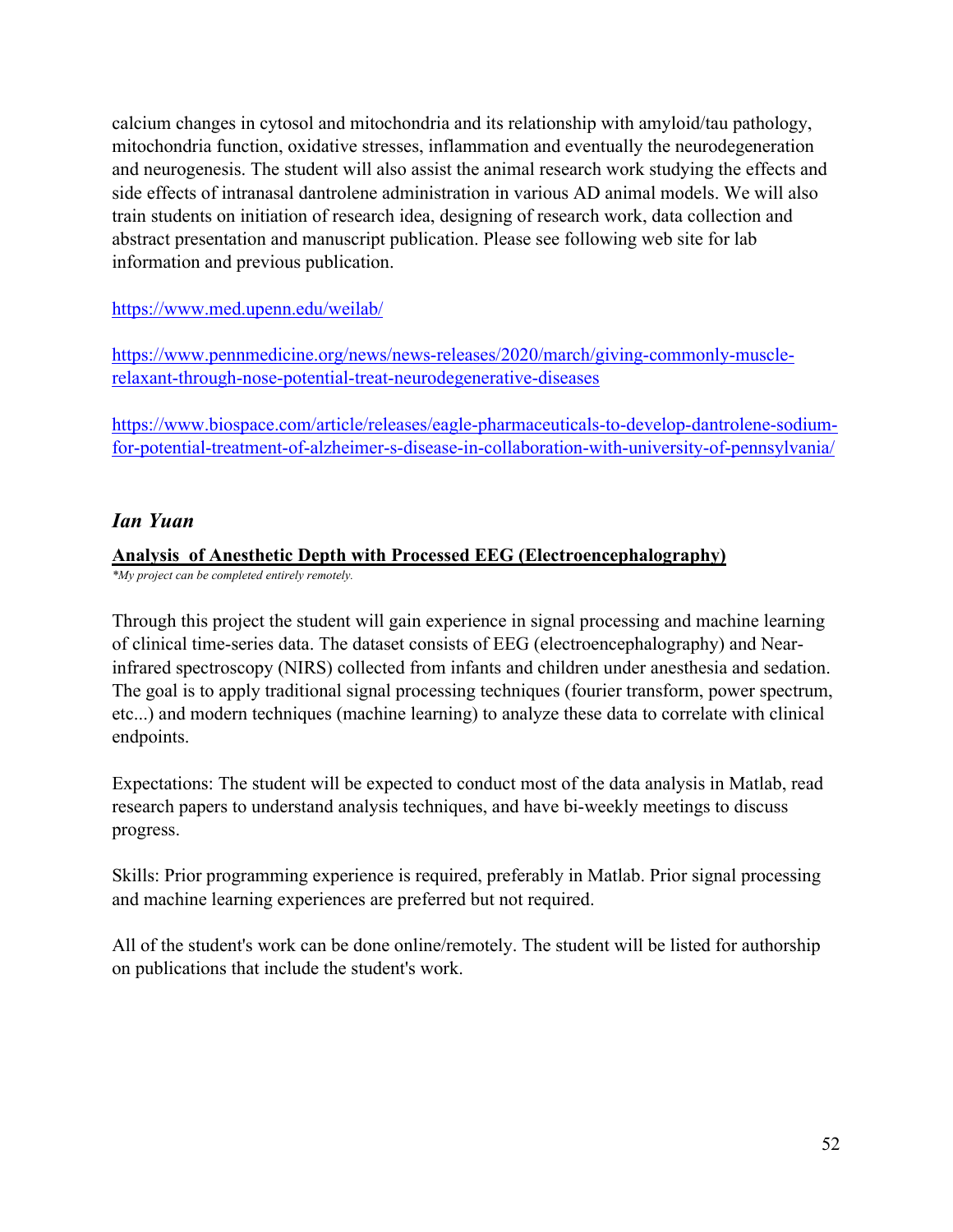# **BIOCHEMISTRY & MOLECULAR BIOPHYSICS**

## *Kenji Murakami*

## **Structural Dissection of Histone Deposition Coupled with Transcription**

*\*My project can be modified to accommodate remote activities if made necessary by University policy.*

Throughout transcriptionally-active genes, the passage of transcribing RNA polymerase II (pol II) is rapidly followed by deposition of histone variant H3.3. This variant is of particular interest in the context of aging, because it accumulates with age and impacts gene expression. In metazoans, histones H3.3 and H4 are deposited throughout transcribed genes by the HUC complex. The molecular mechanisms that recruit these complexes to regions of active transcription are currently unknown.

In a critical advance, we have recently succeeded in reconstituting the transcription-coupled histone deposition complex in abundant homogeneous form. This advance sets the stage for structural characterization that integrates two cutting-edge approaches. We will resolve the structure of the complex to the highest possible resolution by cryo-EM single particle analysis (project 1). We will also perform an extensive cross-linking and mass spectrometry (XL-MS) which is complementary to cryo-EM analysis (project 2). We expect this study to provide the first molecular evidence of the interplay between histone deposition and transcription, as well as a first-of-its-kind view of its structural basis.

The students involved in this project would be mentored by Hee-jong Kim, a BMB graduate student and Chun Yang, a postdoc in the Murakami lab. The work involves protein expression and isolation from yeast including a thermophilic fungus, and structural analysis. Data analysis can be done in person or remotely. Our lab has strong expertise in cutting-edge techniques of cryo-EM analysis and XL-MS and has developed hands-on manuals for both techniques, such that undergraduates can acquire a unique combination of these skill sets, while understanding principles behind them. Students will also attend lab meetings, individual meetings with the PI, and are welcome to pursue the project after the summer towards authorship on one or more scientific papers.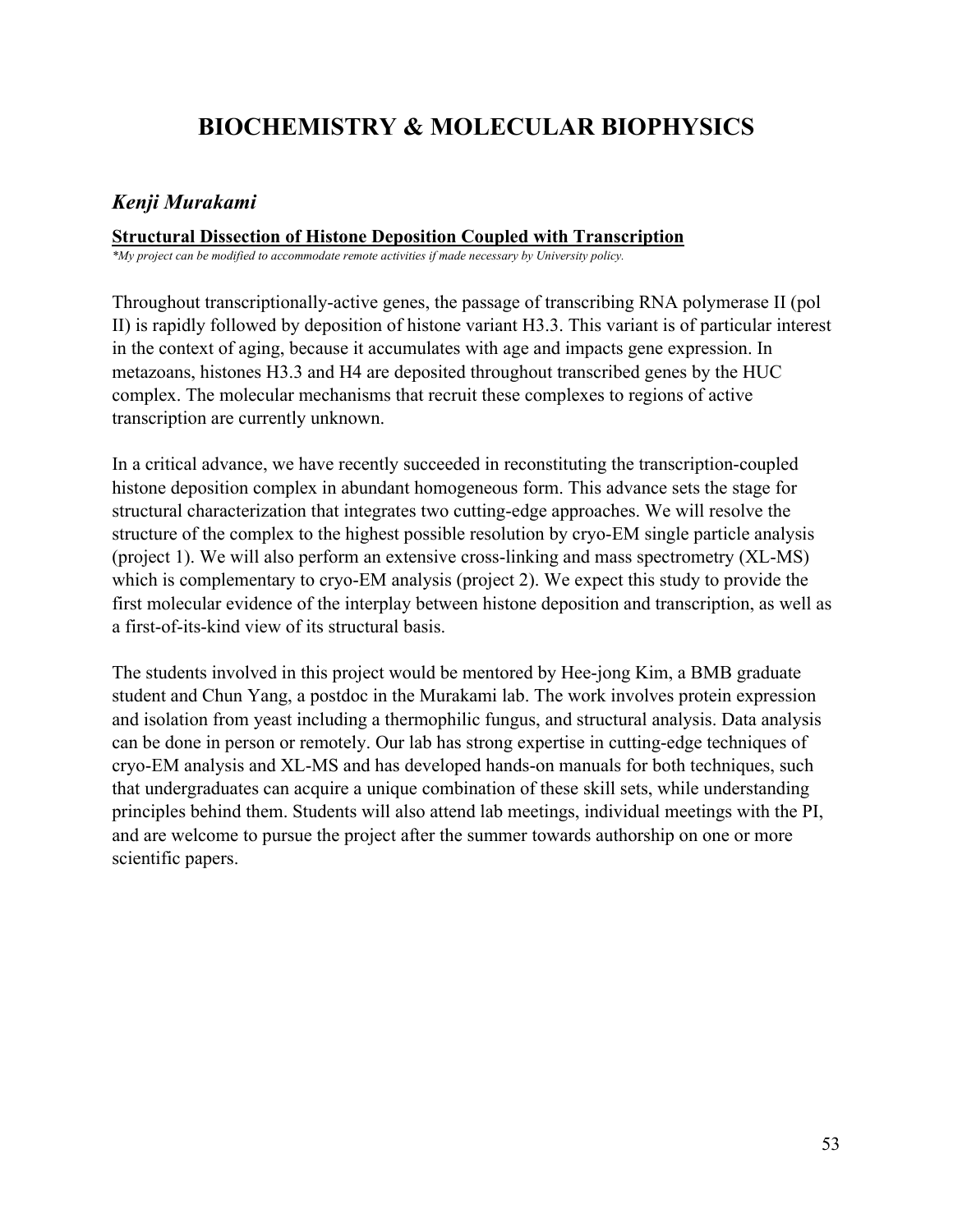# **CANCER BIOLOGY**

## *Eric Brown*

## **Identification of DNA Repair Factors That Predict Responses to Novel Targeted Cancer Therapies**

*\*My project can be modified to accommodate remote activities if made necessary by University policy.*

The Brown laboratory has developed and implemented a novel strategy to identify factors that predict responses to a new class of cancer therapies that target DNA replication checkpoint proteins, such as ATR and WEE1. Inhibition of these proteins causes toxic levels of DNA replication fork-associated DNA damage in cancer cells more so than in normal tissues and thus is a promising cancer treatment. However, biochemical retrievals of DNA replication forks indicate that drug treatment causes the recruitment of DNA repair factors. These repair factors suppress both DNA damage and the therapeutic effects of these new cancer drugs. The Brown laboratory is identifying these repair actors by performing large-scale proteomics on DNA replication fork retrievals and comparing the proteins identified to cancer genome databases. This approach permits identification of cancers that may be more susceptible to DNA replication checkpoint inhibitors because they lack the ability to repair the damage caused by these drugs.

The Brown laboratory is now in the process of bioinformatically identifying recruited DNA repair factors and determining how their mutation impacts responses to DNA replication checkpoint inhibition. Activities of the 10-week summer project will vary depending on the skill sets of the undergraduate researcher and their educational interests. Procedures that will be used and taught include cell culture, transfection, siRNA-mediated knockdown, western blot, flow cytometry, Excel spreadsheet quantification, in silco data mining, and computer programing (R). All of these skills are in no way required for the available summer projects, but each of these represent an entry level for different goals. This research endeavor is being led in the Brown laboratory by Dr. Jasmine Peake, a PennPort scholar who is especially interested in undergraduate education. Dr. Brown will meet with Dr. Peake and the undergraduate researcher(s) no less than twice a week to oversee experimental design, data interpretation and project direction. This highly collaborative and exciting project is designed to make significant inroads in both our understanding of genome maintenance and improving cancer treatment.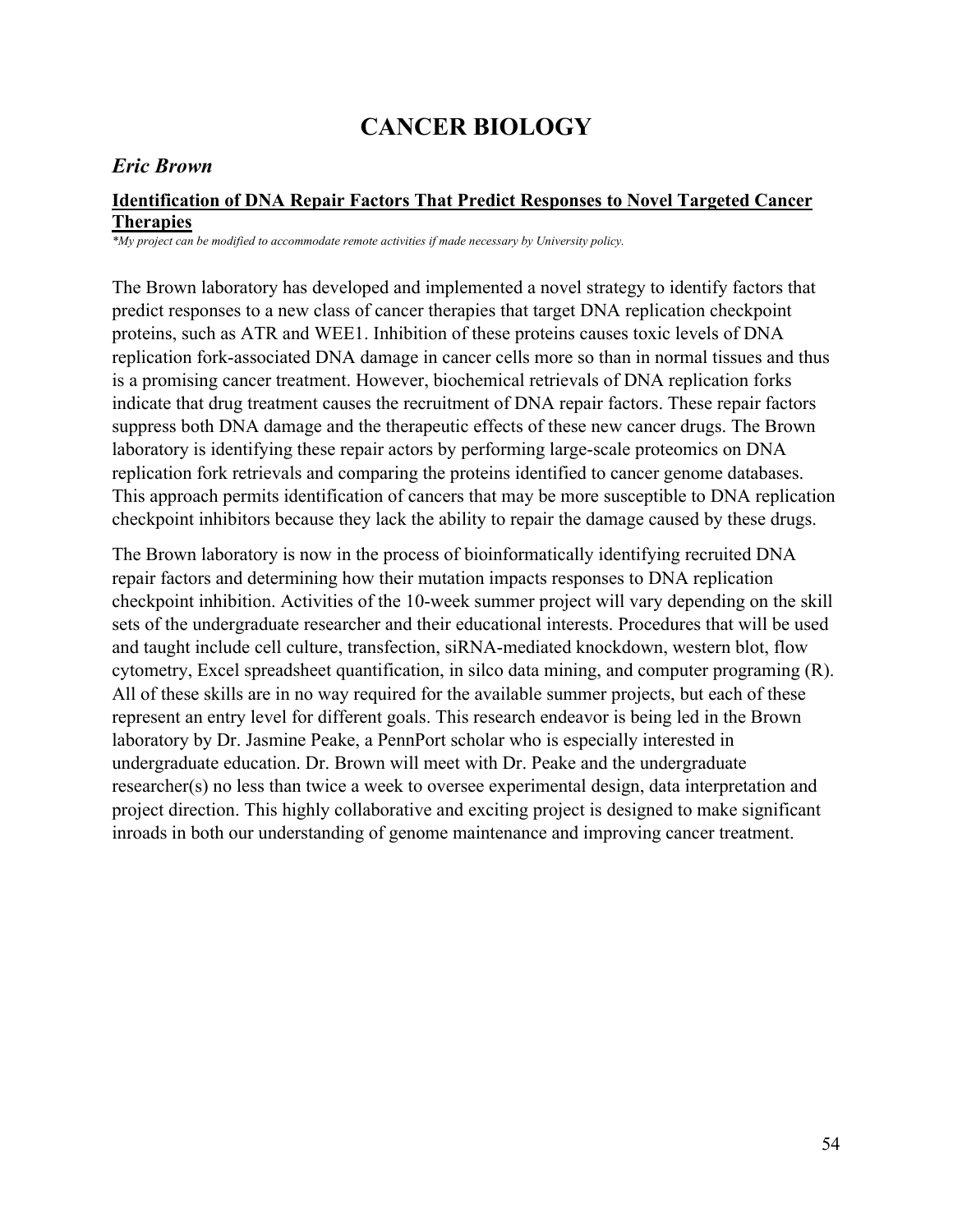# **CARDIOVASCULAR MEDICINE**

## *Victoria Vetter*

#### **Enhancement of Electrocardiographic Screening of Hypertrophic Cardiomyopathy in Children using Novel ECG Measurements to Improve Identification and Prevent Sudden Cardiac Death**

*\*My project can be modified to accommodate remote activities if made necessary by University policy.*

Large scale electrocardiographic (ECG) screening has demonstrated that the ECG can help to identify children and young individuals with undiagnosed conditions that predispose them to sudden cardiac arrest (SCA), such as hypertrophic cardiomyopathy (HCM), the most common cause of SCA in children. While it has been stated that 95% of ECGs in individuals with HCM are abnormal, the current literature has limited information on ECGs in children diagnosed with HCM. The ECG can be abnormal when echocardiographic (ECHO) manifestations have not yet developed. The primary finding in the ECG is left ventricular hypertrophy (LVH) as determined by standard ECG measurements of R and S wave amplitudes, Q waves, and ST and T wave changes. The specific initial ECG findings in children with HCM is not well understood, nor is the progression of abnormalities on the ECG and their correlation with ECHO measurements, particularly using new or novel computerized measurements related to left ventricular hypertrophy. The test characteristics of the ECG (sensitivity, specificity, positive and negative predictive values) are not well defined regarding HCM. New novel composite ECG standards could improve these test characteristics.

This study will evaluate a large cohort of HCM subjects at the Children's Hospital of Philadelphia to compare a variety of ECG measurements indicating LVH, including standard measurements as well as novel computerized measurements (sums of voltage, voltage duration, and integrated QRS areas) with echocardiographic measurements of LVH or LV mass. We will identify the ECG abnormalities in children with HCM/LVH at the time of presentation, further catalogue changes that occur over time, and associate all these findings with ECHO measurements. Using a case control study design, we aim to identify specific novel ECG findings that correlate with the diagnosis of HCM and to determine the best measurements that predict the presence of HCM. These more sensitive and specific predictive ECG findings could aid in the early identification of those at risk of having HCM. This will improve the ability to identify individuals affected by HCM and provide a simple and inexpensive screening test, enhancing the diagnosis and treatment of children with HCM.

The student will learn research design, data acquisition and input, data analysis and interpretation, and will participate in manuscript development. In addition, the student will have the opportunity to shadow pediatric cardiologists in their clinics at CHOP, learn how to read electrocardiograms, and learn about cardiac conditions that cause sudden cardiac arrest.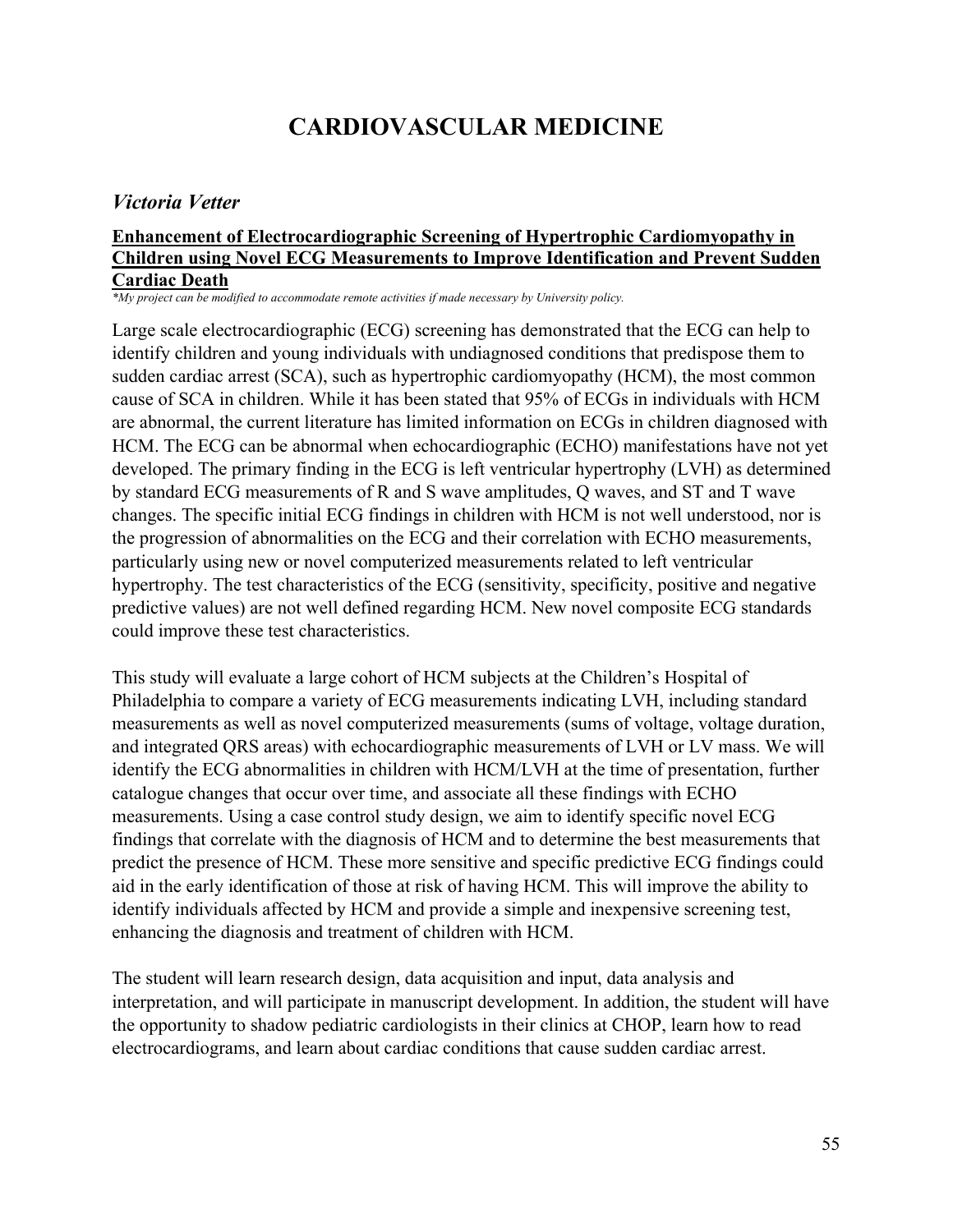# **CARDIOVASCULAR SURGERY**

### *Pavan Atluri*

## **Understanding Myocardial Metabolic Changes in Acute Non-Ischemic Cardiomyopathy**

*\*My project is entirely in-person.*

Cardiac contractile function depends on adequate energy supply from a constant flux of metabolic substrates. Myocardial ATP is derived mainly from fatty acid oxidation; however, substrate utilization is dynamic and may be altered in settings of ischemia, stress, and cardiomyopathy. These changes over time have been implicated in both contractile dysfunction and cellular death. In chronic cardiomyopathies, these biochemical alterations have become attractive areas of novel pharmacologic intervention with encouraging results. However, the role of metabolic substrate utilization and its implications on function remain unexplored in settings of acute non-ischemic cardiomyopathy. This project will be undertaken to examine the metabolic pathways of energy production in models of acute cardiomyopathy and correlate them with underlying structural changes in the myocyte.

Our lab in the Division of Cardiovascular Surgery has a long track record of mentoring undergraduate and medical students as well as post-doctoral fellows. Our projects involve modern cell culture and protein analytic techniques as well as rat surgical models of disease. In addition to the above project, our lab has several other projects related to surgical cardiovascular disease that students may participate in. During their summer project, we intend our undergraduate students to learn and independently perform aspects of cell culture techniques, protein isolations, and various additional in vitro assays. Furthermore, interested students will also participate in the various surgeries we perform as a part of our rodent models, and we expect students to gain basic surgical skills and exposure. We also expect all our students to gain working knowledge in cardiovascular anatomy and physiology. Our students will work and be mentored by lab technicians, medical students, and post-doctoral research fellows (all surgeons) in addition to myself. Mentoring will occur via weekly lab meetings and didactics, as well as day-to-day supervision from our postdoctoral fellows. We expect many of our students to continue doing research with our group throughout their collegiate experience and have future opportunities for independent study for interested students. We have a very successful track record of mentoring our students toward their goals of graduate school or medical school.

#### Additional day-to-day supervisors for students:

Amit Iyengar, MD (Post-doctoral Research Fellow, Cardiothoracic Surgery Resident) Noah Weingarten, MD (Post-doctoral Research Fellow, General Surgery Resident) D. Alan Herbst, MD (Post-doctoral Research Fellow, General Surgery Resident)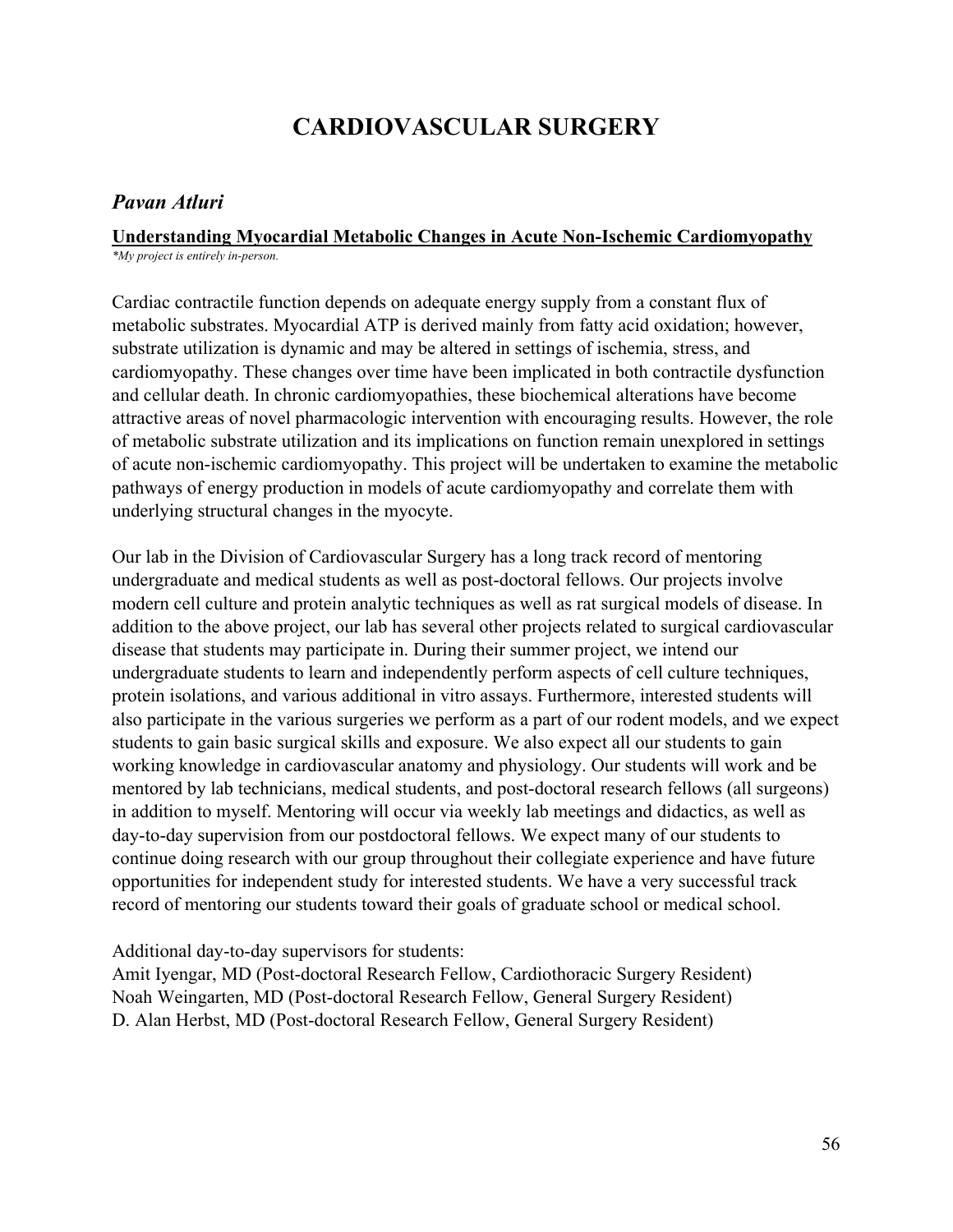# **DERMATOLOGY**

#### *Elizabeth Grice*

#### **Skin Microbiome-Derived Antibiotics to Prevent and Treat MRSA**

*\*My project can be modified to accommodate remote activities if made necessary by University policy.*

A position is available to conduct research as part of an ongoing study to identify and characterize novel antimicrobial molecules ("natural products") produced by the skin microbiome. The skin microbiome consists of a diverse assemblage of bacteria, fungi, and viruses. Microorganisms are a rich source of bioactive secondary metabolites and other molecules with unique chemical structure and potent cytotoxic, antitumor, antimicrobial, and anti-inflammatory activity. Over half of approved small molecule drugs in the past 30 years are derived from natural products. We conducted a systematic screen to identify novel skin microbes that inhibit the major skin pathogen, methicillin-resistant S. aureus (MRSA). We identified a panel of 3 microbes that when applied to the skin in combination, prevent MRSA colonization in animal models. Integrating techniques including microbial culture, genomic analysis, fractionation/filtration, in vitro skin cell culture assays, and gene expression analysis, the student will characterize candidate small molecules and assess their functional potential for modulating inflammation of the skin and suppressing colonization and infection by MRSA. The ideal candidate will have some molecular biology laboratory experience and a strong background in biology, chemistry, and/or microbiology. If the candidate has computational skills, they will also have the opportunity to take part in microbial genome assembly and annotation. Mentoring and training will be provided by the lab manager, Dr. Simon Knight, and an MD/PhD student, Monica Wei. This is an ideal position for a student that wishes to gain experience conducting research on the mechanisms and function of the human microbiome.

# **ENDOCRINOLOGY, DIABETES & METABOLISM**

## *Lorraine Levitt Katz*

#### **Pediatric Diabetes Risk Assessment and Treatment**

*\*My project can be modified to accommodate remote activities if made necessary by University policy.*

The student will assist with research studies, ranging from early risk screening for pediatric diabetes to characterizing youth diagnosed with new onset diabetes to screening for medication studies for type 1 and 2 diabetes. Responsibilities include recruiting and participating in patient visits, often serving as the first point of contact with families. There is the opportunity for patient and family interaction and the projects provide excellent opportunities for nursing students as well as pre-health students. You will learn about all aspects of the clinical research/regulatory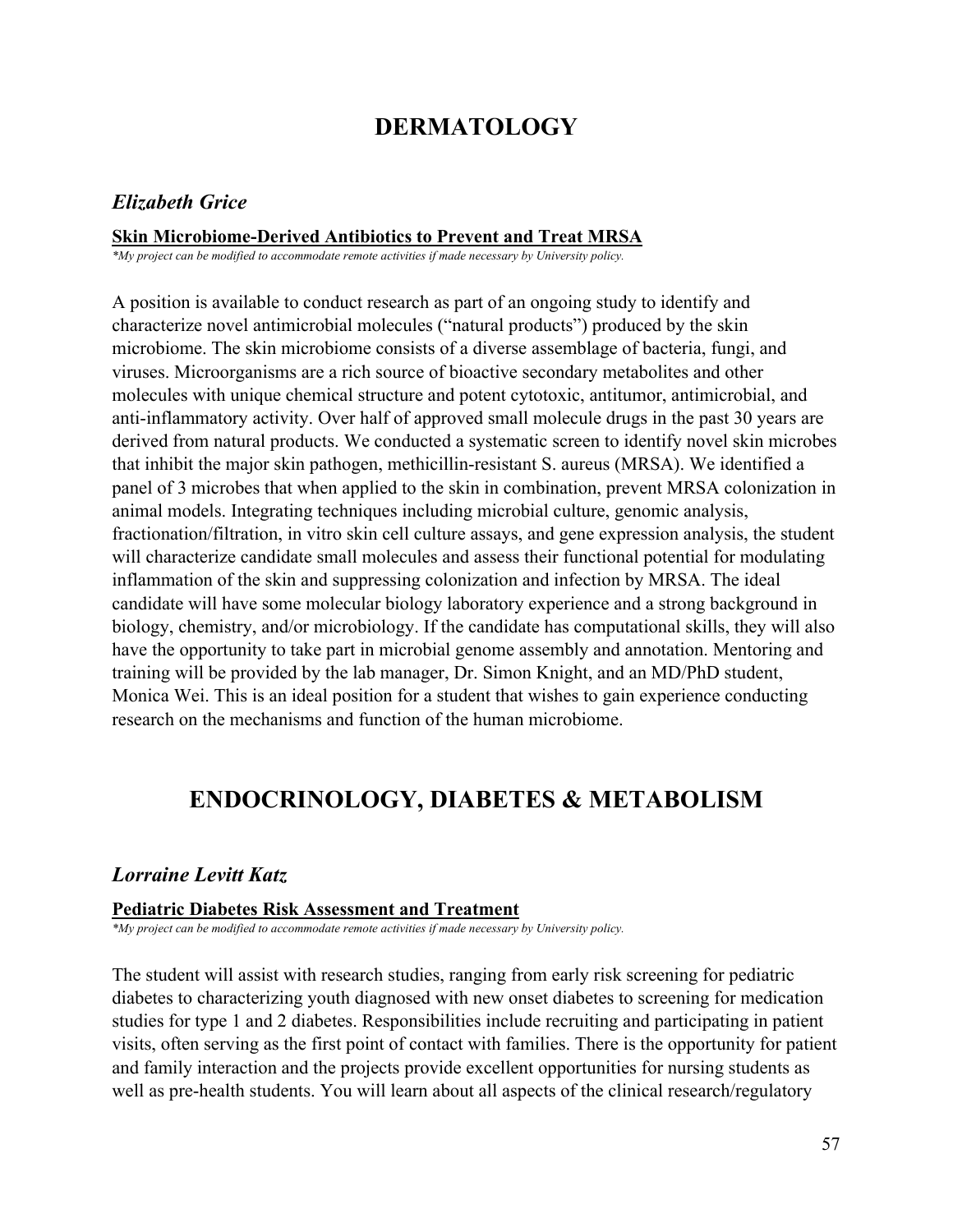process as well as the care of patients in endocrinology/diabetes.

One prospective clinical research project is currently enrolling individuals from the Penn Medicine Biobank and Center for Applied Genomics Biobank (CHOP) who have high or low polygenic risk scores for type 2 diabetes. We are interested in determining if individuals without diabetes but high or low genetic risk for diabetes may have differences in insulin and glucose response, body composition, and other biomarkers. We hypothesize that those with high genetic risk scores will have worse insulin and glucose responses compared to matched subjects with low genetic risk scores. The student would primarily help with recruitment (phone calls, emails, follow up etc), and has the opportunity to learn about the study days at the clinical research center and interact with subjects. Mentors include Dr. Lorraine Katz (CHOP, Endocrinology), Dr. Jessica Wilson, and team. Another potential project examines trends in newly diagnosed youth with type 1 and type 2 diabetes in the city of Philadelphia

Looking for individuals with excellent interpersonal, organizational skills and attention to detail. We encourage candidates who wish to extend their participation in the studies into the schoolyear. Must be familiar with Microsoft Word/Excel. Must be courteous and work well with people. Professional attire in accordance with hospital policy is required.

## *Mitchell Lazar*

## **Determining the Role of Vagal Innervation in Metabolic Dysfunctions Associated with Circadian Disruption**

*\*My project can be modified to accommodate remote activities if made necessary by University policy.*

Circadian rhythms are arranged in a hierarchical order with the hypothalamic suprachiasmatic nucleus (SCN) acting as the master circadian clock, but peripheral tissues possess cellautonomous clocks that regulate circadian gene expression in a tissue-specific manner. However, published data from the Lazar lab using a mouse model with a hepatocyte double knock-out of the circadian repressors Rev-erb alpha and beta (HepDKO) suggests that there are genes in the liver that retain rhythmicity without Rev-erbs. We hypothesize they are maintained by non-cellautonomous rhythmic signals from the SCN. A potential conduit for these signals is parasympathetic innervation from the brain to the liver via the vagus nerve. Thus, the focus of the project is to delineate the role of vagal acetylcholinergic inputs to the liver in the maintenance and regulation of rhythmic gene expression and metabolic homeostasis across the 24-hour day. Presently, we have determined that surgical disruption of vagal inputs to the liver by common hepatic branch vagotomy (HVx) altered the rhythmic signature of a significant portion of previously retained genes. However, under the conditions of a 12:12 light/dark cycle, a normal chow diet and wildtype Rev-erb beta expression in the liver and SCN, there are no gross, observable metabolic impacts of these transcriptional alterations. Recent pilot data from HVx animals either maintained on a high fat diet, maintained under dark/dark light conditions or with Rev-erb alpha/beta deleted in the liver, exposed HVx as potentially protective against the metabolic disruptions (increased weight gain, insulin resistance, etc.) associated with circadian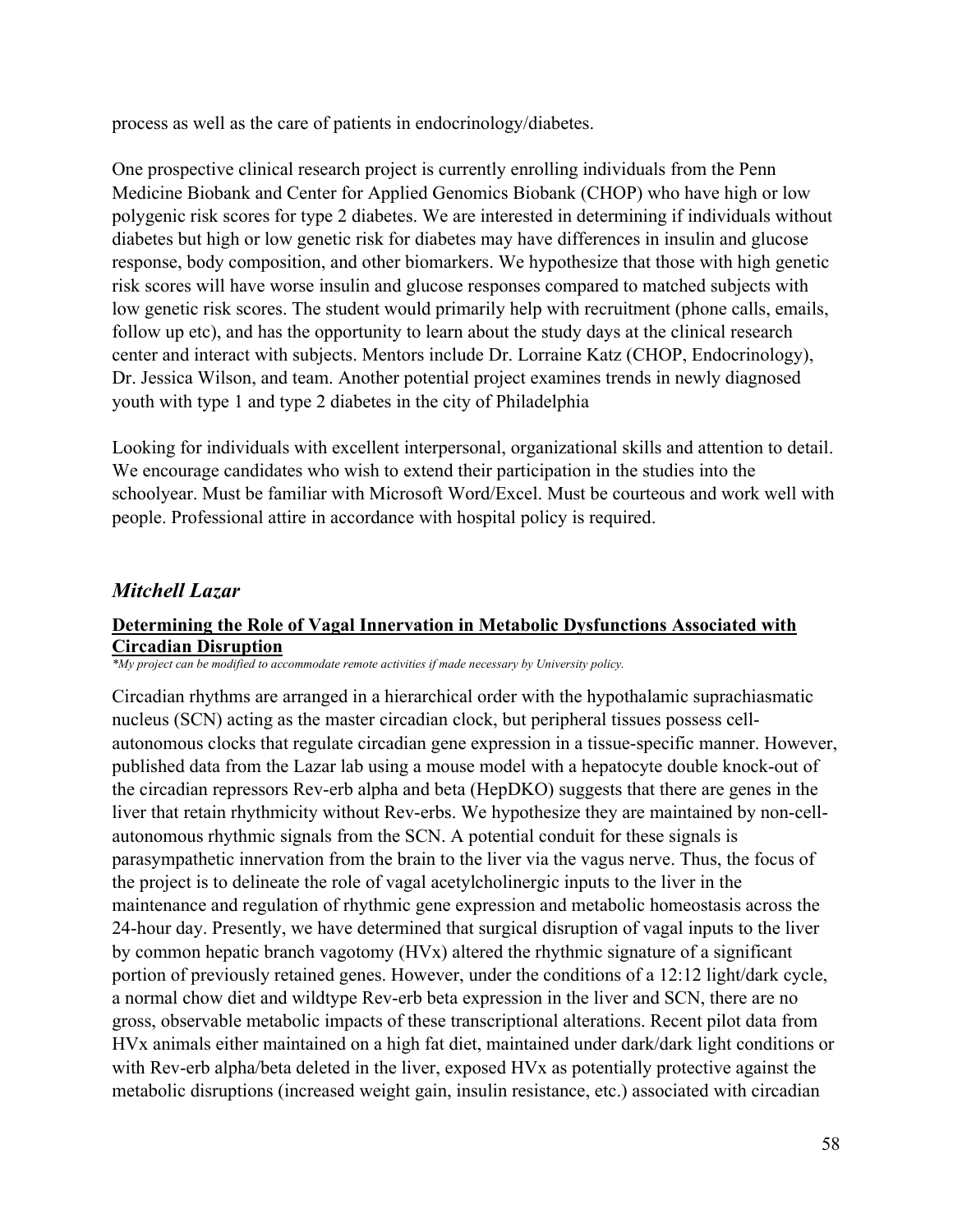desynchrony.

We are seeking a highly motivated undergraduate interested in metabolism and circadian biology to help with experiments determining how the vagus nerve acts as an important conduit for SCN "control" over hepatic rhythms and the resulting metabolic diseases associated with circadian disruptions such as jetlag and shiftwork. During the 10 week project a mentee can expect to learn skills associated with mouse husbandry, mouse metabolic phenotyping (glucose tolerance tests, insulin tolerance tests, etc), tissue collection from murine subjects, nucleic acid isolation from frozen tissue samples, reverse transcriptase-quantitative polymerase chain reaction (RT-qPCR), Western blot protein analysis, enzyme-linked immunosorbant assay (ELISA) protocols and data analysis utilizing programs such as Excel, R and GraphPad Prism.

The undergraduate would be mentored by myself along with a postdoc, Lauren Woodie, and a technician, Brianna Krusen.

# **EPIDEMIOLOGY**

## *Aimin Chen*

#### **Environmental Chemical Exposure and Child Development**

*\*Second-year applicants only\* \*My project can be completed entirely remotely.*

Environmental chemical exposure is ubiquitous in pregnant women and children, which may adversely affect pregnancy outcomes and child development. The research project for Penn Undergraduate Research Mentoring Program (PURM) is in the discipline of environmental epidemiology that examines chemical exposure in early life and child health outcomes in pregnancy and birth cohorts. The environmental chemicals include heavy metals (lead, mercury, arsenic, cadmium) and endocrine disrupting chemicals (bisphenols, phthalates, organophosphate and brominated flame retardants, perfluoroalkyl substances), with biomarkers assessed in blood and urine samples. The health outcomes include preterm birth, fetal growth restriction, and child cognitive and behavioral functions.

The undergraduate student will work on a project to examine the association between an exposure and an outcome. The student will gain experiences in PubMed literature search and review of the study topics. The student will participate in data management and statistical analysis by modifying sample codes in SAS or R and summarize study findings using tables and figures. The student will draft a report for the research project. The student will have an opportunity to collaborate with a large group of researchers in epidemiology, biostatistics, obstetrics, pediatrics, environmental health sciences, and public health. The research is conducted virtually using computer and software. The applicants are expected to have experience in biology, environmental sciences, public health, or data science.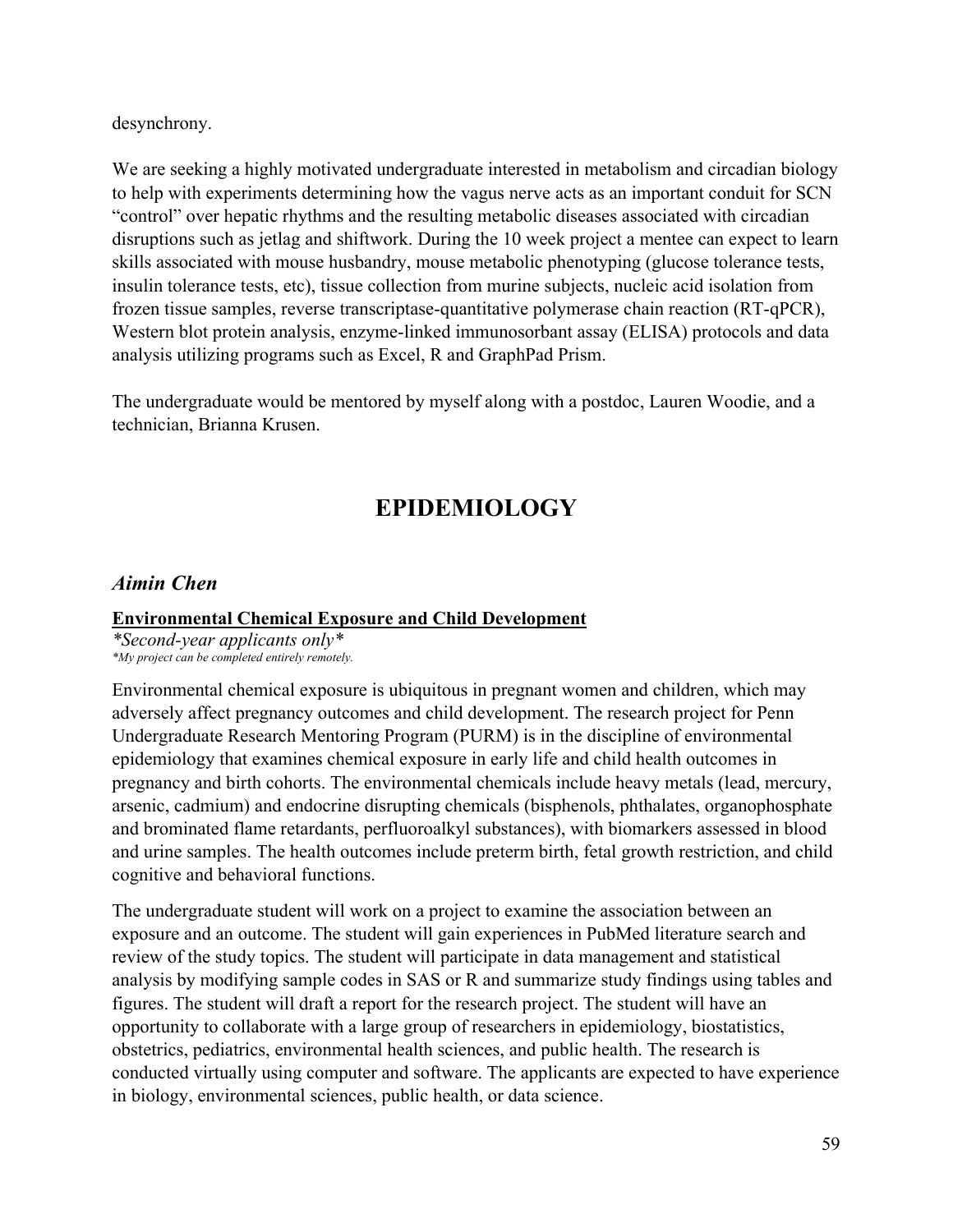# *Anne Marie Mccarthy*

## **Understanding Personalized Breast Cancer Risk Using Genetics and Imaging**

*\*My project can be completed entirely remotely.*

Breast cancer is one of the leading causes of death among women. Mortality from breast cancer can be reduced by regular mammography screening, which can detect breast cancers early. However, mammography is an imperfect tool which may miss more aggressive breast cancer subtypes. There is a critical need to more accurately identify women at higher risk of aggressive breast cancers in order to guide preventative measures.

The student research assistant will work with Dr. Anne Marie McCarthy on projects related to breast cancer epidemiology, genetics, and breast imaging. Dr. McCarthy's expertise is in breast cancer screening, with studies that address the prediction of aggressive breast cancer subtypes. Currently, our team works on studies that evaluate the joint impact of genetics and breast imaging on predicting breast cancer risk. Regular tasks will include performing literature reviews, assisting with data cleaning and analysis, and creating tables/charts for publication.

This research will contribute to our understanding of the genetic factors that influence breast cancer risk, as well as breast imaging methods that can identify women at high risk of cancer. The student assistant will gain significant experience in epidemiological research, including an understanding of breast cancer and its risk factors, familiarity with STATA statistical software, and experience with manuscript preparation and publication. Students will also gain general professional experience working as part of a research team. This work can be done remotely.

# **GENETICS**

## *Ziyue Gao*

#### **Evolution of Guardians of the Genome**

*\*My project can be completed entirely remotely.*

Different species are surprisingly similar in their genetic composition: for instance, humans and our closest evolutionary relatives, chimpanzees, are nearly 99% identical in genome sequence. On the other hand, any two persons, even identical twins, differ slightly in their genomes. Given these observations, we cannot help but ask what determines the rate of genetic differences? How are these genetic differences distributed in the genome, and why? What are the phenotypic and evolutionary consequences of these genetic differences? Our group aims to answer these questions by building a better understanding of the causes and consequences of genetic variation between species, populations, and individuals.

This project investigates the evolution of DNA repair and replication genes and aims to quantify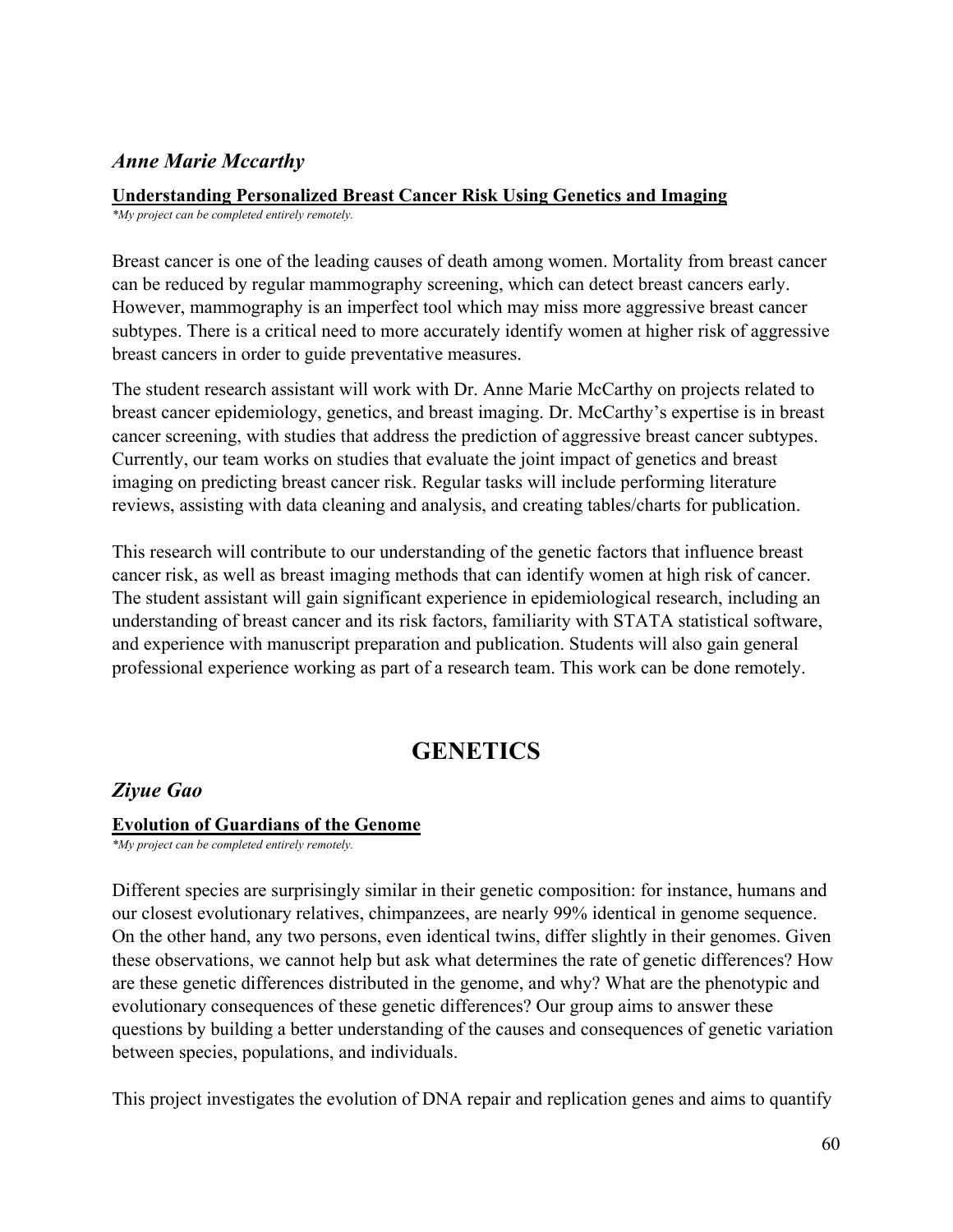the short- and long-term selective pressures on these genes. We take a computational approach by combining mathematical modeling, statistical analysis, and high-throughput computation of data from comparative genomics, human genetics, and cancer studies. From working on this project, student researchers will learn core concepts in genetics and summary statistics of genetic variation data for detecting and characterizing selection. They will gain first-hand research experience in genomics and computational biology, and develop useful skills in programming, statistics, and scientific communication that are transferable to other fields. This project is completely computational and can be performed remotely, but in-person sessions are encouraged for effective mentoring and timely feedback.

## *Klaus Kaestner*

#### **Investigating the Etiology of Type 1 and Type 2 Diabetes**

*\*My project is entirely in-person.*

The Kaestner lab carries out metabolism and diabetes research to work towards understanding the etiology of type 1 and type 2 diabetes. We use state-of-the-art technologies to analyze all aspects of pancreas biology by profiling the endocrine and immune systems with deep cellular and molecular phenotyping. Our team's comprehensive profiling of the natural history of type 1 and type 2 diabetes will pave the way for future discoveries and new treatment modalities for diabetes.

This position will allow students to learn multiple aspects of molecular biology and genetics, from core molecular biology principles to cutting edge next generation sequencing. We also utilize advanced imaging and microscopy approaches to study the pancreas in both the normal and the diseased state.

Because we study human tissues, our studies have direct translational relevance to disease progression and treatment. The lab has a mix of graduate students, postdoctoral fellows, and research specialists to facilitate a supportive and fun mentorship environment.

Erin Duffy, Research Specialist Suzanne Shapira, Research Specialist

## *Iain Mathieson*

#### **Genetics and Health of Ancient Humans**

*\*My project can be modified to accommodate remote activities if made necessary by University policy.*

Modern medical genetics has been extraordinarily successful at identifying genetic variation associated with human disease. These discoveries have led to improved treatments for many devastating diseases and a deeper understanding of the biological basis of human phenotypic variation. This project aims to combine this rich source of information with data about the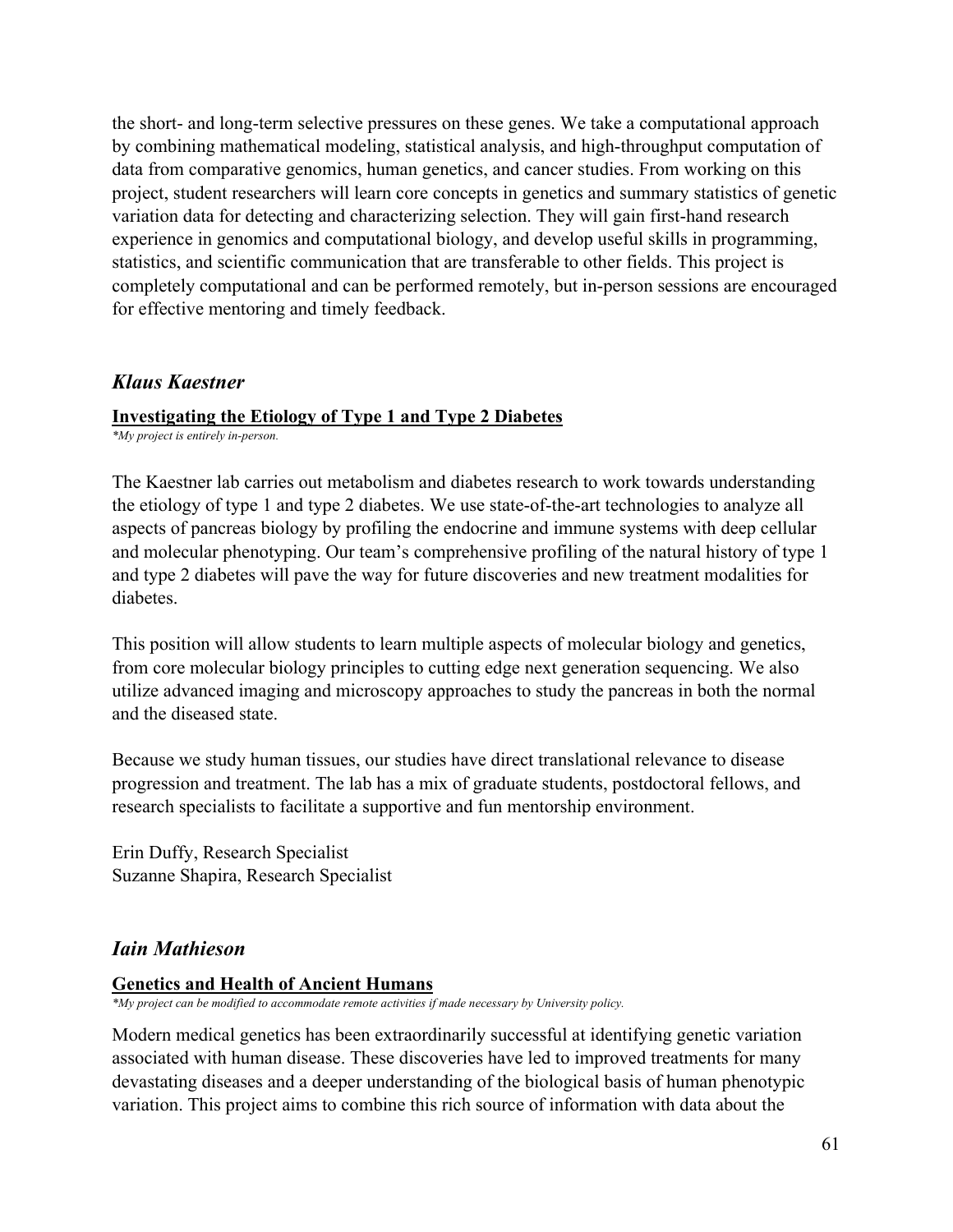genetic makeup and health status of ancient humans to try to understand how human health metrics and disease risk have evolved over time. Did the transition to agriculture increase risk of diabetes? Did historical changes in climate lead to changes in human stature? Do ancient epidemics protect us against infectious disease? By combining archaeological and genetic data from ancient humans we will address some of these questions.

The project brings together aspects of evolutionary biology, statistics, and medical genetics to address a fundamental question about evolution with relevance to human health. Student researchers will develop practical skills in bioinformatics, programming and statistics, as well as learning about cutting-edge discoveries in human evolution and medical genetics. The project is fully computational so could potentially be completed remotely, although by preference will be in-person if university policy allows.

## *John Murray*

#### **High Throughput Identification of Developmental Regulators**

*\*My project can be modified to accommodate remote activities if made necessary by University policy.*

Recent technological innovations have led to a wealth of molecular information about animal development. Single cell RNA-sequencing studies have generated "atlases" that describe all of the genes expressed in each cell of the organism across development. A key question facing the developmental biology research community is how to use these atlases to predict the functions of new developmental regulators.

Our lab recently generated one of these molecular atlases for the embryo of the nematode Caenorhabditis elegans. C. elegans is an ideal system in which to study developmental mechanisms due to its rapid, reproducible development, abundant experimental tools, and because most critical developmental regulators are conserved with humans and other animals.

For this summer project, the student will screen genes identified in the C. elegans embryonic expression atlases for developmental phenotypes. They will systematically test for embryonic lethality after the loss of each gene, followed by the use of state-of-the-art single-cell phenotyping tools (including time-lapse imaging, automated cell tracking, and expression analysis) to define the role of each gene in development.

# *Sarah Tishkoff*

## **Identification and Characterization of Regulatory Variants Influencing Adaptive Traits in Ethnically Diverse Africans**

*\*My project can be modified to accommodate remote activities if made necessary by University policy.*

Regulatory variation plays an important role in shaping phenotypic variation, including disease susceptibility and adaptation to diverse environments. However, astonishingly little is known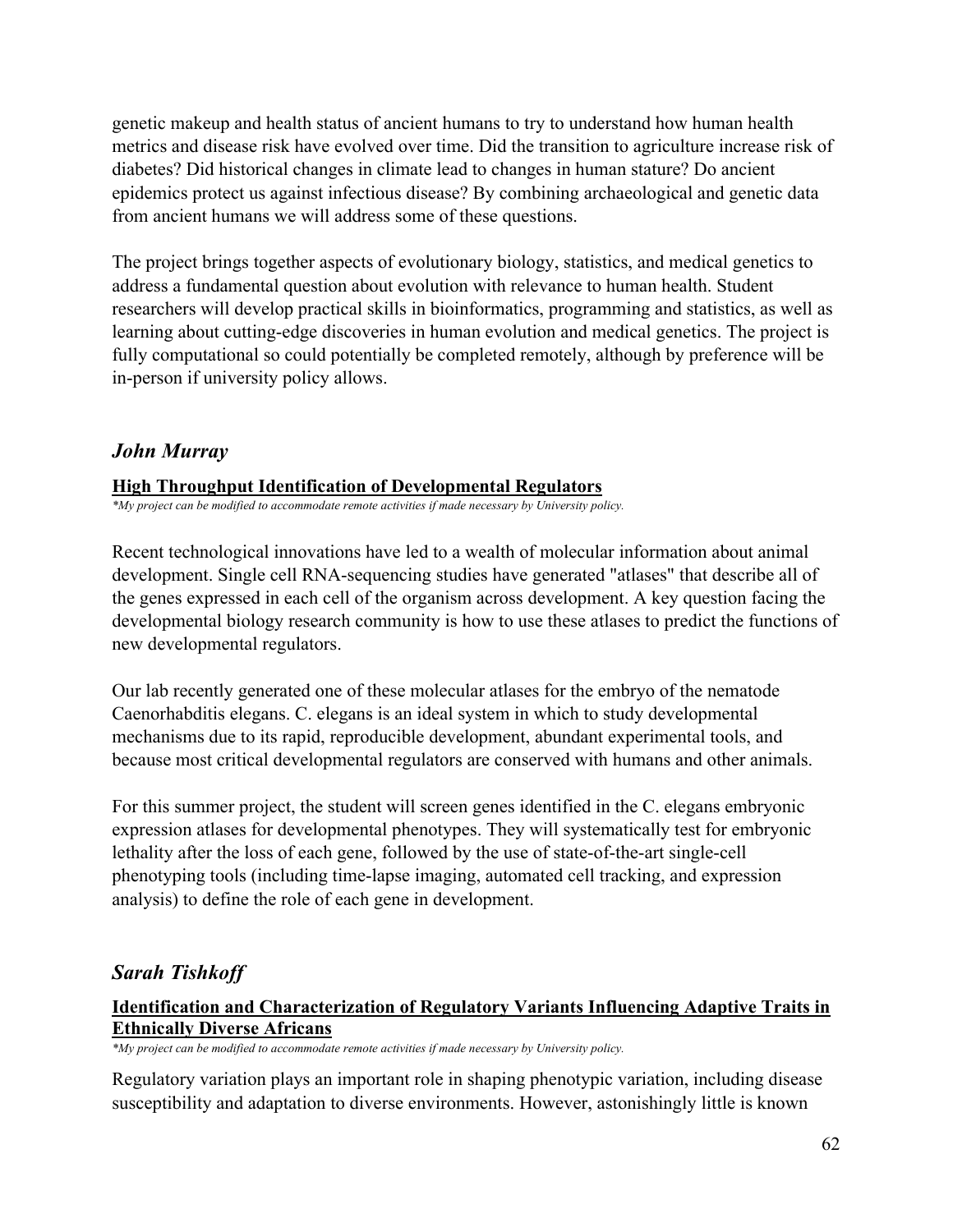about regulatory variation in Africa, a region with the highest levels of genetic diversity on a global scale. Our lab is integrating genomic and transcriptomic data to identify regulatory variants that influence gene expression and play a role in human evolution and adaptation to diverse diets and environments in Africa.

The student working on this project will assist with functional genomic studies of candidate regulatory variants that play a role in adaptive traits. The project will involve targeted DNA sequencing, cloning and in vitro luciferase expression assays and/or CHIP-seq/ATAC-seq analyses to characterize epigenetic variation in appropriate cell types. Candidate variants will be modified by CRISPR editing to determine the impact of variants on gene expression and phenotypes. Examples of traits we are studying include skin pigmentation, stature, lactose tolerance and heart development. A qualified candidate will have a background in genetics or molecular biology and will have some laboratory skills. If the applicant has computational skills, there will also be an opportunity for doing computational analyses of regulatory variants. This is an excellent opportunity to obtain experience in human genomics research.

# *Zhaolan (Joe) Zhou*

## **Modeling Neurodevelopmental Disorders in Mice**

*\*My project can be modified to accommodate remote activities if made necessary by University policy.*

We have two independent projects aiming to gain insights into the pathophysiology of Rett syndrome and CDKL5 Deficiency Disorder

Rett Syndrome (RTT) is a neurodevelopmental disorder characterized by developmental regression, motor dysfunction, and cognitive deficits. The majority of RTT cases are associated with mutations on an X-linked gene encoding MeCP2, a methyl-CpG binding protein involved in organizing chromatin and modulating gene expression. To understand the molecular pathogenesis of RTT, we have developed mouse models recapitulating RTT-associated mutations. In this project, we seek an undergraduate student to join our team to investigate how an RTT mutation disrupts the molecular function of MeCP2 and leads to RTT-like behavioral phenotypes in mice. A variety of molecular and cell biology and microscopy techniques will be gained from this study.

CDKL5 deficiency disorder (CDD) is a disorder caused by genetic defects in the X-linked gene encoding cyclin-dependent kinase-like 5 (CDKL5). Patients with CDD show early onset intractable seizures and severe neurodevelopmental impairment, and are frequently diagnosed with a number of disorders including Infantile Spasms. To gain insight into the pathogenic mechanisms underlying CDD, we have developed mouse models in which the CDKL5 gene can be ablated or rescued in a spatial and temporal controlled manner. In this project, we seek an undergraduate student to join our team to characterize the behavioral phenotypes associated with CDKL5 gain or loss, and to understand the nature of seizure development in these mouse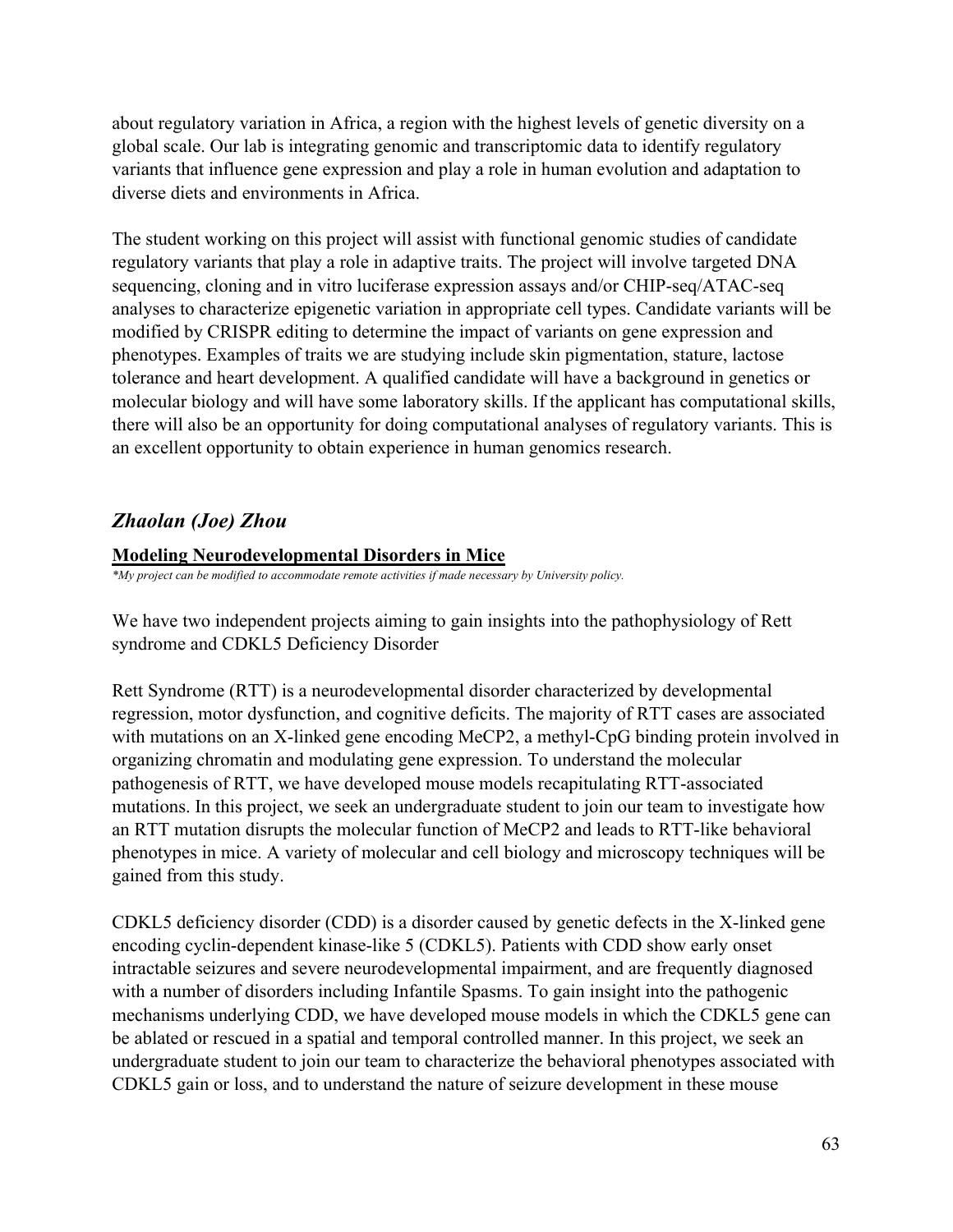models. Behavioral neuroscience and cellular neuroscience techniques will be gain from this study.

# **IMMUNOLOGY**

## *Nilam Mangalmurti*

#### **Understanding Red Cell Immune Function**

*\*My project can be modified to accommodate remote activities if made necessary by University policy.*

At nearly 30 trillion cells, red blood cells (RBCs) are the most common circulating cell in the human body. They can modulate inflammatory responses due to their large surface area and constant contact with circulating pathogens and host-derived inflammatory mediators. Indeed, RBCs function as immune modulators through regulation of local and systemic chemokines, complement activation, and immobilization of pathogens. However, astonishingly little is known about the potential role of RBCs in initiating immune responses. We have recently discovered that RBCs express the nucleic acid-sensing toll-like receptor TLR9 on their cell surface.6 The discovery of TLR9 on RBCs represents a fundamental breakthrough in our understanding of red cell biology and the non-gas exchanging functions of RBCs. This discovery provides insight into the role of non-classical immune cells in the innate immune response.

I am a physician-scientist with a clinical practice in critical care and a cutting-edge research program focused on syndromes affecting the critically ill. These syndromes include sepsis, the dysregulated host response to infection. Despite decades of research and over one hundred clinical trials, definitive therapy for sepsis remains out of reach, and innovative approaches to this problem are essential. One fundamental and critical knowledge gap in sepsis research is how circulating red blood cells (RBCs) contribute to the abnormal immune response.

My lab has several projects focused on RBC- nucleic acid sensing in acute inflammatory syndromes. These include- investigating the role of RBC-nucleic acid sensing in the development of sepsis and exploring the role of RBC-nucleic acid-sensing as a universal mechanism for anemia. Additionally, we are working on RBC-based diagnostics for known and emerging pathogens. My lab uses cell culture, in vitro model systems, animal models, and human samples to answer fundamental questions surrounding RBC immune function.

Undergraduates joining the lab will be placed in a tiered mentoring schema (reporting to the lab post-doc/junior faculty daily and meeting weekly with the PI). Undergraduates will spend the first 2-to 4 weeks learning basic lab skills (cell enumeration, PCR, western blotting, and ELISA). Interested undergraduates will learn animal necropsy as well. During the second half of the summer program, undergraduates will aim to use the skills acquired to address a specific question related to one of the ongoing projects. Undergraduates will attend weekly lab meetings.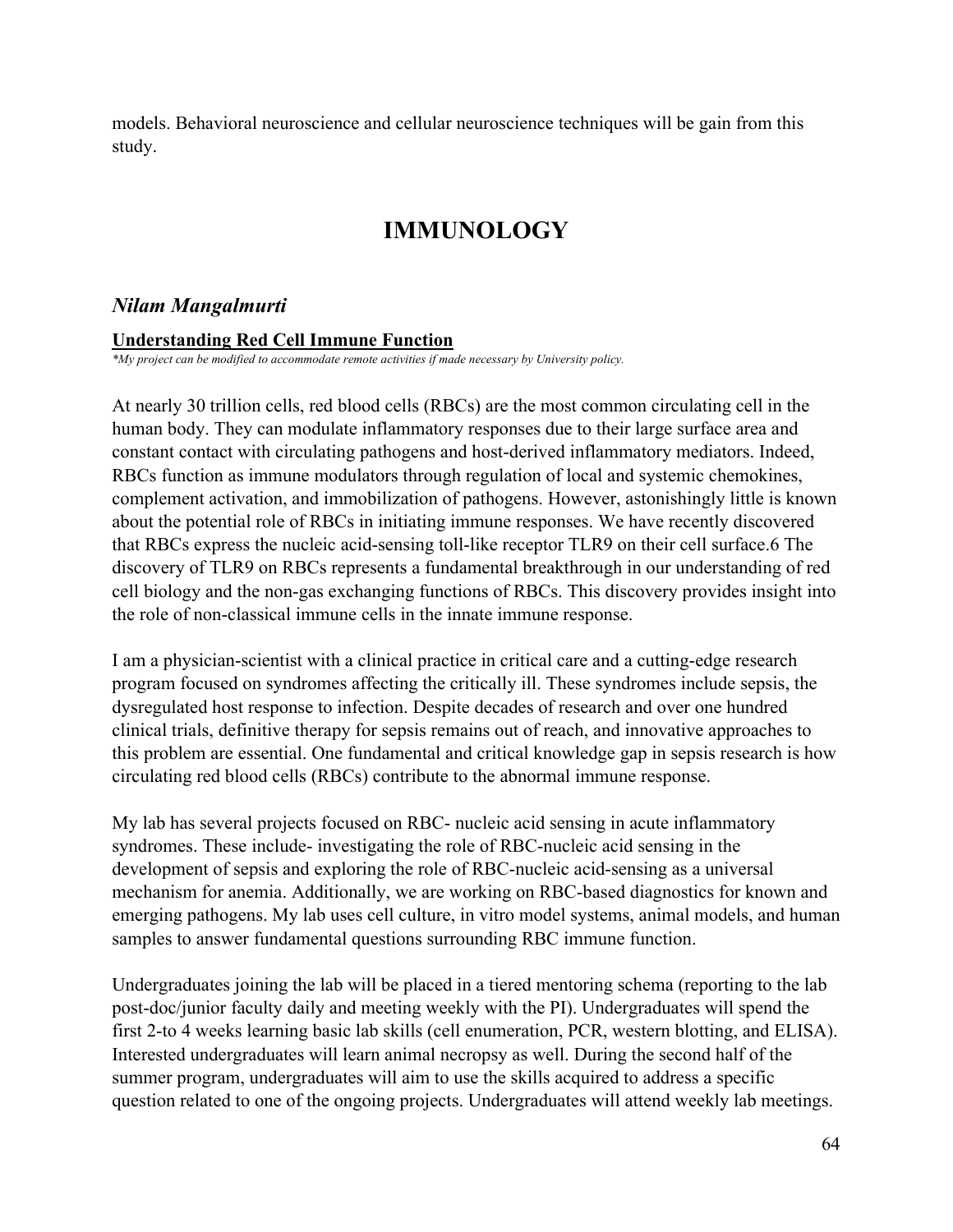My goal for the undergraduate researcher is to teach basic laboratory skills and foster a deeper appreciation and understanding of disease-based, wet-bench translational research.

# **MEDICINE**

## *Kristoffel Dumon*

#### **Clinical Simulation Training in Virtual Reality**

*\*My project can be modified to accommodate remote activities if made necessary by University policy.*

The model of clinical training in the United States has not changed much in the past 100 years. With the increasing availability and affordability of immersive virtual reality, we may be at the moment where surgical training can be completely revolutionized and overhauled in striking ways.

Although other researchers and for-profit entities are working on developing immersive virtual training models, the Dumon research group's aim is to produce an open source clinical training development platform. Using this software, clinical educators could design and run their own training scenarios or educational content instead of having to purchase them from third parties. Being open source, the software would naturally grow and develop over time through the creation of a network of developers intent on improving clinical training.

The group is currently working on designing basic clinical scenario pilots as well as developing the architecture for the open source software described above. The scenarios are being developed in the Unity game engine platform and for use on the Oculus 2 headset.

We seek an industrious undergraduate with a desire to exercise both the creative and analytical mind to forward our research efforts. This student should be comfortable with computer technologies and have an interest in the field of medicine. The student will have the opportunity to learn about not only about clinical topics, but also learn a bit about working with game engines, 3D graphics design software, and principles of adult learning. The group aims to create innovative simulations for publication and implementation in the Penn Surgery training program and hopefully an international audience long term.

The student will be mentored and work closely with Dr. William Yi, a board certified general surgeon and current simulation and education fellow in the Penn Department of Surgery. Dr. Kristoffel Dumon and Dr. Noel Williams are leading the project. Daniel Weber is a software engineer and will be involved day-to-day in mentoring the students on software design.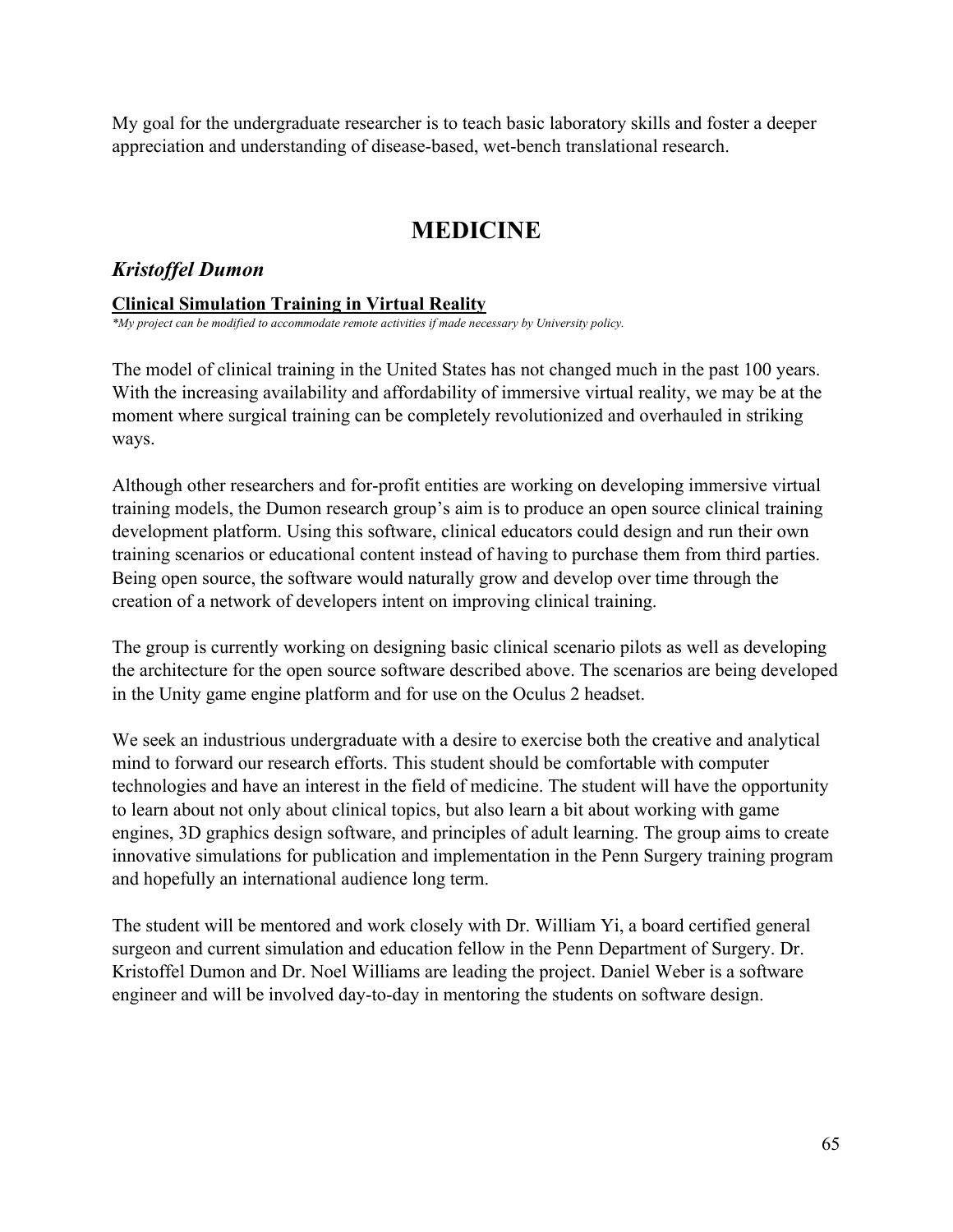## *Jeffrey Thompson*

#### **Personalizing Care for Patients with Lesion Suspicious for Lung Cancer through Methylation Analysis and Droplet Digital PCR of Cell-Free DNA**

*\*My project can be modified to accommodate remote activities if made necessary by University policy.*

The Liquid Biopsy Lab, led by Director Dr. Erica Carpenter, MBA, PhD, focuses on the analysis of cell-free DNA (cfDNA) and body fluid analytes from cancer patients. Blood and other noninvasively captured patient samples are used to detect biomarkers which allow: 1) early detection of disease as well as post-therapy monitoring of minimal residual disease, 2) an efficient means of determining clinical and biological response to therapy and, thus, clinical decision making, and, 3) cancer genetic phenotyping to drive personalized medicine. The focus of the lab is driven by the needs of investigators and clinicians, such as Dr. Jeffrey Thompson, MD, MTR, who will serve as co-mentor for this project.

The student will focus on the development of highly sensitive approaches for the isolation and analysis of cfDNA isolated from the blood and bronchoalveolar lavage fluid (BAL) of patients enrolled at bronchoscopy in the clinic of Dr. Thompson and his clinical colleagues. The student will conduct assay development, perform sample preparation, summarize/analyze results, and will be exposed to the clinical aspects of lung cancer patient diagnosis and treatment. There may be clinical shadowing opportunities with Dr. Thompson and opportunities to participate in studies involving other cancer types studied in our lab. This is an ideal project for those interested in medical science, but may be undecided between medical and graduate school, and would like to gain experience in both translational and clinical research.

# **MICROBIOLOGY**

## *Erle Robertson*

#### **Oncogenic Viruses and Human Cancers**

*\*My project is entirely in-person.*

The Robertson Laboratory continues to support undergraduate trainees who are interested in biomedical research during their tenure at Penn. Over the last 18 years we have supported many undergraduates who have gone on to careers in Medicine and Biomedical research by pursuing MD, PhD degrees. Our group investigates the mechanisms of oncogenesis by viral agents and the human microbiome. We focus on how these infectious agents drive the oncogenic process through initiation and progression of these cancers via targeted dysregulation of a number of cellular processes. We investigate these questions using a wide range of molecular biology tools which includes biochemistry, genetics, epigenetics, molecular biology and cell biology to determine the fundamental mechanisms by which these agents disrupt cellular processes. The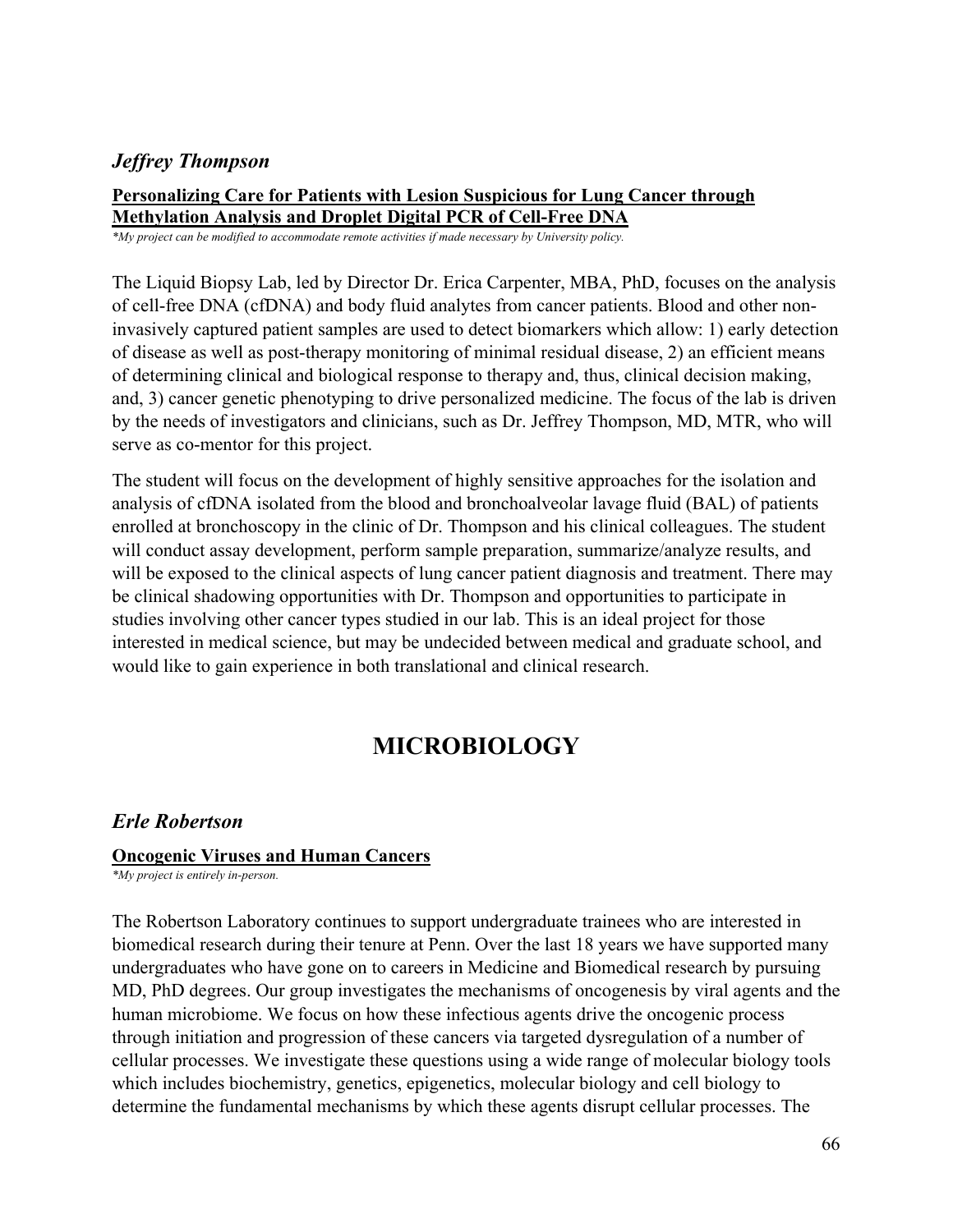majority of undergraduates who are focused, determined and have a curious mind as well as the will and drive to succeed have flourished in our lab, as seen by co-authorships on many publications by themselves or working with graduate students and post-doctoral trainees.

Mentorship will be provided by: Dipayan Bose - postdoctoral fellow Francesco Pennino - postdoctoral fellow Shahana Parveen - postdoctoral fellow Mohammad Asad - postdoctoral fellow Nian Ma - postdoctoral fellow

# **NEUROLOGY**

## *Kathryn Davis*

#### **Epilepsy Quantitative Imaging and Electrophysiology Lab**

*\*My project can be completed entirely remotely.*

Project: Developing a convolutional graph neural network (last generation of neural networks, very little published in epilepsy so far outside of EEG) that takes in both structural and functional imaging (i.e. DTI and fMRI) and predicts surgical outcome as well as seizure lateralization and localization. This project will leverage publicly available datasets, some more well curated epilepsy data (potentially enigma), as well as our own data. Working with fourth-year MD, PhD student, Alfredo Lucas, and Dr. Davis.

Skills Required: Python (must) Pytorch familiarity recommended, but not necessary Basic understanding of ML/DL, no experience needed per se

Project: Developing a ML based model that is capable of identifying disease factors in epilepsy, similar to (Lee, H. M. et al. Decomposing MRI phenotypic heterogeneity in epilepsy: a step towards personalized classification. Brain (2021) doi:10.1093/brain/awab425. ) but that uses the functional connectome instead of the structural connectome, or that utilizes a combination of both. Working with fourth-year MD, PhD student, Alfredo Lucas, and Dr. Davis.

Skills Required: Python (must) Sklearn familiarity recommended, but not necessary Basic understanding of ML/DL, no experience needed per se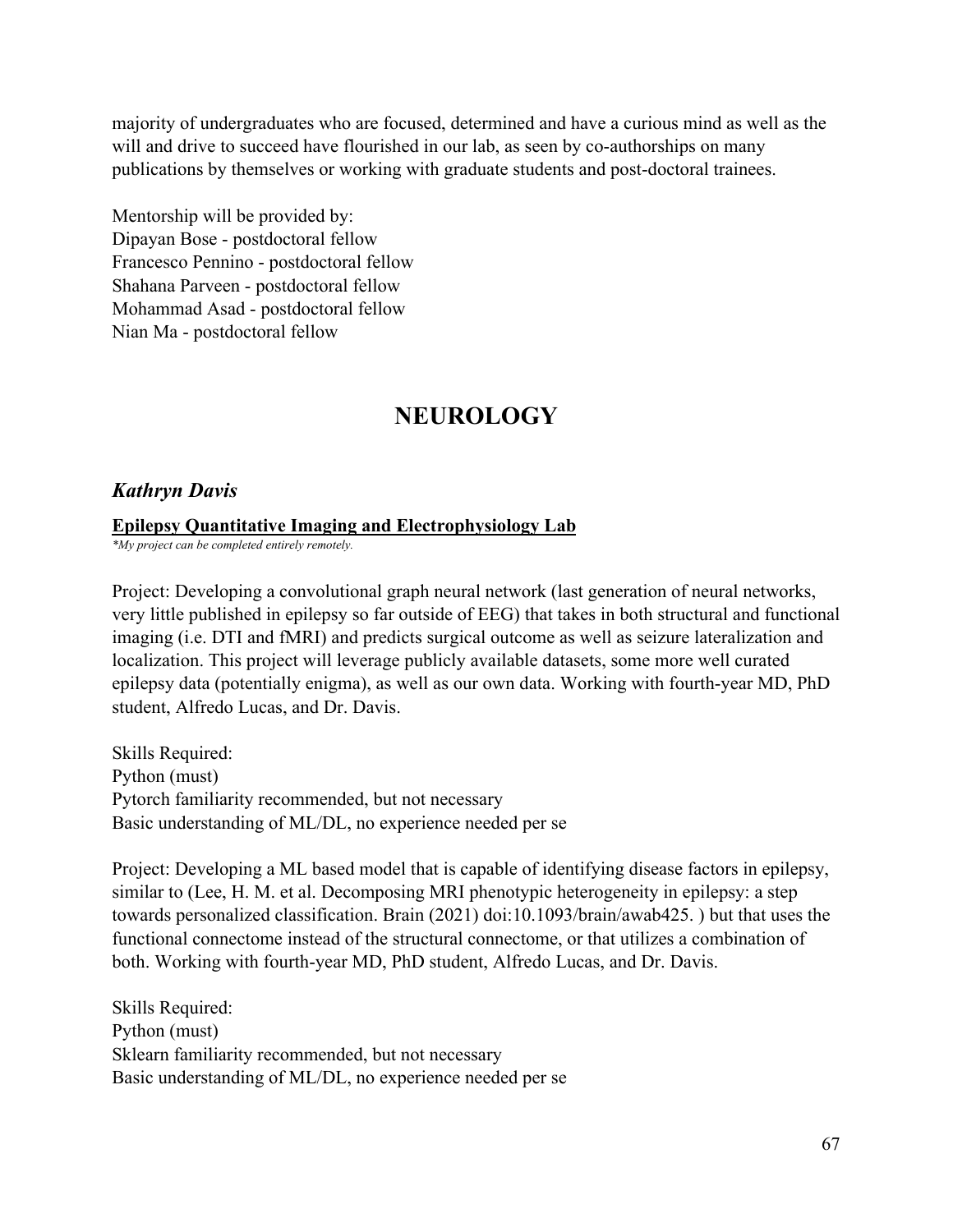Project: Characterizing epilepsy phenotypes using thalamic morphometry Epilepsy is a disorder of abnormal brain networks, but we currently lack methods to identify which brain networks are affected in individual patients. The thalamus is a critical node in many seizure networks, plays an important role in seizure dynamics, and is sensitive to degeneration in many of the epilepsies. Utilizing structural MRI data for patients with epilepsy, the student will analyze local shape changes in the thalamus and correlate these with clinical data to develop imaging-based epilepsy phenotypes. The student will develop skills in the use of FSL and statistical analysis (the GLM, in particular). Some programming experience is desirable, but not necessary. Working with post-doctoral fellows, Drs. James Gugger and Nishant Sinha, and Dr. Davis.

## *Ethan Goldberg*

#### **Mechanisms of Neurodevelopmental Disorders**

*\*My project can be modified to accommodate remote activities if made necessary by University policy.*

This Project is to be undertaken in the laboratory of Ethan M. Goldberg, MD, PhD, Assistant Professor of Neurology & Neuroscience in the Division of Neurology at The Children's Hospital of Philadelphia and Departments of Neurology & Neuroscience at The University of Pennsylvania. Dr. Goldberg is a pediatric neurologist and Director of the Epilepsy Neurogenetics Initiative at CHOP and runs a basic biomedical research laboratory studying neurological disorders in experimental model systems with the goal of identifying disease pathomechanisms and developing novel treatments.

The lab uses human and mouse genetics, electrophysiology, pharmacology, opto- and chemogenetics, induced pluripotent stem (iPS) cell biology, and function imaging (two-photon calcium imaging) in iPS cell-derived neurons, brain slices from mice in vitro, and in awake behaving mice in vivo.

The lab is organized into Teams structured around specific disease entities. The student will join and be an active member of a Team, working under the direction of a senior graduate student or postdoctoral fellow, and will meet regularly one-on-one and as a Team with the PI. The student will learn basic neuroscience approaches and fundamental techniques, such as cell culture, animal surgery, neuroanatomy, neurogenetics, cellular neurophysiology, and/or microscopy.

Representative recent publications from the laboratory include:

-- Favero, M., Sotuyo, N.P., Lopez, E., Kearney, J.A., Goldberg, E.M. (2018). A Transient Developmental Window of Fast-Spiking Interneuron Dysfunction in a Mouse Model of Dravet Syndrome. J Neurosci. 38(36):7912-7927. PMC6125809.

-- Goff, K., and Goldberg, E.M. (2019). Vasoactive intestinal peptide-expressing interneurons are impaired in a mouse model of Dravet syndrome. Elife. Jul 8;8. pii: e46846. PMC6629374. -- Zaman, T., Helbig, K., Clatot, J., […] Goldberg, E.M. (2020). SCN3A-related neurodevelopmental disorder: A spectrum of epilepsy and brain malformation. Ann Neurol,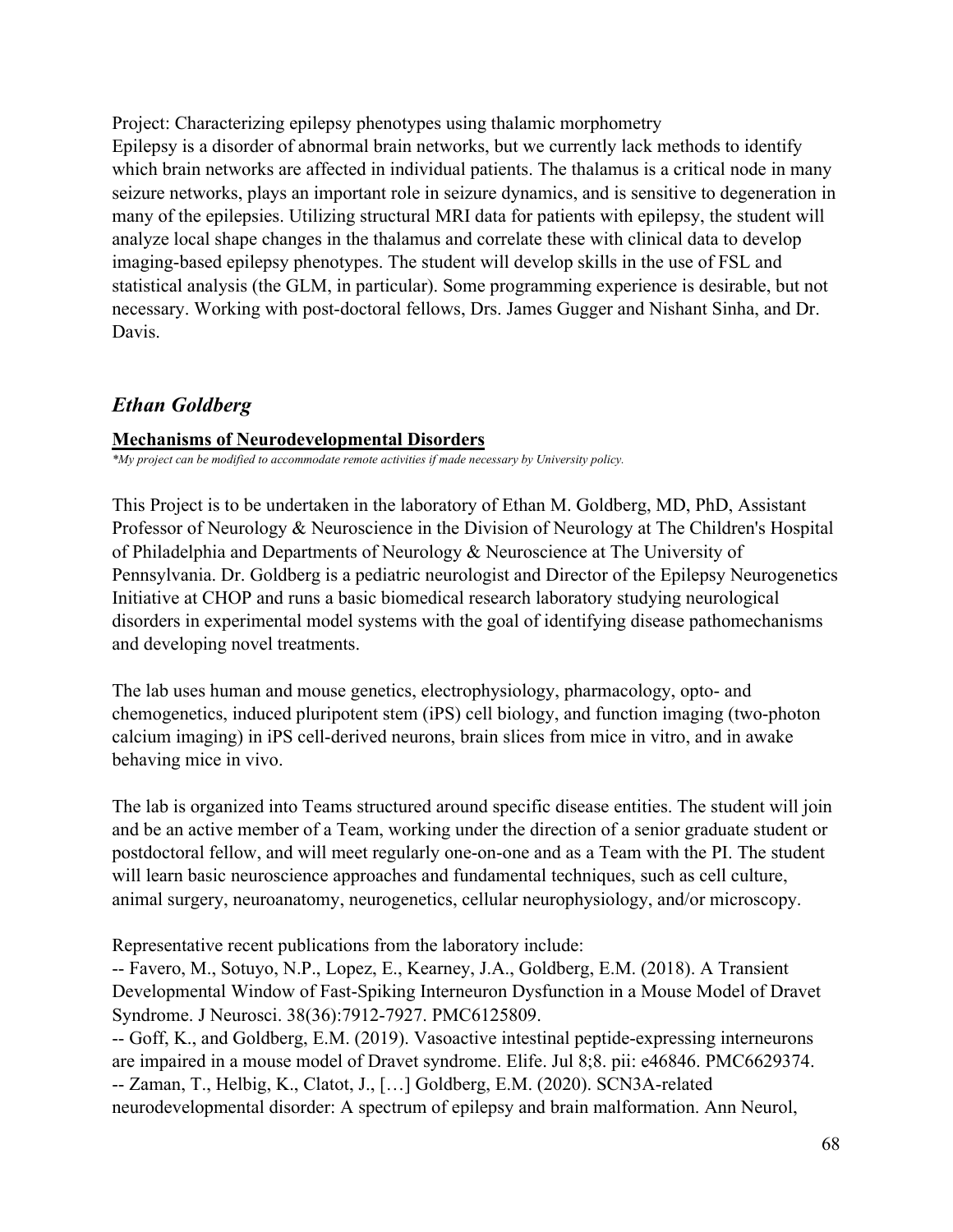#### 88(2):348-362. PMID: 32515017.

-- Tran, C., Vaiana, M., Nakuci, J., Somarowthu, A., Goff, K.M., Goldstein, N., Murthy, P., Muldoon, S.F., Goldberg, E.M. (2020). Interneuron desynchronization precedes seizures in a mouse model of Dravet syndrome. J Neurosci. 40(13):2764-2775. PMC7096149. -- Mattis, J.H., Somarowthu, A., Goff, K.M., […] Goldberg, E.M. Corticohippocampal circuit dysfunction in a mouse model of Dravet syndrome. bioRxiv 2021.05.01.442271; doi: [https://doi.org/10.1101/2021.05.01.442271.](https://doi.org/10.1101/2021.05.01.442271)

## *Roy Hamilton*

#### **Transcranial Alternating Stimulation of the Brain To Improve Working Memory Performance**

*\*My project can be modified to accommodate remote activities if made necessary by University policy.*

Project Description: Among cognitive abilities, working memory (WM)—a short-term memory process that enables the online maintenance and manipulation or reorganization of information that is no longer present in the environment—is fundamental to everyday functioning. Evidence suggests that WM abilities may be amenable to training and other interventions. Importantly, because WM and related executive functions can potentially be employed flexibly to compensate for deficits in other cognitive domains, effective WM interventions may not only improve cognition within the domain of WM itself, but may also preserve overall cognitive and functional performance in persons with mild cognitive impairment (MCI) or early Alzheimer's Disease (AD). The objective of this pilot proposal is to test the impact of a novel intervention combining a noninvasive brain stimulation (NIBS) technique, transcranial alternating current stimulation (tACS), with cognitive training in WM on electroencephalography (EEG) biomarkers underlying WM performance and behavior in a cohort of older adults with MCI or mild AD. We will specifically assess the efficacy of frontotemporal gamma tACS paired with WM training on the enhancement of theta-gamma phase amplitude coupling (PAC), gamma spectral power, and WM behavior in these patient populations. We will conduct a within-subject pilot study of active versus sham tACS paired with adaptive, computerized WM training. Behavior (mean accuracy and response time) and EEG during WM task performance will be assessed at baseline and postintervention. Our central hypothesis is that active gamma-tuned frontotemporal tACS will significantly improve theta-gamma PAC, and gamma spectral power, and WM performance compared to sham.

Undergraduate Experiences in the LCNS: Students in the LCNS are generally expected to learn to administer brain stimulation, experimental behavioral measures, and neuropsychological tests, collect and analyze behavioral data, and participate in the interpretation and reporting of results. Undergraduates engaged in this project will be trained to deliver tACS, perform assessments of WM, and collect and code behavioral data. In the event that research cannot be conducted on campus due to the COVID-19 pandemic, the student's work will focus on coding, analysis, and reporting of previously collected behavioral data. Students in the lab are also expected to read and summarize articles related to their research topic each week and to report their progress on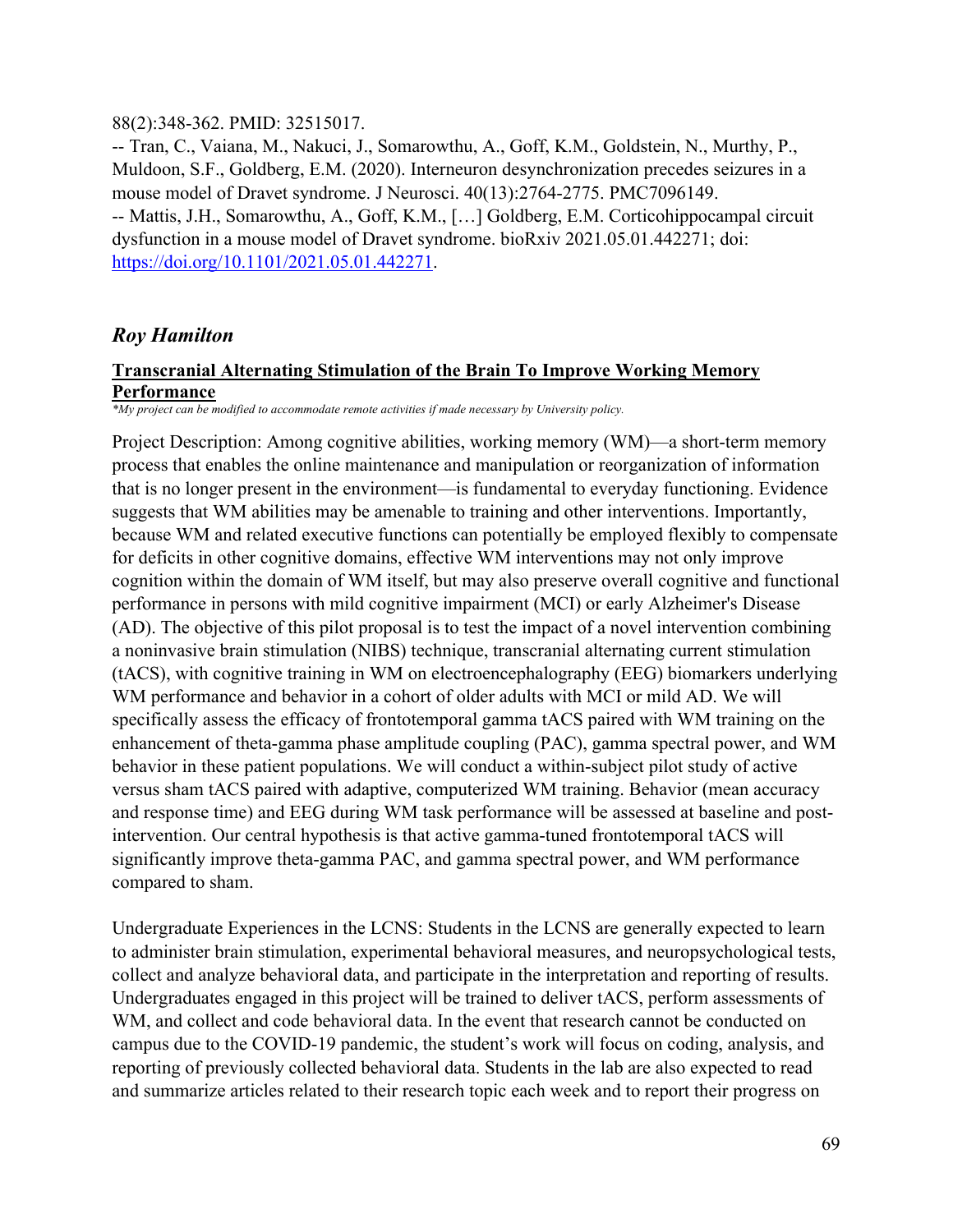their projects in lab meetings on a bi-weekly basis. Of note, undergraduates have co-authored a number of manuscripts in the LCNS and have been sponsored to present posters and platform presentations at regional and national scientific meetings.

## *Shavonne Massey*

## **EEG Monitoring and Outcomes of Critically Ill Neonates and Children**

*\*My project can be modified to accommodate remote activities if made necessary by University policy.*

The critical care epilepsy/electroencephalography program at CHOP is dedicated to investigating optimal neuromonitoring strategies and treatment practices in critically ill neonates and children. In addition, we study acute and chronic outcomes of affected patients, with the goal of developing neuroprotective strategies that can improve these outcomes. Our proposed summer project will focus on two specific populations of critically ill patients - (1) neonates with congenital heart disease who undergo corrective heart surgery and (2) children and neonates who require support with extracorporeal membrane oxygenation (ECMO). Both of these patient groups are at high risk for brain injury, and as a result, they are monitored with continuous electroencephalography (EEG) to diagnose and manage seizures (which are the most common sign of brain injury). We have a large database capturing the clinical, EEG, treatment, and outcomes data on these patients since 2012. We know that 10% of neonates with congenital heart disease will experience seizures acutely in the hospital, but less is known about which neonates will develop epilepsy later in life.

Our first project will be to define the incidence of epilepsy and other neurologic sequelae (motor impairment, speech delay, neurobehavioral syndromes) in survivors of congenital heart disease, and to develop prediction models for these outcomes based on neonatal characteristics. A student would be responsible for assessing these outcomes from electronic medical records data and entering it into the database.

Our second project will focus on neonates and children on ECMO, for whom we are currently developing prediction models for the occurrence of seizures, neuroimaging abnormalities, and mortality in children hospitalized at CHOP between 2012-2018. We will validate this model in a cohort of children at CHOP from 2019-2021. A student would be responsible for identifying appropriate patients and entering their basic data into the database. Students will also work with neurology and ICU physicians to enter clinical data for patients.

During these projects, students will learn skills that are vital to clinical research, including evaluation of electronic medical records and use of RedCAP database software. Students would also help with statistical analysis and model development for both projects. We would envision having one student primarily work on each project. Students will also have the opportunity to shadow on inpatient rounds (epilepsy monitoring unit, critical care EEG monitoring service) and outpatient clinic (pediatric epilepsy, epilepsy neurogenetics).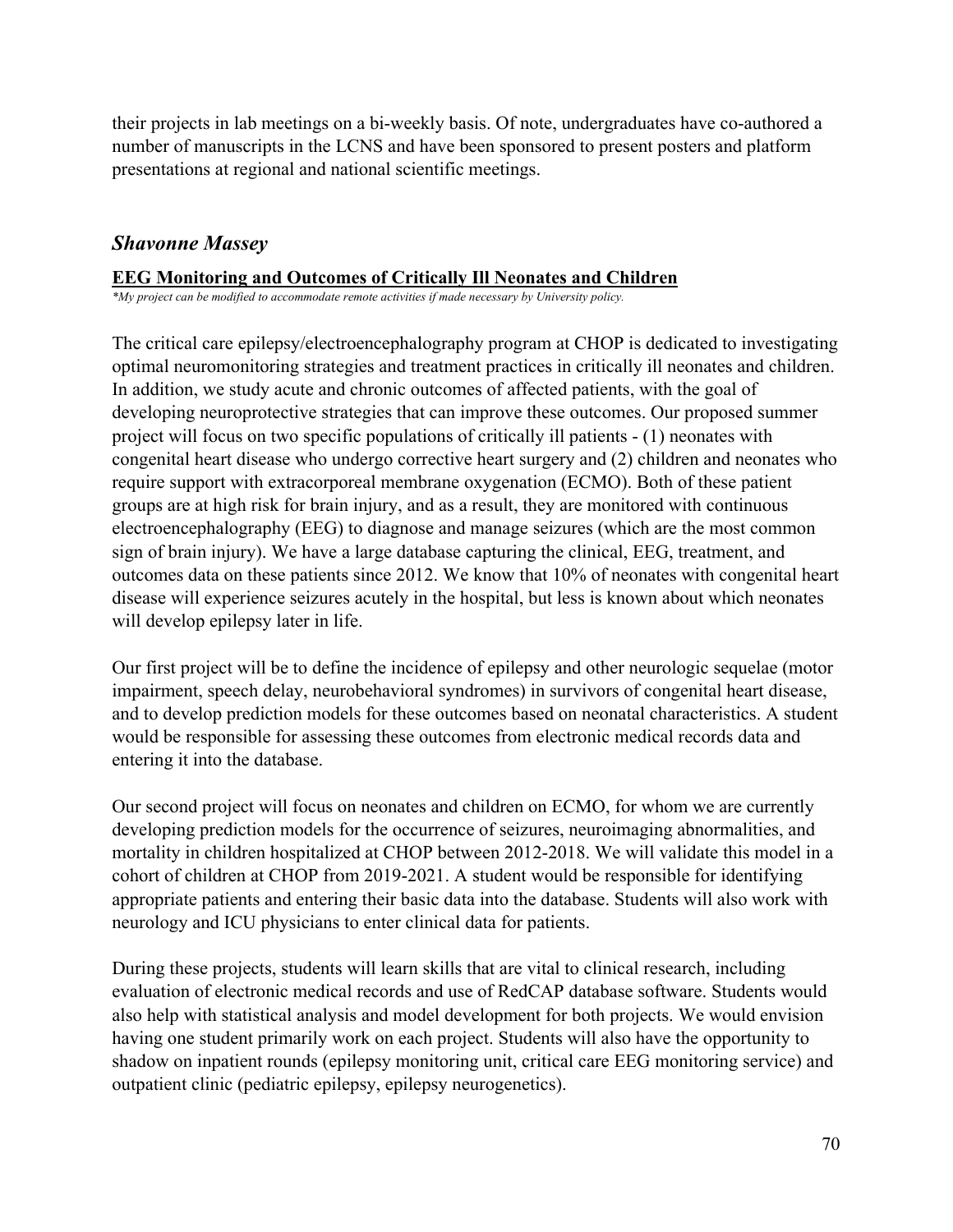Nicholas Abend, MD (Associate Professor, CHOP Neurology) will also mentor the students.

# **NEUROSCIENCE**

## *Shinjae Chung*

## **Neural Circuit Mechanisms Underlying Sleep and Emotional Regulation**

*\*My project is entirely in-person.*

Good quality sleep is essential for our mental health. Patients suffering from chronic stress or psychiatric disorders are often plagued by disrupted or insufficient sleep, and disturbed sleep has been shown to increase the risk of developing psychiatric disorders suggesting that the neural circuits controlling sleep are tightly inter-connected with circuits involved in emotional regulation and psychiatric disorders. The goal of our lab is to identify the molecular and neural mechanisms controlling sleep and sleep homeostasis, and to understand how these are interconnected with the neural circuits regulating emotional states in health and disease.

Students will learn how to analyze sleep data obtained from stress experiments and optogenetic manipulation, and perform histological experiments to examine connectivity between different brain regions regulating sleep and stress. The student will develop a thorough understanding of neural circuit research using in vivo electrophysiology, circuit mapping and optogenetic techniques.

# *Amelia Eisch*

**Hippocampal Circuitry in Brain Health, Injury, and Disease** *First-year only*

*\*My project can be modified to accommodate remote activities if made necessary by University policy.*

We study the rodent dentate gyrus, a brain region closely connected with the hippocampus and which is involved in many brain functions including learning and memory, mood regulation, and reward processing. We use a range of techniques to map, measure, and eventually manipulate aspects of rodent dentate gyrus neural circuitry. We also study the impact that these manipulations have on dentate gyrus function by studying rodent behavior.

Six Eisch Lab "mini-projects" are available to PURM students during Summer 2022, all supervised by Dr. Eisch (weekly-basis) and by a lab member (daily mentor, indicated in parentheses). Questions these projects ask: How does the hippocampus control the ability of mice to 1) learn "video games"? (Sanghee Yun, PhD, Assist Prof and Dr. Eisch's "lab partner"); 2) socially-dominate other mice? (Fred Kiffer, PhD, NASA Postdoc Fellow); and 3) resist (or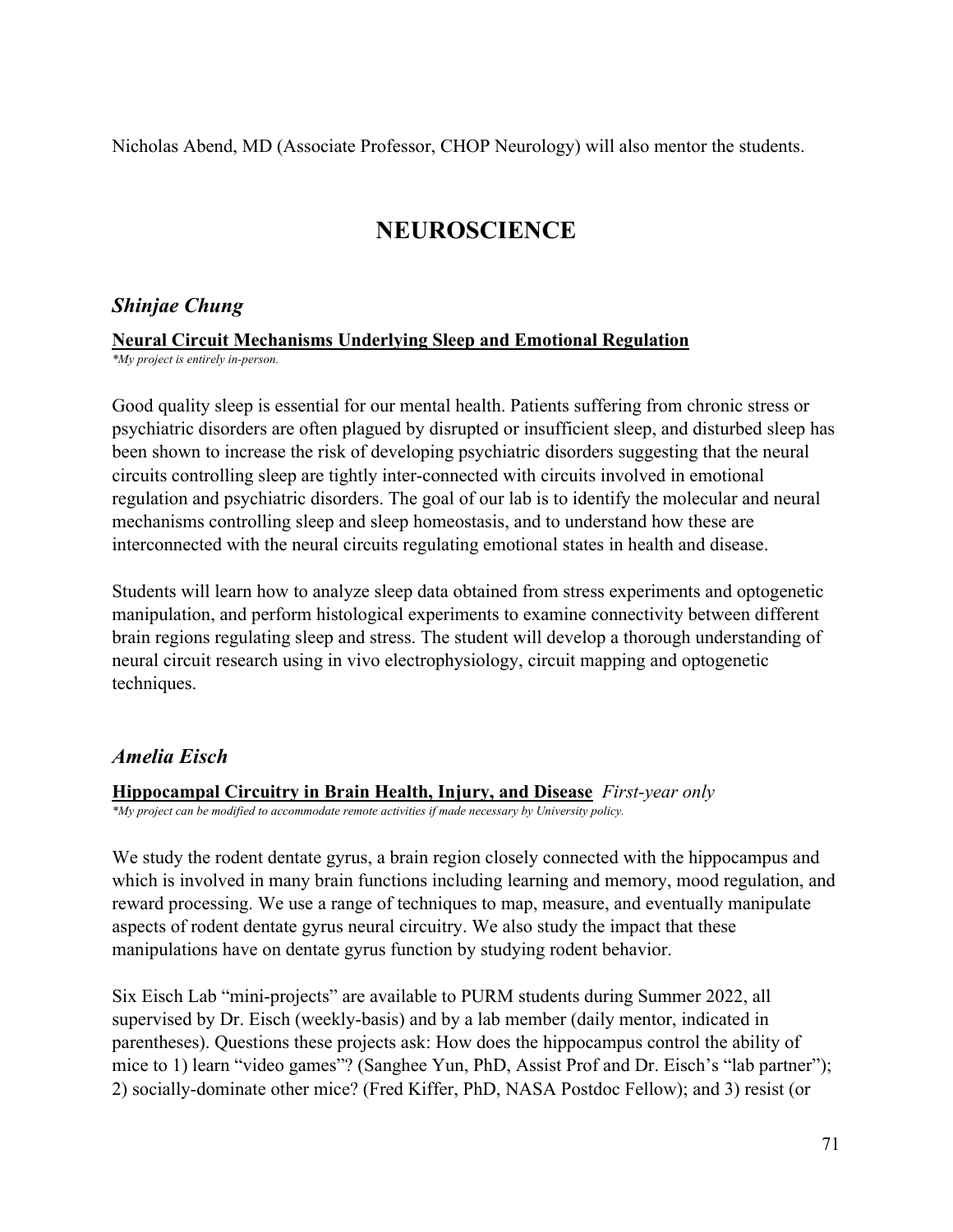succumb to) stress-induced-depression (Yun)? How do hippocampal 4) immune cells change in response to early-life development or ischemia? (Danielle Barber, MD-PhD, NINDS PostdocFellow); and 5) new neurons regulate cognition (Yun)? Additionally, 6) what is the role of the hippocampus in addiction? (Yun, Eisch, and Lorianna Colón, PhD, CHOP-supported postdoctoral fellow). Finally, 7) how do the brain and bladder communicate to regulate bladder voiding after normal development vs. in a mouse model for early life urinary tract infection (Yun, Eisch, collaborator Steven Zderic, MD)?

Projects are in-person but will pivot to remote/virtual if necessary; indeed, in Summer 2020 we hosted 8 students for successful virtual experiences, and in Summer 2021 several trainees worked remotely part-time as well. Even if remote, Summer 2022 trainees will: gain neuroscience knowledge (neuroanatomy, behavior testing) and science skills (find and read scientific papers, listen to a scientific talk, think through experimental design, use electronic notebooks); be part of a team (that meets 1-3x/week to discuss project); be supported by Dr. Eisch trainee-specific help sessions; become confident with the goals and hypothesis of their project; learn to make and present a poster/oral presentation; and see what science research is like on a day-to-day basis. All training is provided. Desired but not expected: brain/neuroscience knowledge; rodent handling experience; familiarity with Python, R, Anaconda, and/or Illustrator or similar.

## *Joshua Gold*

## **Understanding Relationships between Arousal and Cognition**

*\*My project can be modified to accommodate remote activities if made necessary by University policy.*

Arousal can profoundly affect learning, attention, and other aspects of higher-brain function, but little is known about the underlying neural mechanisms. This PURM project is part of a longterm research program in my laboratory that aims to understand these mechanisms.

The project has two main components, either or both of which can be the focus of the summer research, depending on the goals, interests, and expertise of the student.

The first component tests the hypothesis that arousal affects higher brain function via modulations of behaviorally relevant patterns of coordinated neural activity throughout the brain. We have collected a number of data sets from humans and non- human primates that combine measures of brain activity (e.g., electroencephalography, or EEG; electrocorticography, or ECoG) and measures of arousal (e.g., pupillometry, heart rate). Because of the complexity of these data sets, they typically must be analyzed in stages. The main goal of this project component is to tackle one stage of this analysis process, likely to involve relating a single arousal measure to a single neural measure. These analyses will be integrated with other, ongoing analyses to create a comprehensive picture of the relationship between arousal and coordinated activity throughout the brain.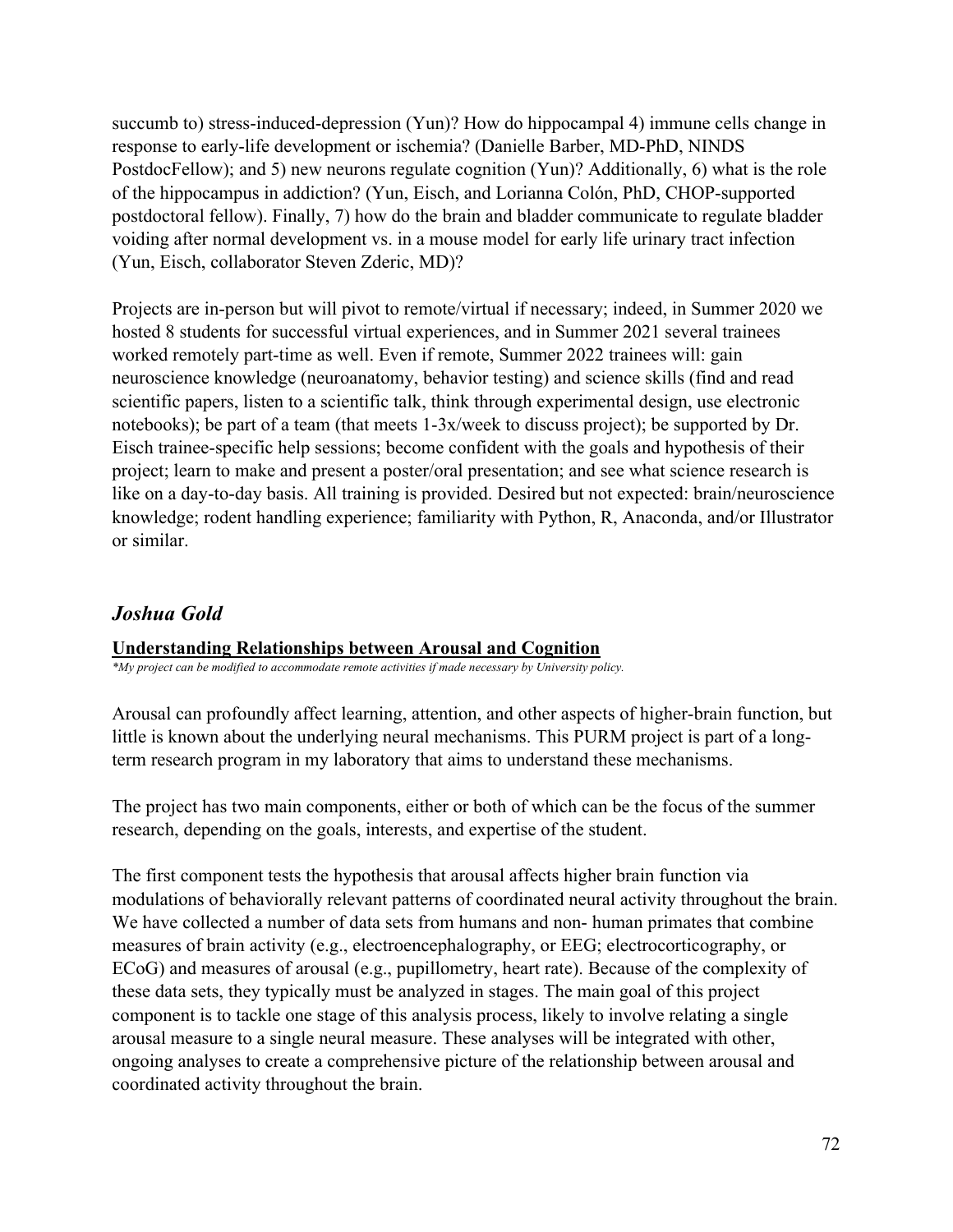The second component is to develop and test new approaches to measure key features of cognition and arousal. We are particularly interested in seeing if we can get measures of both eye movements (which can reflect attention and other aspects of cognition) and pupil size (which can vary with changes in arousal) from ordinary webcams. We have some preliminary findings that look promising, but much more work is needed. Success in this project component would have a dramatic and positive effect on our research, allowing us to test subject pools that are far larger and more demographically diverse than we can with our current in-laboratory testing.

This project would benefit from a student with strong quantitative skills and proficiency with Matlab.

## *Ben Scholl*

## **Analysis of In Vivo Dendritic Spine Activity**

*\*Second-year applicants only\* \*My project can be modified to accommodate remote activities if made necessary by University policy.*

Synaptic pathology is a prominent feature of autism spectrum disorders (ASD). Synaptic dysfunction is presumed to be an underlying cause of ASD, as genomic studies have identified risk genes regulating synaptic structure and physiology. It is currently unknown how synaptic integration, organization, and function are impacted within individual neurons. One overarching goal of this lab is to understand how specific proteins shape the structural and functional properties of dendritic spines and the neurons they reside on.

To study the link between genes associated with ASD and dendritic spine activity, we use a combination of genetically-encoded calcium indicators (GCaMP) and state-of-the-art two-photon microscopy. Currently, there are a wide variety of GCaMP reporters available, but most have not been validated for or used to investigate synaptic function in vivo. Therefore, this project will compare and contrast in vivo image datasets from different GCaMP reporters.

Students will be expected to either be familiar with or desire to learn either Matlab or Python for data analysis. They will be expected to learn how to code in one of these programs, as well as become familiar with imaging software used to process image datasets. They will be expected to handle imaging datasets, be taught to process them, and learn to perform subsequent analyses under the direction of the Principle Investigator. Either interest in or a background in computer science, bioengineering, or physics would be helpful.

Students will also be expected to work alongside other students (undergraduate and graduate), attend lab meetings, and be encouraged to engage in other scientific events on campus (in person if possible).

Students will also have the opportunity to observe other aspects of the research in the lab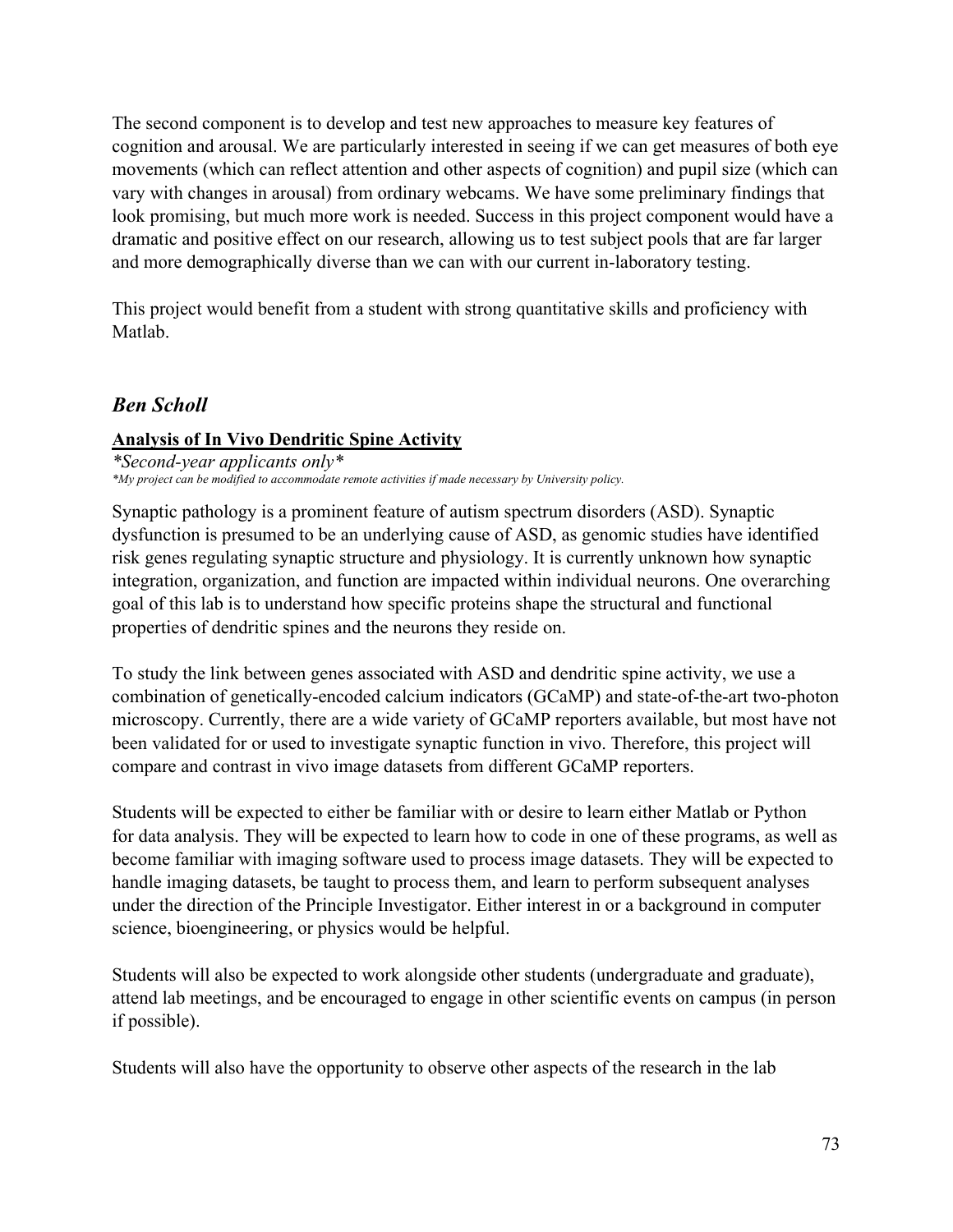including surgical implantation, animal handling, data collection on two-photon microscopy, image data processing, and analysis of processed image data.

# **NEUROSURGERY**

## *Zarina Ali*

#### **Enhanced Recovery after Neurosurgery**

*\*My project can be modified to accommodate remote activities if made necessary by University policy.*

Despite surgical, technological, medical, and anesthetic improvements, spinal surgery still often results in significant post-operative morbidity, including chronic opioid dependency and poor functional outcomes. Excluding complications related to anesthesia or surgery, the surgical stress response with its increased metabolic demands on the body serves as a critical pathogenic factor in postoperative morbidity. Enhanced Recovery After Surgery (ERAS) is a multimodal, multidisciplinary approach to patient care that focuses on the reduction of this surgical stress response. ERAS pathways have been widely adopted and implemented in many surgical disciplines. However, broad application of ERAS principles to the general spine surgery population has not yet been studied thoroughly. The Penn Neurosurgery ERAS protocol incorporates evidence-based principles designed to promote the expeditious surgical recovery of the spine surgery patient. We propose to study a prospective cohort of patients undergoing spinal surgery to assess the feasibility and efficacy of our ERAS protocol in the neurosurgical population in order to improve clinical/functional status and decrease postoperative opioid use.

Students interested in this project will be required to review patient data and surgical outcomes and assist with statistical analysis and manuscript preparation under the mentorship of a research team.

# **OBSTETRICS & GYNECOLOGY**

### *Rebecca Hamm*

### **A Standardized Labor Induction Protocol to Reduce Primary Cesarean and Racial Disparities in Labor Outcomes**

*\*My project can be completed entirely remotely.*

Nearly 1 in 3 deliveries in the United States occurs by cesarean section, with unacceptable racial disparities impacting that rate. Protocols to standardize care have been shown to decrease adverse outcomes across medicine, including in obstetrics. In addition to improving outcomes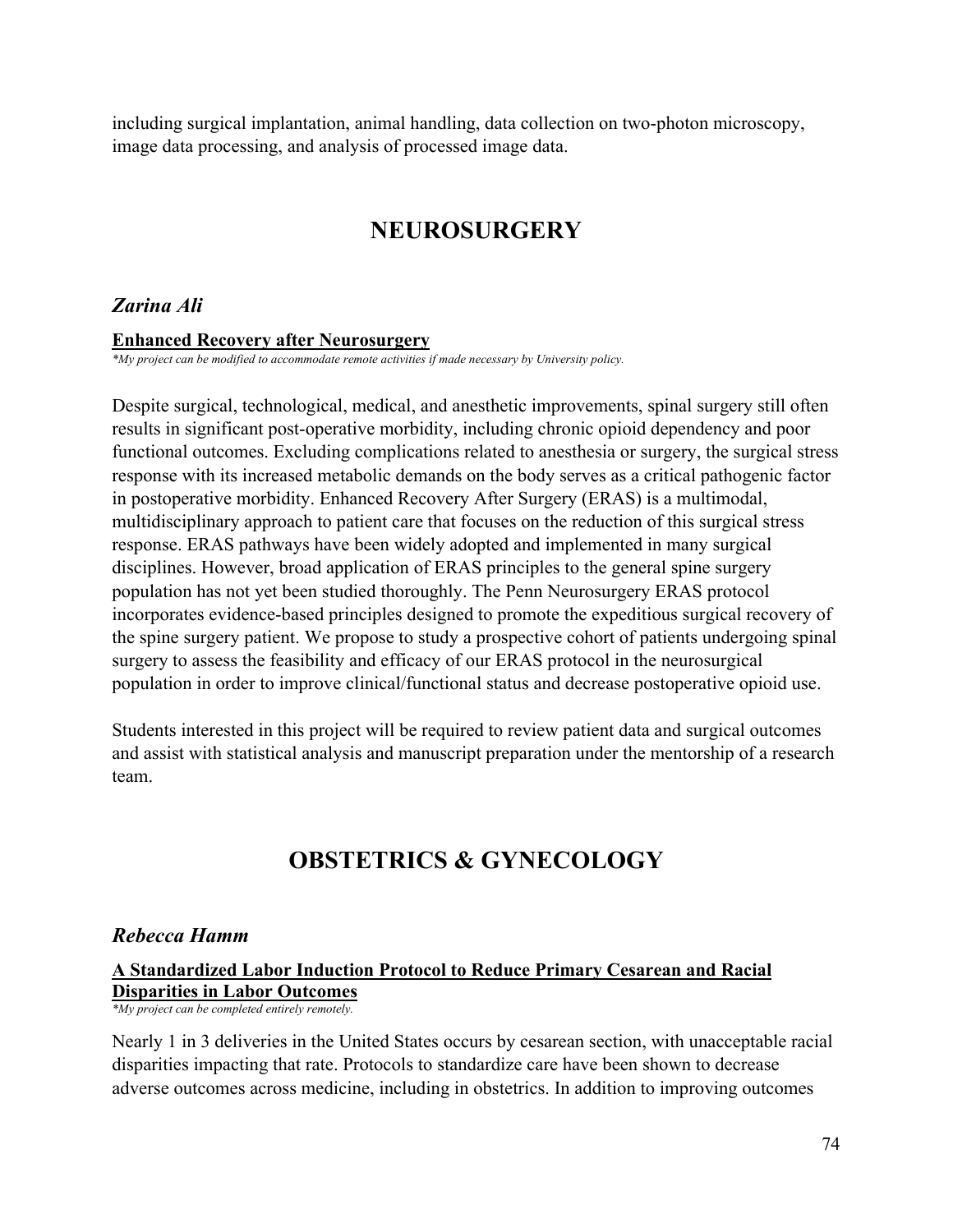overall, studies in non-obstetric populations have demonstrated that care standardization can considerably reduce racial disparities in health by reducing care variation. Labor induction, one of the most common procedures in obstetrics, varies widely in practice patterns by provider and site. Thus, we propose a novel means of reducing the cesarean rate, as well as racial disparities in obstetric outcomes: standardization of labor induction. We plan to test our hypothesis by studying the effectiveness of a standardized labor induction protocol, while simultaneously collecting process implementation data in a prospective cohort design. We will compare obstetric outcomes two years pre- to two-years post-implementation of the labor induction protocol into routine care at two diverse sites in the UPHS system. We will also determine if the induction protocol reduces racial disparities in these critical obstetric outcomes.

As a part of this project, an undergraduate student will gain a basic understanding of obstetrics and labor induction. The student will be trained in basic study design, chart review in the electronic health record (EPIC), and chart abstraction into a database management system (RedCap). A student can also expect mentorship and sponsorship related to medical education, academic medicine, medical research, and women's health. This experience can be performed entirely virtually.

## **ORTHOPAEDIC SURGERY**

### *Fanxin Long*

### **Genetic Studies of Skeletal Development and Homeostasis**

*\*My project is entirely in-person.*

In the Long lab, students will be conducting research in skeletal biology, with the overall goal of discovering mechanisms and new therapies for bone disorders. Specific projects include functional studies of certain genes in bone development and homeostasis through tissue-selective knockout in the mouse. The effects of gene deletion are analyzed at tissue, cellular and molecular levels. The students will be mentored by postdoctoral fellows in performing quantitative measurements with microCT, histological sectioning, confocal microscopy, cell culture, protein and mRNA analyses; they are expected to make significant contributions to the eventual publications. There are opportunities for students to continue research beyond the summer program. Besides gaining technical expertise students are expected to further their knowledge in the mammalian skeletal system.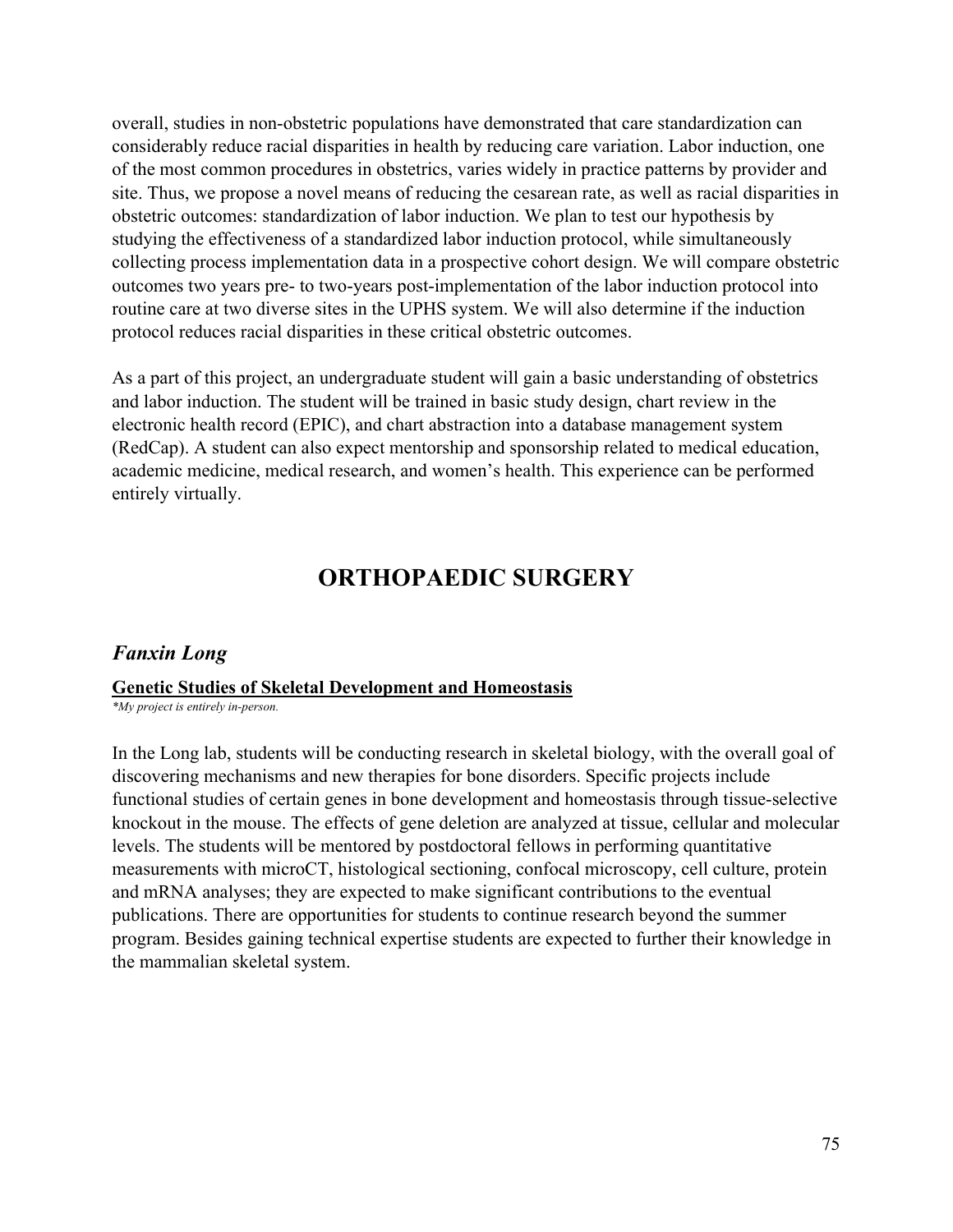## *Robert Mauck*

### **Mechanobiology in Knee Joint Development**

*\*My project can be modified to accommodate remote activities if made necessary by University policy.*

Mechanical forces are incredibly important to the proper development and maintenance of tissues in our body. Nonetheless, we do not have a solid understanding of the mechanisms by which mechanical forces affect cells during tissue development and whether these forces are more important at certain stages of development than others. Therefore, we have devised techniques to alter muscle loading in limbs of juvenile mice to investigate how the altered loading environment affects the maturation of tissues within the knee joint.

This project will involve analyzing the gait of these mice to determine the extent to which forces are altered in the knee and then measuring the changes to the tissues through biomechanical and biological assays. Other individuals that will mentor the student(s) include Josh Baxter, Research Assistant Professor, and Talayah Johnson, Bioengineering PhD Student.

### *Neil Sheth*

### **Building an Orthopaedic Center of Excellence in Sub-Saharan Africa**

*\*My project can be modified to accommodate remote activities if made necessary by University policy.*

In the developing world, there is a substantial deficit for the common man in access to surgical care. Only 3.5% of all surgical procedures are performed in low and middle income countries (LMIC), but LMICs account for 90% of the surgical burden. Without proper surgical treatment, being struck by a car and suffering a broken leg could result in a lifetime of disability and poverty, assuming you survive. Take Tanzania for instance - there are only 25 Orthopaedic surgeons for a population of 50 million people. How many patients go untreated on a daily basis?

We present a novel, sustainable, collaborative solution to this problem. We propose to build an Orthopaedic Center of Excellence in Moshi, Tanzania, in conjunction with Kilimanjaro Christian Medical Center, to be populated by foreign thought leaders year-round. With the University of Pennsylvania at the center, the collaboration is formulated to include the following:

- 26 major academic institutions, donating 2 weeks/year, to provide care and train local providers
- Each institution will sign out a service every 2 weeks to the next visiting institution
- Each team will utilize pre-determined clinical care protocols for the delivery of musculoskeletal care

• Each team's clinical focus will be on Pediatric Orthopaedics, Orthopaedic Trauma, Adult Reconstruction (hip and knee), and Plastic Surgery (soft-tissue rearrangement and vascular surgery)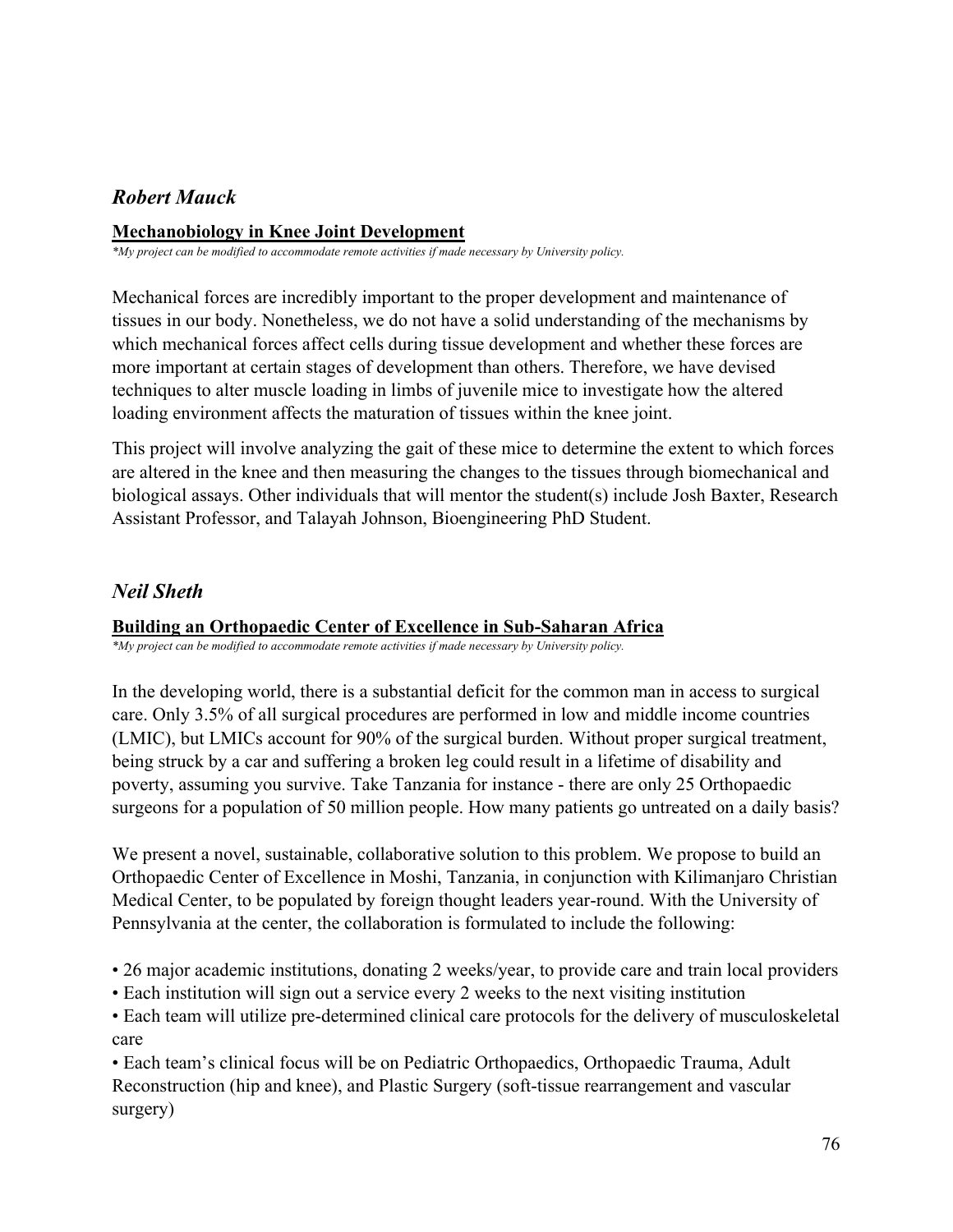• Five to six years of support before a transition to domestic ownership of the center, led by local surgeons trained in the latest techniques and on the latest equipment, combined with foreign support as needed

The bottom line is that this model represents a way to cross-pollinate with and educate the next generation of Orthopaedic surgeons in Central and East Africa. The primary premise of this Orthopaedic center of excellence is to be an educational training center which will allow patients to receive the most innovative methods of care locally, and raise the standard of care in Sub-Saharan Africa.

Sireesh Ramesh was a PURM student from 2019/2020 and focused on the economic and social impact of the project on the local community in Sub-Saharan Africa. He was able to work with a PhD in Economics to calculate an Impact Money Multiplier which has been a major contribution to our project. He spent 10 days in Africa during the Summer of 2019. He continues to be an integral member of our team and will serve to be a mentor for the next PURM student.

# **OTORHINOLARYNGOLOGY**

## *Ian Jacobs*

## **Cartilage Tissue Engineering for Laryngotracheal (Windpipe) Reconstruction**

*\*My project is entirely in-person.*

At the Bioengineering and Biomaterials Lab at Children's Hospital of Philadelphia we have adopted a rapid translational approach for tissue-engineering new biomaterials to help patients. Our priority target is engineering cartilage for laryngotracheal reconstruction to enable infants and children with subglottic stenosis to breathe again without a tracheostomy. For rapid translation, we design scaffolds based on FDA approved materials: starting from the simplest building blocks we build the complexity that drives stem cell differentiation. Moreover, the engineered tissues we develop are based on new stem cell sources that can be harvested with minimally invasive outpatient procedures.

In this project, the students will have the opportunity to learn about biofabrication, cell culture, and biomaterials. Students will not be directly involved in animal work, but they will have the opportunity to study engineered tissues grown in the lab before they are implanted in animals, and to work with graduate students and postdocs to study how the engineered tissues perform after they are implanted.

We are looking for enthusiastic and motivated undergraduate students with good verbal and communication skills who want to join our exceptional team of scientists and students in our research journey.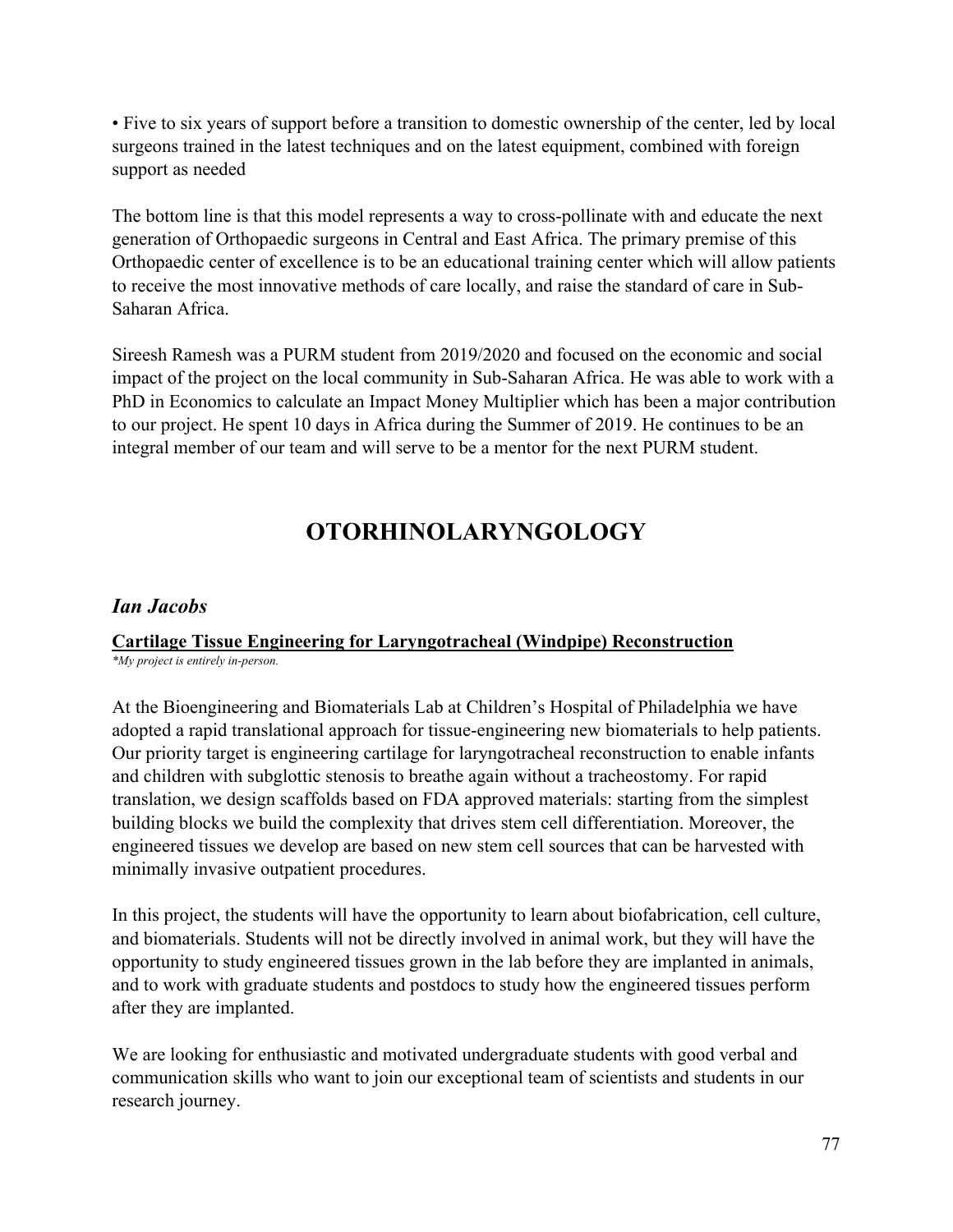Some of the techniques routinely uses in the lab are: cell and tissue culture, fluorescence microscopy, histology and immunohistochemistry, real time PCR, mechanical testing and 3D printing. No previous experience in any of these techniques is required.

### We offer:

- A collaborative and open environment that fosters learning and scientific growth
- An exciting environment where trainee can learn and grow to develop new research directions working with incredible collaborators
- Individual mentoring to enhance your professional profile and tailored opportunities to support specific professional goals
- A highly translational focus to address patient-centered medical problems and to push research from bench to bedside

# **PATHOLOGY**

## *Craig Bassing*

### **Elucidating Mechanisms That Regulate Lymphocyte Antigen Receptor Gene Assembly** *\*My project is entirely in-person.*

The viability of all jawed vertebrates depends on their intrinsic adaptive immune systems that mount highly-specific responses to different pathogens. RAG1/RAG2 (RAG) endonuclease mediated assembly of diverse antigen receptor genes through recombination of these genetic loci in developing lymphocytes is the molecular basis for adaptive immunity. Despite the vital role of the RAG endonuclease, its expression must be regulated to generate only one type of antigen receptor on each lymphocyte, which provides specificity and prevents autoimmunity, and also to prevent the formation of antigen receptor locus translocations that cause fatal lymphoid cancers. We recently discovered that DNA cleavage by the RAG endonuclease activates intracellular signals that transiently repress transcription of the Rag1 and Rag2 genes.

The summer research project will be to employ small molecule inhibitors of specific signaling proteins and transcription factors to: 1) elucidate molecular mechanisms that govern RAG DNA cleavage-mediated feedback inhibition of RAG activity, and 2) determine the role of these mechanisms in regulating antigen receptor gene assembly. The fundamental skills that the mentee will learn include: evaluating primary literature, designing and interpreting experiments, presenting and discussing data, and documenting experimental records. The technical skills will include: tissue culture; isolation of DNA, RNA, and protein; quantitative Taqman PCR quantification of DNA cleavage and gene expression; and western blot analysis of protein expression.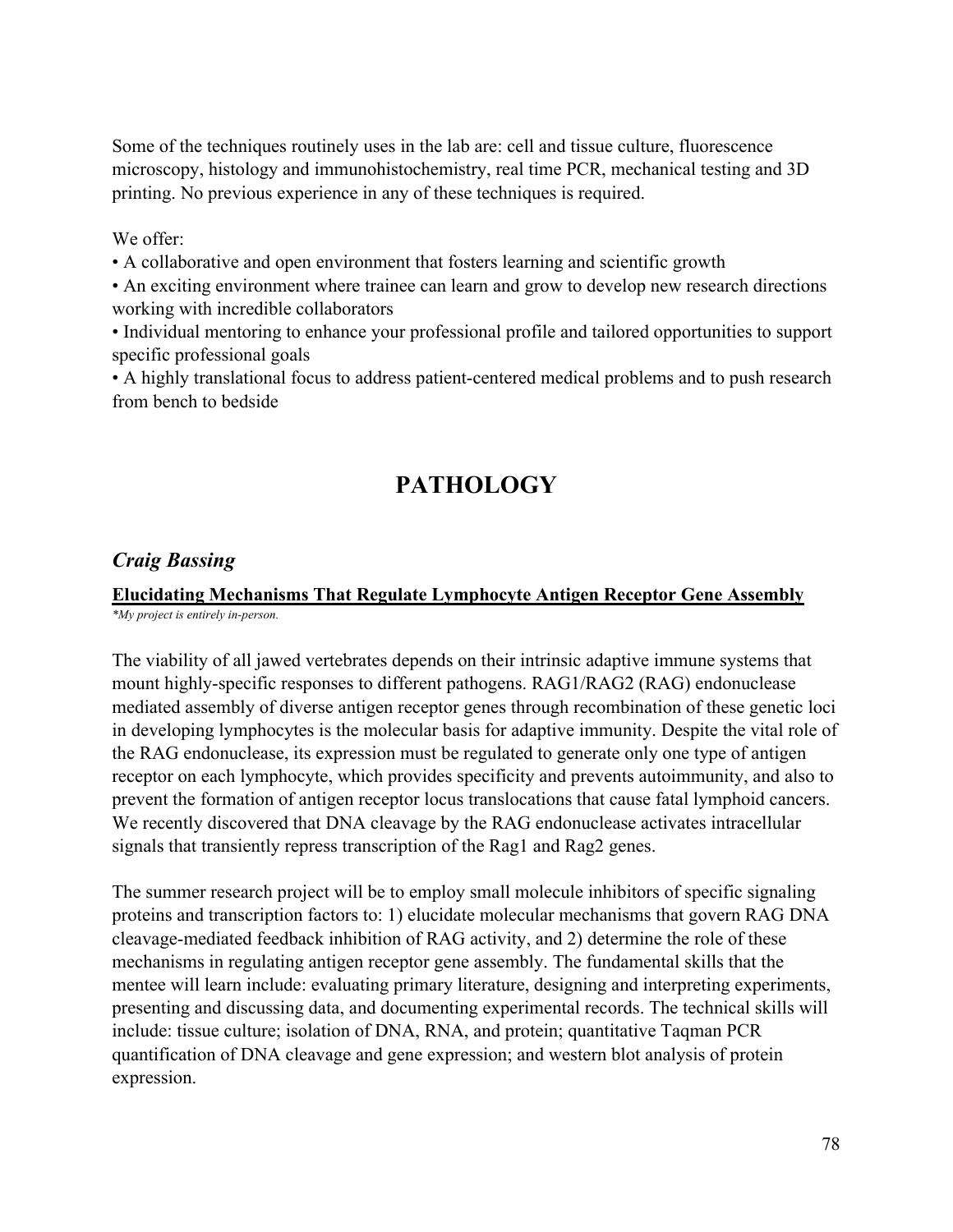## *Una O'Doherty*

### **Probing the Nature of the Naive HIV Reservoir**

*\*My project can be modified to accommodate remote activities if made necessary by University policy.*

Highly active anti-retroviral therapy can clear the blood of HIV-1 virions. Despite long-term suppression of virus, when the medications are stopped viral rebound occurs. Thus, reservoirs of latent, treatment-resistant HIV-1 exist in infected individuals and are a major barrier to cure. Eradicating the remaining reservoir poses a significant challenge as it is very small - less than 1 in a million CD4+ T cells are true HIV reservoir cells.

Until recently the HIV reservoir was thought to persist within memory  $CD4 + T$  cells. The memory reservoir was thought to be a transcriptionally silent piece of inert integrated DNA. On the contrary, the HIV reservoir is highly dynamic. Contraction and expansion forces are exerted simultaneously, thus mimicking stability. Moreover, our group was the first to show decisively that HIV reservoirs actually persist within a related less differentiated CD4+ T cell – a naïve T cell. These T cells are defined by their lack of exposure to cognate antigens. Their unique attributes make them a powerful resilient reservoir that evades immune detection. In fact, our work shows that naïve infection is critical to the size, stability, and diversity of the HIV reservoir.

Project: To study the forces exerted on the HIV reservoirs using an in vitro model that we developed and characterized. This model mimics many important aspects of HIV in vivo. The student will use it to probe the important differences between the latent and productive states of HIV infection as well as the qualities of the reservoir in different cellular subsets.

Undergraduates who choose our lab will be part of a tight knit team. Our signature strengths are agility and open mindedness. Join us for a unique exposure to cutting edge science that probes the HIV reservoir. Our studies will provide insights into the forces that maintain the HIV reservoir and will reveal underlying basic mechanisms that determine why a T cell dies or divides.

Those involved in mentoring the student:

Una O'Doherty, MD PhD- PI Ashley Ginda, PharmD- Research Specialist Lotte Kearns, BS- Research Specialist Alfonso Oceguera, PhD- Postdoc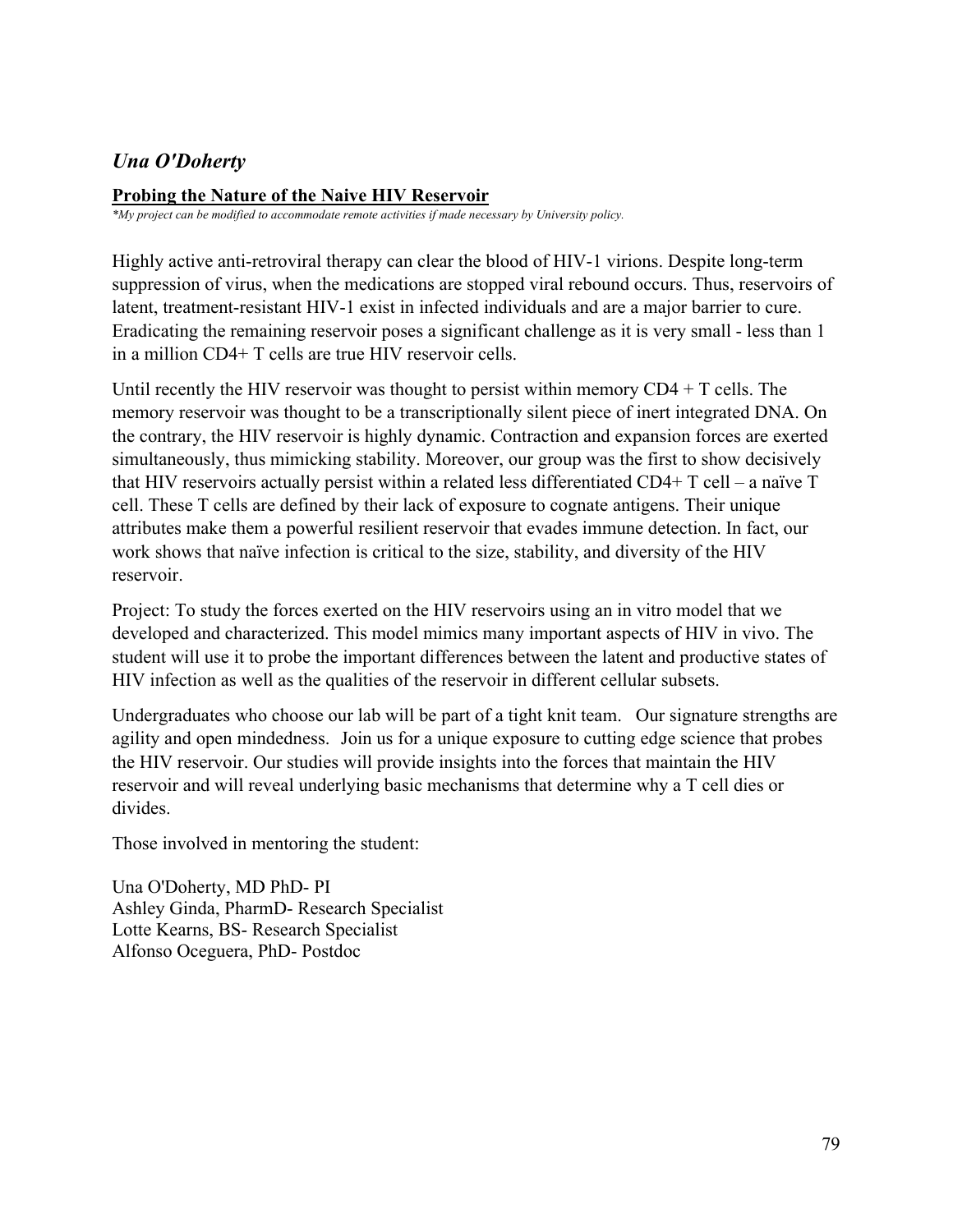### *Nancy Spinner*

### **Mechanisms of NOTCH2 Mutation in Alagille Syndrome**

*\*My project is entirely in-person.*

Alagille syndrome (ALGS) is an autosomal dominant multi-system disorder caused by mutations in 2 Notch signaling pathway genes, Jagged1 (JAG1) and NOTCH2. This disorder affects the liver, heart, kidneys, and vasculature, with minor eye and skeletal findings, and characteristic facial features. JAG1 is a cell surface ligand, and NOTCH2 is one of 4 human Notch receptors. Our laboratory identified both genes as ALGS disease genes, and the proposed experiments form part of our current work to better understand uncertainty in Alagille syndrome diagnostics, both in interpretation of genomic variants, and uncertainty underlying variable expressivity. While we know a lot about the mechanisms of Jagged1 mutations (seen in  $\sim$ 95% of ALGS patients), which are caused by having one dysfunctional allele (haploinsufficiency), we know little about how mutations in Notch2 cause disease. Consequently, diagnostic labs classify a very high percentage of Notch2 variants as having uncertain significance, which we hope to change. Notch2 mutations are much less frequent than JAG1 and are found in 2.5% of patients. The NOTCH2 mutations identified in Alagille syndrome patients are varied and include missense, frameshift, nonsense, and splice site mutations. For this project, we will examine Notch2 mutation carrying RNA transcripts from patients with Alagille syndrome to determine if the mutant alleles are expressed, and if yes, at what level compared to the wild type alleles.

The student will learn how to work with patient cell lines, extract RNA, make cDNA and sequence the NOTCH2 transcripts to determine if the mutant allele is detectable, or if it appears to have been degraded by nonsense mediated decay, a cellular process that prevents the translation of mutant proteins. We will use quantitative techniques like droplet digital PCR (ddPCR). These experiments will be done in the presence and absence of cycloheximide, a chemical that blocks protein translation and nonsense mediated decay. To complement these experiments, we will also design a luciferase reporter assay for NOTCH signaling, to determine if the mutant alleles are functional. These experiments will involve stable expression of a NOTCH2 cDNA (either wildtype or mutant) into NIH 3T3 or CHO cells and monitoring of Notch signaling after stimulation of the receptor with a Notch ligand.

These experiments will be overseen by Dr. Melissa Gilbert, a senior scientist in the laboratory, and done under the supervision of a senior technician.

## *Kai Wang*

### **Understanding the Genetics of Human Diseases through "Transformer" Models**

*\*My project can be completed entirely remotely.*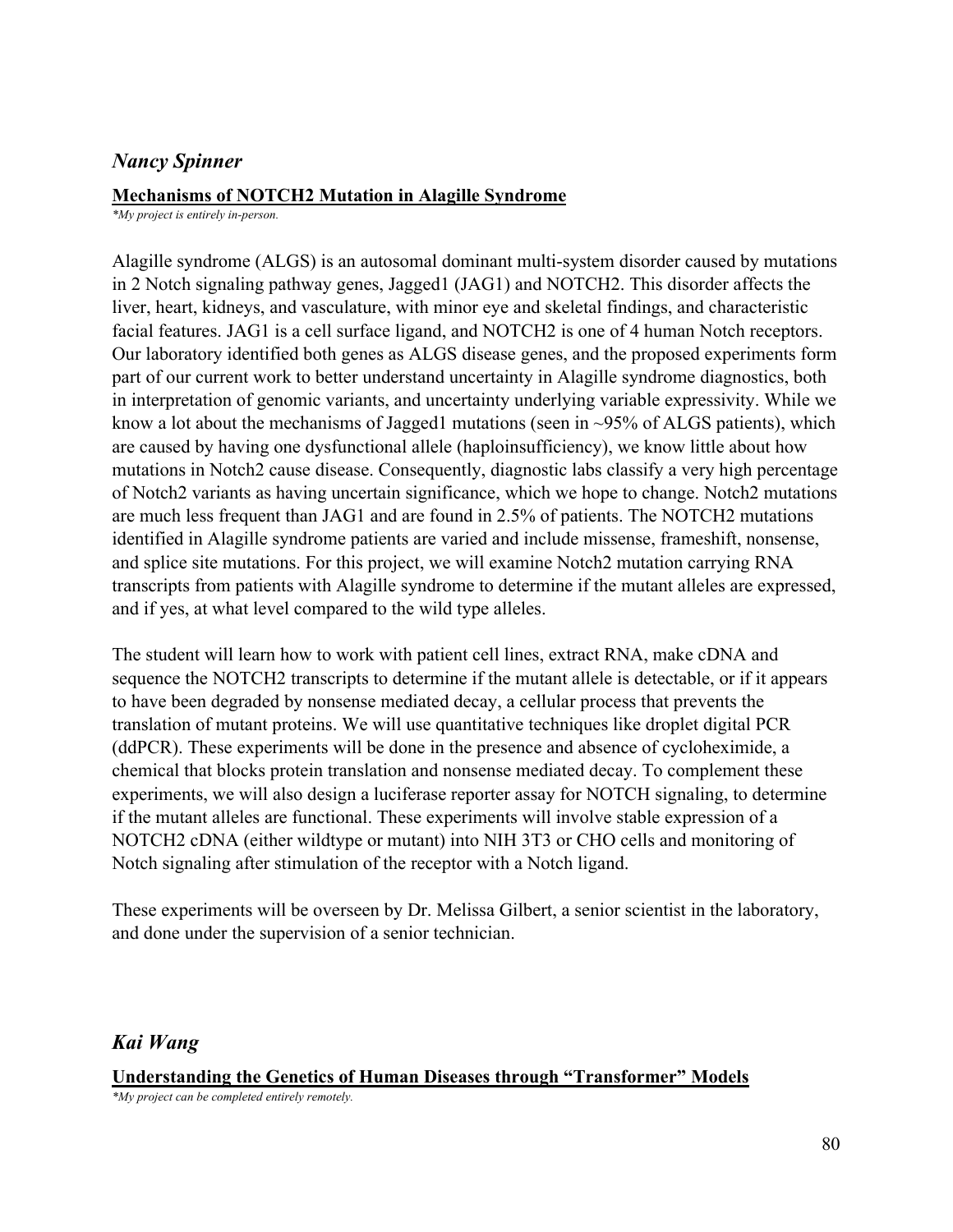#### Background

Prior knowledge on phenotype-gene relationships and phenotypic information can facilitate the identification of disease-causing mutations. In 2017, we developed NLP methods for automated abstraction of phenotype concepts in the form of Human Phenotype Ontology (HPO). Between 2018 and 2020, we further developed computational tools for NLP analysis on clinical notes, with multiple manuscripts involving three Penn undergraduate students. From 2020, we began to explore light-weight "transformer" models (a type of deep neural network), and demonstrated that we can match the performance of BERT originally developed by Google but with a minor fraction of the computational costs and with the ability to handle biomedical contexts (for example, special c. and p. and chr:start-end notations in genetic variants, and specialized clinical descriptions on neurodevelopmental/psychological manifestations). In 2021, in a blind competition where the true answer is not known in advance, we won the Biocreative Track 5 LitCovid challenge organized by NIH/NCBI. Our transformers was just selected to replace BERT in the PhenoTagger server at NIH, due to its superior performance and speed.

#### **Questions**

The student will address two questions: (1) how transformer algorithms can be applied to automate phenotype extraction and gene-finding, based on clinical descriptions from genetic literature and clinical notes (2) what are the optimal parameters in the current sets of transformers for ranking causal genes/variants higher within the list of all genes, based on the several benchmarking data sets in which the truth is known.

#### Methodology

In the current project, we will evaluate several widely used NLP algorithms, such as Word2Vec, GloVe, ELMo, BERT, BioBERT and XLNet, as well as our newly developed tools (EHR2Vec, MedE2Vec and BioFormer), on real-world clinical data and biomedical literature for disease diagnosis, such as Autism Spectrum Disorders and other pediatric genetic diseases. To address the two scientific questions mentioned above, the student will use the pre-packaged tools to perform analysis on the several benchmarking data sets that we have generated, and evaluate how different parameter settings can change performance. Dr. James Havrilla, a Bioinformatics Scientist in the lab and a TA for the CAMB550 class, would be more than happy to advise the student together with me. The results will inform us whether transformer based approaches can facilitate automated extraction of data and patterns of the data to improve healthcare delivery.

## **PEDIATRICS**

*Kristina Cole*

**Center for Pediatric Tumor Cell Atlas**

*\*My project is entirely in-person.*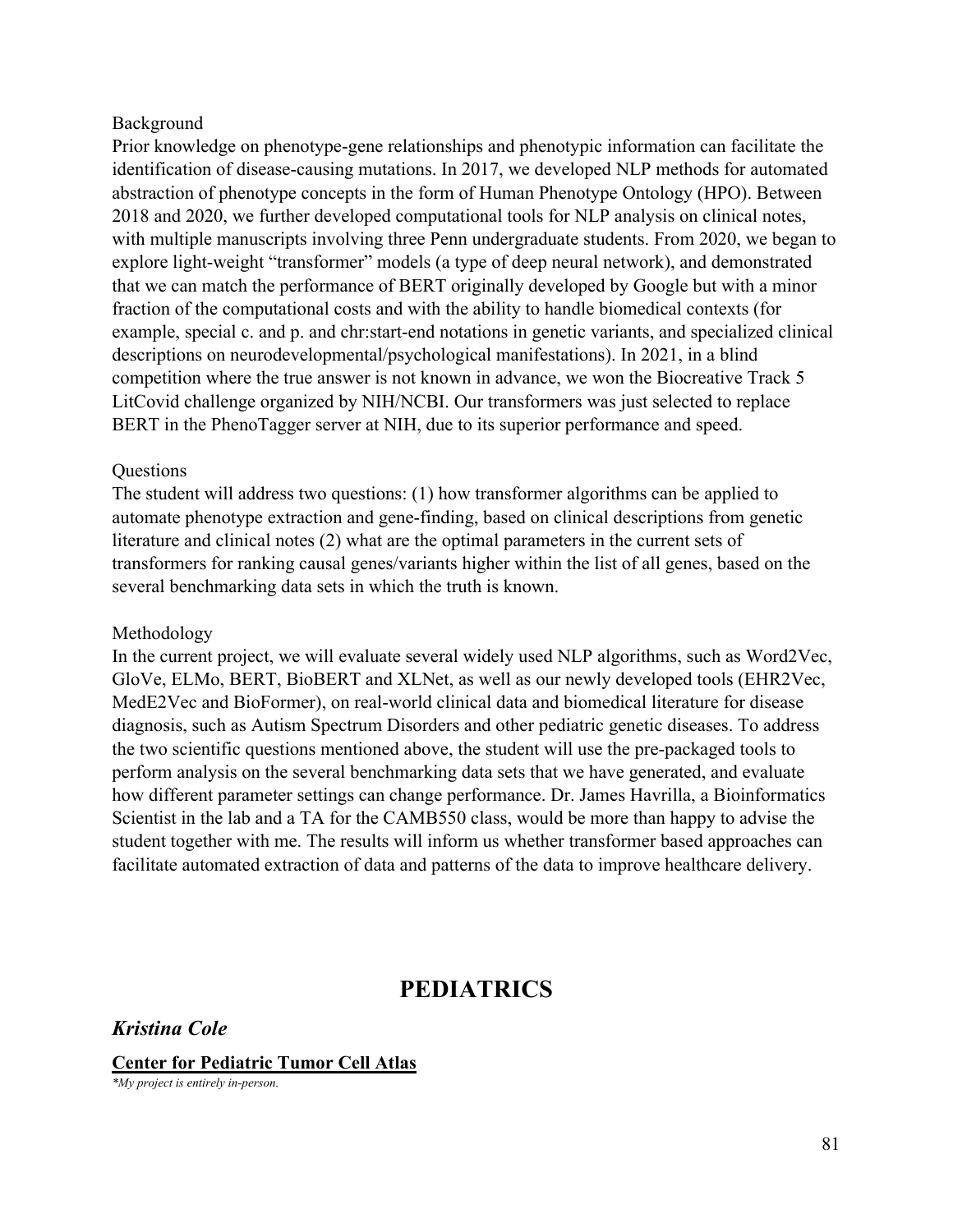Background: Cancers are made up of a mixture of cells that are malignant, normal, immunologic and supportive. By understanding the unique features of the individual cells within a tumor (spatially) and as a cancer evolves (temporally), we expect to learn more about what causes pediatric cancer to become resistant to treatment. As the Center for Pediatric Tumor Cell Atlas (PI: Tan), we have performed single cell analyses on well characterized pediatric leukemia, neuroblastoma and high grade glioma patient tumors at diagnosis and at relapse. The PURM student(s) would assist with preparing public release of these results. There are 2 components of the project:

1) Biospecimen and clinical data review – for each of the patients whose tumors are profiled, there is corresponding clinical and biospecimen data that is captured and linked to the experimental data. The student will assist Dr. Cole and the biospecimen team to ensure that the data is complete and accurate in our database. They will have the opportunity to examine surgical, radiology and pathology reports in addition to looking at pathology slides and MRI imaging.

2) Single cell experiments – in collaboration with Dr. Kai Tan's laboratory personnel, the student will assist with experiments related to single cell analyses of tumors, including validation of research findings in tumor tissue. If a student has experience in genomic data analysis, there may be an opportunity to work with computational biologists examining the single cell data.

Benefits: Participation in the project would allow students 1) to learn about pediatric cancer diagnosis, treatment and care; 2) to learn about single cell techniques and assist with performing experiments and/or analyses with laboratory personnel; 3) to learn about the Human Tumor Atlas Network (HTAN) through meetings and teleconferences; 4) to interact with other summer students, speakers and pediatric cancer patients/survivors through participation in the CHOP Oncology Center for Childhood Cancer Research Summer Student Series.

## *Alexander Fiks*

## **Clinical Effort Against Secondhand Smoke (eCEASE)**

*\*My project can be modified to accommodate remote activities if made necessary by University policy.*

We are looking for a research assistant who would assist on the electronic Clinical Effort Against Secondhand Smoke (eCEASE) national study funded through the National Institutes of Health (NIH). This study seeks to improve the quality of tobacco control service delivery in pediatric practices and help parents quit smoking. The study is based at 12 CHOP primary care sites. The intervention consists of the innovative Electronic Health Record (iEHR) platform used to screen families for tobacco use and refer smoking parents to smoking cessation resources and treatment.

The main study aim is to compare parents' combusted tobacco quit rates, and adoption of tobacco free behaviors between the two arms.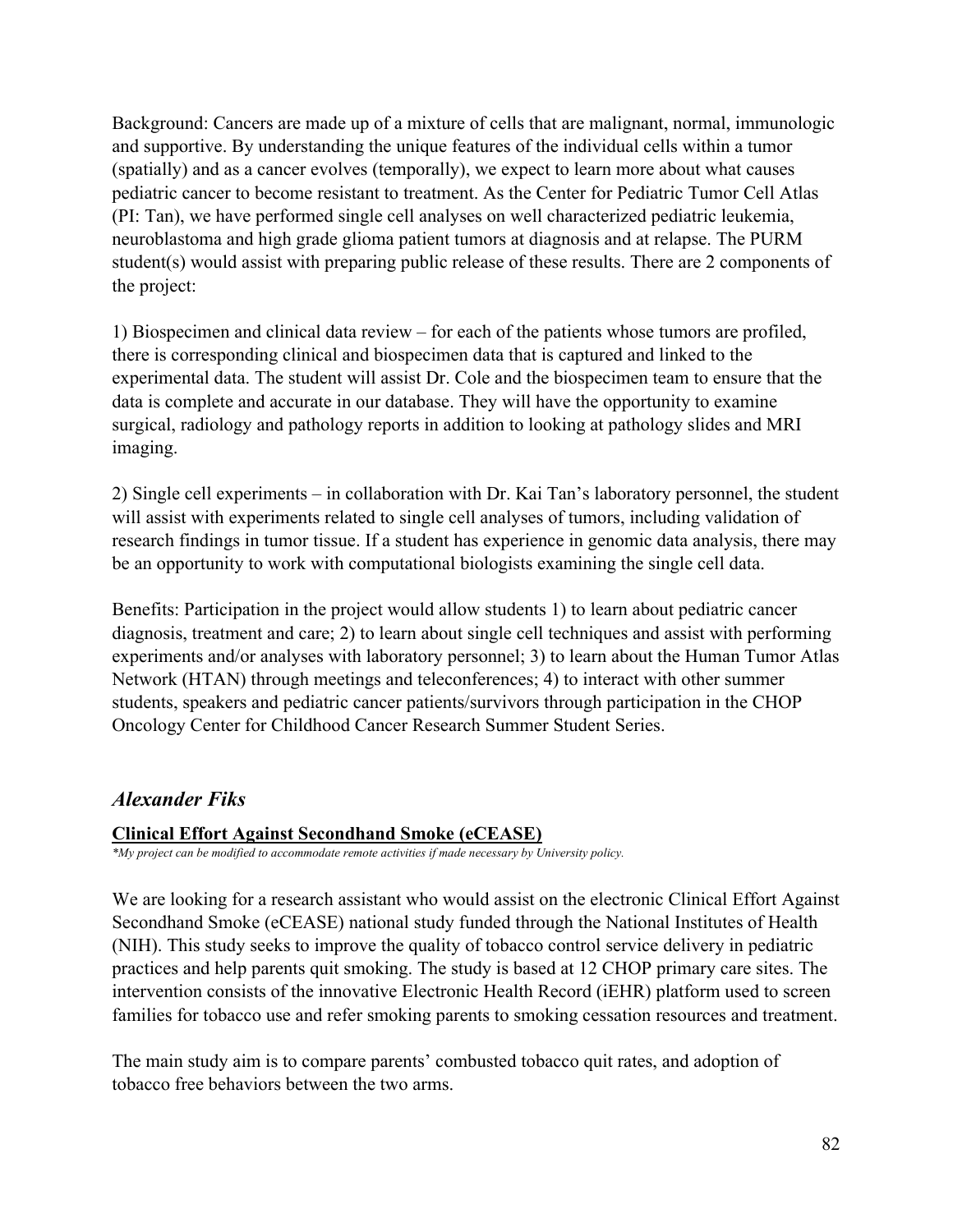The study Principal Investigator (PI) and co-investigator are Dr. Fiks and Dr. Jenssen. This research is housed within the Children's Hospital of Philadelphia's Center for Pediatric Clinical Effectiveness. Broadly, Dr. Fiks and Dr. Jenssen conduct research in primary care settings locally and nationally to improve pediatric decision making and child health outcomes and use clinical decision support systems and population health management techniques to protect children from secondhand smoke exposure and tobacco use.

Over the course of the program, the RA will learn the fundamentals of human subjects' research, EPIC chart review, survey administration, collection of CO and cotinine samples, working in pediatric primary care settings. They will also acquire content knowledge of smoking cessation treatments and will participate in weekly research team meetings.

The RA will assist with planning for and initiating the follow up part of the study. The RA will go through the study onboarding and upon successful training completion, will work in CHOP primary care clinics to approach already enrolled parents in the study for a follow up survey and assist in collecting parents' saliva and breath samples for cotinine and CO testing. The RA may also follow up with parents remotely.

Prior experience in data collection and conducting surveys is preferred, but not required. The RA should be comfortable with approaching and conducting surveys with families. Customer service experience is a plus. The candidate must be detail-oriented with strong communication and organizational skills and comfortable with working independently.

We are looking for about 8-10 RAs to join the study across 12 sites, as we will have 800 enrolled parents to follow-up with.

## *Brian Jenssen*

## **Clinical Effort Against Secondhand Smoke (eCEASE)**

*\*My project can be modified to accommodate remote activities if made necessary by University policy.*

We are looking for a research assistant who would assist on the electronic Clinical Effort Against Secondhand Smoke (eCEASE) national study funded through the National Institutes of Health (NIH). This study seeks to improve the quality of tobacco control service delivery in pediatric practices and help parents quit smoking. The study is based at 12 CHOP primary care sites. The intervention consists of the innovative Electronic Health Record (iEHR) platform used to screen families for tobacco use and refer smoking parents to smoking cessation resources and treatment.

The main study aim is to compare parents' combusted tobacco quit rates, and adoption of tobacco free behaviors between the two arms.

The study Principal Investigator (PI) and co-investigator are Dr. Fiks and Dr. Jenssen. This research is housed within the Children's Hospital of Philadelphia's Center for Pediatric Clinical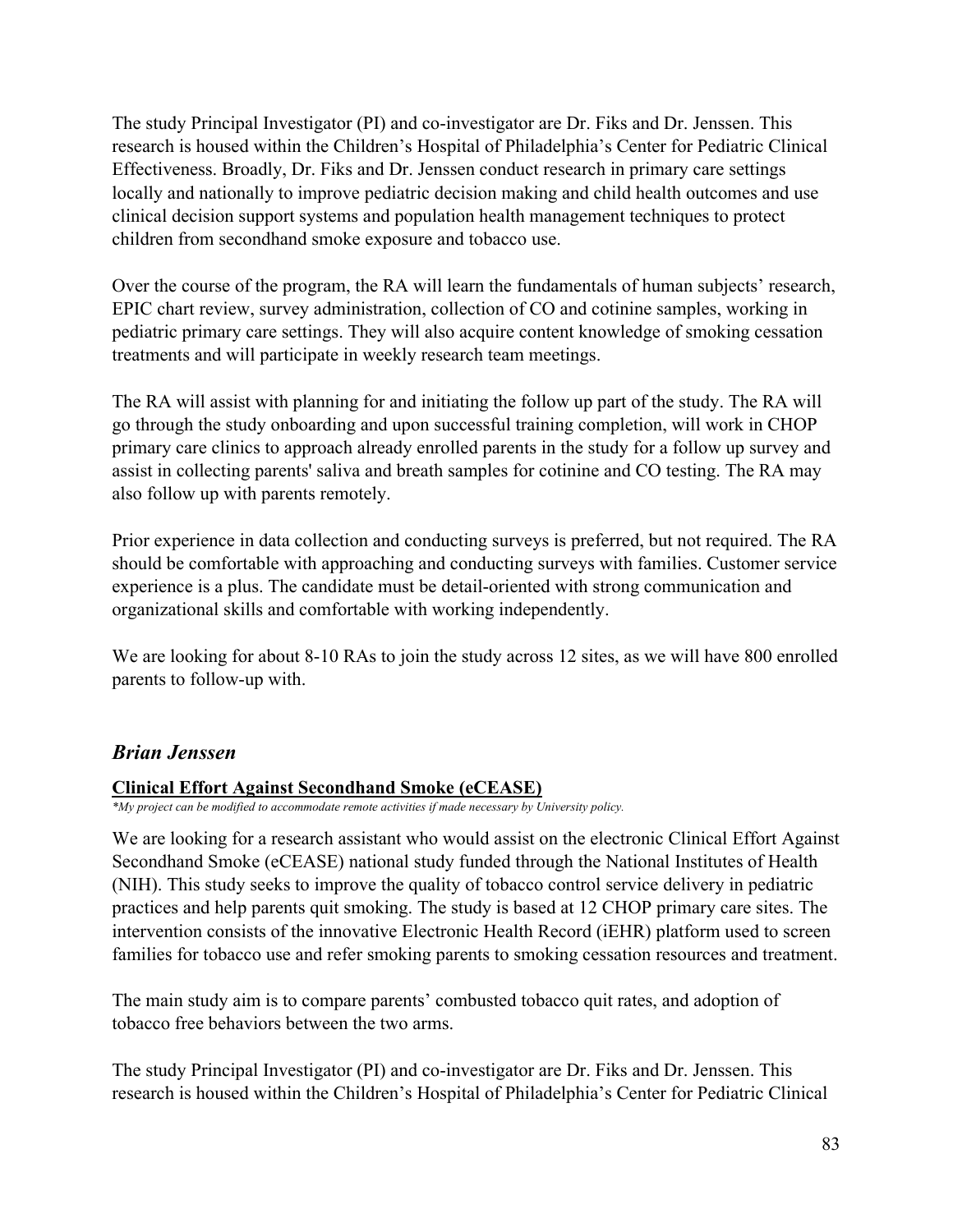Effectiveness. Broadly, Dr. Fiks and Dr. Jenssen conduct research in primary care settings locally and nationally to improve pediatric decision making and child health outcomes and use clinical decision support systems and population health management techniques to protect children from secondhand smoke exposure and tobacco use.

Over the course of the program, the RA will learn the fundamentals of human subjects' research, EPIC chart review, survey administration, collection of CO and cotinine samples, working in pediatric primary care settings. They will also acquire content knowledge of smoking cessation treatments and will participate in weekly research team meetings.

The RA will assist with planning for and initiating the follow up part of the study. The RA will go through the study onboarding and upon successful training completion, will work in CHOP primary care clinics to approach already enrolled parents in the study for a follow up survey and assist in collecting parents' saliva and breath samples for cotinine and CO testing. The RA may also follow up with parents remotely.

Prior experience in data collection and conducting surveys is preferred, but not required. The RA should be comfortable with approaching and conducting surveys with families. Customer service experience is a plus. The candidate must be detail-oriented with strong communication and organizational skills and comfortable with working independently.

We are looking for about 8-10 RAs to join the study across 12 sites, as we will have 800 enrolled parents to follow-up with.

## *Peter Kurre*

### **Nanovesicle Regulation of Stem Cell Activity**

*\*My project can be modified to accommodate remote activities if made necessary by University policy.*

A small pool of hematopoietic stem and progenitor cells (HSPC) in the bone marrow (BM) provide lifelong production of blood and immune cells. Operationally defined units comprised of HSPC and their surrounding BM niche cells maintain steady state function and adapt to stress and injury. The prevailing model views HSPC as passive recipients of signals from the niche. This project aims to challenge that paradigm in two ways. First, we will focus on the active secretion of nanometer-size vesicles from HSPC as a constitutive, evolutionarily conserved cellular function. Second, unlike conventional ligand-receptor signaling, extracellular vesicles (EVs) traffic non-coding (including micro-) RNA to bystander cells. The mechanism by which EV-contained miRNA regulate tissues is not well understood, and we will determine the role of a particular panel of miRNA carried by HSPC-derived EVs in regulating bystander niche cells. The significance of the project lies in gaining fundamental insight into how hematopoiesis is regulated and in the translational application of that knowledge in improving the outcome of hematopoietic stem cell transplantation.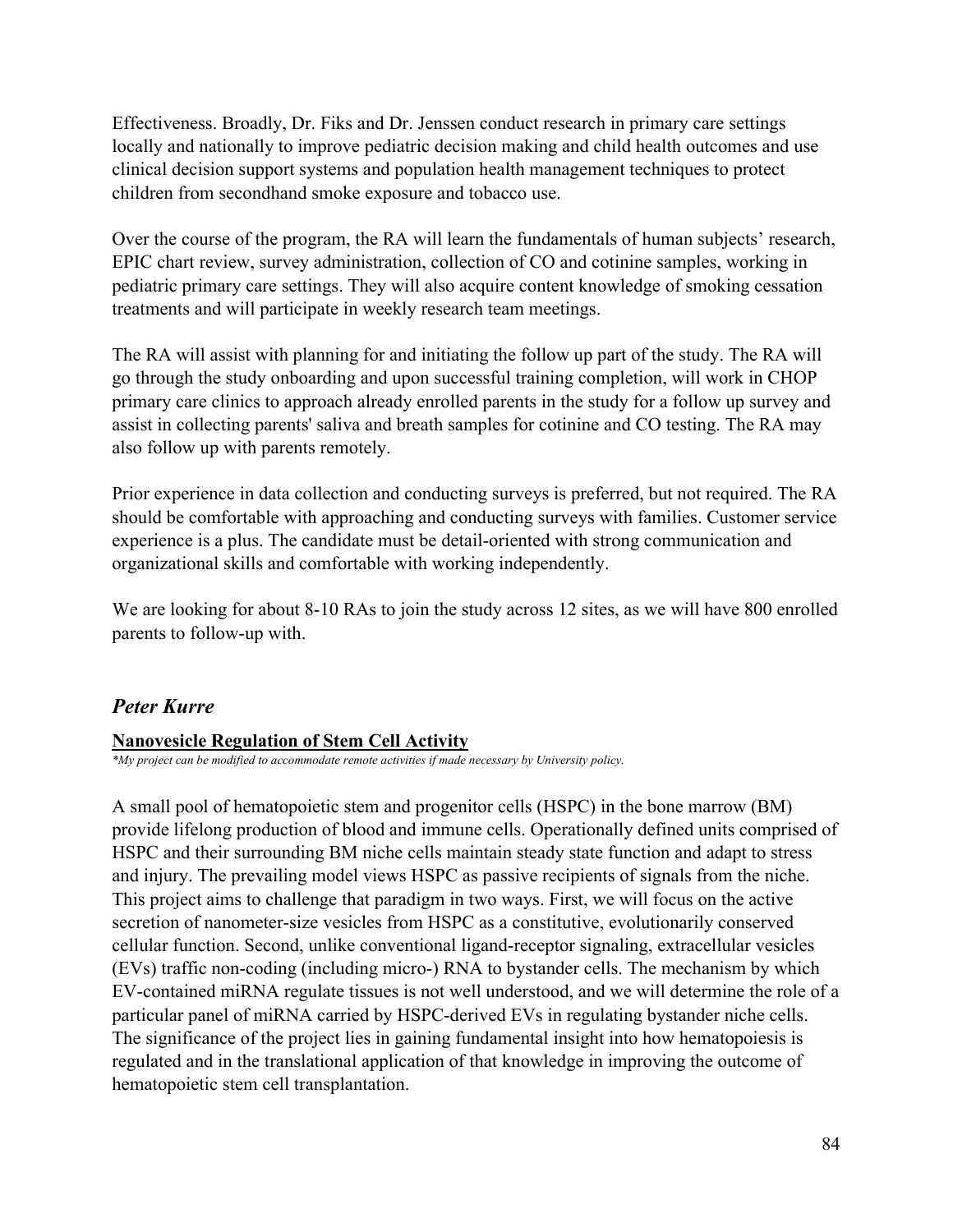This is a long-term project involving the student in planning, execution and analysis of experiments. With an eye on skill and career development, students will fully participate in journal clubs, lab meetings and presentations. The experimental design builds on established and validated models in the lab, and the student will become familiar with molecular biology, realtime PCR, tissue culture and flow cytometry tools, as well as data analysis and presentation. A post-doctoral scientist and senior research technician will provide day-to-day oversight and guidance.

### *Clement Ren*

### **Cystic Fibrosis Clinical Research**

*\*My project can be modified to accommodate remote activities if made necessary by University policy.*

The overall goal of my research is to improve our assessment and understanding of CF lung disease. Our approaches to achieving this goal utilize respiratory physiology testing, lung imaging, retrospective chart review, and patient registry analyses. Further information regarding my research and representative recent publications can be found at https://www.research.chop.edu/people/clement-l-ren.

### *Joseph Rossano*

### **Clinical Research in Pediatric Cardiology**

*\*My project can be modified to accommodate remote activities if made necessary by University policy.*

We have multiple research projects in our Cardiac Center including basic-translational research, health services research, outcomes research, and clinical trials.

There are many mentors for these research projects and Michael O'Byrne, MD is the director of Cardiac Center Research Core.

## *Lisa Schwartz*

### **Pediatric Behavioral Oncology**

*\*My project can be modified to accommodate remote activities if made necessary by University policy.*

The clinical research lab of Dr. Lisa Schwartz in the Section of Behavioral Oncology at the CHOP Center for Childhood Cancer Research focuses on self-management of adolescents and young adults (AYA) impacted by cancer (those with cancer predisposition, on active treatment, or survivors). Current studies include: 1) a multisite study tracking self-management of AYA survivors, 2) evaluation of implementation of survivorship care plans, 3) longitudinal tracking and outcomes of families with youth tested for cancer predisposition, 4) a study developing interventions for families undergoing genetic testing for cancer predisposition, 5) studies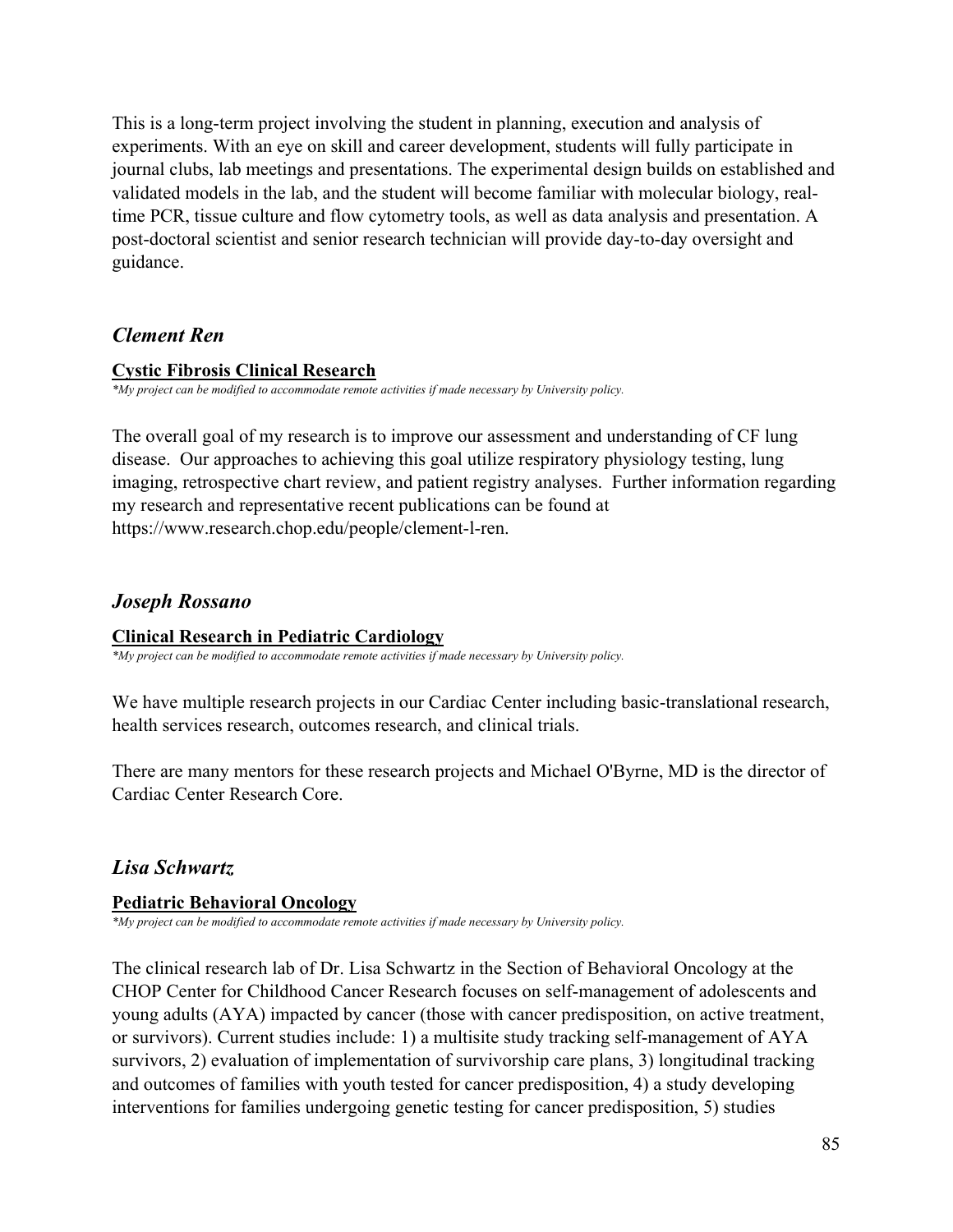tracking physical activity of AYA with cancer. It is also possible to get experience working on a study with AYA with sickle cell disease. Dr. Schwartz also conducts digital health research (apps, text messages) and has some related grants pending funding.

Examples of possible projects/tasks include: 1) Detailed electronic health record reviews to assess accuracy of patient knowledge, and document health history and recommendations. 2) Participate in and code structured interviews with patients and parents about impact of cancer predisposition. 3) Assist with tracking patients in longitudinal studies and making follow-up calls for data collection (online surveys) at various time points. 4) Assist with literature reviews and writing tasks related to grants, papers, and abstracts. 5) Provide feedback on intervention materials and measures. 6) Assist with recruitment. Students are also expected to attend all lab/research related meetings, meetings with the larger Behavioral Oncology group (faculty and staff), and any didactics of interest in the Cancer Center or throughout CHOP.

The research is very multidisciplinary with close physician and nursing collaborators. The lab also includes clinical research coordinators, postdoctoral fellows, and collaborators, all of whom are committed to mentoring. Dr. Sara King-Dowling is a Research Associate in the lab that helps with overseeing student trainees. We welcome the opportunity to work with the PURM student to create a tailored summer experience that matches the interest and goals of the student within the parameters of current studies in the lab.

## *Christopher Thom*

### **Interrogating Tropomyosin 1 Function in Blood Biology**

*\*My project is entirely in-person.*

We each make 200 billion red cells and 400 billion platelets every day. When the mechanisms directing processes go awry, hematologic diseases and/or cancer can result. The Thom lab previously identified Tropomyosin 1 (Tpm1) in a computational screen for blood-regulatory genes. Genetic perturbations in Tpm1 alter red blood cell and platelet biology in humans and in cultured cells.

We also recently created a Tpm1 conditional knockout mouse, and we are looking for summer research assistance on a project to better define how Tpm1 regulates blood cell formation and function in vivo. This project will involve isolation and analysis of blood cells (red blood cells and platelets) and analysis using molecular biology techniques (RNA and protein isolation, real time PCR, western blotting, flow cytometry), along with advanced microscopy techniques. Students can optionally participate in mouse husbandry and tissue dissection. Students will benefit from weekly meetings with Dr. Thom to plan experiments, to analyze and interpret data, to review genetic manipulation strategies, and to review related scientific literature. Through weekly joint lab meetings with our collaborators, students will also benefit from hearing about related ongoing projects in human stem cell biology and statistical genetics.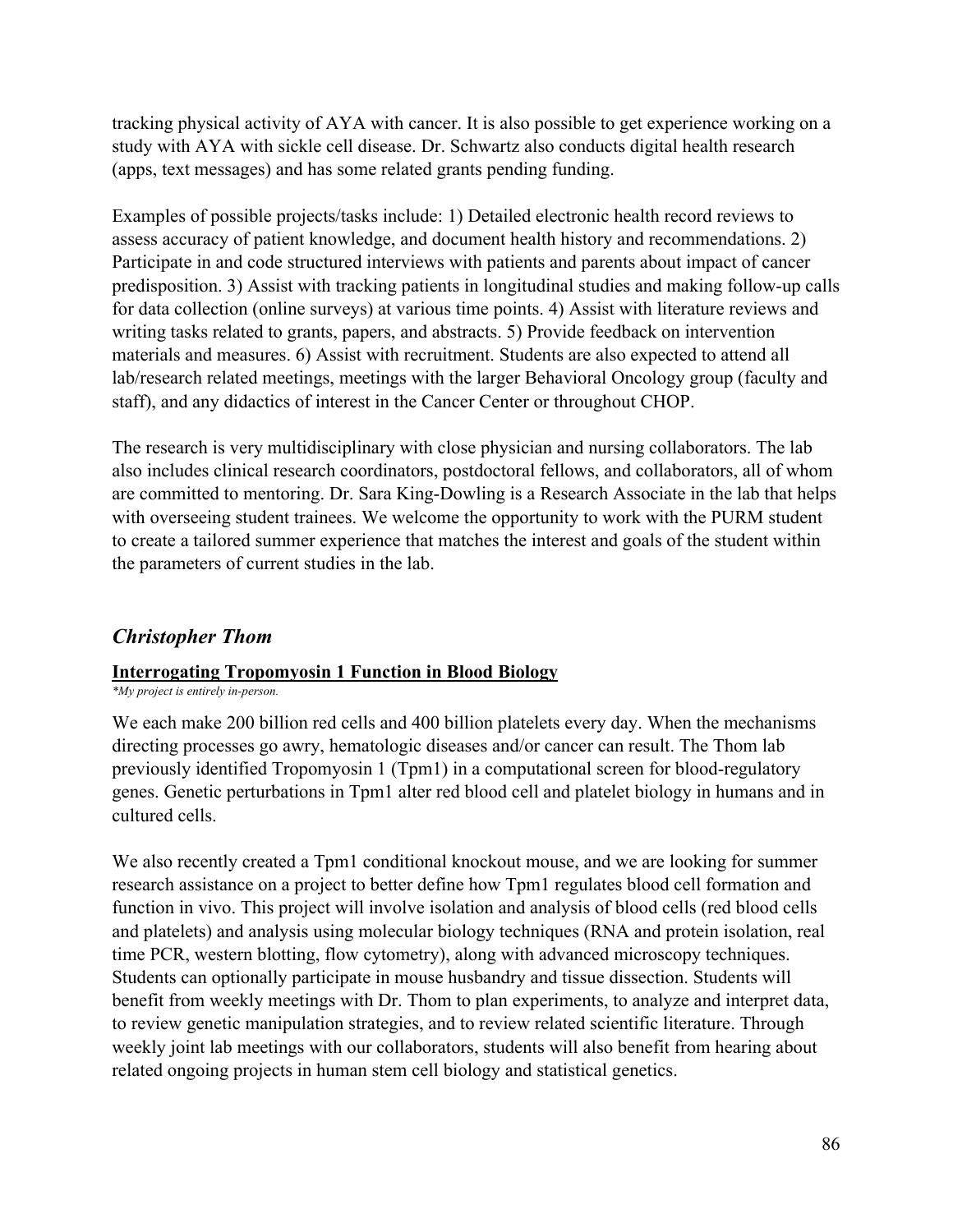### *Daniel West*

### **A Coaching Program to Support Development of Clinical and Professional Skills to Advance CHOP's Clinical and Education Missions**

*\*My project can be modified to accommodate remote activities if made necessary by University policy.*

The long-term goal of this work is to develop and implement a coaching program to support all CHOP trainees and faculty physicians in developing or increasing knowledge, skills and performance that advance CHOP's clinical and education missions. Self-identified coachees will be assigned a coach who will work with them to develop a learning plan with specific, actionable, and measurable learning goals. Coaches will then do clinical observations and meet periodically with their coach to review assessment data and adjust their learning plan and goals accordingly. As part of this program, coaching dyads will participate in post-coaching semistructured interviews to understand their experience and as part of program evaluation. The interested undergraduate student would conduct these interviews and help analyze data using indepth content analysis. Students would gain fundamental skills in qualitative research, and will be mentored primarily by Dr. Jay Mehta, Associate Professor of Clinical Pediatrics, and Dr. Dorene Balmer, the Director of Research in Pediatric Education.

# **PHYSIOLOGY**

## *Joseph Baur*

### **Nicotinamide Adenine Dinucleotide (NAD) Supplementation in Heart Failure**

*\*My project can be modified to accommodate remote activities if made necessary by University policy.*

Nicotinamide adenine dinucleotide (NAD) is a critical cofactor for hundreds of enzymes. NAD levels decline during normal aging and in multiple disease states. Recently, NAD depletion has been shown in failing hearts and novel NAD precursors such as nicotinamide riboside (NR) have been found to protect against heart failure in rodents. We have generated a novel mouse model to test whether NAD deficiency per se is sufficient to cause the metabolic or functional changes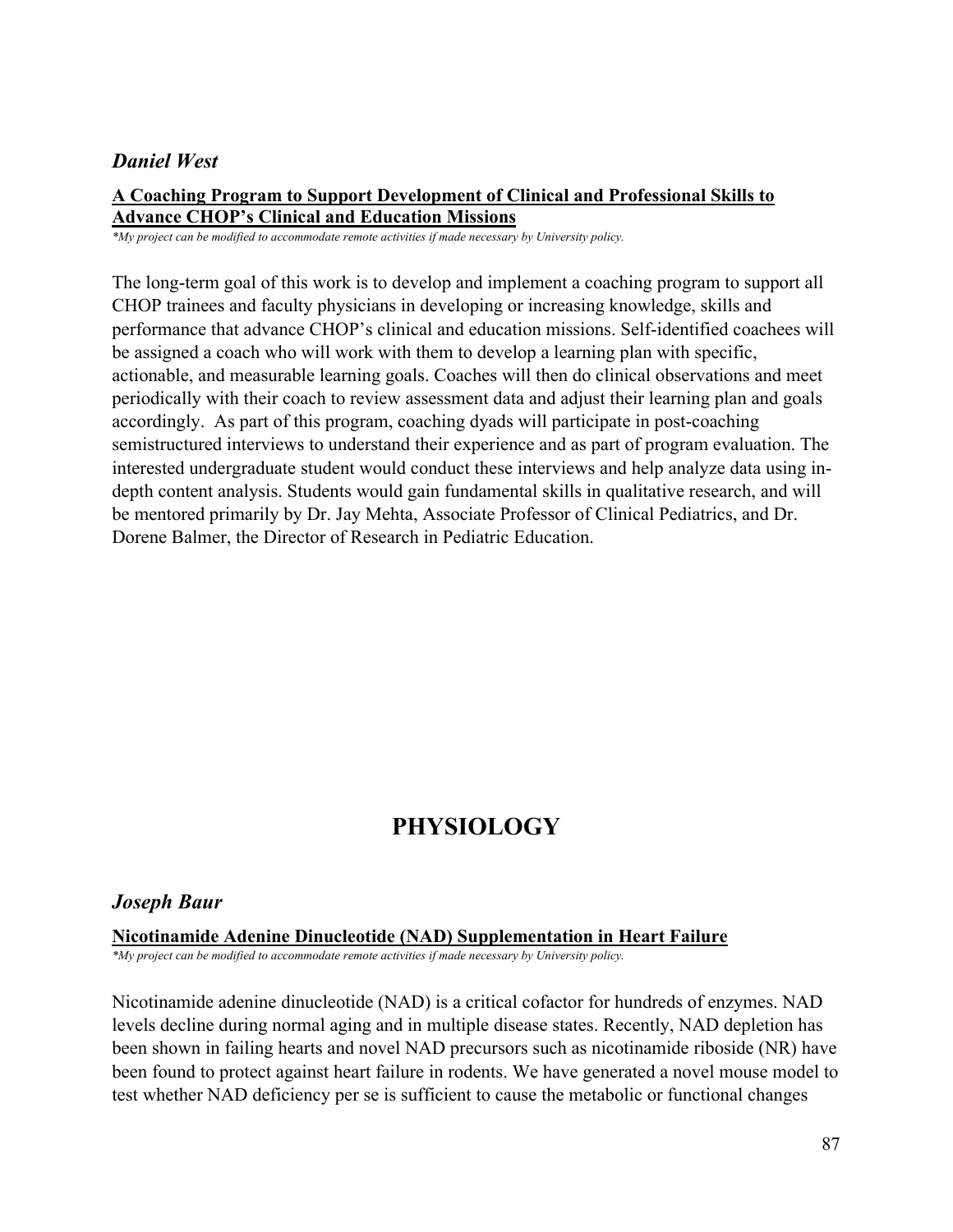associated with heart failure. Based on our data suggesting that the heart benefits more from intravenous precursors that from oral dosing, we are collaborating with Dan Kelly's group here at Penn to test the utility of intravenous NR in two human-relevant models: heart failure secondary to ischemic injury or treatment with a chemotherapeutic drug. Endpoints include in vivo heart function by echocardiography and ex vivo mitochondrial function. Finally, we are testing NAD precursors in a model of mitochondrial disease that leads to heart failure: Friedreich's Ataxia. Together, these studies will reveal fundamental details of how NAD metabolism influences cardiac physiology, and will help guide efforts to develop novel therapeutic approaches for the treatment or prevention of heart failure. The project will provide opportunities to learn biochemical assays, metabolomics, mitochondrial isolation and functional testing, echocardiography, and rodent handling.

### *Paul Titchenell*

#### **Glucagon Blockade for the Treatment of Stress-Induced Hyperglycemia**

*\*My project is entirely in-person.*

Stress-induced hyperglycemia is associated with poor outcomes in nearly all critical illnesses. This acute elevation in glucose after injury or illness is associated with increased morbidity and mortality, including multiple organ failure. Stress-induced hyperglycemia is often attributed to insulin resistance as controlling glucose levels via exogenous insulin improves outcomes, but the preliminary data presented herein argues against this being the sole driver. Glucagon is another glucoregulatory hormone that increases in trauma and other critical illness. We found that blocking the glucagon signaling cascade via either a mutant in protein kinase A or the glucagon receptor itself was sufficient to prevent stress-induced hyperglycemia in our mouse model of critical illness. This project will now test if using a clinically-validated glucagon receptor antagonist is sufficient to treat stress-induced hyperglycemia and prevent associated complications in the liver, kidney, and heart and improve survival. We hypothesize maintaining euglycemia via treatment with a glucagon receptor antagonist will mitigate excursions in glucose, decrease organ failure and improve survival. in our mouse model of critical illness. This important pre-clinical work will lay the foundation for potential future clinical trials investigation if glucagon blockade could be an effective tool to treat stress-induced hyperglycemia and associated morbidity and mortality.

Undergraduate researcher will assist (Dr. Anna Garcia Whitlock) with basic laboratory tasks related to biochemistry, molecular biology, and animal physiology. Mentorship is a top priority in the Titchenell lab. The undergraduate researcher will be trained to perform tasks related to characterizing and phenotypic novel mouse models of hyperglycemia and insulin resistance. These include reagent preparation, genotyping mice, assay execution and presenting and sharing data in a formal lab meeting setting.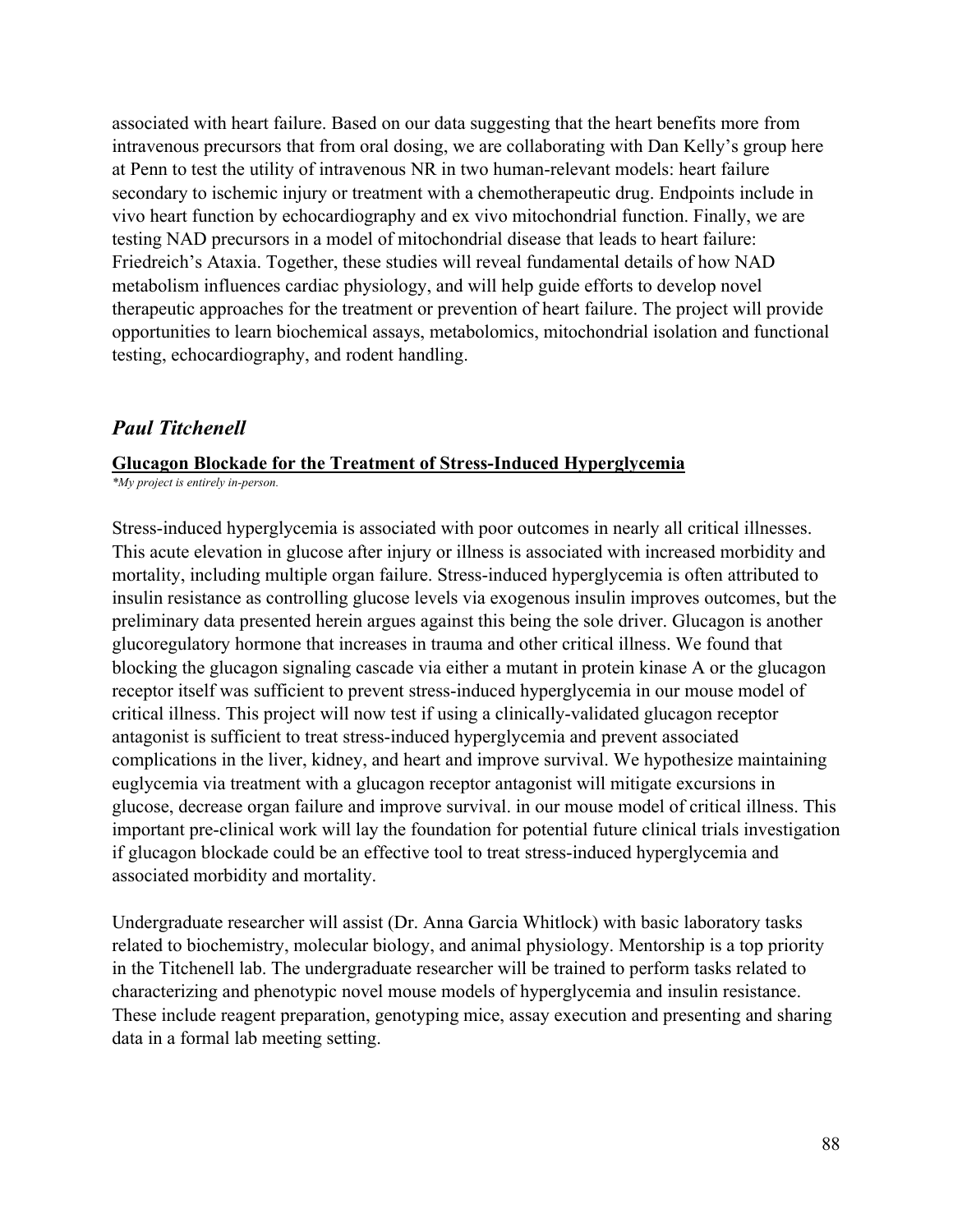# **PSYCHIATRY**

### *Kelly Allison*

### **Impact of the Timing of Eating on Weight and Metabolism**

*\*My project can be modified to accommodate remote activities if made necessary by University policy.*

This NIH-funded study examines the impact of the timing of eating on weight and several metabolic health markers, such as resting energy expenditure, body composition, mRNA from adipose tissue, and glucose metabolism. Participants are adults with obesity who are asked to eat on an early schedule (8am -7 pm) for 8 weeks and on a later schedule (12 pm - 11 pm) for 8 weeks, with a 2 week washout period in between. Each participant has four inpatient assessment visits before and after each of these eating conditions. We provide all of the food to the participants to control their calorie and nutrient intake, and monitor their sleep and activity with daily surveys and actigraphy. Your experience would include helping to recruit participants for the study, help manage food distribution to the participants, help with study logistics and supplies, including labeling tubes and setting up the inpatient hospital rooms for assessment visits, and data entry. You would also be able to observe and learn how to process blood samples. Finally, you would attend weekly study meetings with our study team. You would work closely with *our current clinical research coordinators, one of whom was a previous PURM student, and with Dr. Allison and her co-PI, Dr. Goel. You would get to see all aspects of a clinical research project in motion.*

## *Emily Becker-Haimes*

#### **Improving Youth Mental Health Services with Implementation Science**

*\*My project can be completed entirely remotely.*

PURM student(s) will work across three different projects that aim to improve the quality of youth mental health services. All projects employ methodology and insights from implementation science, which aims to understand how to optimally increase clinician use of treatment strategies that are demonstrated to be effective within routine clinical settings. Students will be encouraged to learn about and engage with all aspects of the research process across the three projects, which comprise a mix of quantitative and qualitative methodologies. Student(s) will work directly with faculty mentor Emily Becker-Haimes (a clinical psychologist and implementation scientist), as well as other core members of the research team, including a postdoctoral fellow (Amanda Sanchez, PhD) and senior research coordinator (Megan Brady). In addition to individual support and mentorship, students also will be strongly encouraged to attend weekly project meetings.

The first project comprises a systematic review of freely available resources that can be used to support clinicians to work effectively with individuals at-risk for suicide. Students will learn about leading evidence-based strategies for suicide prevention and will code clinician resources for quality, as well as gain familiarity with systematic review methodology.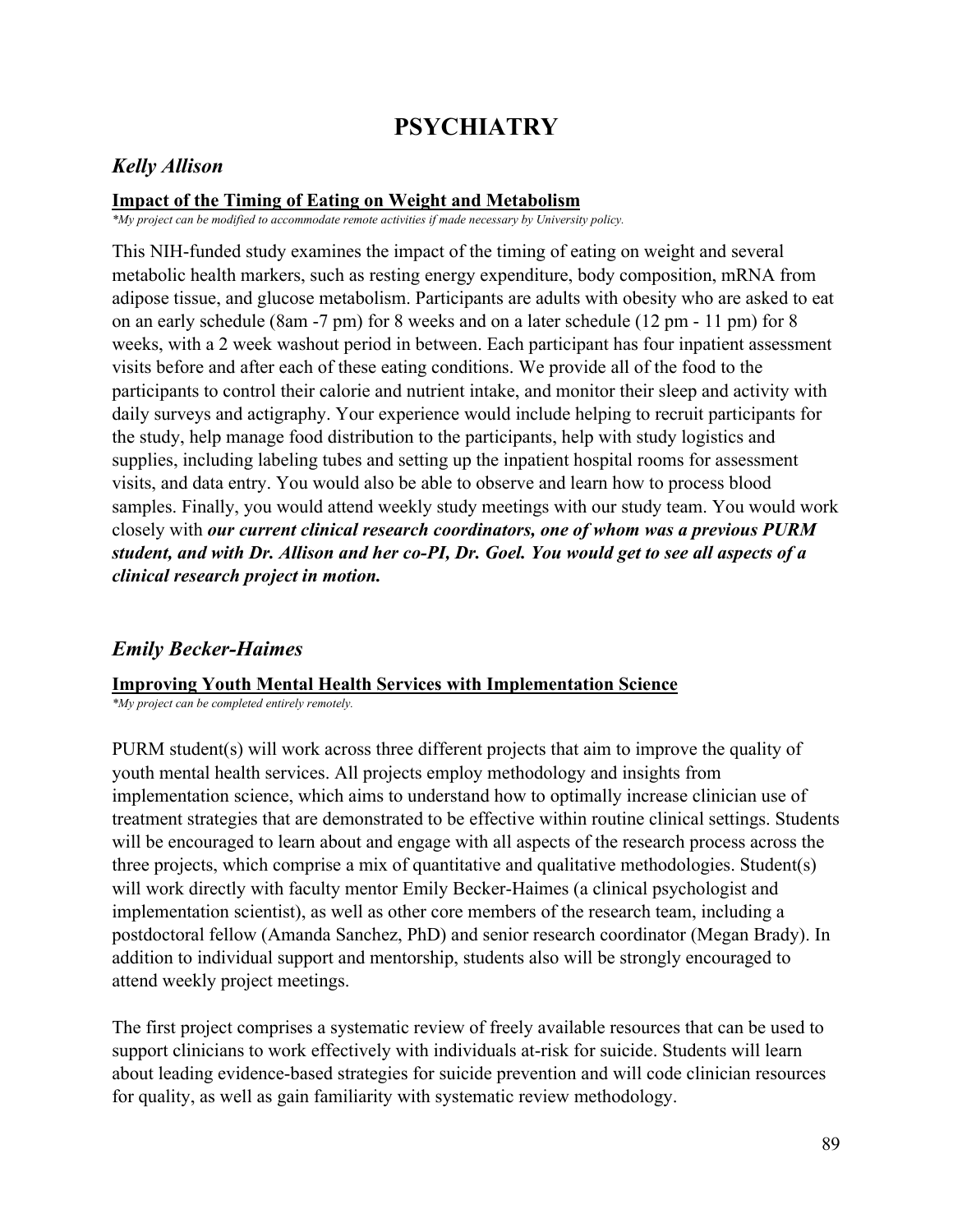The second project, Project RESPECT, aims to develop a toolkit of culturally responsive treatment strategies for diverse youth with anxiety or obsessive compulsive disorder. As a part of this study, we are conducting  $\sim$ 30 qualitative interviews with clinicians, youth, and their caregivers to learn how we can optimally support culturally responsive care. PURM students will receive training in and support to complete qualitative coding and analysis of interview data to contribute to the design and refinement of the toolkit. In addition, students will contribute to a companion quantitative survey of expert clinicians that is seeking clinician feedback on how to optimize the toolkit.

Finally, the third project, Project ACTIVE, is a large, NIMH-funded study that is testing how to optimally support clinicians to deliver cognitive behavioral therapy, a leading psychosocial evidence-based practice, in community settings. In this project, students will gain experience with consenting and enrolling participants in to a research study. In addition, students will have an opportunity support qualitative analysis of data gathered from community clinicians as well as to observe clinician therapy practices in the community.

## *Jennifer Goldschmied*

### **Investigating the Role of Slow-Wave Sleep and Impaired Plasticity in Major Depressive Disorder**

*\*My project can be modified to accommodate remote activities if made necessary by University policy.*

Standard treatments for Major Depressive Disorder (MDD) typically take at least 2-3 weeks to take effect. Emerging research suggests that an underlying mechanism of MDD involves impaired neuroplasticity. The overall goal of this project is to test the hypothesis that disrupting slow-wave sleep can increase neuroplasticity, and improve mood in MDD.

Forty males and females with MDD, and a group of twenty controls will spend two nights in the laboratory: one baseline night of sleep, and one night where slow-wave sleep will be disrupted. Following each laboratory night, markers associated with synaptic potentiation and plasticity will be assessed.

This study provides ample opportunities for the involvement of undergraduates. Undergraduates will have the opportunity to participate in the development of materials to enhance recruitment, i.e. developing advertisements for posting, utilizing social media, etc. in addition to participating in phone screening. All undergraduates will be trained in appropriate methodology to phone screen both healthy participants and clinical patients, in addition to being trained in HIPAA compliance during phone screening. All undergraduates will be trained in how to work with study participants, including how to review a consent form with potential participants and professional conduct in a research environment. If in-person research is permitted, undergraduates will also receive training in several areas of sleep research including but not limited to, how to administer a hearing test, how to administer study surveys using the online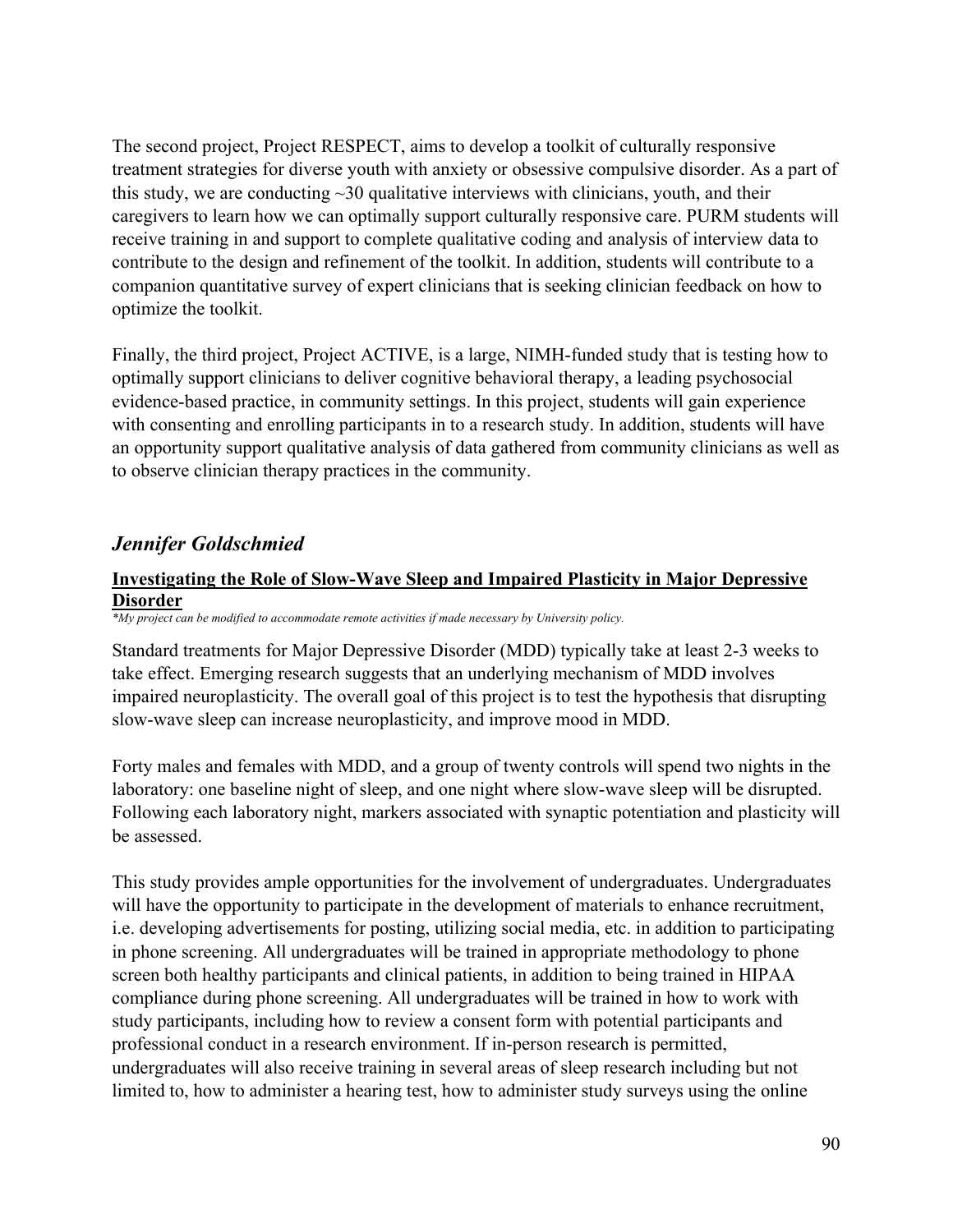resource, RedCap, how to administer the neuroplasticity task battery and waking EEG task, thereby becoming familiar with using the E-prime software suite, and how to process blood samples for future analysis. Students will be responsible for administering and explaining the use of sleep diaries and actigraphs to all participants, and or determining adherence using these methods. Undergraduates will also be involved with the facilitation of the project by performing operational tasks including orienting all participants to HUP and the sleep lab, testing study equipment to ensure appropriate operation during the protocol, and the removal and cleaning of EEG electrodes following the study overnight. At the end of the undergraduate's time in the lab, they will have a keen understanding of the essential components of conducting sleep research, and working with clinical populations.

## *Melanie Pellecchia*

## **Randomized Trial of Project ImPACT, an Evidence-Based Intervention for Infants and Toddlers with Autism Spectrum Disorder**

*\*My project can be completed entirely remotely.*

Project ImPACT is a parent-mediated intervention for young children with autism spectrum disorder (ASD) that blends developmental and naturalistic behavioral intervention techniques to teach core social communication skills. We will gather preliminary evidence on the effectiveness of two doses of Project ImPACT, compared with treatment as usual, in improving social communication and cognition for infants and toddlers, and parent self-efficacy. We will conduct a three-arm randomized field trial in a diverse sample of children with autism less than 3 years of age, using community providers to coach parents. We also will estimate Project ImPACT's cost effectiveness at different doses. This study is being conducted in partnership with the Philadelphia Infant and Toddler Early Intervention system.

Undergraduate research assistants will participate in behavioral coding of intervention sessions and assessment observations. Familiarity with behavioral coding from video recordings is preferred but not required. Undergraduate research assistants will gain experience with identifying autism symptomology in young children from recorded play observations, assessing the use of responsive parenting techniques from recorded play observations, and scoring fidelity of evidence-based intervention practices delivered by community-based providers from recorded session observations. Applicants from under-represented minority groups are strongly encouraged to apply.

## **PULMONARY, ALLERGY, AND CRITICAL CARE MEDICINE**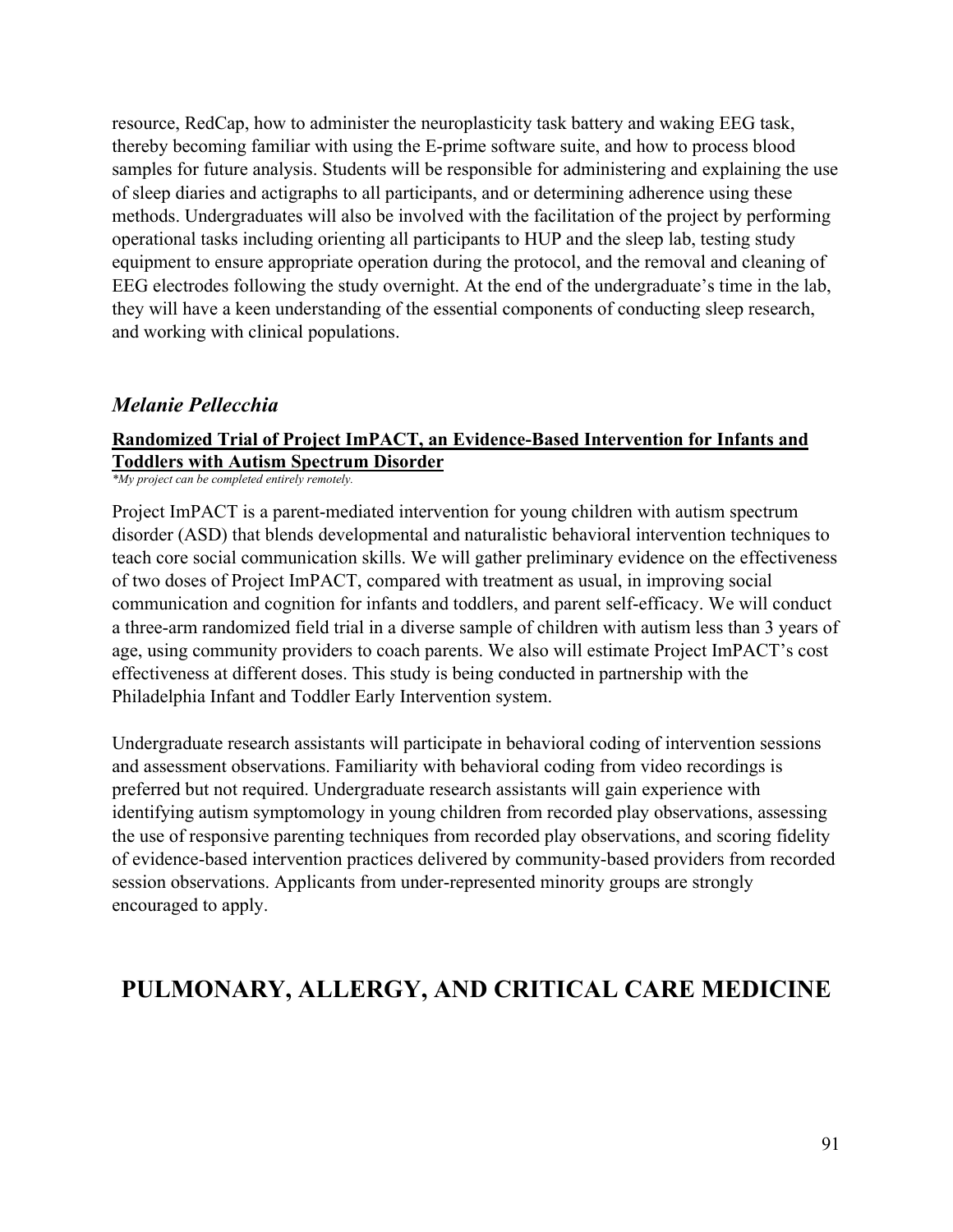## *Michael Shashaty*

#### **Clinical and Molecular Epidemiology of Acute Kidney Injury after Lung Transplantation** *\*My project is entirely in-person.*

This project is a great opportunity for students interested in a clinical or research career. Students will gain experience in clinical and translational research with laboratory and clinical data components, and with potential opportunities to work with human subjects and in hospital settings such as the intensive care unit.

The project focuses on studies of acute complications in patients undergoing lung transplantation. The immediate post-lung transplant period is characterized by the need for intensive care, and recipients are at risk for organ dysfunction syndromes that profoundly impact transplant success and patient survival. We run an ongoing multicenter cohort study, the Lung Transplant Outcomes Group (LTOG), that is designed to determine clinical and molecular/genetic risk factors for the development of primary graft dysfunction (PGD) and acute kidney injury (AKI). The LTOG has contributed multiple prior publications to the transplant and critical care literature in defining PGD as a clinical syndrome, describing the basic epidemiology of post-transplant AKI, and identifying key risk factors and disease mechanisms that may inform treatment strategies. We are currently conducting the largest study to date of AKI clinical and molecular risk factors after lung transplantation, with specific interest in recipient obesity, adipokines, coagulation factors, and circulating molecular mediators of cellular injury such as mitochondrial DNA.

Students will have the opportunity to: assist with obtaining informed consent from prospective lung transplant recipients, process time-sensitive blood and urine specimens from the ICU, collect patient information from the electronic medical record into a computerized database, learn laboratory best practices and sample management procedures, conduct and interpret laboratory analyses such as ELISA to test plasma and urine AKI biomarker concentrations, and participate in weekly meetings with the primary investigators to learn about the conduct of clinical research studies. Students will have direct interaction the LTOG-AKI principal investigator, Dr. Michael Shashaty, and will play an integral role in the research team comprised of research coordinators and lab personnel. Opportunities to shadow physicians working in the ICU setting, which have been possible in prior years, will depend on COVID-related hospital policies at the time of the PURM experience. The opportunity to work on this project may be extendable into the school year.

Prerequisites: Students should be enthusiastic about biomedical research, ready to adhere to patient privacy standards, willing to work with human samples in the laboratory, and be interested in working collaboratively with our research team. Non-lab work can potentially be done remotely.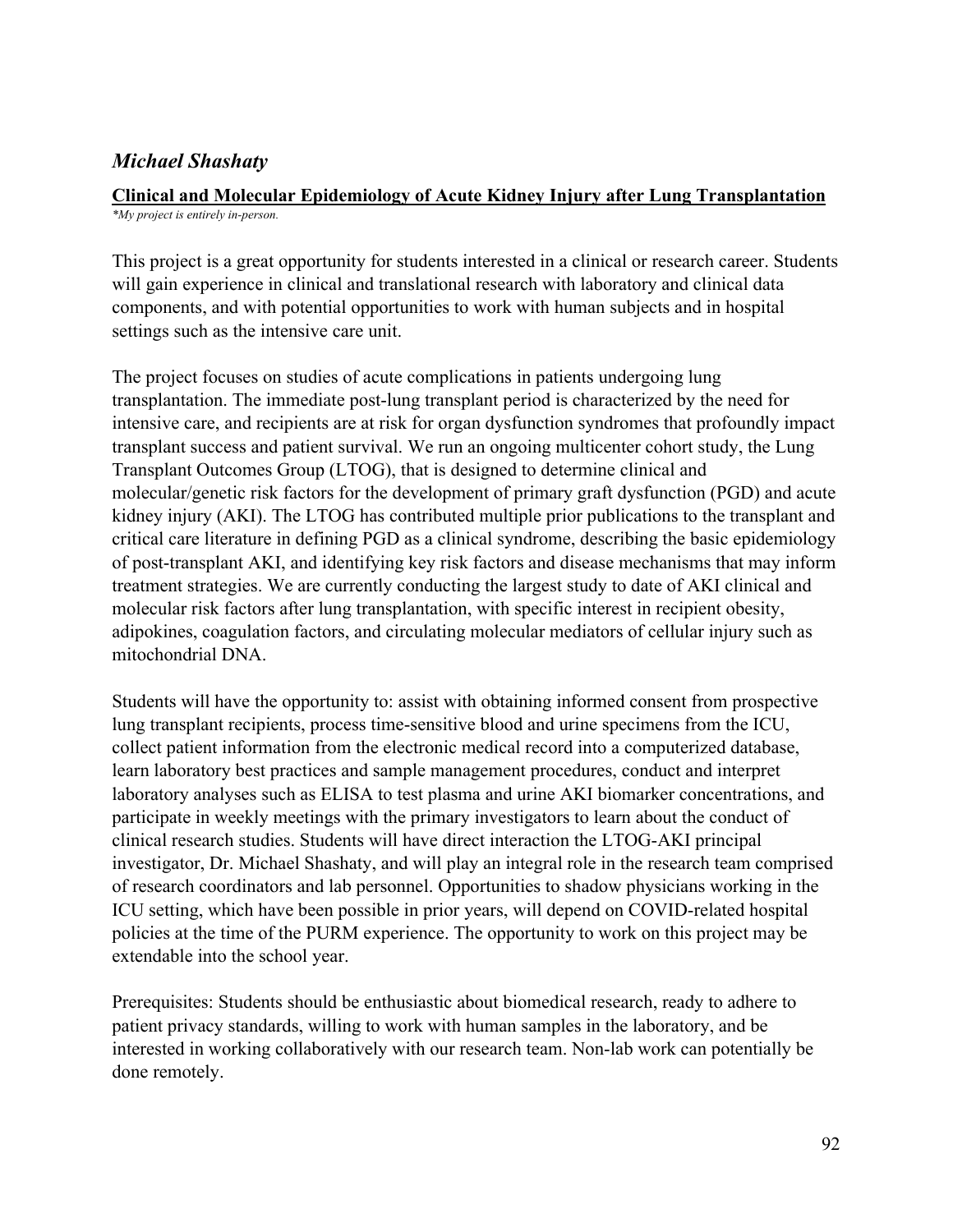# **RADIATION ONCOLOGY**

### *Yi Fan*

#### **Reprogram Tumor Stroma to Improve Brain Tumor Immunotherapy**

*\*My project is entirely in-person.*

T cell-based immunotherapy for solid tumors, such as immune checkpoint blockade, is currently limited by efficacy challenges, particularly in immunologically cold tumors including brain tumor glioblastoma (GBM), largely due to limited T cell infiltration and activation. Tumor vasculature is structurally and topologically abnormal, which impedes the delivery of T cells into the tumor. Genome-wide functional analysis of aberrant vascularity may provide global insight into mechanisms underlying T cell exclusion and tumor immunotherapy resistance. Here, our single-cell and bulk transcriptome analyses of tumor-associated endothelial cells (ECs) by genetic lineage tracing reveals robust endothelial plasticity to acquire genetic reprogramming with mesenchymal gene signature, which leads to vessel abnormalities in mouse and human GBM. Whole-genome CRISPR/Cas9 library screening of mesenchymal-like transcriptional activation identifies Foxc2 as a key regulator that drives EC genetic reprogramming and functional dysfunction.

In this project, we will test experimental combination therapy using immune checkpoint inhibitors and adeno-associated viruses (AAV) that target Foxc2 in tumor ECs. GBM will be genetically engineered by RCAS-mediated gene transfer in mice, followed by administration of anti-PD-1 antibody and EC-specific AAV2 that express Foxc2 shRNA. Tumor growth and animal survival will be monitored. Tumors will be excised and subjected to flow cytometrybased immunological analysis of T cell infiltration and activation. Successful completion of this project will contribute to development of AAV-based gene therapy approach to improve brain tumor immunotherapy.

The participating student(s) will learn the experimental skills related to gene therapy, animal modeling, and immunological assays.

Yi Fan, Associate Professor, working as mentor

Mengguo Huang, Research Associate, working as a co-mentor

# **RADIOLOGY**

### *Elizabeth McDonald*

### **Breast Cancer Biomarker Development**

*\*My project can be modified to accommodate remote activities if made necessary by University policy.*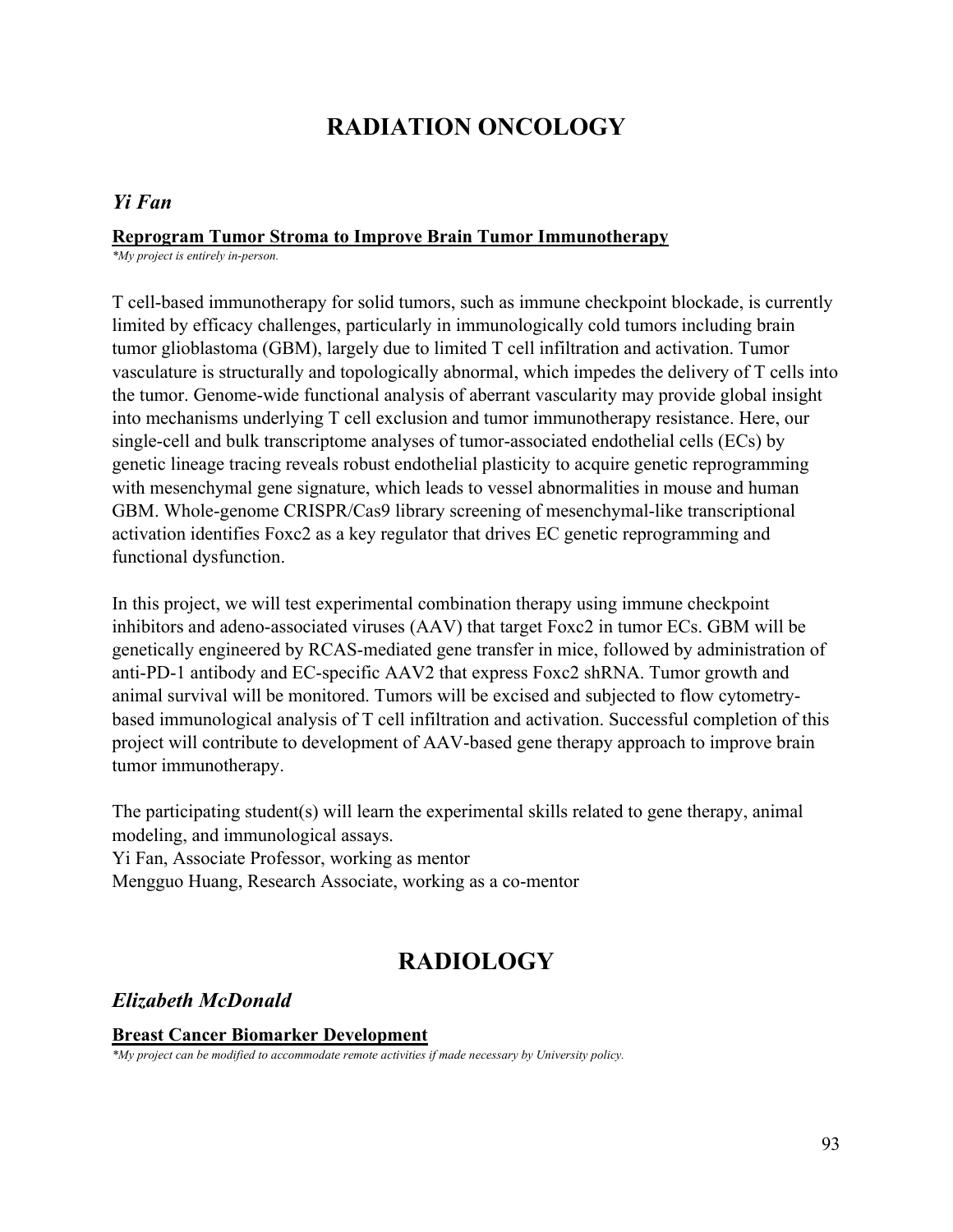We have a number of projects investigating mechanisms of response and resistance in breast cancer. Potential projects can range from automated quantification of pathology image phenotypes (pathomics), mouse models of disease/animal image analysis, and clinical trial novel investigational radiotracer image analysis, depending on interest. We also have databases of genomic information linked to novel tracer imaging, for bioinformatics mining if interested. We believe that a combination of pathomics and radiomics will enable precision cancer care delivery of the future. These projects are well suited for anyone with an interest in breast imaging, nuclear medicine, translational imaging research, or cancer biomarker development. Please check out our lab website for more information: http://bit.ly/PennBCTRG.

### *Hersh Sagreiya*

### **Automated Tools for Clinical Diagnosis Using Medical Imaging and Machine Learning**

*\*My project can be completed entirely remotely.*

We have been developing a pipeline that uses deep learning on 3D medical images to aid in more quantitative clinical diagnoses. For instance, we developed an algorithm that automatically calculates the volume of the liver and spleen on CT, using that information to determine the presence of liver fat or hepatic steatosis. We developed another algorithm that can perform automatic quantification of abdominal fat on CT, while another algorithm can determine the volume of individual muscles on abdominal MRI. This offers the ability to relate these quantitative phenotypes to exciting clinical and basic science questions. As we have previously done, it is possible to link imaging features to genetic data in Penn Medicine Biobank and other clinical data in the Electronic Medical Record. Using this information, it is possible to conduct genome and phenome-wide association studies (GWAS/PheWAS), which can offer insights into both the genetic loci and the clinical factors that can lead to the development of disease. For additional details regarding how such a project can work, please see our work in the Journal of the American Medical Informatics Association: [https://academic.oup.com/jamia/article](https://academic.oup.com/jamia/article-abstract/28/6/1178/6133906)[abstract/28/6/1178/6133906.](https://academic.oup.com/jamia/article-abstract/28/6/1178/6133906) We are currently trying to bring some of these algorithms to clinical practice and have developed a research PACS (picture archiving and communication system) towards that goal. Opportunities are available to further develop the aforementioned techniques, focusing on clinical and basic science insights that they may elucidate via GWAS/PheWAS studies. Other options include developing new algorithms for tasks such as liver or pancreatic cancer detection, hepatic fat determination on MRI, and pancreas/kidney segmentation, once again with an eye towards using this information for clinical/scientific insights.

As part of this project, you will develop skills in machine learning and deep learning. These are incredibly powerful skills that will be valuable for graduate work in a variety of fields, as well as future job opportunities. You will also have an opportunity to learn more about medicine, particularly medical imaging. Computer science skills are a plus, particularly at the level of introductory computer science/AP Computer Science, although students of all backgrounds are encouraged to apply. You will also be working with Dr. Walter Witschey, who is an expert in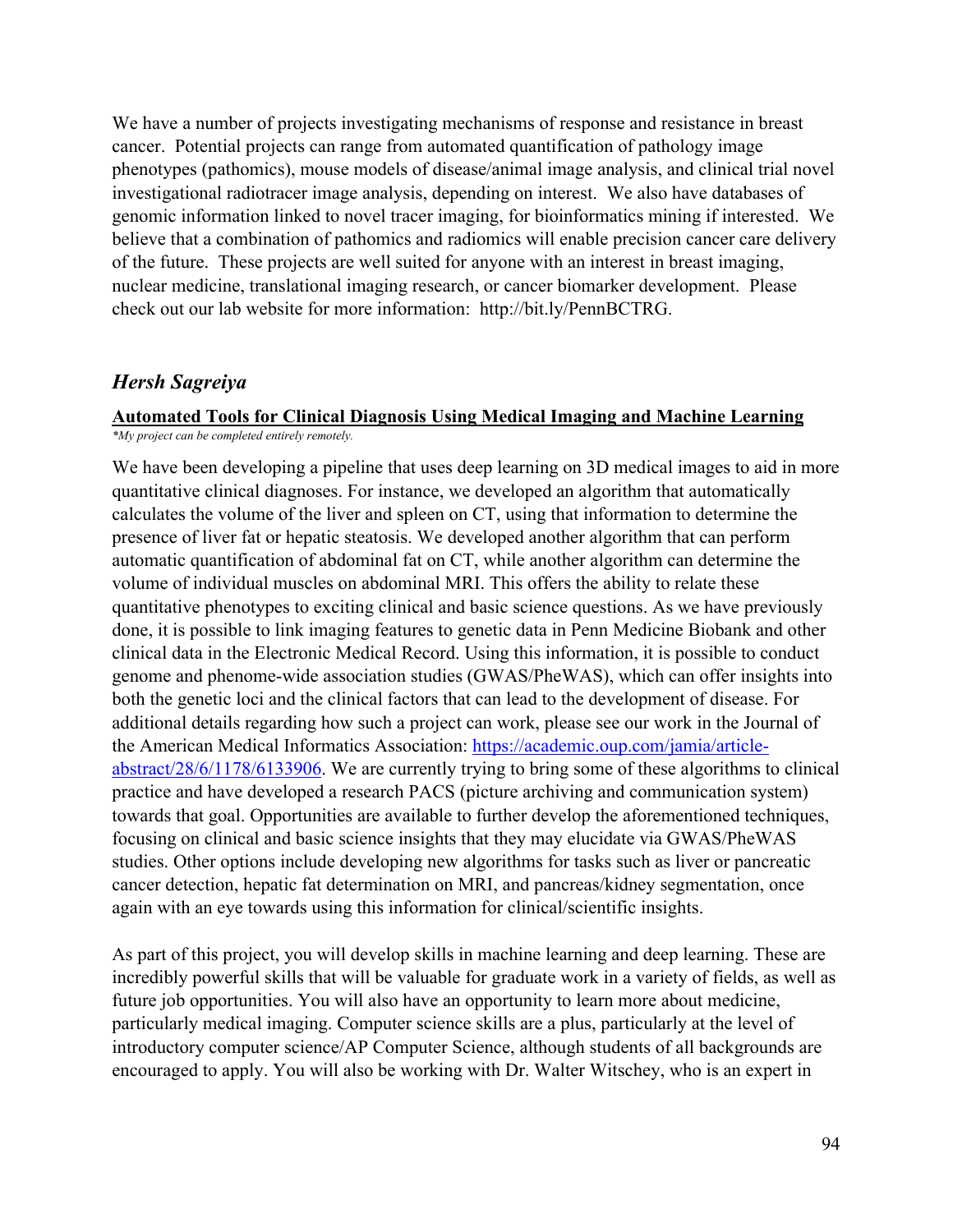medical imaging research and who has been spearheading several initiatives related to automated diagnosis using machine learning.

## *Joel Stein*

### **Brain Imaging with the World's First Portable MRI Scanner**

*\*My project can be completed entirely remotely.*

Magnetic resonance imaging (MRI) has become fundamental to diagnosing and managing many neurological diseases, but the cost, size and complexity of typical scanners limits access to these devices and how they can be used. A newly developed, low cost, low field strength, FDAcleared, portable MRI scanner could decrease barriers to brain imaging, including in intensive care units, emergency departments, doctor's office, rural clinics, or underserved areas worldwide. However, the portable unit generates lower resolution images than typical scanners and its utility for different applications remains uncertain.

Several related projects available for undergraduates focus on our studies using this portable MRI scanner in the radiology department. One condition we are looking at is multiple sclerosis (MS), an inflammatory disease that causes demyelinating lesions and brain atrophy. MS is both a good model to understand the limits of what this new scanner can do and a disease that may benefit from easier access to imaging.

Project 1 - We have scanned over 40 patients with MS on the portable scanner and standard scanners. We need your help labeling lesions on these images and performing a study to understand how well radiologists can detect lesions on the portable scanner.

Project 2 - We are testing a means to measure brain volumes from the portable images. We need your help processing the data from MS patients and healthy controls to see how well the measurements of different brain regions correlate between scanners and with disease burden

Project 3 - We have collected over 1000 cases with new MS lesions detected and measured on conventional MRI. We need your help to parse this data to help us understand the typical size of new lesions detected during MS follow-up imaging.

Your work will be supervised by a neuroradiologist (Dr. Stein) and a graduate student in bioengineering (T. Campbell Arnold). Basic programming skills are desirable, particularly in Python.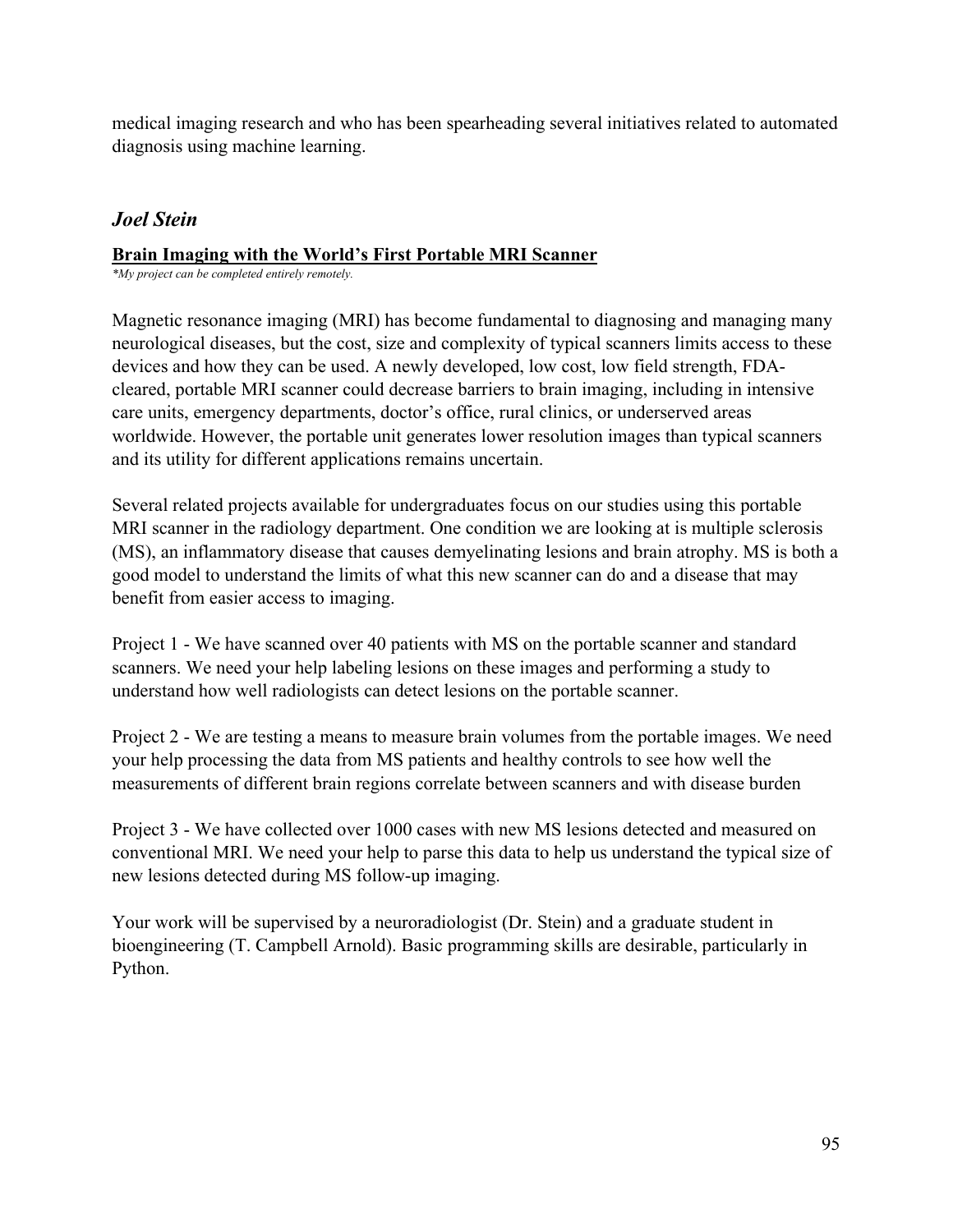# **Nursing**

## **BIOBEHAVIORAL HEALTH SCIENCES**

### *Charlene Compher*

### **MEDIMEALS Randomized Controlled Trial in Patients with Heart Failure and Malnutrition**

*\*My project can be completed entirely remotely.*

Patients with heart failure often also experience malnutrition that is identified during hospital stays. Symptoms of heart failure may make it difficult to prepare healthy meals with the potential to worsen the malnutrition or heart failure (if they eat salty processed foods). In a random order crossover study design, 100 patients with malnutrition and heart failure will receive either 7 or 21 meals/week comprised of heart-healthy items provided free of charge by the Metropolitan Area Neighborhood Nutrition Alliance (MANNA). Our primary outcome is improvement in malnutrition risk, and secondarily unplanned medical or hospital visits. All the data for the study will be captured in the patient's home by telephone call or by accessing the electronic medical record of the Hospital of the University of Pennsylvania.

Students working on this project will gain study coordinator skills. They will contact patients by telephone at baseline, 30 and 60 days to evaluate malnutrition risk, food intake, body weight, calf circumference, doctor or hospital visits, and satisfaction with meals. They will be trained to use the hospital's electronic medical record to retrieve information about malnutrition and heart failure. They will enter data from the medical record and from phone calls into a REDcap database and prepare monthly enrollment updates for the investigator team. We anticipate needing 18 months to enroll all 100 patients in the trial. Students who continue working with this project over the entire window may be coauthors on the published findings.

## *Hyejeong Hong*

## **Sputum-Based Single-Cell RNA Sequencing Approaches to Elucidate Molecular Determinants and Predictors of Post-TB Treatment Lung Disease**

*\*My project is entirely in-person.*

The purpose of this pilot study is to exploit single-cell RNA sequencing (scRNA-seq) technology using sputum samples in pulmonary tuberculosis (TB) patients to generate a single-cell atlas of local lung immune response at the time of treatment completion, comparing those with post-TB treatment lung disease (PTLD) to those without PTLD. This cross-sectional study will collect spontaneously expectorated sputum specimens as well as relevant exposure and outcome variables (e.g., lung function and radiographic changes) during their last clinic visit at the end of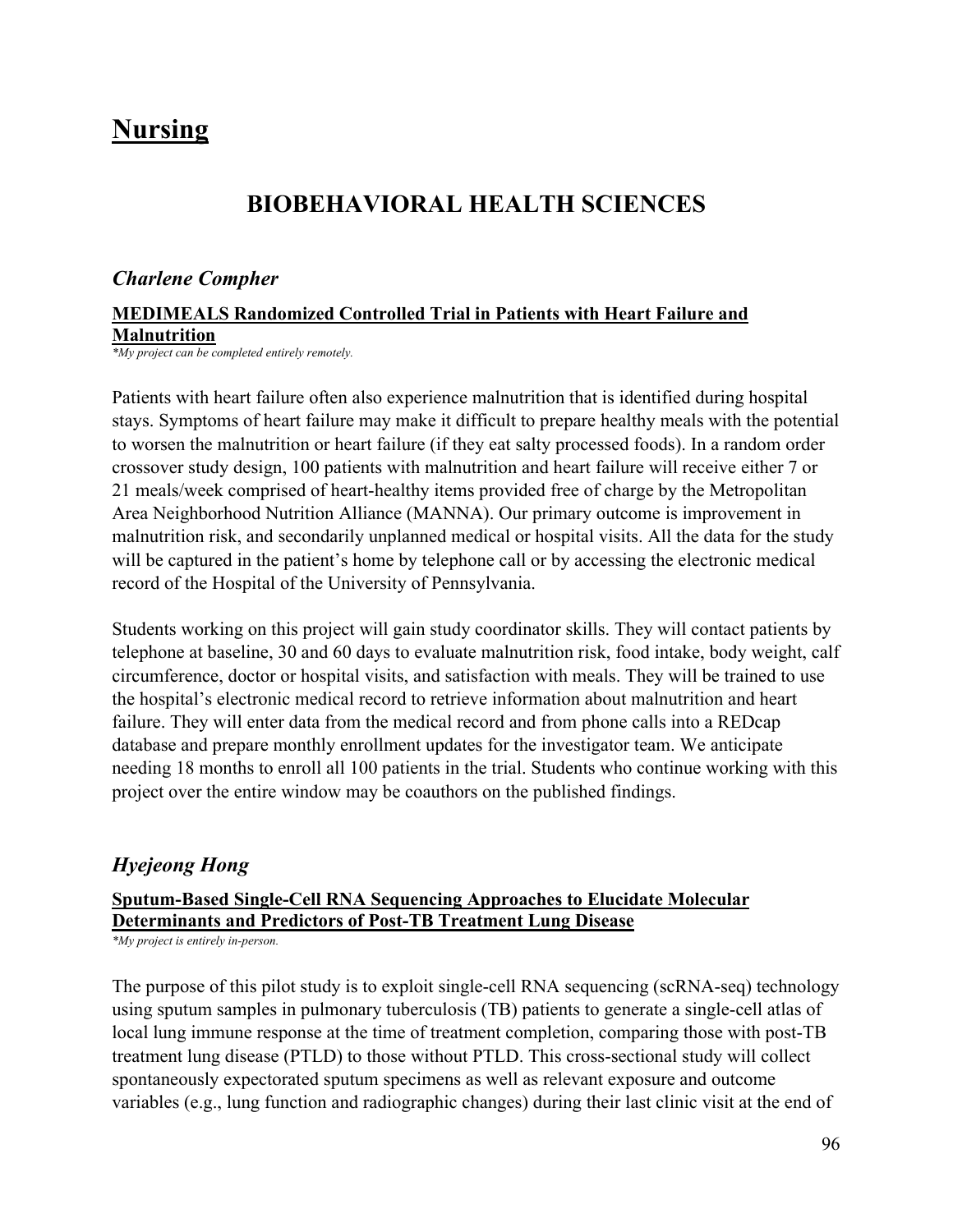the 6-month's TB treatment. Thus, sputum samples are considered non-infectious as culture and microscopy tested negative already at the time of collection. Clinical data and sample collection will occur at the Philadelphia TB Control Clinic, located at 1930 S. Broad Street, Philadelphia. Through this activity, the Research Assistant (RA), who will be an undergraduate with an interest in biomedical translational research, will gain skills in recruitment, data collection, data entry, data quality assurance/control, and handling of biological specimens in a TB clinical setting.

Specifically, The RA will be trained in medical record data abstraction and data entry into REDCap (a secure, web-based research data management application). The RA will also be trained in handling biospecimen samples from participants and in transporting these samples to the Penn Center for AIDS Research (CFAR) Immunology Core laboratory at the Perelman School of Medicine. We will provide unique opportunities to learn scRNA-seq technologies, including sputum sample processing, cell sorting, RNA isolation, library preparation for sequencing and relevant bioinformatics pipelines. Prior to study launch, the RA will complete the University of Pennsylvania Institutional Review Boards (IRB) training and other protection of human subject research training.

The RA will meet with Dr. Hyejeong Hong (Assistant Professor of Nursing, Principal Investigator [PI]) in person weekly and Dr. Gregory Bisson (Associate Professor of Medicine, co-PI) bi-weekly to review recruitment progress and IRB compliance, discuss any issues related to data collection and management, and ensure that all concerns related to participants' responses are handled appropriately. We also expect to provide opportunities to produce abstracts and publishable manuscripts from this project. Taken together, this will provide undergraduate(s) with an outstanding opportunity in hands-on clinical and translational health research.

### *Sarah Kagan*

### **Partners in CaRe**

*\*My project can be completed entirely remotely.*

In the United States, more than 1 in 5 people have provided health or social care for an adult in their life in the last twelve months. This community of people caring for someone they know is expected to grow as people with chronic or co-occurring health conditions live longer and require additional care. Care partners –the persons providing care, commonly referred to as "caregivers" –support people who have a variety of health conditions and disabilities. Care partners experience many physical, psychological, financial, and social burdens by supporting others as well as gaining benefits including a sense of mastery and purpose. Care partners of people with cancer shoulder an especially high care load, performing a greater number of activities of daily living for a longer amount of time each day when compared to care partners of people with other conditions. While adequate support for cancer care partners is consequential for the outcomes of individuals with cancer, cancer care partners have individual needs as well. Support for care partners must extend beyond the support they require to fulfill their caring roles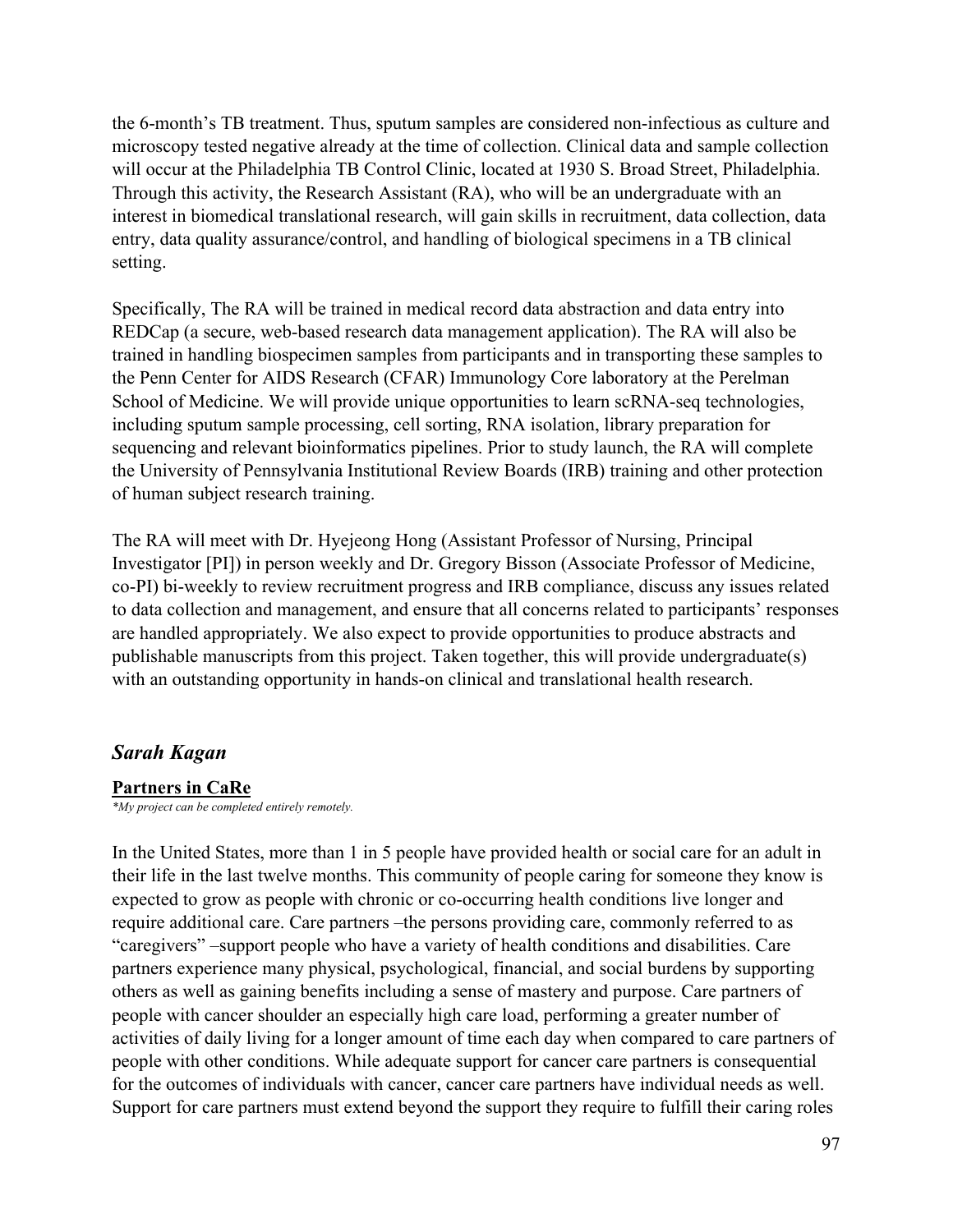for people living with or after cancer. Limited evidence is available to guide understandings of and support for cancer care partners' experiences, especially as those needs intersect with racial, ethnic, gender, sexual, generational, or relational identities.

The specific aims of the Partners in Cancer Care Research (CaRe) are to characterize selfidentified care partner networks of people with cancer; elicit, analyze, and illuminate textured personal experiences of cancer care partners; and uncover and characterize ethical or moral considerations of care partners' experience. We will use Database of Individual Patient Experience Methodology (DIPEx) to elucidate and qualitatively analyze care partners' experiences and then create and disseminate a short "catalyst film" of comprised of videotaped interview clips selected for their actionable insights and personal testimony. This study is being conducted by an established interdisciplinary clinical-academic partnership between the University of Pennsylvania School of Nursing and the Abramson Cancer Center.

We welcome undergraduate students to join us. No prior experience is necessary. Students will learn about the topic under study, work with our clinical-academic team, and gain research skills including qualitative interview techniques, qualitative data management, qualitative data analysis, DIPEx, and quality improvement methods.

## *Lea Ann Matura*

## **Feasibility of Cognitive Behavioral Therapy vs. Bright Light Therapy to Treat Insomnia and Fatigue: an RCT**

*\*My project can be completed entirely remotely.*

People with pulmonary arterial hypertension have lots of symptoms including sleeping problems and fatigue. A common sleep problem is insomnia. Insomnia is when a person has trouble falling asleep and/or they have trouble staying asleep. When problems sleeping such as insomnia are not treated, they can cause other symptoms such as fatigue and depression. People can feel sleepy during the day affecting their ability to do the things they need and want to do. Finding other treatments that patients can use on their own and that will not interfere with pulmonary arterial hypertension medications are needed. One treatment that has been used in other illnesses to help with insomnia is called Cognitive Behavioral Therapy. Patients who use Cognitive Behavioral Therapy work with a therapist to understand what is causing the trouble with sleeping and work on those things. The other part is working on how to get better sleep habits. Some of the draw backs of Cognitive Behavioral Therapy is that it can cost a lot and patients may not have someone near them who can provide the therapy. Another possible treatment could be Bright Light Therapy. With Bright Light Therapy the patient wears glasses that put out light that may help with their fatigue. Bright Light Therapy may also be easier to do than Cognitive Behavioral Therapy.

In this study we will have three groups of patients with pulmonary arterial hypertension who have insomnia and fatigue. One group will receive Cognitive Behavioral Therapy where they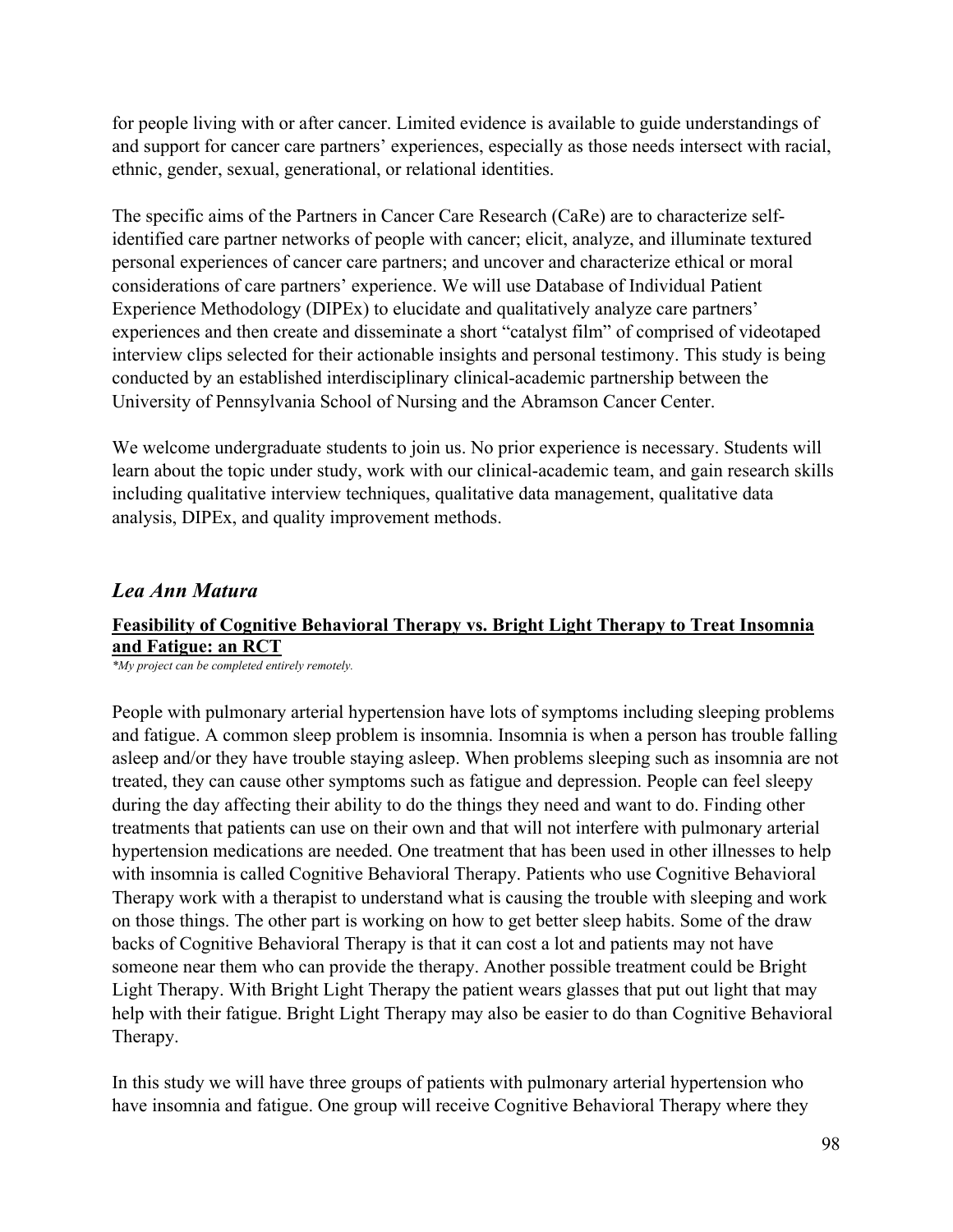will work with a therapist for about 1 hour each session. There will be one session every week for a total of 8 sessions. Another group will receive Bright Light Therapy where they will wear special glasses for 30 minutes each morning that put out bright light for 8 weeks. The third group will receive the care that they usually receive from their doctor. Patients will fill out surveys about their sleep and fatigue. They will also wear a wrist actigraph for 7 days to look at their sleep and daytime activity levels. These surveys and procedures will be done before the treatment begins and after the 8-week treatment period.

Students will learn data entry/management along with actigraph programming and analysis.

## **FAMILY & COMMUNITY HEALTH**

### *Dalmacio Flores*

### **The SHIFTs Study: Sexual Health Inclusivity during Family Talks**

*\*My project can be completed entirely remotely.*

Forty years of parent-child sex communication research with heterosexual samples has led to the development of interventions that enhance youth efficacy with condom use, encourage resistance when pressured to have sex, and increase an adolescents tendency to access and use reproductive and sexual health services. The same protective effects from sex communication involving parents and their lesbian, bisexual and queer (LBQ) adolescents have not been established. Despite adequate literature detailing the increased sexual health risks LBQ adolescents face, the vast majority of research on LGBTQ+ people focuses on men who have sex with men.

This multi-method qualitative study will begin to examine the process of sex communication at home from the perspective of parents and LBQ cisgender daughters. The main study aims include (1) to describe the perceptions of LBQ adolescents and parents regarding parent-child sex communication, including unique health and sex-related topics they feel they need to discuss and not discuss with one another, (2) to elicit suggestions from LBQ adolescents and parents on the barriers and facilitators to initiating and sustaining LBQ-focused parent-child sex communication, and (3) to solicit from parent-child dyads their ideas for an emergent, LBQfocused parent-child sex communication intervention.

Undergraduate researchers assisting with the SHIFTs Study will receive training in data cleanup and qualitative data analysis using the software NVIVO. Students will work closely with the research team develop the following skills:

- to generate categories and study thematic patterns in participants' responses
- to prepare conference presentations and publish with the research team
- to assist/facilitate in focus groups involving parents and LBQ youth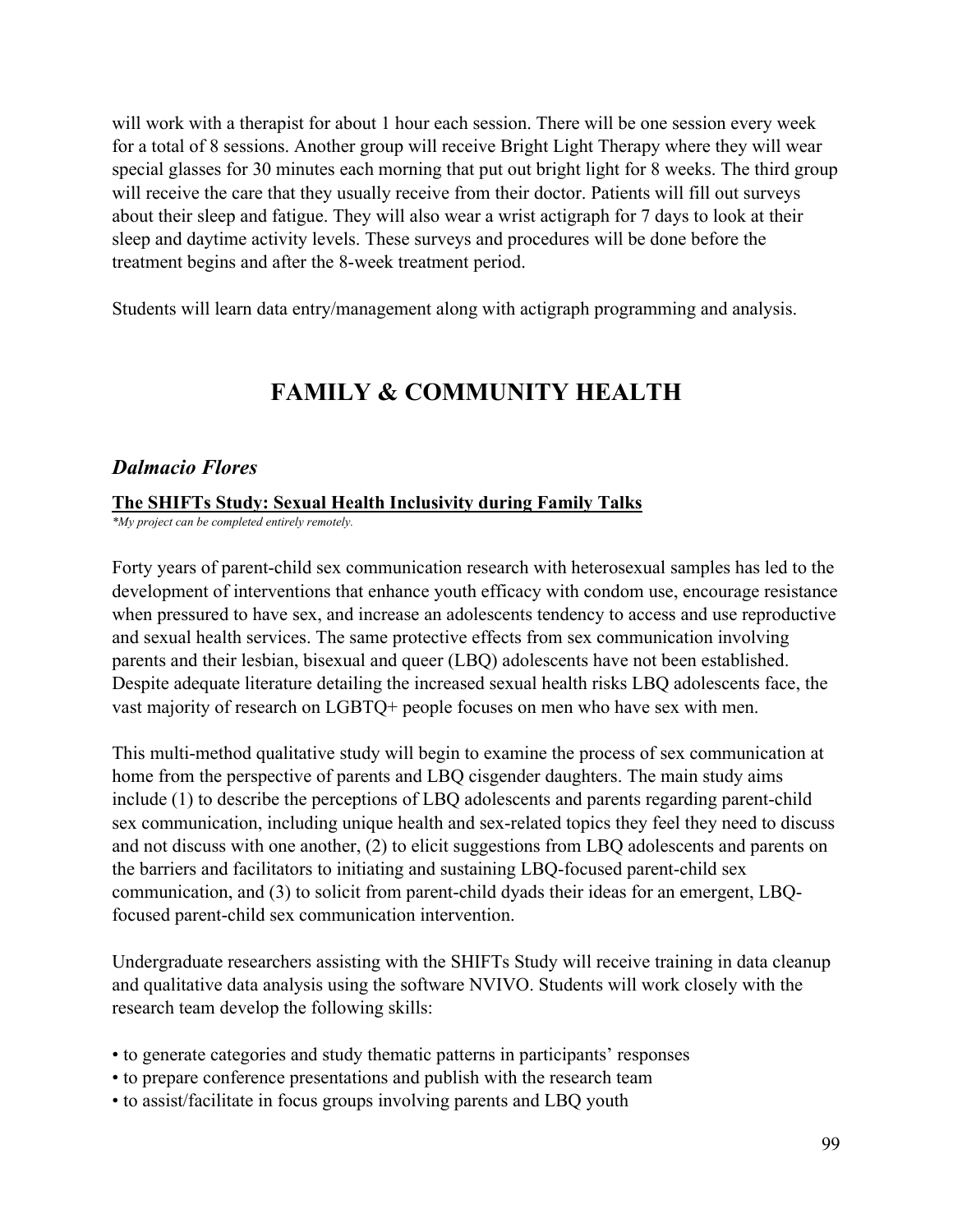Student applicants must be detail-oriented, highly organized, and proficient in MS WORD. Applicants with a commitment to health equity are encouraged to apply.

### *Adriana Perez*

### **Tiempo Juntos por Nuestra Salud: Physical Activity Intervention for Older Latinos with Mild Cognitive Impairment**

*\*My project can be modified to accommodate remote activities if made necessary by University policy.*

"Tiempo Juntos por Nuestra Salud" (Time Together for Our Health) tests a physical activity intervention among Spanish-speaking, Latinx elders with mild cognitive impairment (MCI), living in Philadelphia and the surrounding communities. Eligible participants are randomized to one of two conditions: a walking group that meets twice weekly for 12 weeks, followed by biweekly mobile health (mHealth) booster sessions; an Attention Control (AC) group attends Spanish health education group sessions adapted from the National Institute on Aging online resources. Both groups may be conducted in person or virtually. The primary outcome (moderate-intensity physical activity) and secondary health outcomes, including cardiovascular health (blood pressure), cognitive health (executive function, episodic memory, working memory) and sleep are assessed at baseline and post-intervention. To inform a future larger costeffectiveness trial, we are conducting a cost-analysis by calculating intervention costs and comparing to healthcare utilization costs.

The focus of this study is significant because MCI is considered the pre-dementia stage of Alzheimer's disease and the number of Latinx elders living with Alzheimer's Disease is expected to increase by 800% in the next 20 years. The Latinx population continues to grow and are considered one of the most sedentary elder groups in the U.S., however, remain underrepresented in AD clinical trials. The Biden Administration and U.S. Department of Health and Human Services have made Alzheimer's risk reduction a national priority by increasing funding to support Alzheimer's research and by diversifying the scientific workforce. This study seeks to mentor students considered underrepresented by the National Institutes of Health, including those from Latinx background who are bilingual (English/Spanish).

For 10-week summer project, students will learn the following research skills using both inperson and virtual modalities: ethical conduct of research, particularly with historically marginalized communities, linguistic and cultural adaptation of intervention research and recruitment science, data collection/data entry/data analysis procedures, interdisciplinary research collaboration, participant follow-up and engagement (specifically with Spanish speaking older adults with mild cognitive impairment), and opportunity to publish/present findings.

Students will have opportunities to receive mentorship from interdisciplinary team, including, Dr. Perez (Penn School of Nursing (SoN): Nalaka Gooneratne, MD, MSc, Associate Professor at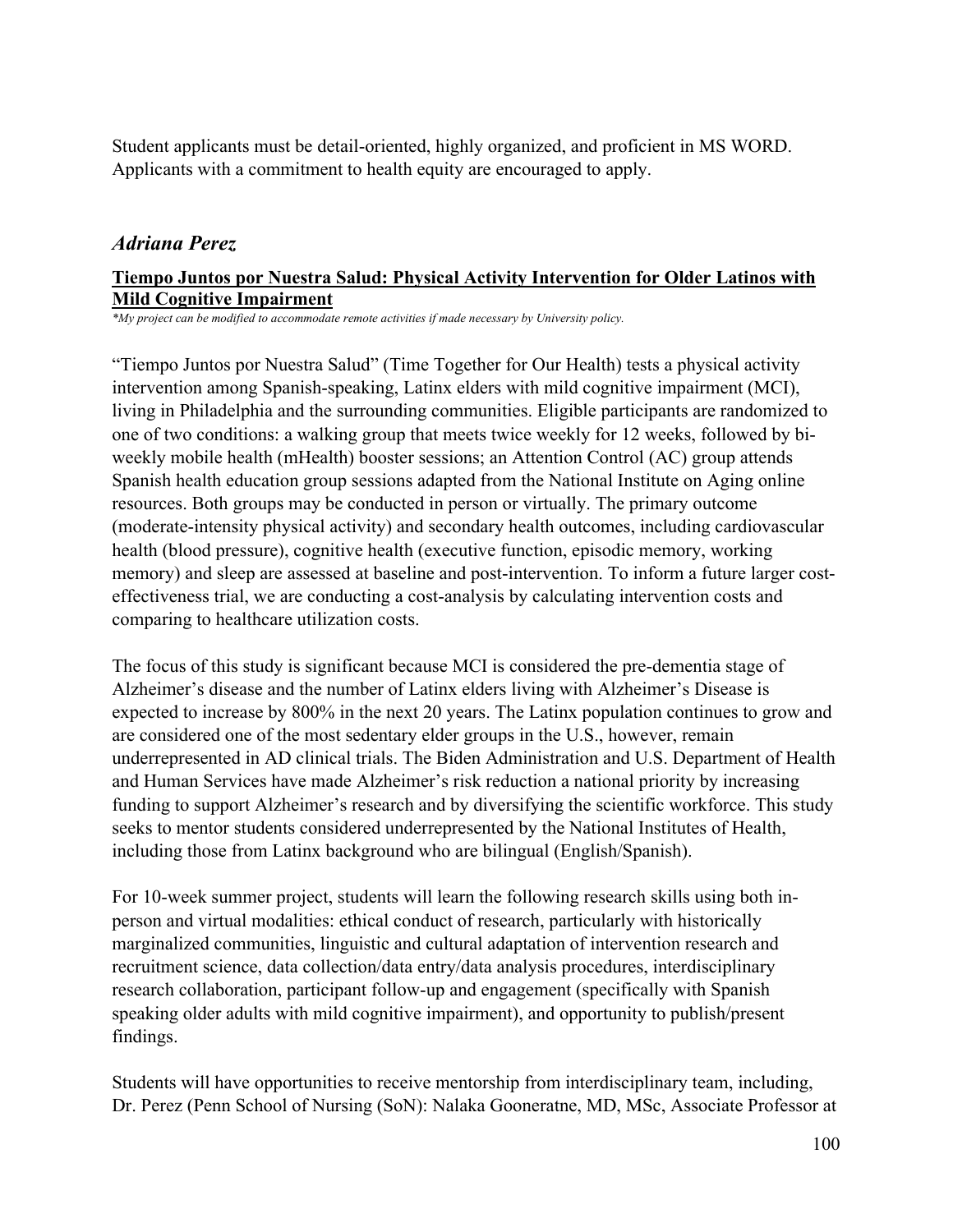Penn School of Medicine (SoM) Division of Geriatric Medicine/Center for Sleep/Respiratory Neurobiology, Subhash Aryal, PhD, Research Associate Professor of Biostatistics at Penn SoN, Norma B. Coe, PhD, Associate Professor of Medical Ethics/Health Policy at Penn SoM, David X. Marquez, PhD, Associate Professor, Department of Kinesiology/Nutrition at University of Illinois at Chicago.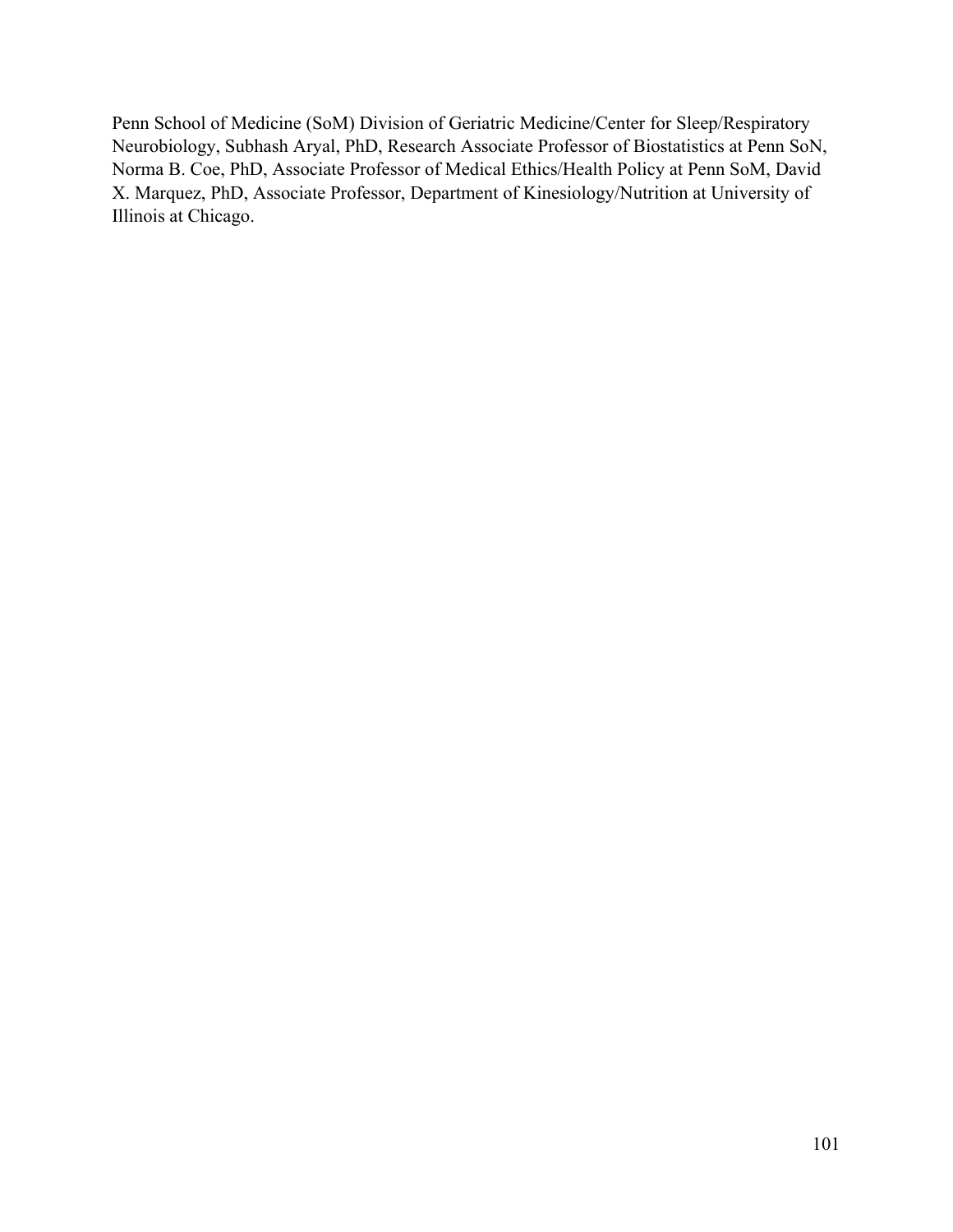# **Social Policy & Practice**

# **SOCIAL WORK**

### *Millan Abinader*

#### **PAIR Studies**

*\*My project can be modified to accommodate remote activities if made necessary by University policy.*

#### Position**:**

The PURM student will join a multi-state, multi-university project investigating intimate partner homicide risk. The student's primary responsibilities will revolve around research activities: data collection, project management, translating research for public audiences. The student should be detail-oriented, comfortable working independently while still working well on a team, have good communication skills, and preferably have some background working in the gender-based violence field. This project is a combination of remote and in-person work.

### Project Description:

Intimate partner homicide (IPH) accounts for one-fifth of US homicides. Dr. Millan AbiNader, in collaboration with faculty from other universities across the country, is examining risk factors for IPH—what behaviors or characteristics make partner violence more likely to escalate to lethal violence—across six states: Arizona, New Jersey, Maryland, Texas, Missouri, and Oregon. We are collecting data from multiple sources: law enforcement reports, medical examiner data, and survivor interviews. These data will inform the development of risk assessments and interventions for IPH. In Arizona and New Jersey, we are also specifically examining the effect of COVID-19 stay-at-home policies on IPH risk and rates.

We are seeking one student to join our research team. As a team member, you will code law enforcement and medical examiner data, perform literature reviews, assist in project management, and translate research for public audiences. Team members work during normal business hours (9-5, M-F), although some flexibility may be possible. While a large portion of this work can be conducted remotely, students will be expected to attend in-person meetings with Dr. AbiNader and to do in-person data collection when needed.

This is a perfect entry-level position for students interested in the fields of administrative data, gender-based violence, and criminal justice. All training will be provided.

### Student Responsibilities:

- Complete data collection and CITI trainings within the first week of hire,
- Enter criminal justice data,
- Accurately enter data and seek assistance when needed,
- Attend biweekly Zoom team meetings,
- Respond within 24-hours to emails,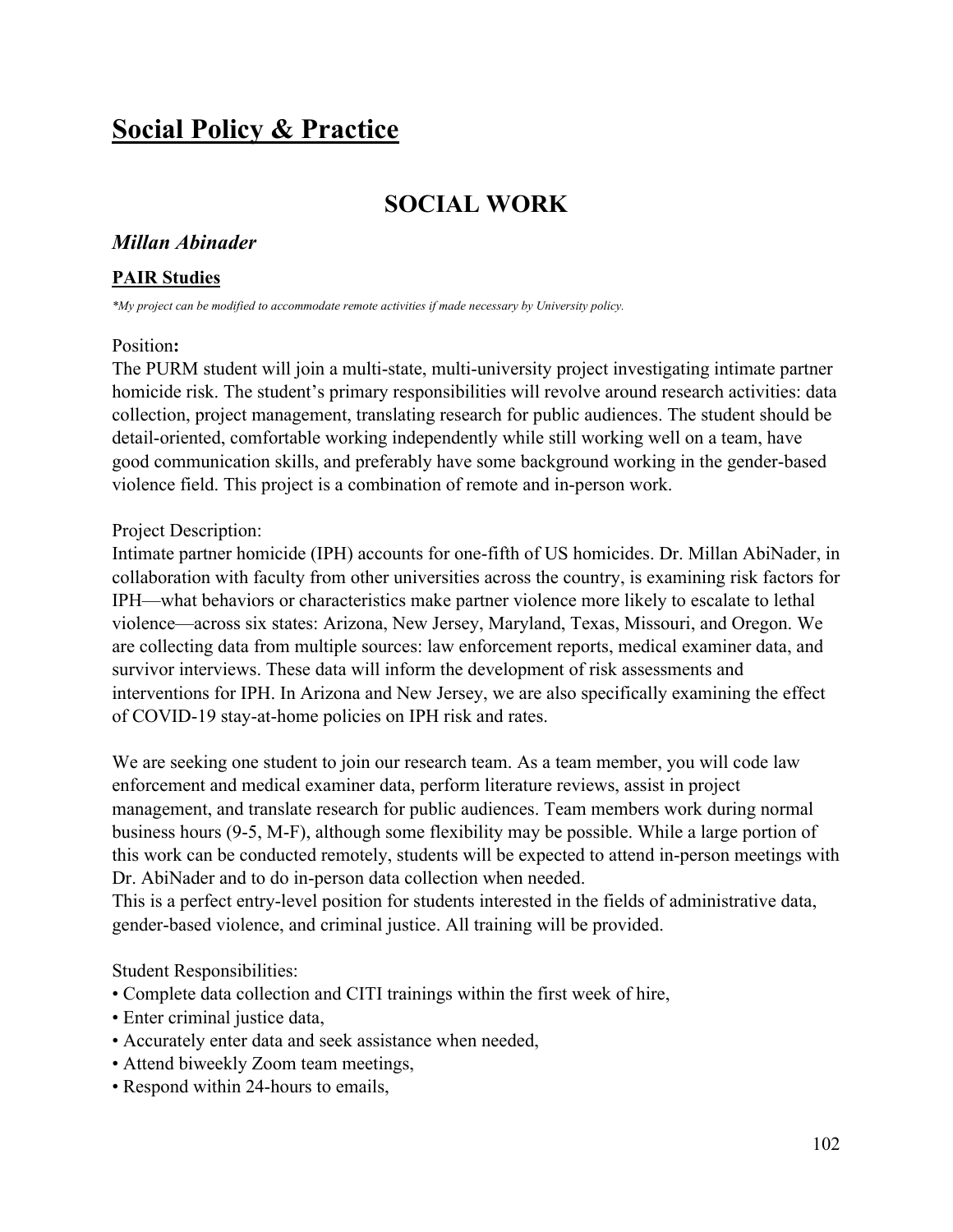- Use Slack,
- Regularly check in with supervisor,
- Keep up-to-date and clear notes tracking data entry progress,
- Go in person to collect data in New Jersey and Maryland (potentially),
- Translate research to community audiences, and
- Assist Dr. AbiNader in project management tasks

Team Members will:

- Learn about intimate partner violence,
- Gain skills in data entry and management,
- Contribute to translating research for community audiences,
- Deepen communication skills, and
- Gain experience working on large research teams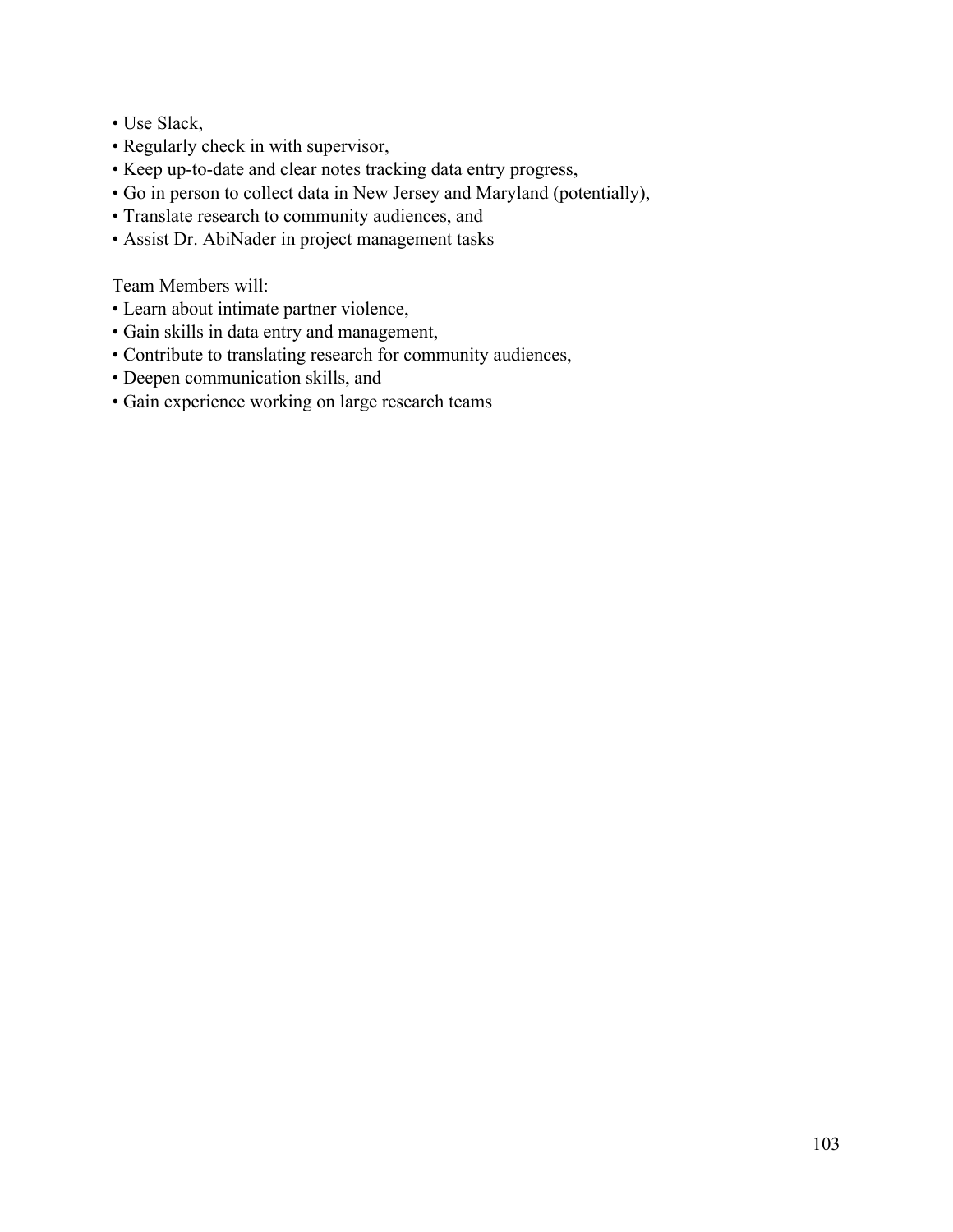# **Veterinary Medicine**

# **CLINICAL STUDIES NEW BOLTON**

### *Kyla Ortved*

#### **The Effect of Phenylbutazone and Firocoxib on Concentrations of Cytokines and Growth Factors in Platelet Rich Plasma and Autologous Protein Solution Preparations in Horses** *\*My project is entirely in-person.*

Non-steroidal anti-inflammatories are used in horses to ameliorate both inflammation and pain due to musculoskeletal disease. Those same horses are likely to be managed for musculoskeletal disease with other methods, with a trend towards the use of autologous therapies for musculoskeletal disease in the equine athlete. Platelet rich plasma (PRP) and autologous protein solution (APS) are two of such autologous therapies that improve quality of healing in musculoskeletal disease (osteoarthritis, tendonitis and desmitis) in horses, dogs and humans. These substances are thought to exert their effects by concentrating cytokine releasing leukocytes and platelets that release growth factors after activation. NSAIDs have been shown in both horses and humans to effect the concentrations of some cytokines and growth factors in bloodderived autologous substances such as PRP. Based on this, it is possible that the administration of NSAIDs, a relatively common practice in equine medicine, prior to obtaining blood samples for processing of PRP or APS may result in an inferior or less effective product. The objective of this study is 1) to determine the effects of commonly used NSAIDs (phenylbutazone and firocoxib) on the concentrations of growth factors and cytokines in PRP and APS during and after NSAID use, and 2) to investigate concentrations of firocoxib and phenylbutazone in PRP and Pro-stride products and blood after administration of these products.

Undergraduate students are encouraged to participate in this summer research project being conducted at New Bolton Center. Students will need to provide their own transportation to New Bolton Center, Kennett Square PA. Students with an interest in veterinary medicine are particularly encouraged to apply. Students will be involved in blood collection and preparation of PRP and APS. They will also be involved in cytokine quantification in the products processed from horses.

### *Dipti Pitta*

#### **Methane Formation and Mitigation in Diverse Anaerobic Ecosystems**

*\*My project can be modified to accommodate remote activities if made necessary by University policy.*

Bench work; willingness to work with rumen fluid or feces or manure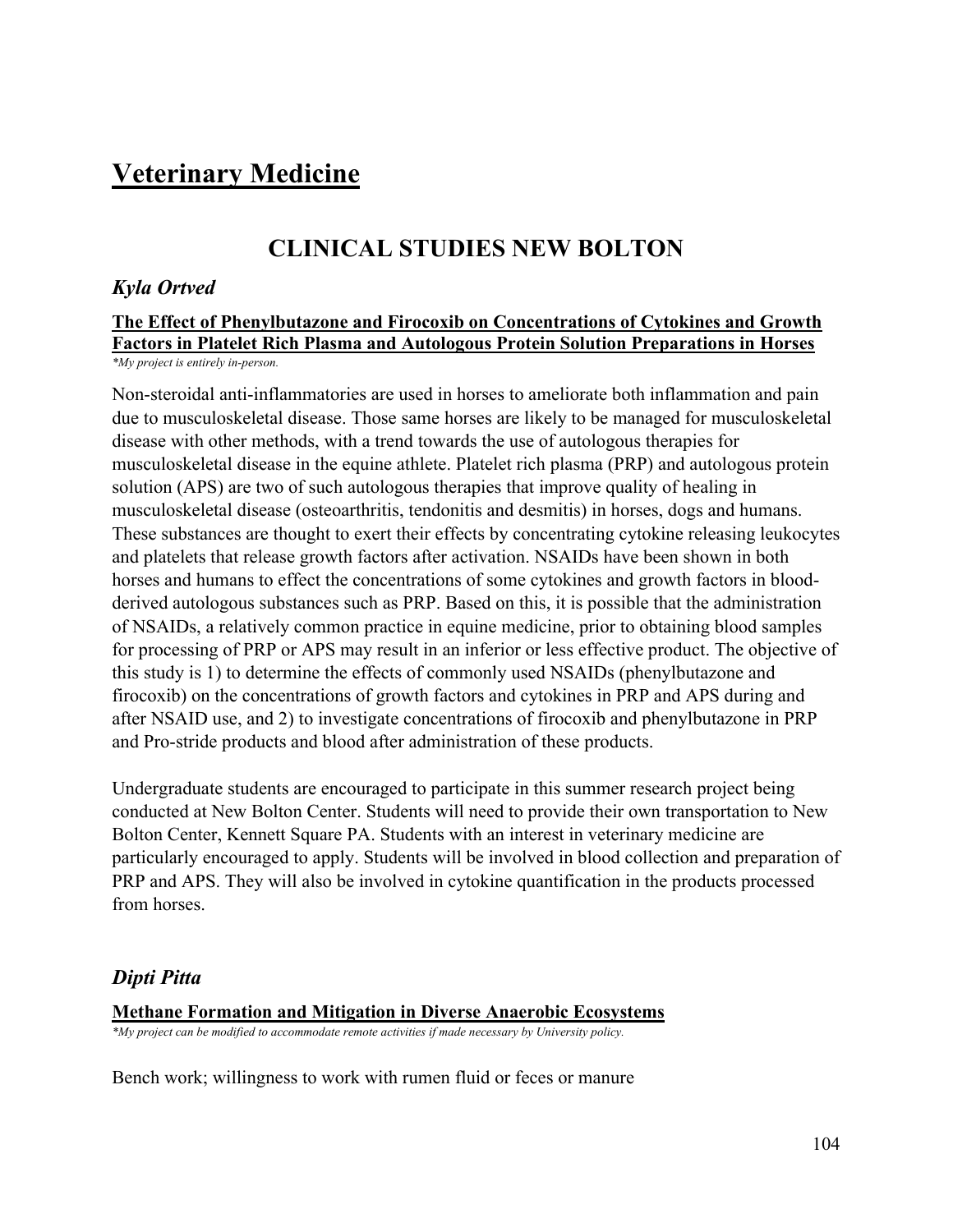Other Mentors: Meagan Hennessy Kapil Narayan Nagaraju Indugu

# **CLINICAL STUDIES PHILADELPHIA**

### *Margret Casal*

#### **Familial Lymphoma in the Irish Wolfhound**

*\*My project can be modified to accommodate remote activities if made necessary by University policy.*

Lymphoma is a debilitating condition that affects humans, dogs and cats. The goal of our laboratory is to investigate the genetic basis of lymphoma in the Irish Wolfhound, one of the leading causes of death in this breed. This is a continuation/subset of a project that was previously PURM funded, which had led to sample collection, DNA preparation, lineage discovery, and a poster outlining the prevalence and relatedness of Irish Wolfhounds with lymphoma. We now have a sufficient number of samples to perform an initial Genome Wide Association Study (GWAS). The results will not only benefit Irish Wolfhounds but potentially other dog breeds and humans with the same disorder. We anticipate funding from the AKC Canine Health Foundation for the GWAS itself (\$9,880). This position is of particular interest to the student who desires insight into the genetics of dogs, the work-up of genetic diseases, and the research aspects of veterinary medicine. The faculty and staff both teach genetics and have 30 years of experience in molecular biology and teaching. Both the faculty and staff have been working up genetic diseases from the clinical picture to the disease-causing mutation since 1991 and have vast knowledge of feline and canine genetics. We are situated in the Ryan Veterinary Hospital of the University of Pennsylvania, where veterinary patients are seen.

#### Description:

The candidate will work closely with two veterinary geneticists (Drs. Margret Casal and Petra Werner) and the former recipient of the PURM grant (Erika Lutz) to prepare the samples for the GWAS, collate the data, and then analyze the data together with the PI and Dr. Werner. The candidate will learn how to use tools to analyze complex genetic data.

#### Requirements:

Research techniques will be provided to the candidate. Requirements are interest, motivation, strong organizational skills, and the ability to work independently in a collaborative environment. We are a lively and enthusiastic group. Ideally, the candidate will have an opportunity to author a poster abstract and coauthor a research manuscript..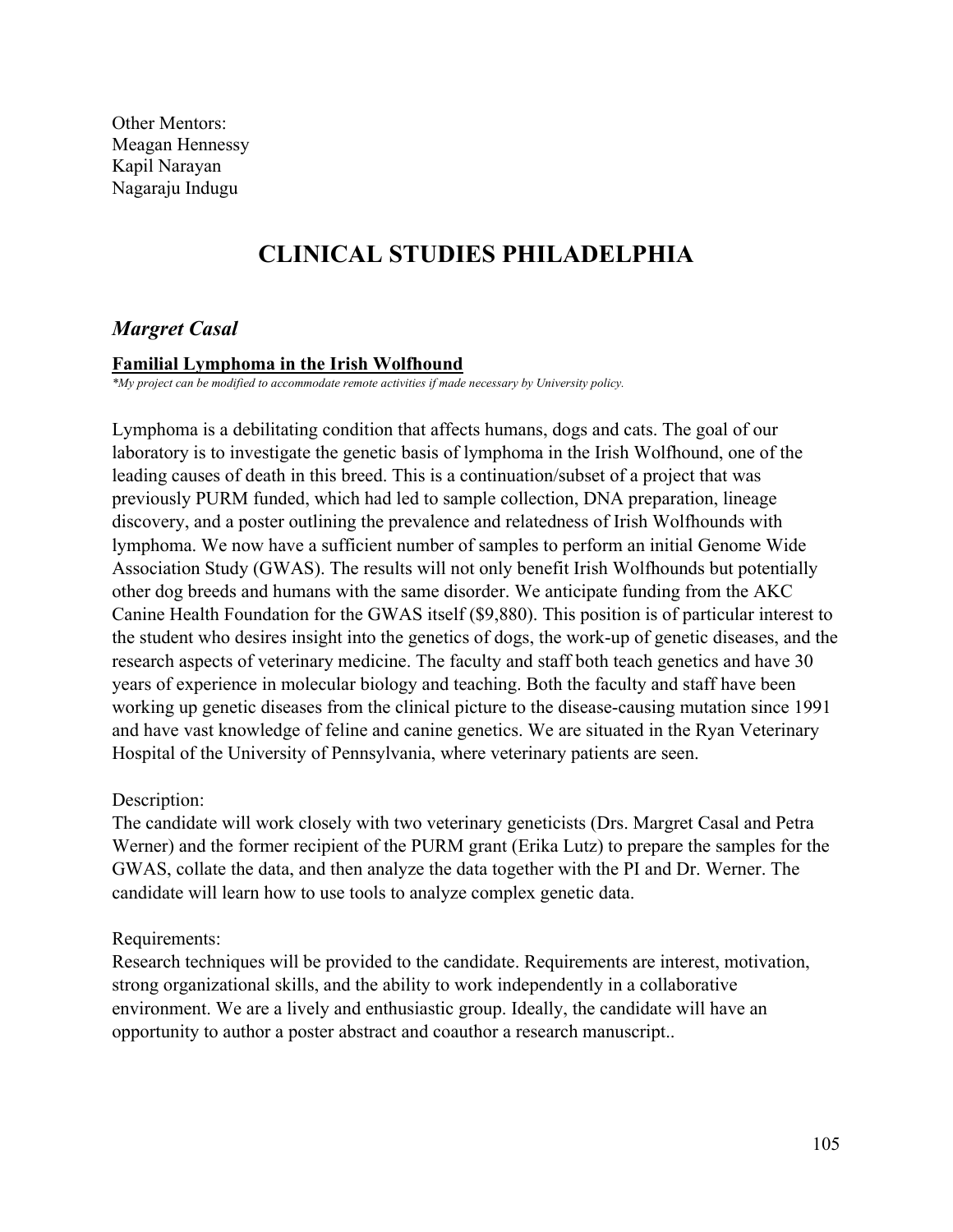## *Cynthia Otto*

### **Cognition, Memory and Motivation - What Makes a Detection Dog Successful?**

*\*My project can be modified to accommodate remote activities if made necessary by University policy.*

Detection and working dogs are used for a wide variety of important tasks, from detection of explosives and accelerants to conservation, where dogs can help track endangered species. Given the increasingly widespread use of detection dogs, it is important to ask - what characteristics define a successful detection dog? In this project, we will examine the similarities and differences in detection dog olfaction, cognition, and behavior to answer this question. We will work with a range of experienced working dogs at the Penn Vet Working Dog Center, as well as citizen science dogs that were recently trained to do odor and detection work. Cognitively, we are particularly interested in is the effect of attention and memory capacity on dogs' ability to learn a novel category of odors, like the scent of ovarian cancer. Behaviorally, we are interested in understanding and quantifying the differences in dogs' persistence and motivation to complete a task, and how this correlates with their ability to learn an odor category. Together, this project will allow the Penn Vet Working Dog Center and other training organizations to better identify dogs that would succeed as detection dogs.

Fundamental skills to be learned:

Understanding working dog behavior, olfaction and careers Recognizing and coding canine behavior Developing organizational skills necessary to collect and analyze data

Other mentors: Dr. Amritha Mallikarjun - postdoctoral researcher

## *Charles Vite*

### **Enzymatic Diagnosis of Lysosomal Storage Diseases in Dogs and Cats Using Dried Blood**

### **Spots**

*\*My project can be modified to accommodate remote activities if made necessary by University policy.*

Lysosomal storage diseases (LSD) are genetic disorders caused by insufficient activity of specific lysosomal proteins. The resulting accumulation of unmetabolized substrates in lysosomes leads to activation of pathogenic cascades resulting in disease. Many LSDs have been identified in animals that serve as naturally occurring models of human disease. As early intervention is critical for successful prevention of pathology, early diagnosis is important. Therefore, routine newborn screening has been established using dried blood spots (DBS) due to the ease of collection. Our laboratory's goal is to identify LSDs in animals using fluorescencebased assays.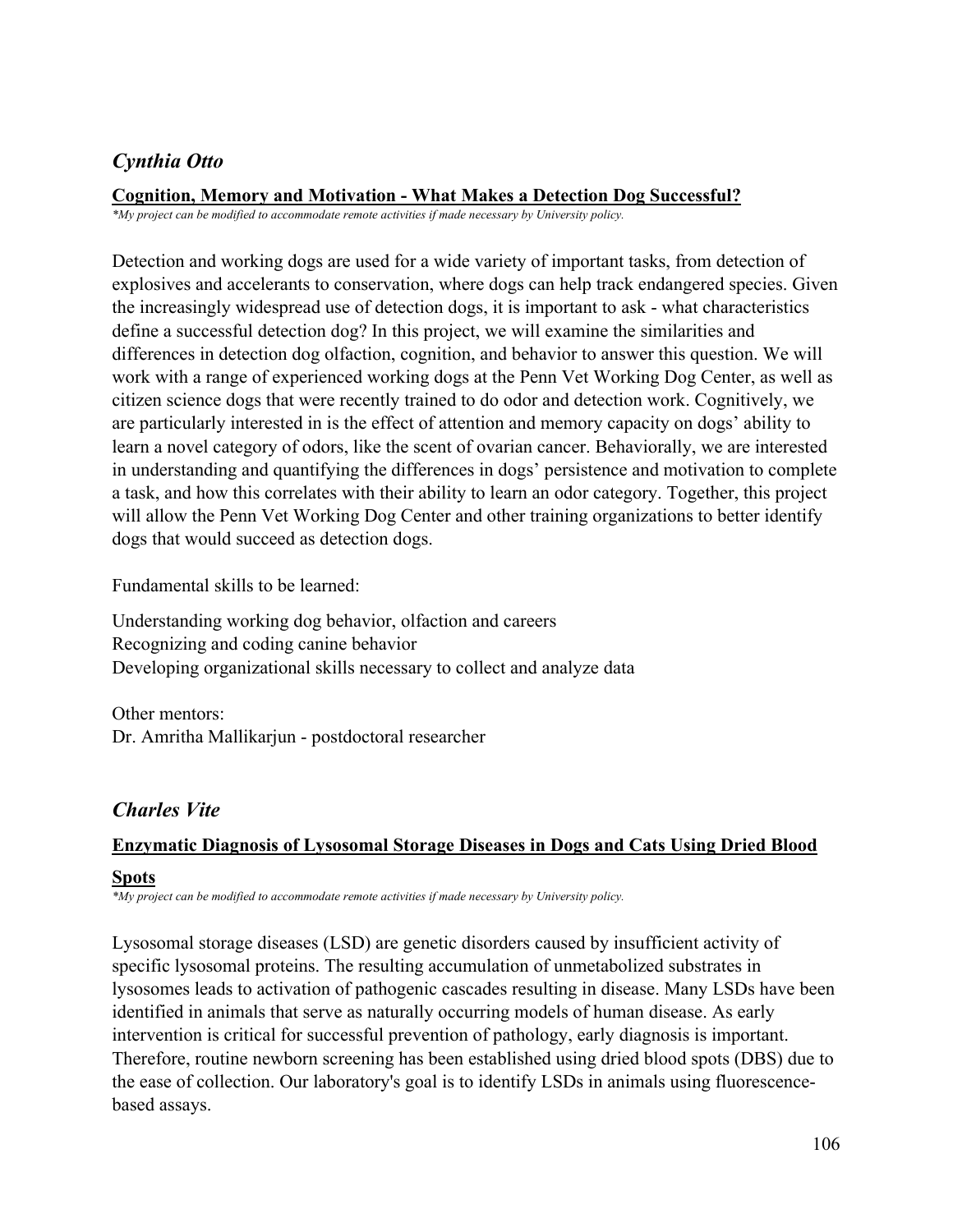However, currently serum samples are required from the patient and from a healthy control animal to account for potential shipping impact on enzyme activity. To keep the samples from potential degradation during shipping, samples must be sent overnight on ice packs, and samples are required to be kept chilled or frozen until analysis. A simpler and cheaper alternative for the sample submission would be the use of DBS for these assays identical to human newborn screening. The use of DBS has already been tested with dog and cat samples in other laboratories. A successful transition from serum to DBS samples for the established fluorescence-based enzyme tests in our laboratory would be a great advantage for us. First, it would make the storage of the samples submitted to us much simpler and, secondly, the shipping of the samples to us would be much cheaper which might increase the number of samples sent us.

This position is of particular interest to the student who desires insight into genetic disease in small animals, particularly metabolic genetic diseases, and the research aspects of veterinary medicine. The faculty and staff both teach genetics, have 30 years of experience in molecular biology, working up genetic diseases, and teaching.

### Description:

The candidate will work closely with two veterinary geneticists to gather and evaluate specific protocols regarding the treatment of DBS and its effect on enzyme activities for our established enzyme assays in dogs and cats. The candidate will learn various laboratory techniques including the use of fluorescence-based assays and analyses.

### Requirements:

Research techniques will be provided to the candidate. Requirements are interest, motivation, strong organizational skills, and the ability to work independently in a collaborative environment. We are a lively and enthusiastic group. Ideally, the candidate will have an opportunity to author a poster abstract and coauthor a research manuscript

## **EPIDEMIOLOGY**

### *Laurel Redding*

### **The Effect of Dietary Zinc on C. Difficile Colonization and Pathogenesis in Neonatal Piglets** *\*My project is entirely in-person.*

The early neonatal phase is a critical period of pigs' lives. Not only is there a high probability of morbidity and mortality from infectious disease, but also this period is important for shaping the animal's microbial profile and future intestinal health. The bacteria Clostridoides difficile is a significant pathogen in many species of animals, including pigs, in which it can cause severe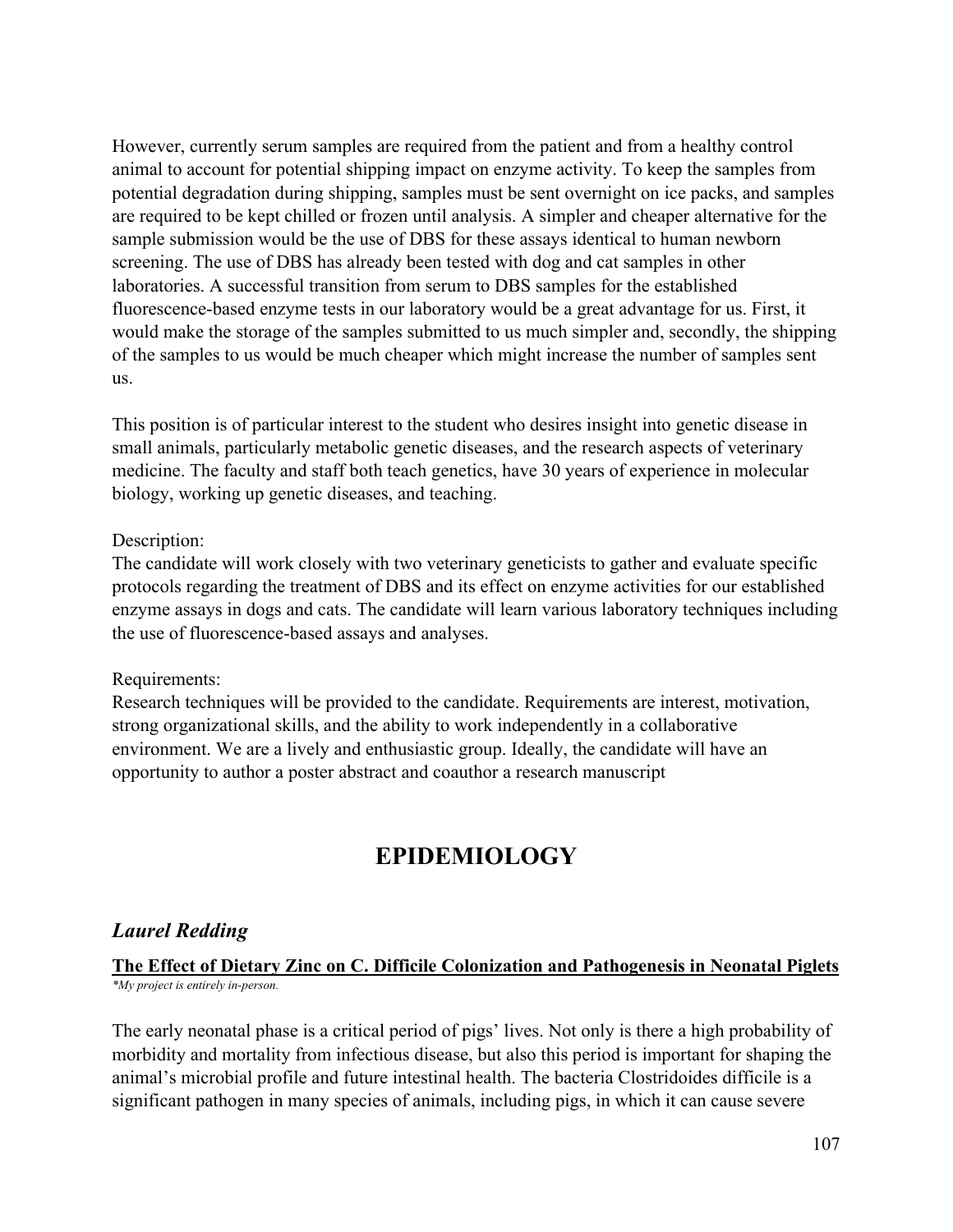diarrhea and even death. Research in mice has shown that dietary zinc increases susceptibility to C. difficile infection and intensifies the severity of C. difficile-associated disease by modulating the structure and diversity of the gut microbiome. Zinc is included in the diet of pigs at all stages of life as an essential trace element. However, it is unknown whether this type of supplementation affects the rates of C. difficile carriage in sows and their piglets or whether it enhances C. difficile virulence.

The objectives of this study are to determine the effect of dietary zinc on 1) the prevalence of C. difficile in sows and piglets, 2) genetic variation in C. difficile in sows and piglets; and 3) characteristics of C. difficile isolated from these animals. Pregnant sows will be enrolled in a feeding trial where they will be given either a low- or high-dose of dietary zinc, and they and their newborn piglets will be sampled.

We are looking for motivated students to help conduct the feeding trial. The trial will be performed at the swine center of the New Bolton Center campus of the vet school. Students will assist with assigning pigs to the different arms of the trial, observing sows and their piglets, and collecting fecal samples from them.

Students can expect to acquire skills in animal handling, epidemiological research, project management, and data analysis.

No prior experience in handling pigs is required - all training will be provided on site. The campus is about a 45-minute drive from Philadelphia, but low-cost rental options in the area are available for students who would like to live close to the site.

# **PATHOBIOLOGY**

## *Candice Chu*

**Novel Biomarker and Therapeutic Target for Chronic Kidney Disease in Cats**

*\*My project can be modified to accommodate remote activities if made necessary by University policy.*

I am a veterinarian, a boarded clinical pathologist, and an assistant professor at Penn Vet. This summer, I have an in-person project studying chronic kidney disease (CKD) in cats and a potentially remote project studying canine lymphoma cytology.

CKD is defined as irreversible loss of kidney structure or function for more than 3 months. It is a disease that commonly affects cats, with an estimated prevalence reported as high as 50%. While early diagnosis and therapeutic intervention could slow down the disease progression, the conventional kidney biomarker, such as serum creatine (i.e., renal value), is insensitive and will not increase until 75% of renal function is lost. Therefore, I plan to investigate urinary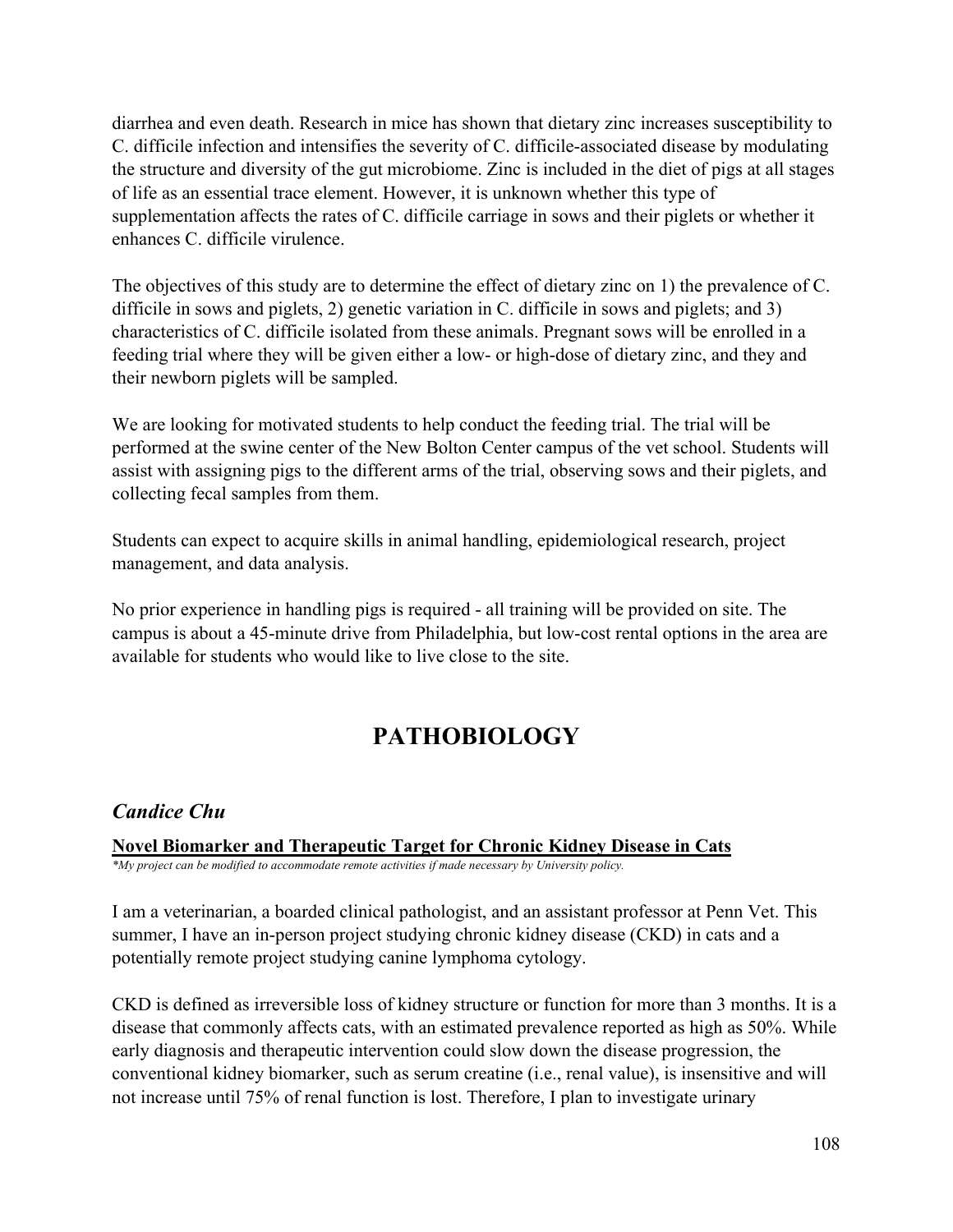microRNA (miRNA), a small non-coding RNA, or exosomes, an extracellular vesicle, as novel, non-invasive biomarkers in the early diagnosis and monitoring of disease progression in feline CKD.

Lymphoma is the most common cancer in dogs. The most common clinical signs are swollen lymph nodes. The diagnosis of lymphoma often relies on cytology, where a needle is penetrated into the swollen lymph node to collect lymphocytes for microscopic examination. Image recognition through artificial intelligence and machine learning is a trending technology that can assist the diagnosis of canine lymphoma. Therefore, I plan to test whether AI can correctly diagnose canine lymphoma based on cytology images.

Prior research experience is preferred but not required. In the in-person project, you will learn to use pipettes, practice RNA/exosome isolation in archived feline urine samples, and assist in data analysis. For the remote project, students will learn basic concepts of veterinary cytology, digital pathology, and cell annotation. In addition, you will also learn how to prepare a scientific poster and enhance your presentation skills through one-on-one instruction. Co-authorship is possible if you made direct contributions to the research projects. Please note that the availability and the contents of the projects are subject to change.

To learn more about me, please visit my website at [http://candicechudvm.com/.](http://candicechudvm.com/)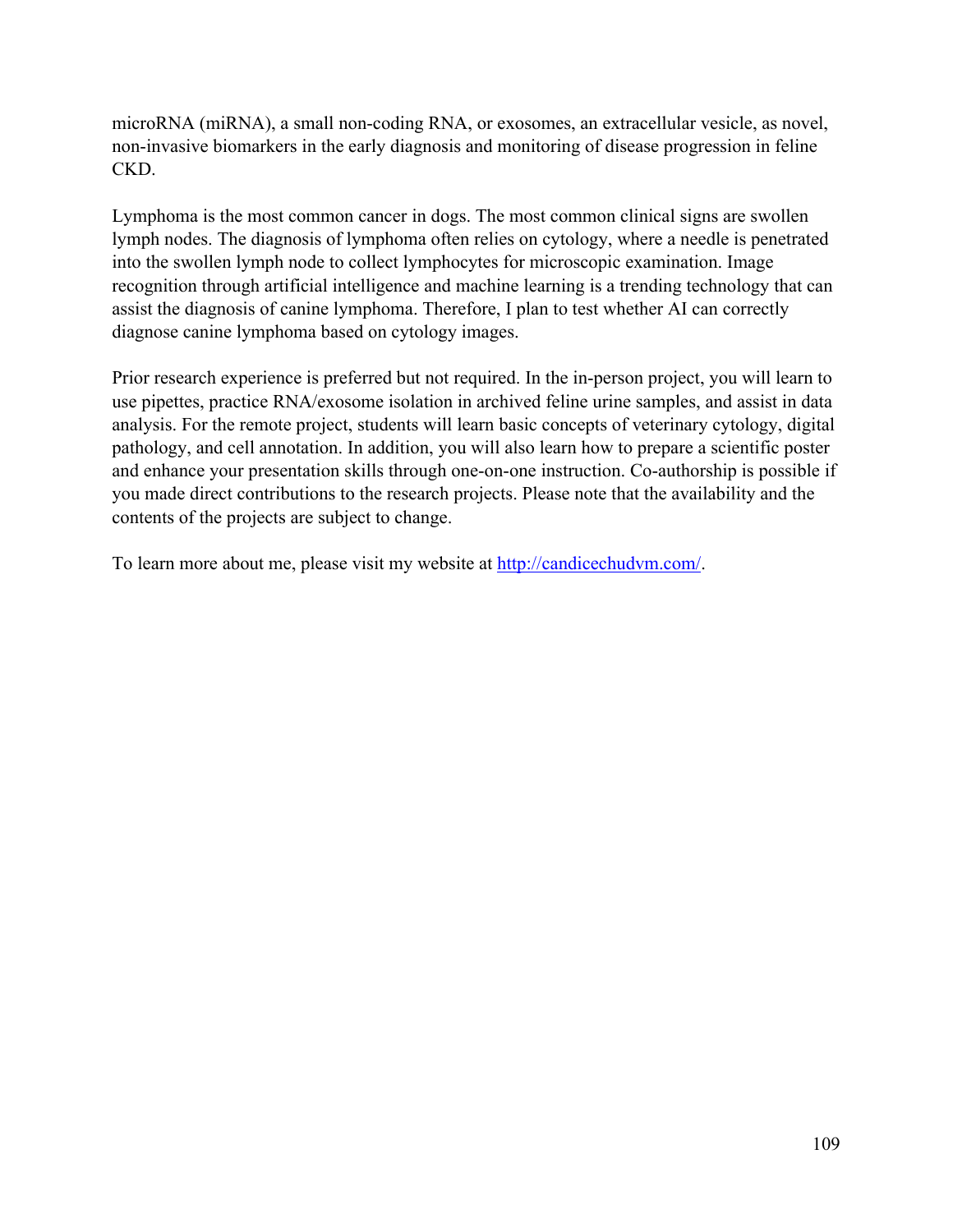# **Wharton**

## **LEGAL STUDIES AND BUSINESS ETHICS**

#### *Peter Conti-Brown*

#### **History of Banking and Central Banking**

*\*My project can be modified to accommodate remote activities if made necessary by University policy.*

I am completing two books, both on the history of finance, banking, and central banking. The first is a political history of the Federal Reserve. The second is a history of bank supervision in the United States. Student researchers will assist me in gathering and analyzing documents, proofreading manuscript chapters, and otherwise helping me prepare these books for publication. Students should be interested in the intersections of law, history, finance, and public policy.

## **MANAGEMENT**

### *Mary Mcdonnell*

#### **Shifts in Board Diversity**

*\*My project can be completed entirely remotely.*

This project will explore the factors that have led US companies to enhance the diversity of their corporate boards. Students will be trained to use corporate SEC filings to research and code the demographic traits of corporate board members, as well as the changing manner in which board diversity is discussed and disclosed by US boards. We will then empirically consider the role of various factors in augmenting board diversity, including corporate ideology, social movements, and diversity regulation. This project will provide particularly valuable experience for students interested in pursuing business school or law school in later years.

### *Natalya Vinokurova*

#### **Engines of Innovation in Large Firms**

*\*My project can be completed entirely remotely.*

The R&D productivity of the U.S. firms' declined more than 65 percent between 1975 and 2010. The goal of this project is to understand whether this *decline was due to a decrease in the large firms' use of centralized research laboratories to organize their research and development. To do this, our plan is to collect a combination of archival and interview data to document the role of central research laboratories in firms' R&D effort over time. The research assistant's*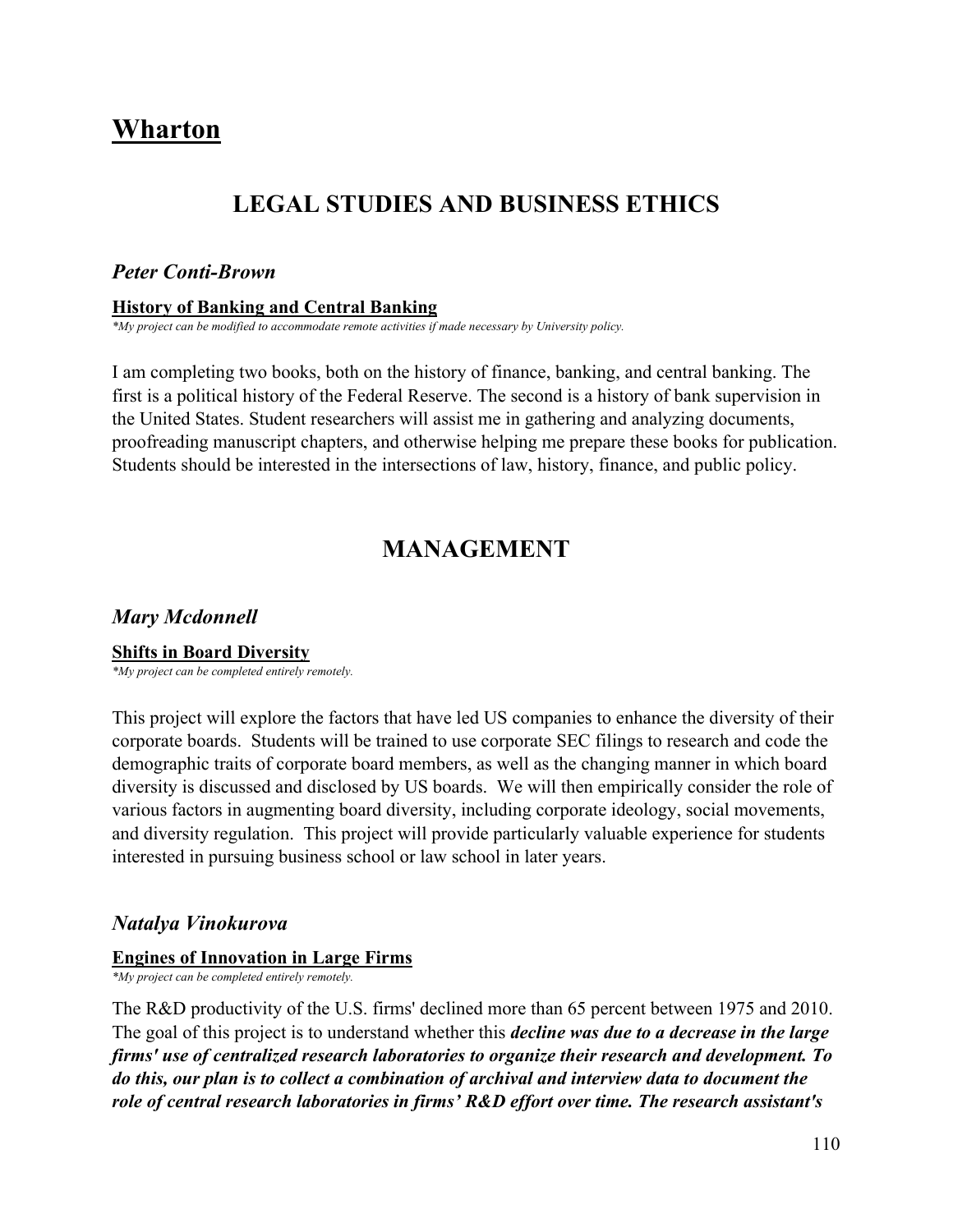*tasks would include library research (searching online databases, e.g. Hoovers, Proquest, Ebscohost) and email/telephone (contacting the firms of interest to understand their R&D practices) components, as well as organizing the archival documents collected for each firm. The students are expected to keep a running log of their findings.*

*My goal for this project is to help the students develop research skills (including expertise about available online databases, facility with Excel, and expressing their ideas in writing) that would serve them well in their future endeavors, be they academic or professional. The students who have worked with me over the years have gone on to work in management consulting, equity research, investment banking, and to pursue graduate work in a variety of subjects.*

### *Tiantian Yang*

#### **Gender, Tech Bubbles, and the IT Earnings Gap**

*\*My project can be completed entirely remotely.*

This project investigates the gender earnings gap in the tech industry. We will focus on how male and female technical workers search for jobs. For example, do female technical workers have preferences for shorter commutes and less travel, and are they less likely to be employed during searching? Are female technical workers less likely to have access to training for cuttingedge technologies such that they possess less desirable skills? And finally, how do these jobseeking preferences and access to training affect their future job mobility and pay?

For the research assistants, the skills involved will be two:

- 1. Literature review
- 2. Writing skills

## **MARKETING**

### *Jonah Berger*

#### **Why Do Things Become Popular? Natural Language Processing and Behavioral Insight** *\*My project can be completed entirely remotely.*

Why do some songs, books and movies catch on and become popular while others fail? Why do some online articles suck us in and get lots of engagement while others don't? We're interested in using natural language processing, machine learning, and automated textual analysis to help answer these questions and related questions.

Ongoing projects involve analyzing song lyrics to predict Billboard rankings, analyzing movies scripts to plot the emotional arc of narratives and predict ratings and ticket sales, and analyzing